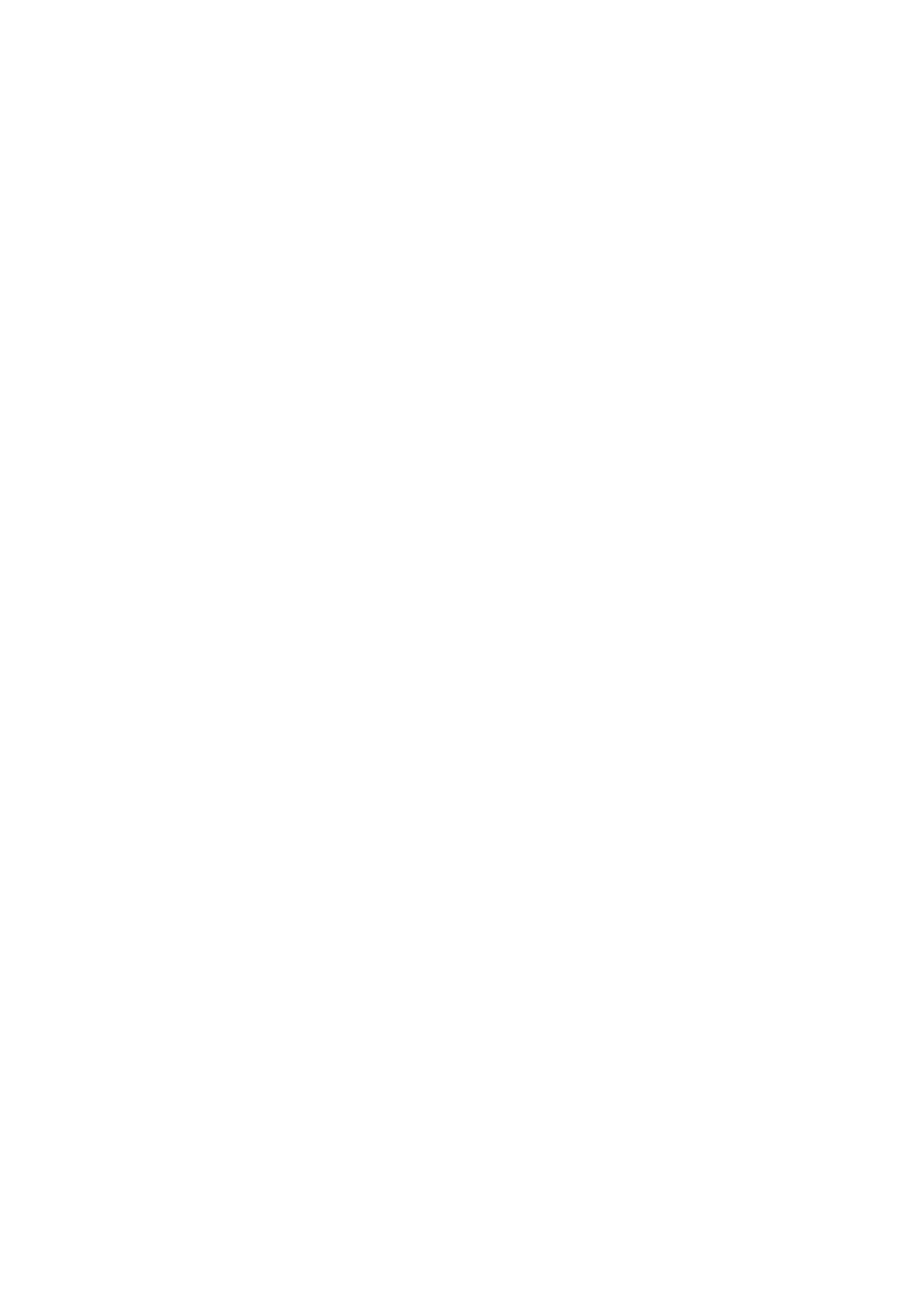## Introduction

These Information Technology Policies were prepared as required by a grant from the World Bank to Bethlehem University, Bir Zeit University and An Najah University to establish Institutional Research Units on the three campuses. One component of the grant was the requirement that each of the Universities draft an Information Technology Policy that would govern the gathering, storing, analyzing, and distribution of computerized data at each institution. This document is the result of efforts of an ad hoc group, the Information Technologies Policy Commission at Bethlehem University. The members of the commission were:

Mr. Sami El-Yousef, Vice President for Finances and Planning Dr. Irene Hazou, Assistant Vice President for Academic Affairs Mrs. Nihad Jubran, Supervisor of the BU Computer Center Dr. Fadi Kattan, Dean of the Faculty of Business Administration Br. Neil Kieffe, Director of Instructional Technology

The draft policies were presented to the Executive Council of Bethlehem University, which is the advisory council to the Vice Chancellor, the CEO of Bethlehem University. After review, the Council and the Vice Chancellor approved the Policies on 15 December 2009.

Those responsible for preparing these policies also recommend the establishment of a permanent Information Technology Policy Commission, which will have the responsibility of addressing needed changes in these policies from time to time, the addition of new policies as required, and for the periodic review of each policy. Each policy included in this document will be reviewed in two years time and experience at that time will determine the frequency of future policy reviews.

The enclosed policies are designed to give the direction and guidelines to those responsible for implementing them. A series of Procedure documents will be required to give the operating departments specific guidelines for the implementation of the policies. Bethlehem University is grateful to the World Bank for the assistance and motivation to prepare these policies. The Commission is recommending that the format developed in this exercise will become the format for University policies in other areas as well.

Print Date: 8 February 2010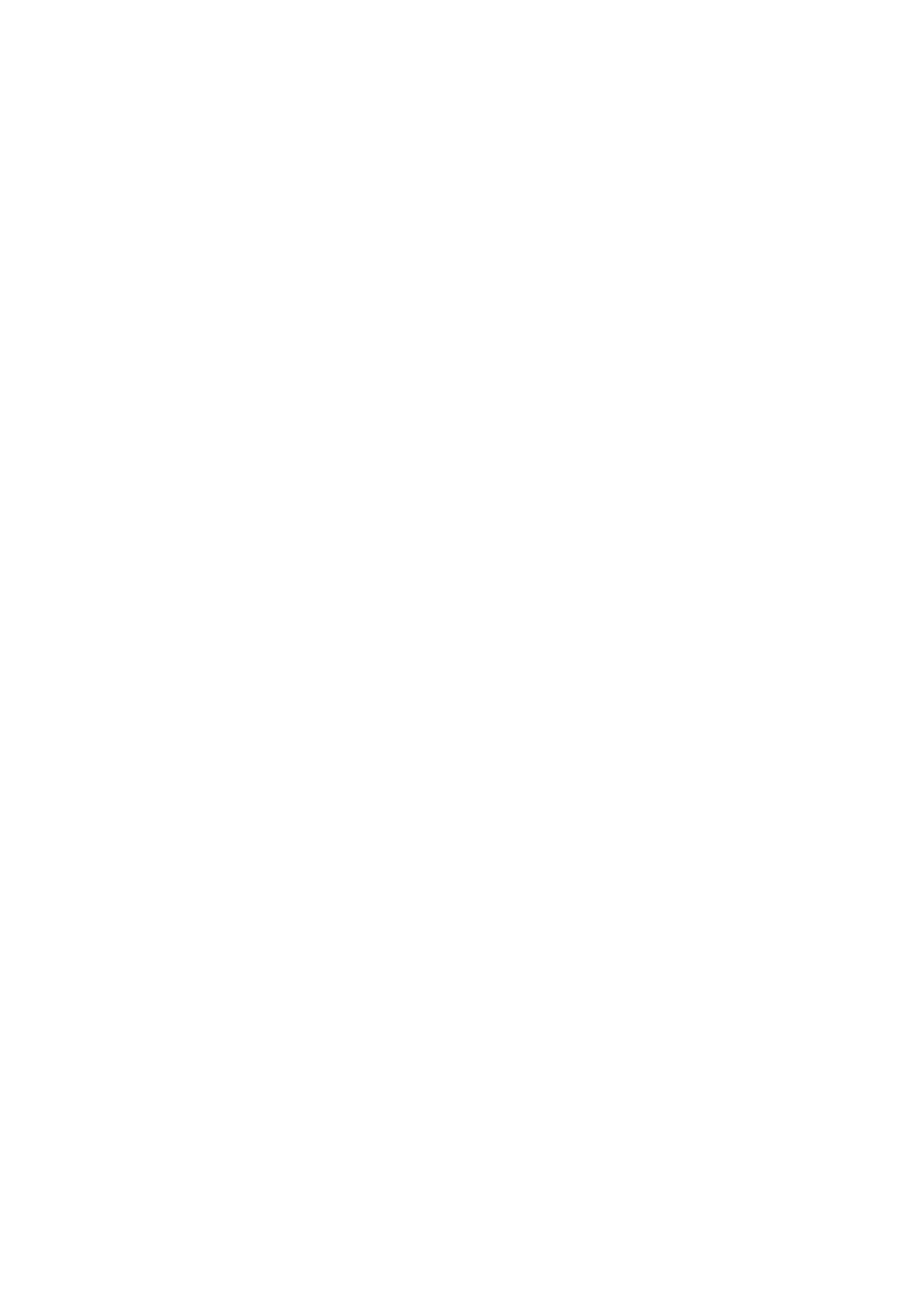## **Contents**

|                | 1 Network Account Policy                                       | 3  |
|----------------|----------------------------------------------------------------|----|
| $\overline{2}$ | <b>E-mail Policy</b>                                           | 9  |
| $\mathbf{3}$   | <b>Computer Laboratory Use Policy</b>                          | 15 |
| 4              | <b>Printing Policy</b>                                         | 23 |
| 5              | <b>Notification of Potential Service Interruption Policy</b>   | 26 |
| 6              | <b>Computer and Network Security Policy</b>                    | 29 |
| 7              | <b>Protection of Sensitive Data Policy</b>                     | 36 |
| 8              | <b>Information Access through Computer Networks Policy</b>     | 43 |
| 9              | <b>Monitoring of Employee Electronic Communications Policy</b> | 47 |
|                | <b>10 Website Policy</b>                                       | 50 |
|                | <b>11 Information Release Policy</b>                           | 56 |
|                | <b>12 Standard Operating Environment Policy</b>                | 62 |
|                | 13 System Administrator/Instructional Technology Staff Policy  | 66 |
|                | 14 Purchase and Disposal of Equipment Policy                   | 71 |
|                | 15 Data Backup and Restoration Policy                          | 80 |
|                | <b>16 Data Retention and Removal Policy</b>                    | 83 |
|                | 17 Appendix                                                    | 87 |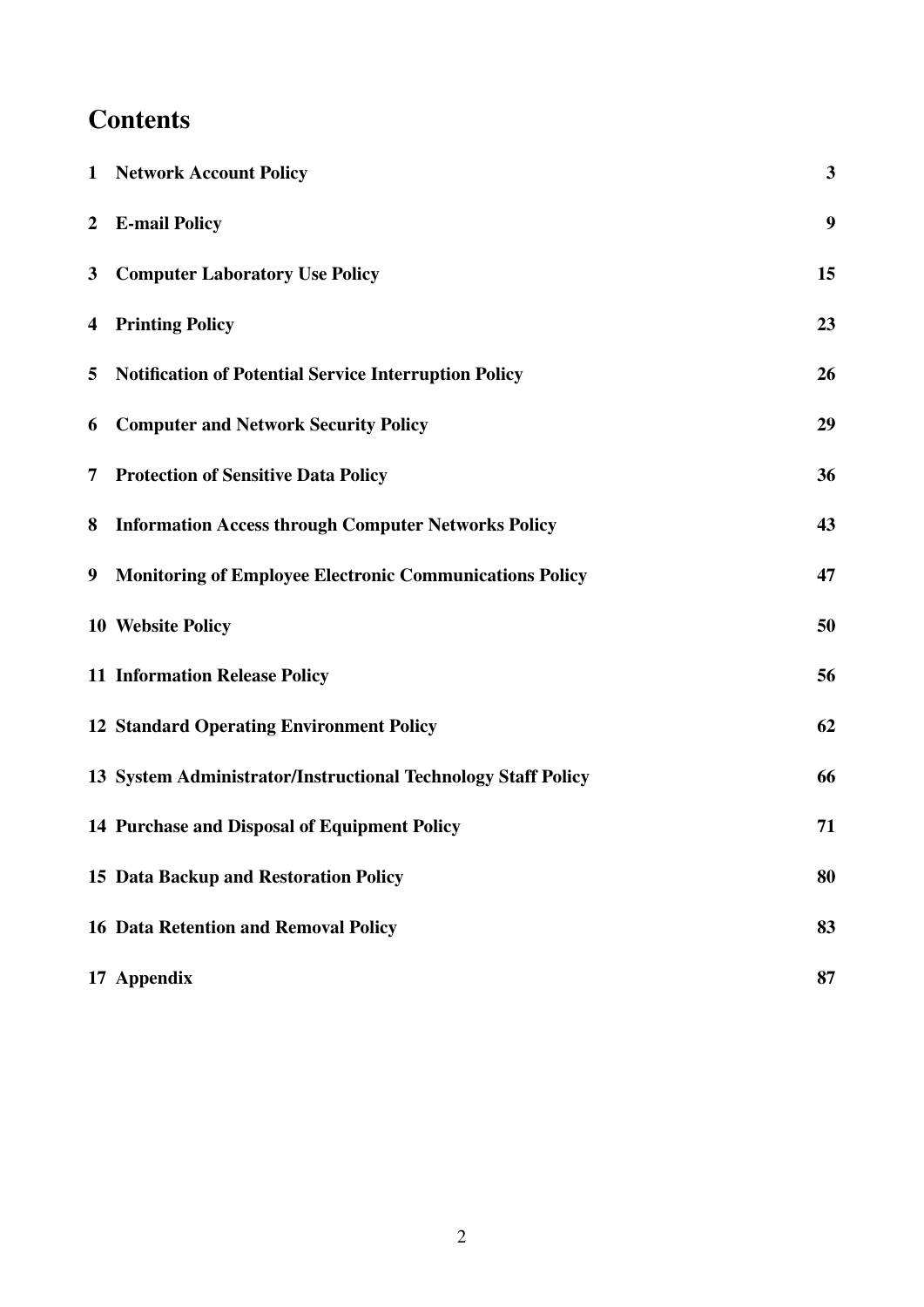## 1 Network Account Policy

## 1.1 Policy Type

Information Technology Policy

## 1.2 Contact Office

Bethlehem University Computer Center

## 1.3 Oversight Executive

Director of Instructional Technology

## 1.4 Implementing Body

Network Administrator and System Administrators

### 1.5 Applies to

All users of Bethlehem University who have the authorization to access the Network.

### 1.6 Purpose of the Policy

To establish conditions for use of, and requirements for appropriate security for University Computer and Network Resources.

## 1.7 Policy Summary

Account usernames and passwords, including e-mail, are issued to individuals (users) for their sole use and are non-transferable. Owners are responsible for all usage of their assigned accounts, usernames, and passwords. Access to the network is a privilege, not a right. With this privilege, there also is a responsibility to use the network solely for educational purposes and not to access inappropriate materials.

The user, by using the account (username and password issued by the Bethlehem University Computer Center Staff), confirms that s/he has read, understands and agrees to adhere to all Bethlehem University regulations and IT Policies. The user also agrees to follow all system messages and instructions.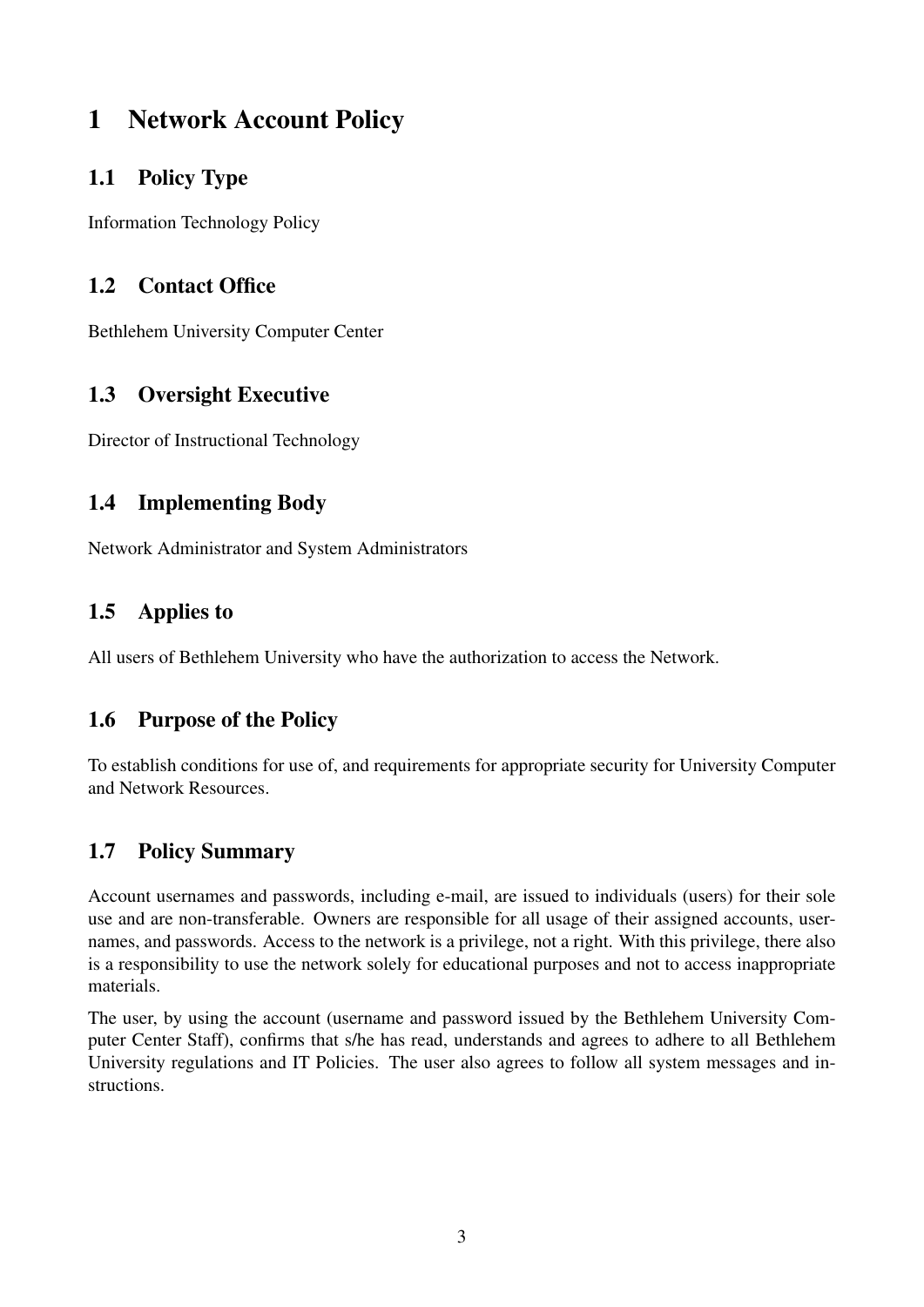### 1.8 Definition of terms

#### 1.8.1 Registered students

Those students who are enrolled in a credit class during the current semester, or the upcoming semester, and whose tuition and fees are up to date.

#### 1.8.2 User

A member of the faculty, staff, students or any person who has permission to access the IT resources and facilities of Bethlehem University.

#### 1.8.3 Network Account

Is a username and a password that allows the user to access the system, local network, internet, and e-mail.

#### 1.8.4 Username

Is a unique code assigned to each user by the Bethlehem University Computer Center Staff. When used with a password chosen by the user, the username allows access to the computing facilities of the University.

#### 1.9 Policy Statement

#### 1.9.1 Creating a Network Account

All of the users listed below will receive a username and a password. This username is unique. For students the username is the student number. For Faculty/Staff the username will usually be the first letter of the individual's name followed by the family name unless it is not unique, in which case another combination is used.

- a) Administration: User accounts are issued to all Administrative staff upon employment
- b) Students (Full and Part-time: User Accounts will be issued to all registered students for the current semester.
- c) Sub-contracted Staff: User accounts are issued to sub-contracted staff upon employment.
- d) Volunteers: User accounts are issued to volunteer workers upon their supervisor's request
- e) Special Accounts (Visitors): This type of account is issued to visitors to permit them to access the internet in the computer labs.
- f) Shared Accounts: Shared accounts will not be used except where absolutely necessary. Persons who wish to use a shared account shall make an application to the Supervisor of the Computer Center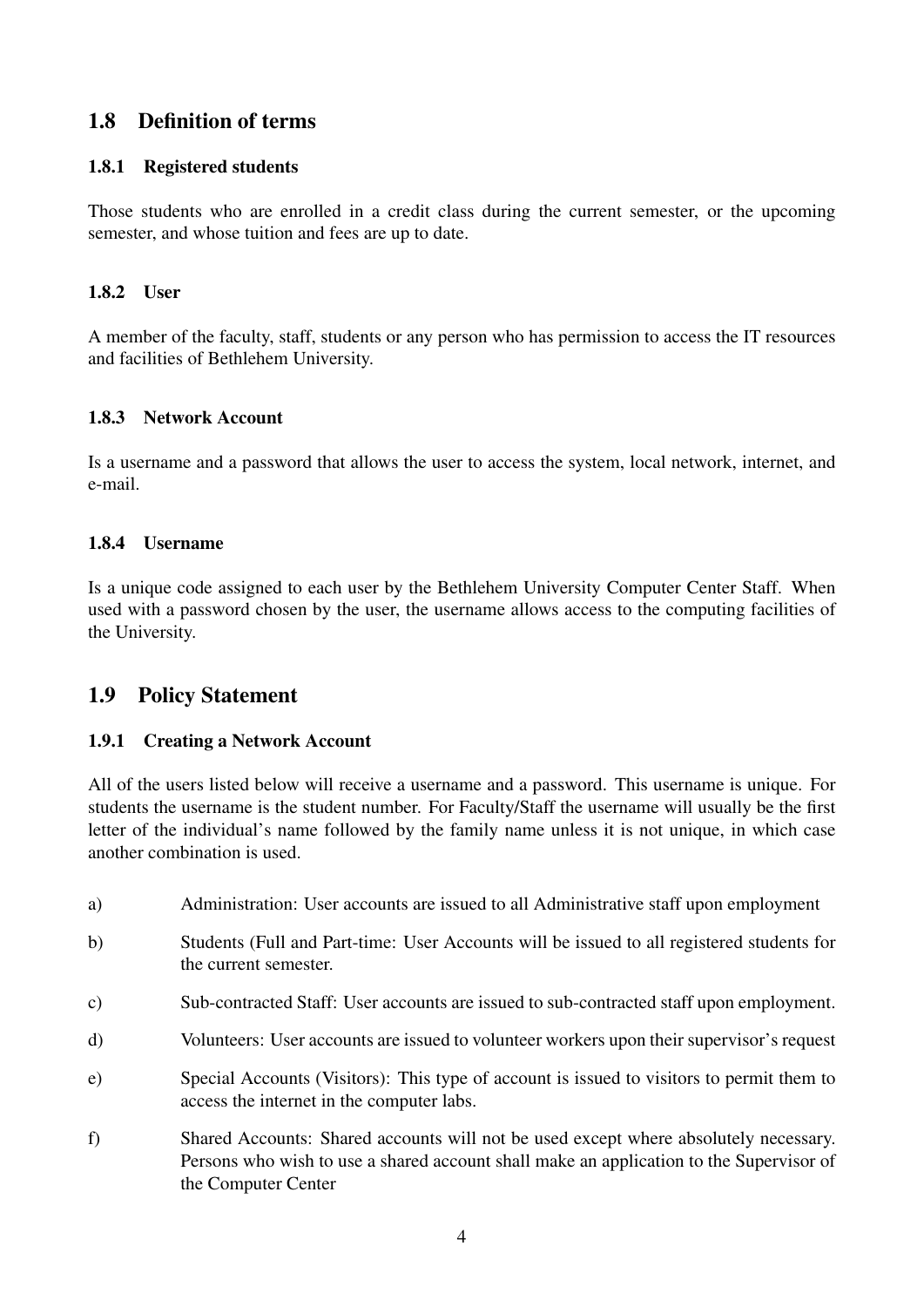#### 1.9.2 Ownership of Account

Bethlehem University is the official owner of all accounts on University computers.

#### 1.9.3 Acceptable Use Policy

Acceptable use is always ethical, reflects honesty and shows restraint in the consumption of shared resources. It demonstrates respect for intellectual property, ownership of information, system security mechanisms and the individual's rights to privacy and freedom from intimidation, harassment and unwarranted annoyance. Therefore,

- a) The user must protect his/her account and the computer system from unauthorized use. The user is responsible for all activities on his/her account or that originate from that account. The username and password together act as an electronic signature for which the user is responsible.
- b) The user must access only information that is his/her own, that is publicly available, or to which the user has been given authorized access.
- c) The user should select a good choice for a password. That is, it should not contain less than six characters and should contain both upper case and numerical characters. It is the responsibility of the user to keep it secure. It is recommended that the password be changed periodically.
- d) The user must report any system security violation (or suspected system security violation) or any behavior that is contrary to the guidelines described in this document to the Bethlehem University Computer Center (BUCC).
- e) The user must be responsible at all times for using the BU Systems in a manner that is ethical, legal and not to the detriment of others.
- f) Privately owned computer equipment will not have full access to the Bethlehem University network without prior approval by the BUCC.

#### 1.9.4 Unacceptable Network Account Use Policy

In the same way that the actions listed above constitute acceptable use, the following list outlines actions that are not acceptable uses of the Bethlehem University networks and computers. A person who violates one or more of the following unacceptable uses will be severely punished, or may be subject to severe restrictions or the cancellation of the user's privileges.

- a) Using another person's account, system, files, or data without permission. Note that permission from an individual user may not be sufficient - some systems may require additional authority.
- b) Attempting to gain access to other users accounts and files, or attempting to hack the University network or servers is strictly prohibited. Any violators of this regulation will be severely punished.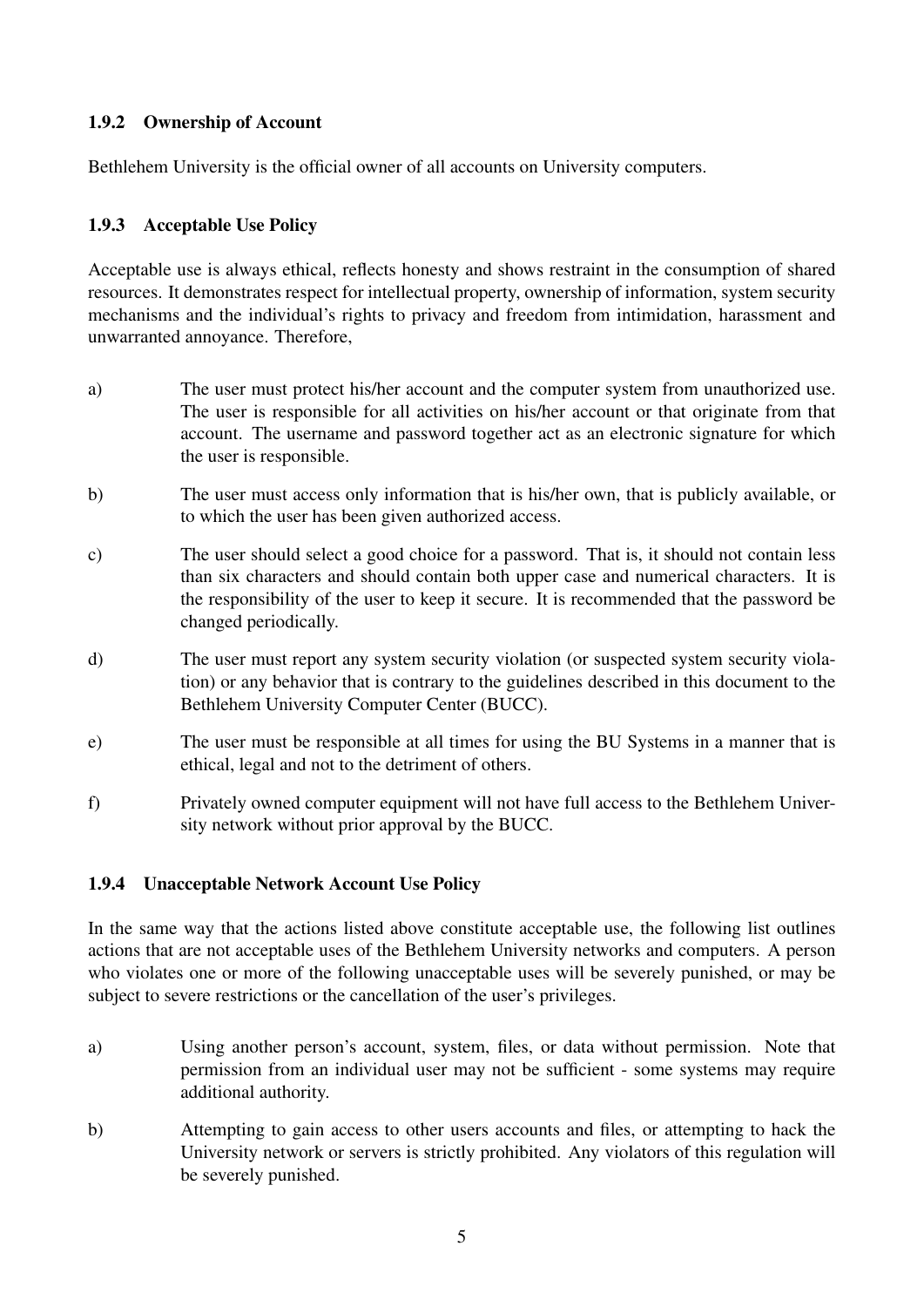- c) Altering system software or hacking in any form.
- d) Invading the privacy of other individuals.
- e) Disobeying computer lab and or system policies, procedures, and protocols (e.g., time limits on workstation usage).
- f) Using the network in support of groups outside the University, when such use is not in keeping with the mission of the University, is not allowed.
- g) Accessing data or making use of data from the Bethlehem University system or other administrative system's software which is not included in an employee's job responsibilities is not permitted.
- h) Creating and/or placing a computer virus on the network or any workstation.
- i) Accessing, attempting to access, and/or altering information in restricted areas of any network .
- j) Attempting to log on to any network as a system administrator.

Any user, identified as a security risk or having a history of problems with other computer systems, may be subject to severe restrictions or the cancellation of privileges.

#### 1.9.5 Confidentiality

It is not permitted to share passwords. The only person who should ever use an account is the person to whom it belongs. Users are responsible for protecting their own files and data. The user must log out when his/her work is finished.

#### 1.9.6 Authentication and Integrity

Users shall respect the system integrity of campus computing facilities. For example, users shall not intentionally develop or use programs that infiltrate a computing system, or damage or alter the software components of a computing or network system. Authorized personnel routinely monitor the network in order to protect the system and its data.

#### 1.9.7 Removal of Accounts

- a) Faculty/Staff or Sub-contracted Staff resigning from Bethlehem University: The resigning faculty or staff member must present his Clearance Form to the BUCC for signature when s/he is leaving the employment of the University. The BUCC will then remove that individual's account.
- b) Volunteer Staff: A notice must be sent to the Computer Center Supervisor when a volunteer leaves the University by the immediate supervisor of the volunteer. The BUCC will remove that individual's account upon notification.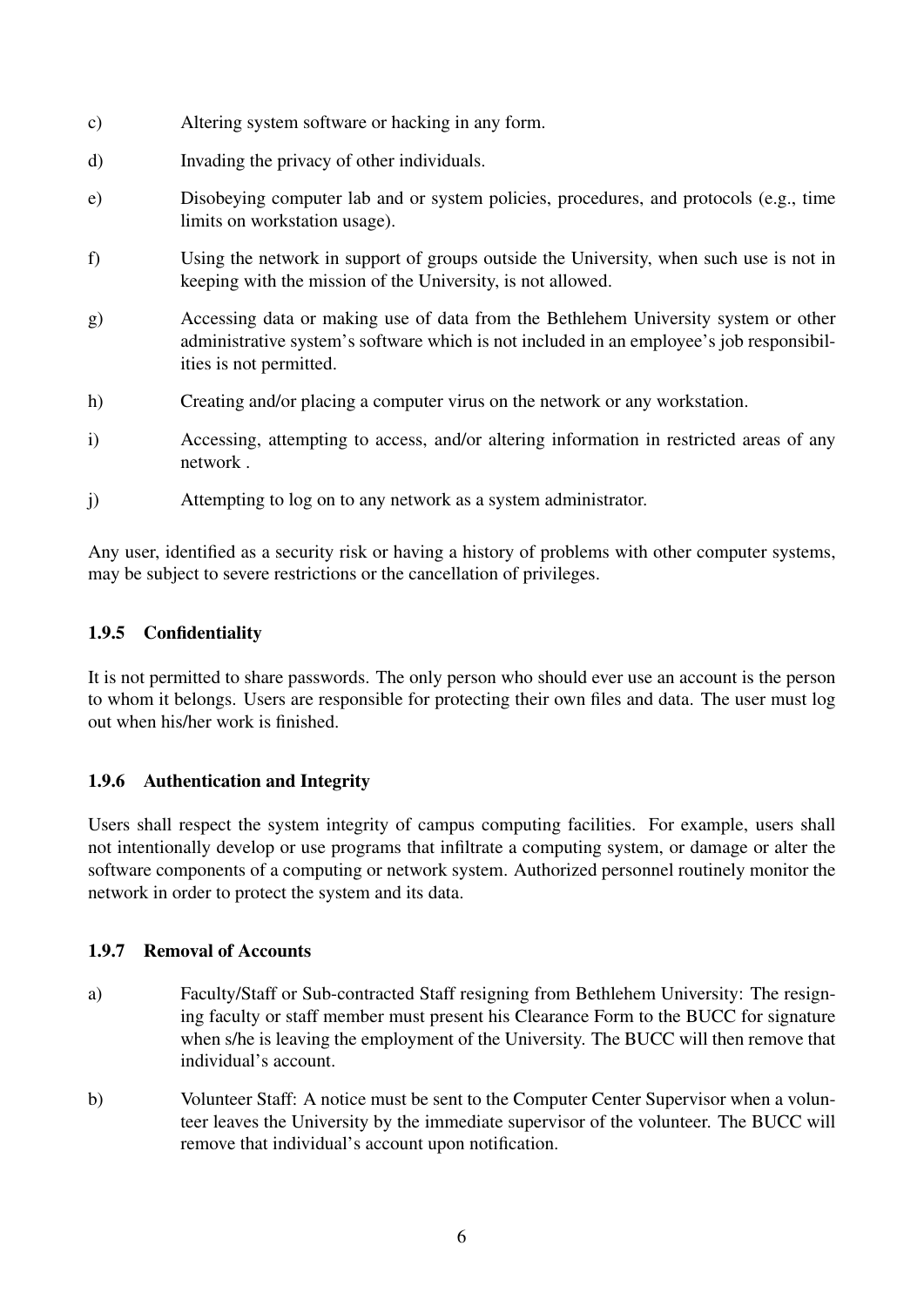- c) Faculty & Staff on Study Leave or Sabbatical : Accounts for faculty or staff on study leave or sabbatical will remain active until it is clear that the individual no longer intends to return to the University. When the individual resigns from the University s/he must fill out the Clearance Form which requires the signature of the BUCC. At that time the account will be removed.
- d) Students: Dismissed students, graduates and students no longer registered will be removed at the beginning of the following semester.
- e) Accounts will be periodically reviewed by BUCC and accounts with a period of inactivity longer than one (1) year will be removed.

#### 1.9.8 Disk Space

- a) Staff and students should always save files on the backed-up network drive (H: drive). Work should never be saved on the local computer. Bethlehem University equipment and software backs up all files saved on the H: Drive daily. Files on the local computer are not backed up automatically and must be backed up by the individual user if the user wishes to protect them.
- b) Members of the administrative staff have a maximum of 500MB storage, teachers have a maximum of 30MB storage, and students are granted a maximum of 10MB storage on their assigned H: Drives. Faculty members and staff who need additional disk space may apply to the BUCC for a reasonable expansion beyond these limits for special purposes. Beyond these limits the user will not be able to store more files and/or BUCC cannot guarantee back-up or recovery in the event of corruption, lost data and/or hardware/software damage.
- c) Storing photos, pictures, software and big files are not allowed on the user's home drive (H: drive), unless they are related to academic work.

#### 1.9.9 Policy Violations

Vandalism is defined as any malicious attempt to harm or destroy the data of another user, networked programs or operating systems that are connected to any of the network infrastructure. This includes, but is not limited to, the uploading or creation of computer viruses, deletion or alteration of other user files or applications, removing protection from restricted areas or the unauthorized blocking of access to information, applications or areas of the network. Vandalism will result in cancellation of network privileges.

Faculty members of staff who violate the terms of this administrative rule or otherwise misuses the network to access inappropriate material will be subject to disciplinary action, from a minimum of losing network privileges, up to and including discharge.

Students who violate the terms of this administrative rule or who otherwise misuse their access to the network will also be subject to disciplinary action from losing network access privileges up to and including dismissal.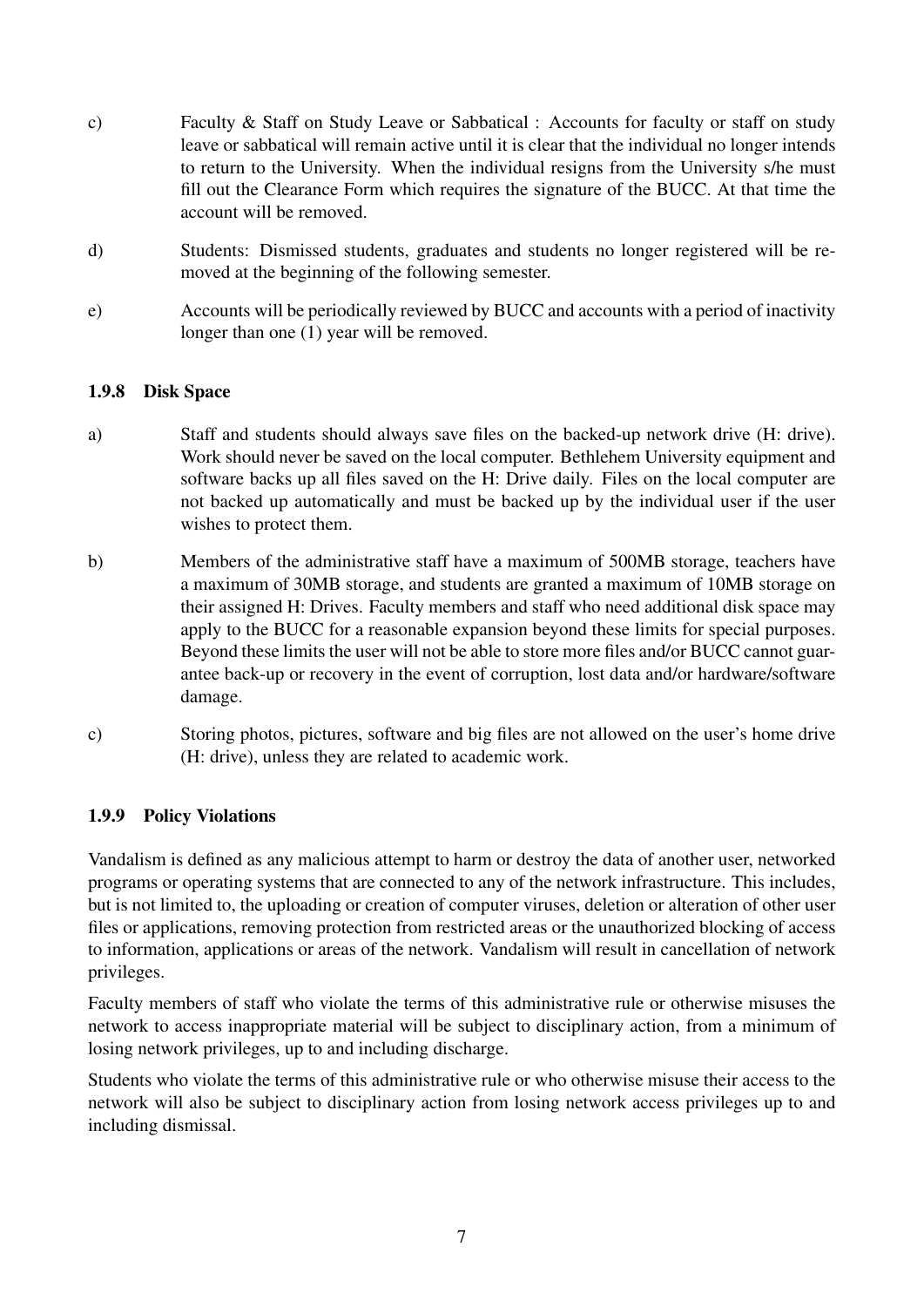## 1.10 Next Scheduled Review

March 2012

## 1.11 Approved By

Bethlehem University Executive Council

## 1.12 Date of Approval

March 2010

## 1.13 Revisions History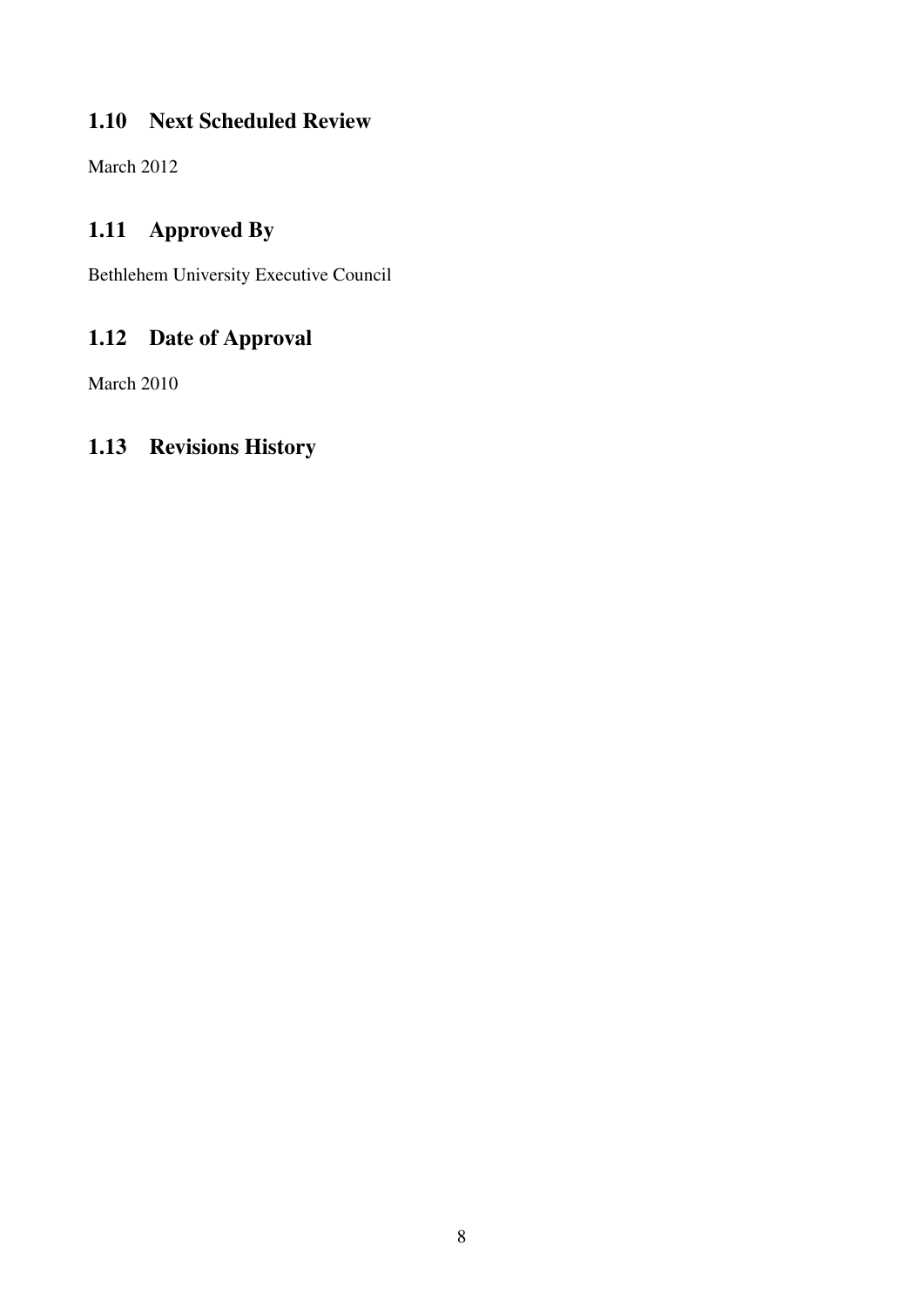## 2 E-mail Policy

## 2.1 Policy Type

Information Technology Policy

## 2.2 Contact Office

Bethlehem University Computer Center (BUCC)

## 2.3 Oversight Executive

Director of Information Technology

## 2.4 Implementing Body

Computer Center Staff

### 2.5 Applies to

Students, Faculty, Staff and Administrators. This includes all users of Bethlehem University e-mail that ends with @bethlehem.edu. This policy covers appropriate use of any e-mail sent from a Bethlehem University e-mail address and applies to all employees, and agents operating on behalf of Bethlehem University.

## 2.6 Purpose of the Policy

The purpose of this policy is to ensure that faculty, staff, students and administrators have access to this critical form of communication. This policy ensures that all the above mentioned users can access, and be accessed by, e-mail as needed. This policy sets forth the rules and regulations that govern the use of Bethlehem University e-mail system.

## 2.7 Policy Summary

This policy provides guidelines for the use of e-mail services to all of its users who must comply with this policy. The University expects that all those who exercise this privilege will do so responsibly, with due care, comply with confidentiality guidelines, authentication and other proper use requirements as detailed in this policy statement. This policy governs the proper use, misuse and penalties thereof.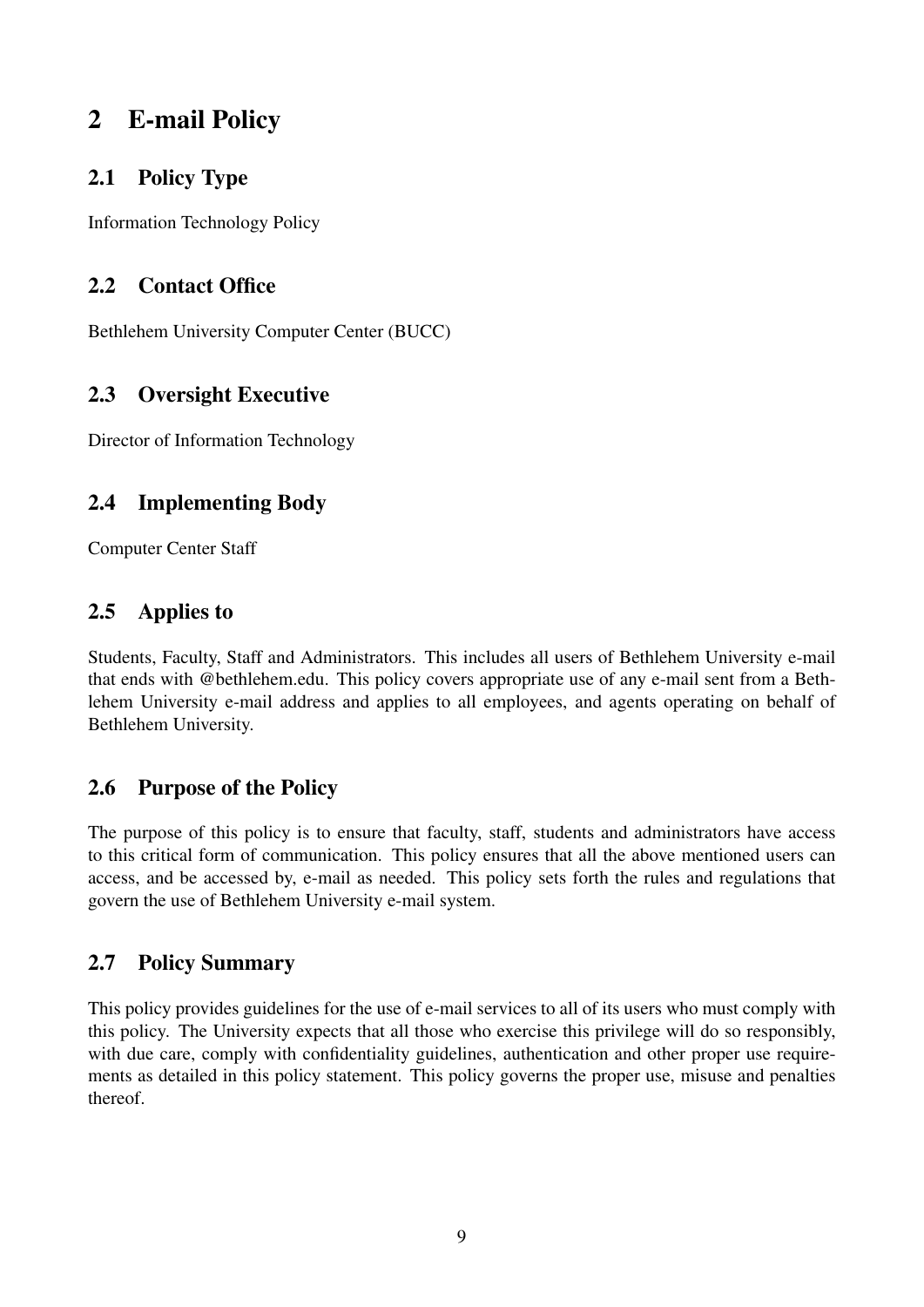### 2.8 Definition of Terms

#### 2.8.1 E-mail

Electronic mail, often abbreviated to e-mail, email, e-post or originally eMail, is a store-and-forward method of writing, sending, receiving and saving messages over electronic communication systems. It is the transmission of information through email software such as Pegasus or Outlook Express. The term "email" (as a noun or verb) applies to the Internet email system.

#### 2.8.2 Chain e-mail

E-mail sent to successive people. Typically the body of the note has direction to send out multiple copies of the note and promises good luck or money if the direction is followed.

#### 2.8.3 E-mail User

Any user of Bethlehem University e-mail service. It includes all those who have an account that ends with @bethlehem.edu.

#### 2.8.4 Forwarded E-mail

E-mail resent from an internal network to an outside point.

#### 2.8.5 Sensitive Information

Information is considered sensitive if it can be damaging to Bethlehem University or its stakeholders' reputation or market standing.

#### 2.8.6 Virus Warning

E-mail containing warnings about virus or malware. The overwhelming majority of these e-mails turn out to be a hoax and contain bogus information usually intent only on frightening or misleading users.

#### 2.8.7 **Unauthorized Disclosure**

The intentional or unintentional revealing of restricted information to people, both inside and outside Bethlehem University, who do not have a need to know that information.

#### 2.8.8 Attachment

An e-mail attachment is a computer file which is sent along with an e-mail message. The file is not a separate message, but now it is almost universally sent as part of the message to which it is attached.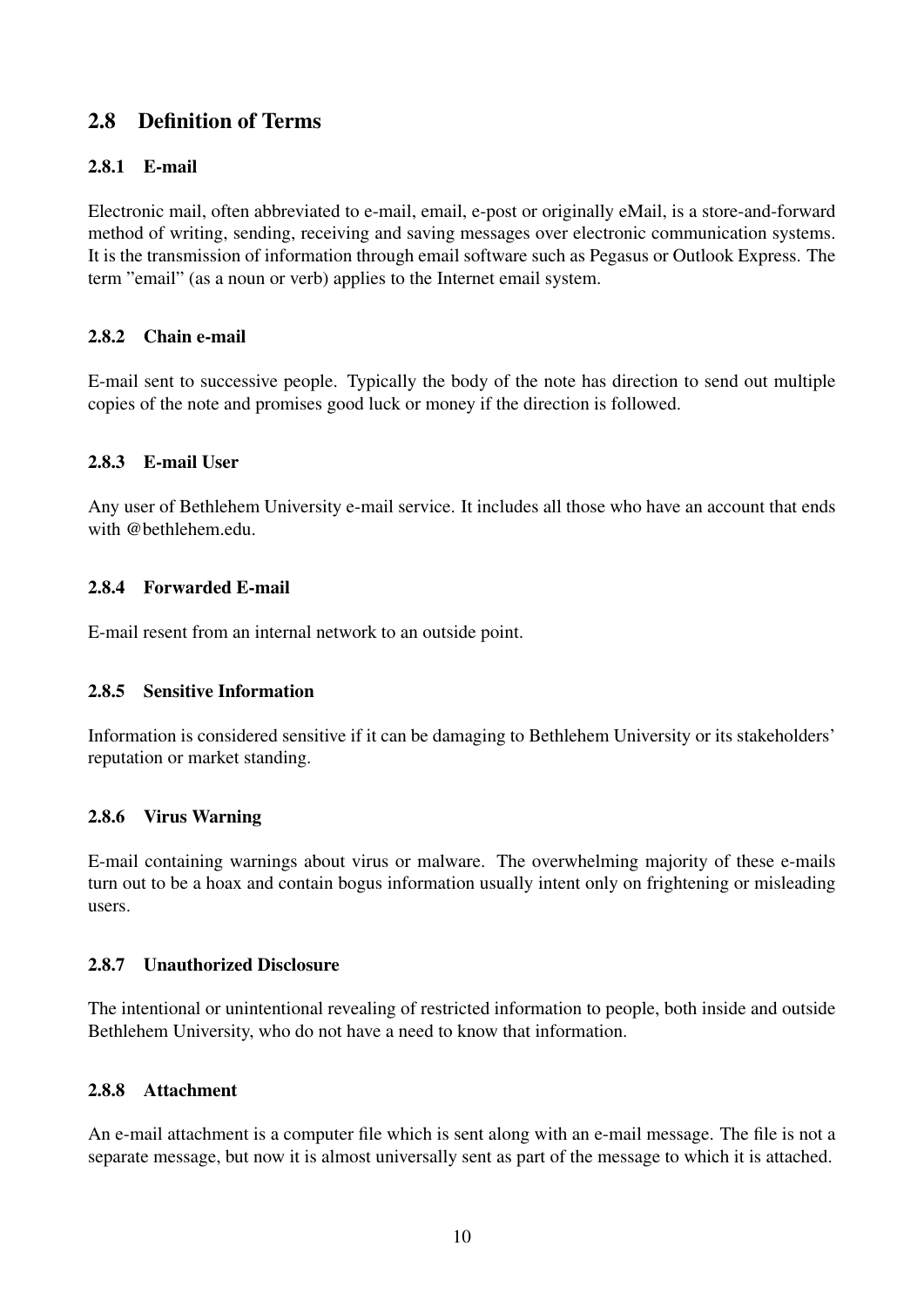#### 2.8.9 Bandwidth

In computer networking and computer science, digital bandwidth or just bandwidth is the capacity for a given system to transfer data over a connection. It is measured as a bit rate expressed in bits/second (bit/s) or multiples of it (kbit/s, Mbit/s, etc.).

#### 2.8.10 Spam

Spamming is the abuse of electronic messaging systems to indiscriminately send unsolicited bulk messages to thousands of recipients.

#### 2.8.11 Virus

A computer virus is a computer program that can copy itself and infect a computer without permission or knowledge of the user. The original virus may modify the copies, or the copies may modify themselves. A virus can only spread from one computer to another when its host is taken to the uninfected computer, for instance by a user sending it over a network or the Internet, or by carrying it on a removable medium such as a floppy disk, CD, or USB drive.

#### 2.8.12 Worm

A computer worm is a self-replicating computer program. It uses a network to send copies of itself to other computers on the network and can do so without user intervention.

#### 2.9 Policy Statements

#### 2.9.1 E-mail Acceptable Use Policy

E-mail is a very important resource that the University makes available to/among employees with the understanding that it is used for research, teaching and community services in agreement with the University mission and mandate. It is therefore the responsibility of the user to make appropriate use of this facility. Whatever the usage, the University expects the user to show that the use of these facilities is fully compatible with this guiding principle. In case of doubt it is for the user to prove that the facilities are used properly. Conversely the University has the right to establish that they are being misused.

#### 2.9.2 Students

- a) Registered students will be assigned an e-mail account after they finalize registration for their first semester.
- b) Passwords will be automatically generated and made available through the computer lab.
- c) The account will remain active for the duration of the student's attendance at Bethlehem University.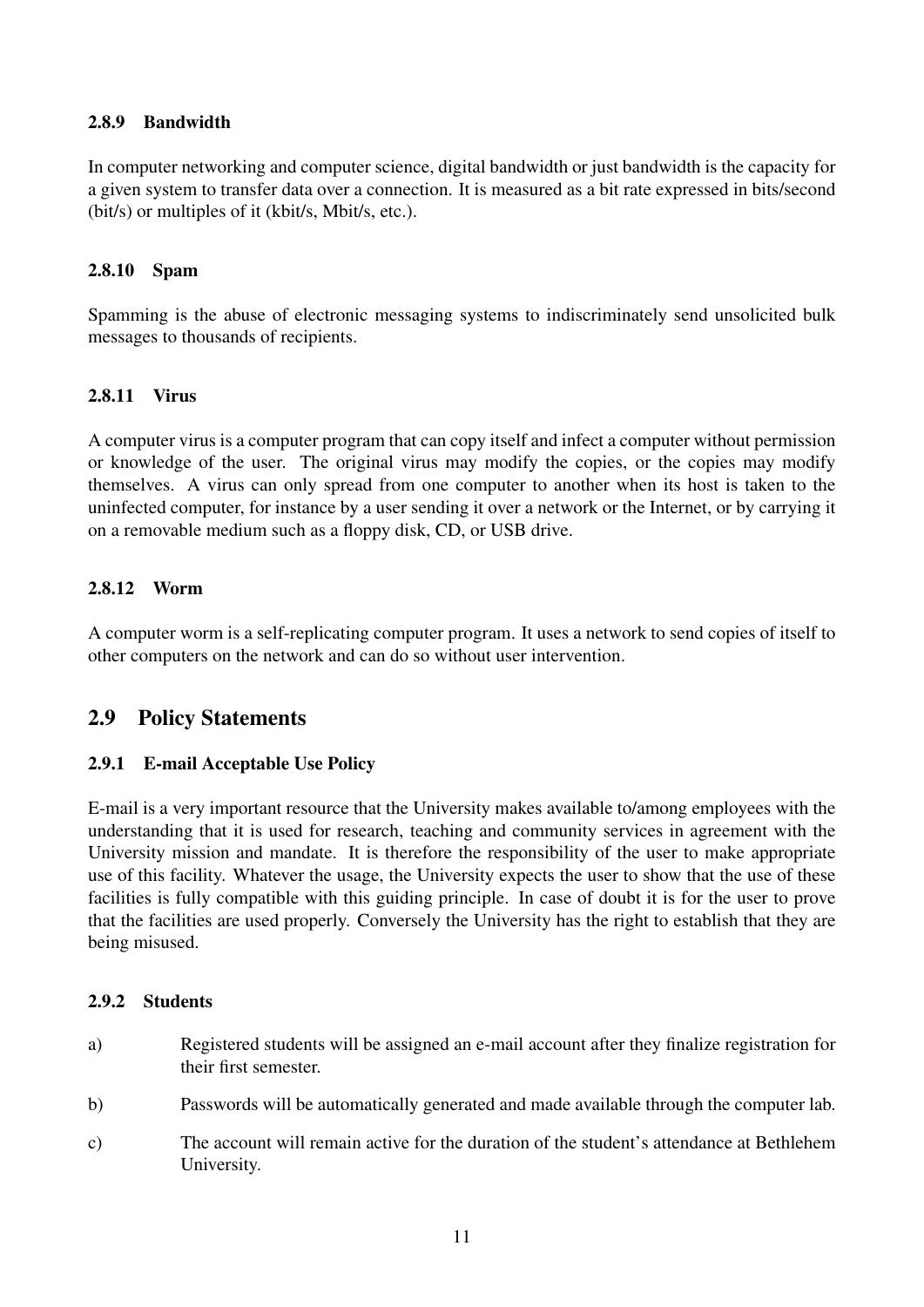#### 2.9.3 Faculty, Staff, and Administration

- a) Faculty and Staff are assigned an e-mail account at the request of the Personnel Director.
- b) The Computer Center creates the employee account and communicates the password directly to the employee.
- c) The account will remain active for the duration of employment.

#### 2.9.4 Ownership of Account

The e-mail accounts provided on University servers are institutional property, and those responsible for maintaining these servers are responsible for ensuring that institutional standards for security, user authentication and access control are appropriately applied. However, the security and confidentiality of e-mail cannot be guaranteed. Users are responsible for protecting their own files or data from being read by others using whatever protection mechanisms that are offered by the operating system in use.

#### 2.9.5 Confidentiality

- a) The University seeks to preserve privacy and confidentiality in the provision of all IT Services, however confidentiality of electronic mail cannot be assured.
- b) Confidentiality may be compromised by unintended redistribution, or because of inadequacy of technologies to protect against unauthorized access. In addition, any confidentiality may be subordinate to the application of law or policy, including this policy.
- c) As such, users should assume that the contents of electronic mail might be accessible to persons other than the recipient. Sensitive, libelous or abusive content should never be included in electronic mail.
- d) Users should be aware that Network and Systems Administrators, during the performance of their duties, need to observe the contents of certain data, on storage devices and in transit, to ensure proper functioning of the University's IT facilities. On these occasions they may accidentally see the contents of e-mail messages.
- e) The University has a reasonable right to capture and inspect any data stored or transmitted on the University's IT facilities (regardless of data ownership), when investigating system problems or potential security violations, and to prevent, detect or minimize unacceptable behavior on those facilities. This includes violations discovered while maintaining system security and integrity, including the management of unsolicited mail and virus protection.
- f) The University reserves the right to access e-mail records, including those which have been deleted by the account holder but which may not yet have been deleted centrally. In addition, the University reserves the right to access e-mail records where there are reasonable grounds to believe that those records contain information necessary to the proper functioning of the University's business. Such circumstances would include the absence of an employee where it is not reasonable to obtain the employee's consent. Wherever practical, employees will be notified promptly when their e-mail records have been accessed.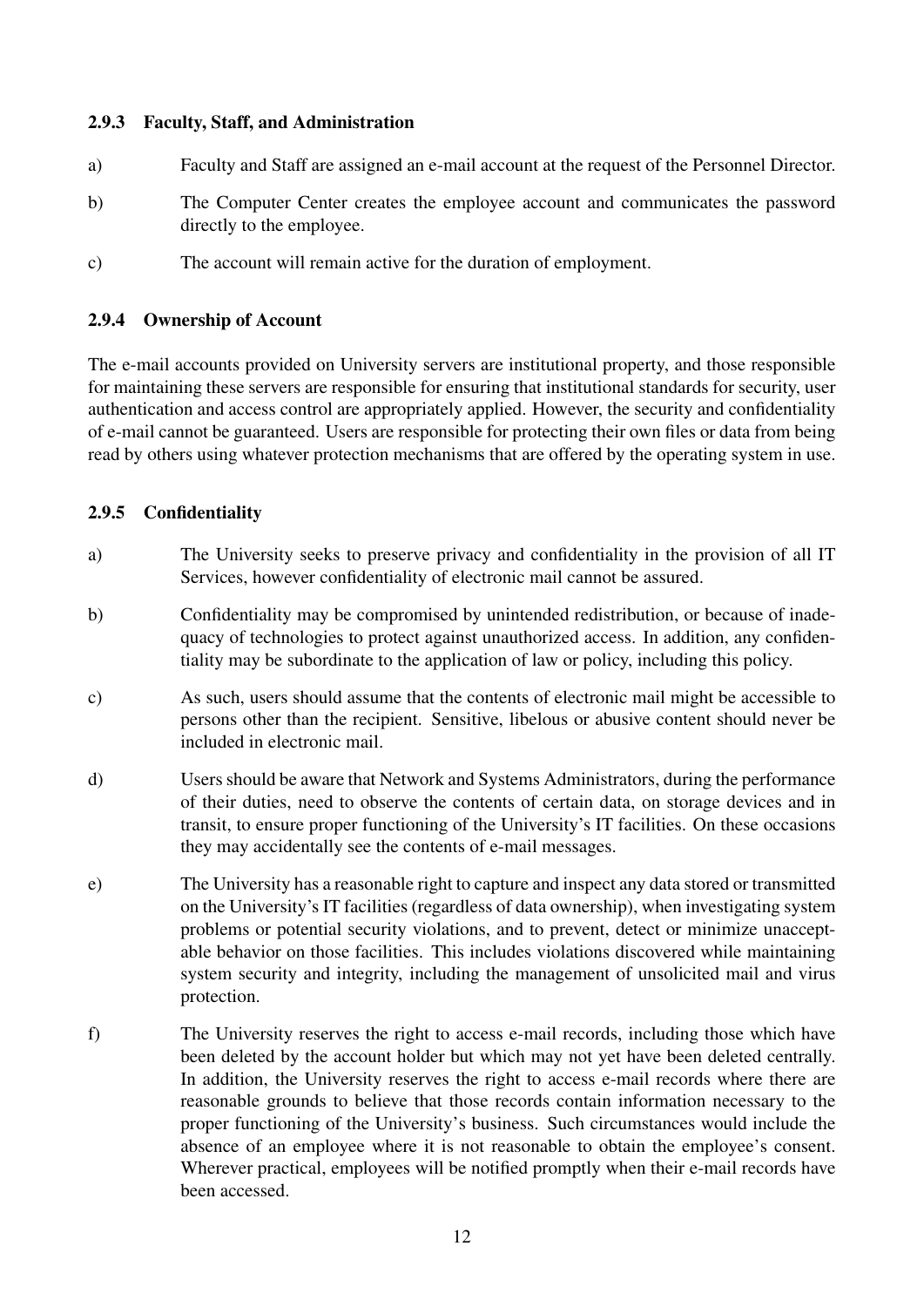g) Bethlehem University users shall have no expectation of privacy in anything they store, send or receive on the Bethlehem University's e-mail system. Bethlehem University may monitor messages without prior notice. The University is not obliged to monitor e-mail messages.

#### 2.9.6 Authentication and Integrity

- a) A user must access only information that belongs to the user, that is publicly available, or to which the user has been given authorized access.
- b) No user may use another person's account, system, files, or data without permission (note that permission from an individual user may not be sufficient - some systems may require additional authority). Users should select a good choice for a password not less than six characters and keep it secure. It is recommended that a password should also include at least one upper-case letter and at least one number. It is recommended that the password be changed periodically.
- c) Users should report any system security violation (or suspected system security violation) or any behavior that is contrary to the guidelines described in this document to Computer Center.
- d) Attempting to gain access to other users' accounts and computers, or attempting to hack the University network or servers is strictly prohibited. Any violators of this rule will be severely punished.
- e) With current technology, the University does not guarantee the authentication or integrity of an e-mail. That is, it cannot guarantee that the sender is indeed the sender nor that the contents are as created by the apparent sender.

#### 2.9.7 Unacceptable E-mail Use

A user may not use Bethlehem University's System to send, receive, store or display communications or files that:

- a) infringe any third party intellectual property or publicity/privacy right,
- b) violate any law or regulation,
- c) are defamatory, threatening, insulting, abusive or violent,
- d) might be construed as harassing, insulting, biased or discriminatory based on a person's age, sex, race, sexual orientation, religion, disability, national origin or any other protected classification,
- e) are pornographic, harmful to minors, child pornographic, or vulgar,
- f) contain any viruses, Trojan horses, worms, time bombs, or other computer programming routines that are intended to damage, detrimentally interfere with, or expropriate any system, data or personal information,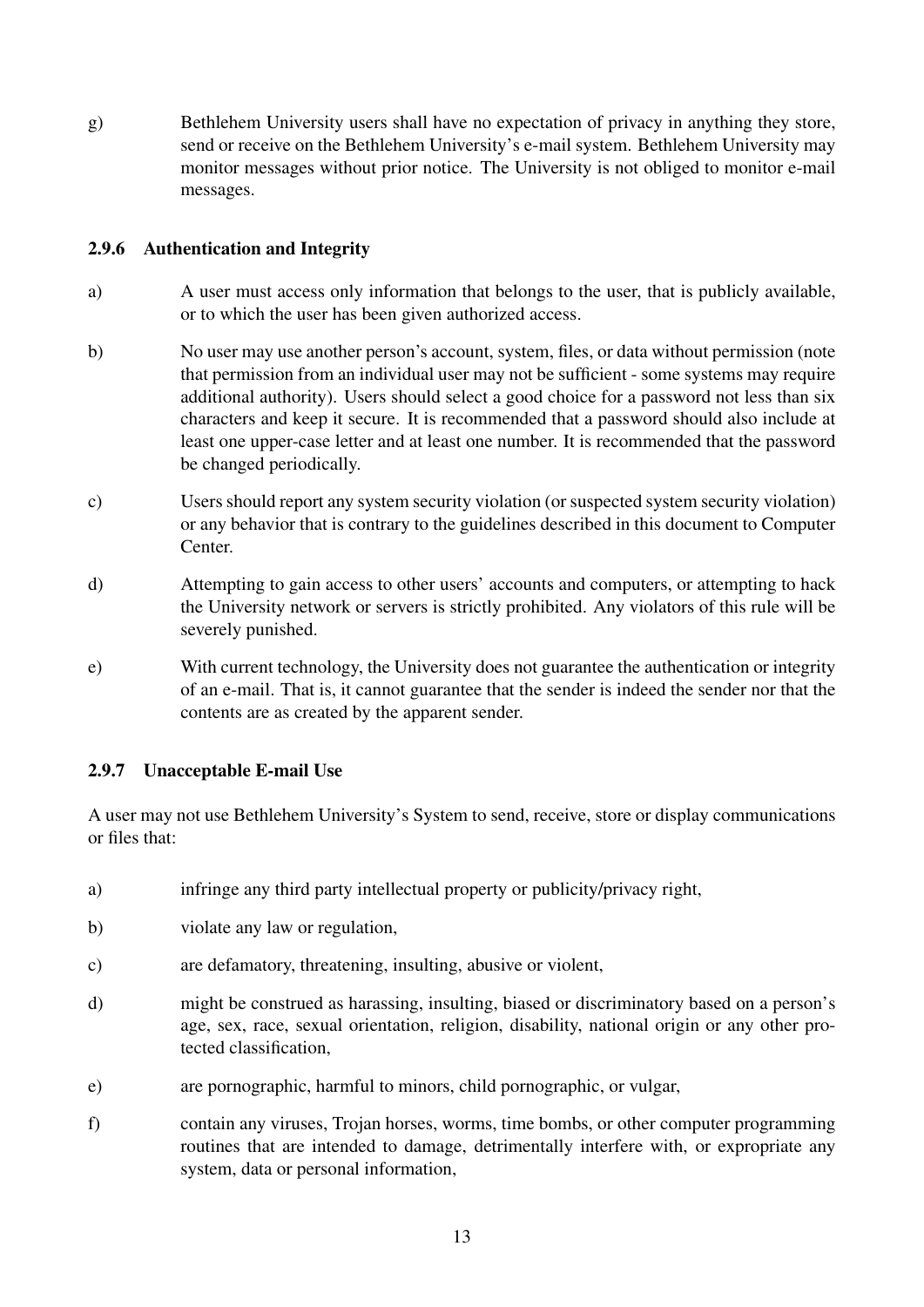| g)               | are solicitations or advertisements for commercial ventures, religious or political causes,<br>outside organizations or other non-job related activities (Under no circumstances may a<br>user of Bethlehem University e-mail system use it to gain unauthorized access to third<br>party resources), |
|------------------|-------------------------------------------------------------------------------------------------------------------------------------------------------------------------------------------------------------------------------------------------------------------------------------------------------|
| h)               | capture and open electronic mail, except as required by authorized employees to diagnose<br>and correct delivery problems,                                                                                                                                                                            |
| $\mathbf{i}$     | use electronic mail systems for any purpose restricted or prohibited by laws or regula-<br>tions,                                                                                                                                                                                                     |
| j)               | "spoof," i.e., construct an electronic mail communication so it appears to be from some-<br>one else,                                                                                                                                                                                                 |
| $\bf k)$         | "snoop," i.e., obtain access to the files or electronic mail of others for the purpose of<br>satisfying idle curiosity, with no substantial University business purpose,                                                                                                                              |
| $\left( \right)$ | attempt unauthorized access to electronic mail, attempt to breach any security measures<br>on any electronic mail system, or attempt to intercept any electronic mail transmissions<br>without proper authorization.                                                                                  |

## 2.10 Next Scheduled Review

March 2012

## 2.11 Approved By

Bethlehem University Executive Council

## 2.12 Date of Approval

March 2010

## 2.13 Revisions History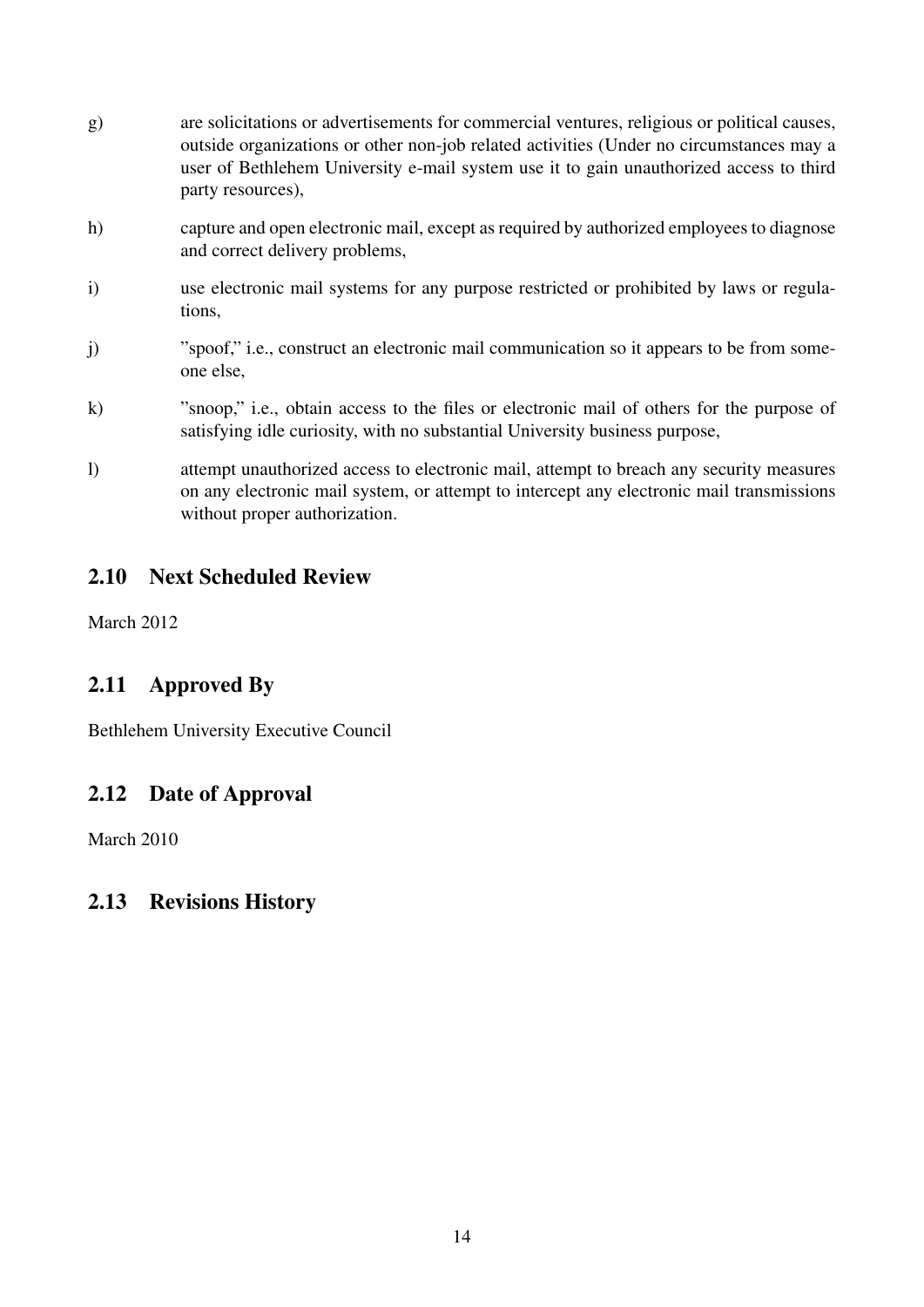## 3 Computer Laboratory Use Policy

### 3.1 Policy Type

Information Technology Policy

## 3.2 Contact Office

Bethlehem University Computer Centre (BUCC)

## 3.3 Oversight Executive

Director of Instructional Technology

## 3.4 Implementing Body

Supervisor of the Computer Center

### 3.5 Applies to

This policy applies to all users of Bethlehem University's computer labs.

### 3.6 Purpose of the Policy

The purpose of this policy is to ensure that all users of University computer labs enjoy the service and benefit from the equipment, the connection available, e-mail and computing services in the best possible way.

### 3.7 Policy Summary

This policy provides guidelines for the acceptable use of computer labs and equipment provided in each one of them. These computer labs are made available for better serving BU faculty and students in their teaching and learning activity. When a lab is not reserved for classes, it may be used by students for acceptable purposes set forth in this policy.

### 3.8 Definition of terms

#### 3.8.1 Lab Assistant

A lab assistant is a student who is available to assist computer lab users with electronic media, hardware and software issues. The computer lab assistants shall assist with basic applications, internet and printing questions.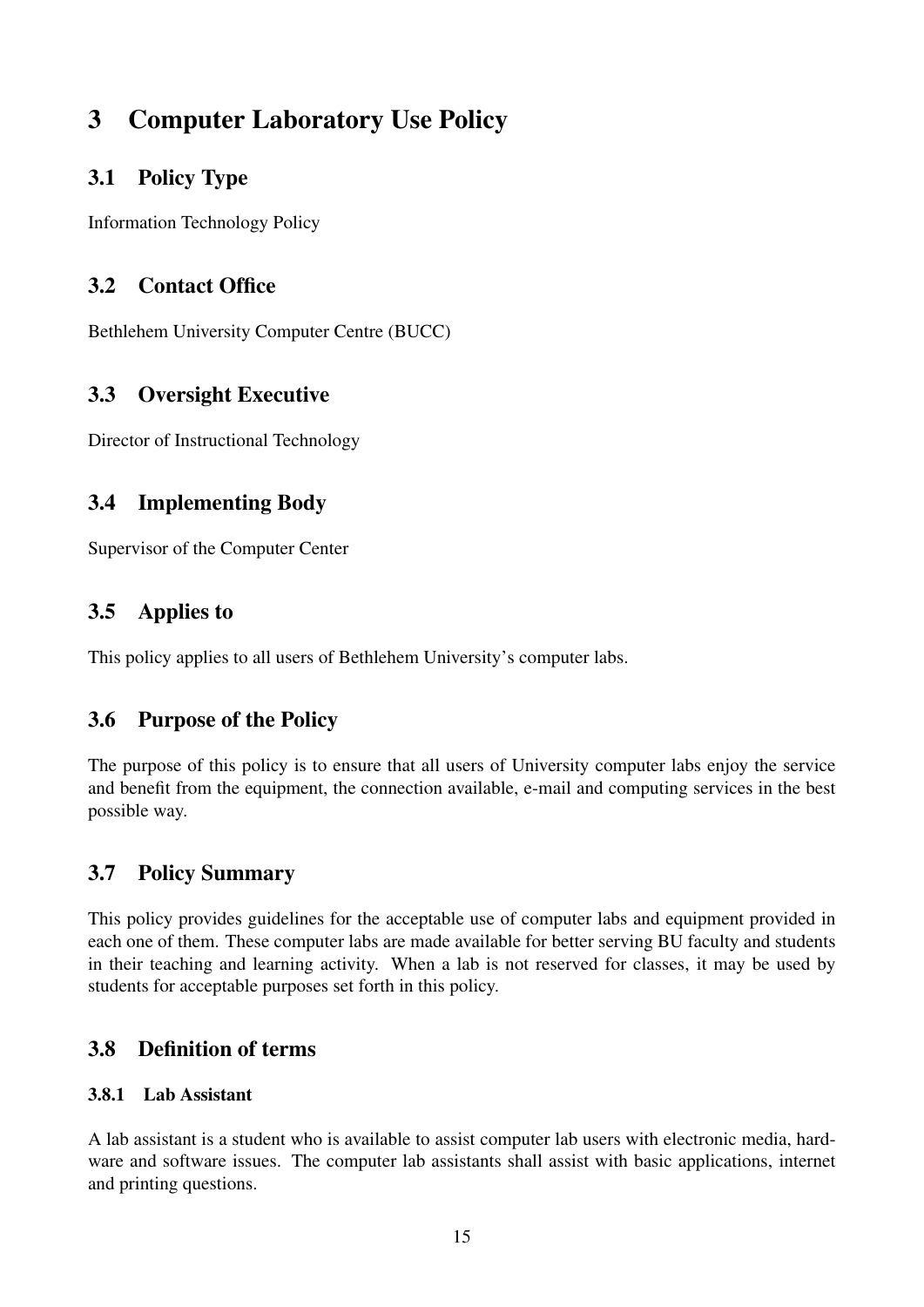## 3.9 Policy Statements

#### 3.9.1 Lab Goals

The purposes of BU Computer Labs are to provide computing resources (computers, software, network access, etc.) for educational activities, with priority to student use. When not reserved, they may be assigned to "open" or "drop-in" use by students and for other uses.

#### 3.9.2 Acceptable Student Use

Use of the University's electronic facilities is a privilege, not a right. The computer laboratory facilities are intended primarily to support the direct instructional purposes of the faculty members. Priority will be given to completion of assignments, exercises, and projects necessary for completion of the requirements of courses.

Use of the facilities is governed by the policies of the University. The use of facilities for purposes that violate University policy, are illegal, or are unethical may result in temporary or permanent loss of privileges or imposition of other sanctions.

The University reserves the right to establish policies and rules as needed for all aspects of use. Specific rules for use of computer laboratory facilities are listed below.

- a) Installation of hardware not provided by the University is allowed only with explicit permission of and direct supervision from BUCC staff.
- b) Reconfiguration of software is prohibited.
- c) Reconfiguration, rearrangement, and removal of hardware are prohibited.
- d) Reproduction of copyrighted software is prohibited.
- e) Use of the University's facilities for commercial purposes or personal gain is prohibited.
- f) If the lab is booked, then classes have first priority. The instructor has the right to ask anyone using the lab, but not in the class, to leave.
- g) Users of the University's electronic facilities must comply with directives from BUCC staff regarding appropriate use of facilities. If, at any time, any of the staff feel that an individual is behaving in a disruptive fashion the staff member may instruct the individual to leave the premises. If refused, campus security will be summoned to escort them out of the Lab, and the incident must be reported to the Dean of Students.

#### 3.9.3 Backing Up Data

While all care is taken to protect data, students using the University labs are responsible for backing up their own work.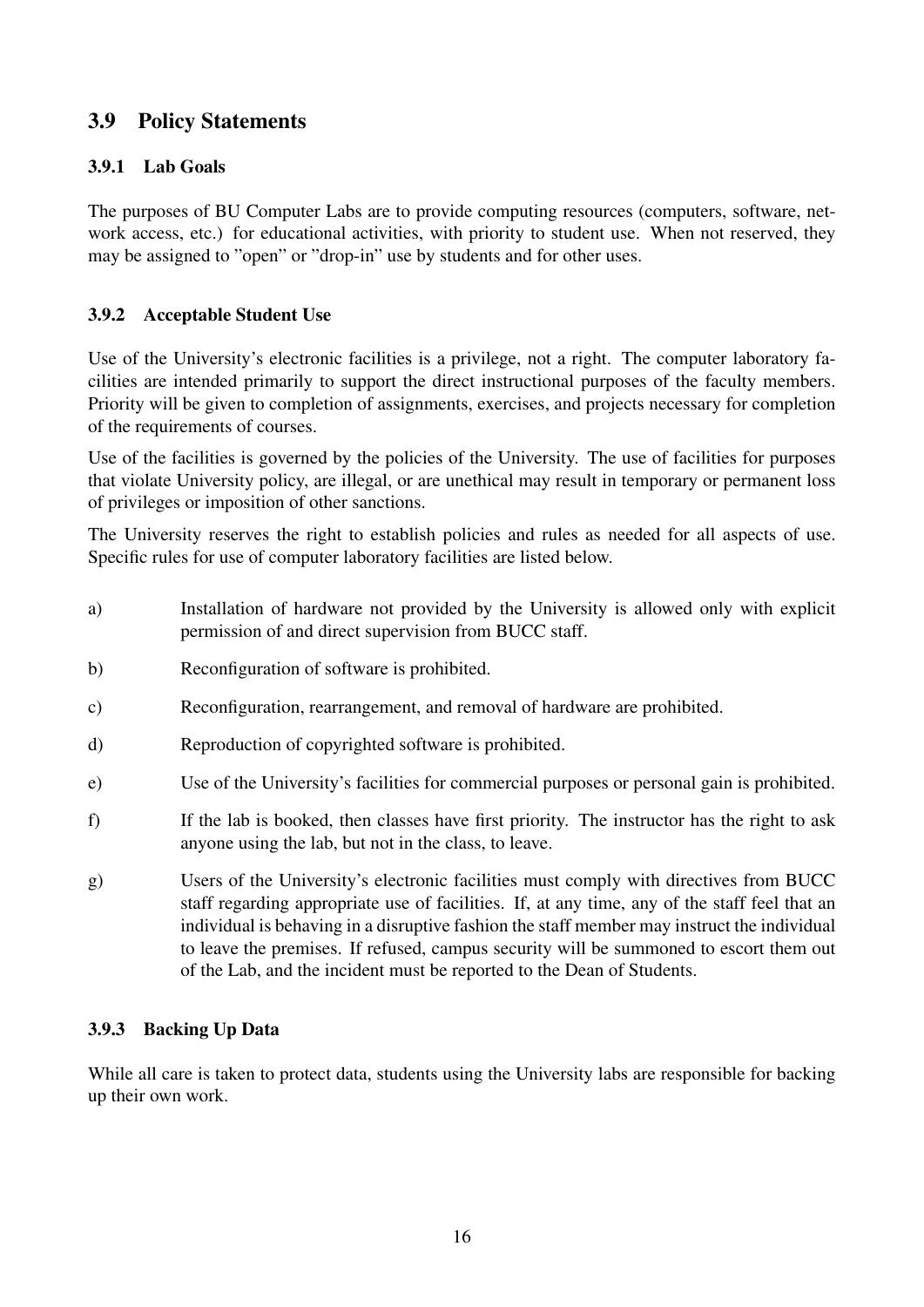#### 3.9.4 Software Installation Policy

The University will only install software for which there is a proper and valid license. There are no exceptions to this rule. "Demo" or "evaluation" copies will not be used in these labs.

All software to be installed must be available four weeks prior to the beginning of the semester of use, or the Institute for Community Partnership session. Instructors should test software two weeks prior to use and certify functionality.

To provide adequate lead-time for software testing and installation for special events or demonstrations instructors should notify the Supervisor of Computer Labs of all software needs at the time of reservation.

#### 3.9.5 Instructors' Orientation Before Use

Instructors are encouraged to complete a brief orientation on the features of the Labs before using them. If an instructor uses the Labs for the first time, such an orientation is the best way to familiarize himself/herself with the features of the facilities, such as software, computer hardware and display equipment before the first class meeting. Waiting until after the session begins to do this usually delays the effective use of the lab by the instructor. Instructors are responsible for acquainting themselves with the features of the labs before using them.

#### 3.9.6 Lab Booking Policy

In case a class is scheduled to be given in a computer lab, it is the responsibility of the Registrar's Office to make all necessary reservations. In this case, the Registrar's Office will communicate all schedules to the Supervisor of the computer labs. All other computer lab booking must be made in writing, and should be e-mailed to the supervisor of the Computer Labs. The booking should be made a week prior to the date of the actual use of the Computer Lab. A written confirmation is needed from the Computer Lab Supervisor. Once booking is confirmed, it will not be changed for any other priority.

#### 3.9.7 Cancellation of Booking

To encourage the efficient use of the resources, all users are required to provide at least a three-day notice by e-mail to the Supervisor of the Computer Labs, if they will not be using the labs for an hour or more of their booking.

#### 3.9.8 Computer Configuration

All computers on campus, which are available for students' use, are configured per University standards and may have specialized software as dictated by academic need.

#### 3.9.9 Hourly Schedule of Labs

The hours of each lab are posted on the lab door as well as bulletin boards outside the computer labs. All lab hours and schedules are subject to change. The schedules should be checked regularly for any changes. During holidays and break periods the computer labs will be closed. Special schedules will be announced during the Registration and Admissions periods.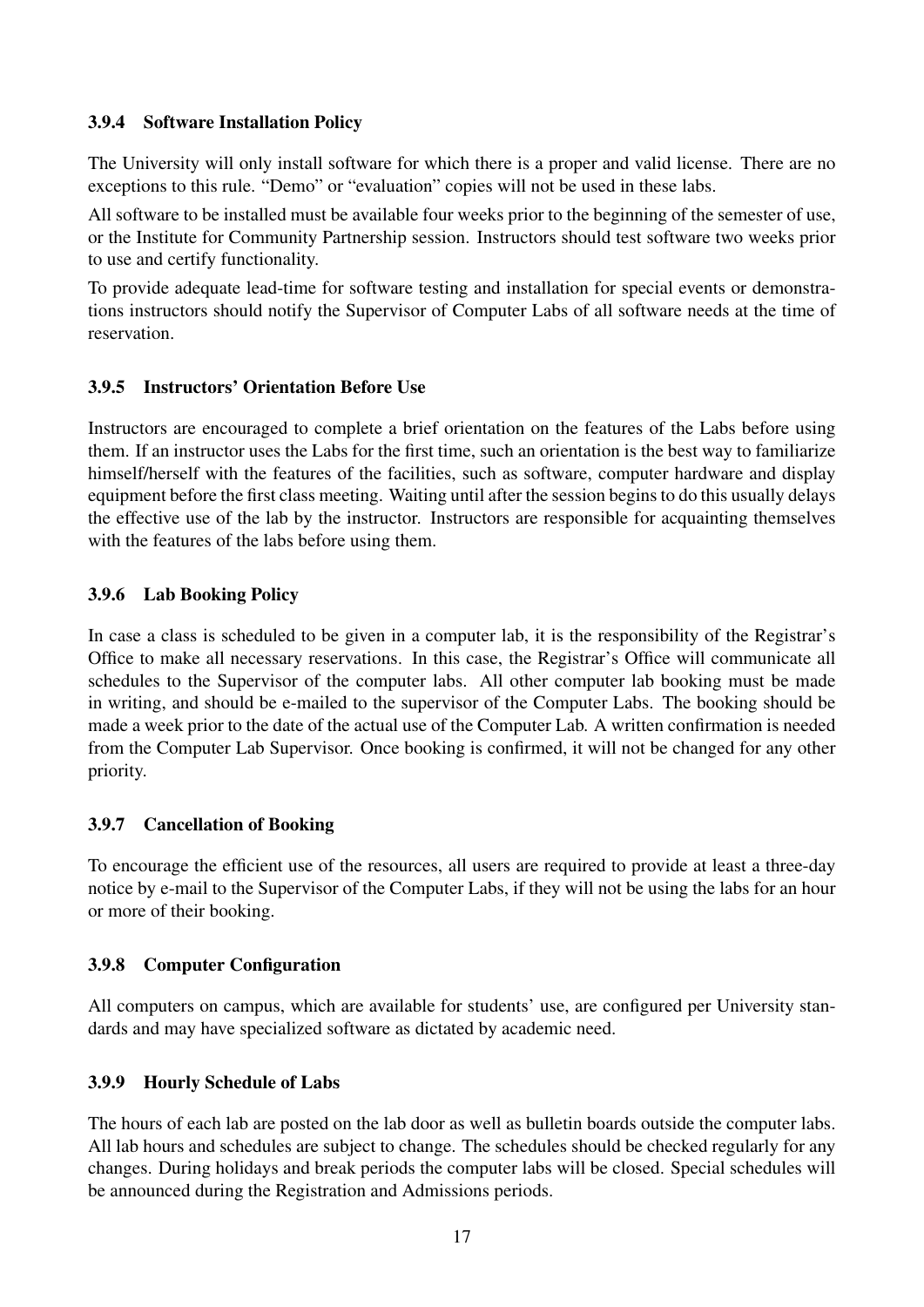#### 3.9.10 Prohibited Activities

The following activities involving use of Computer Facilities are prohibited.

- a) Transmitting, copying, or creating unsolicited information that contains obscene, indecent, or vulgar material or other material that explicitly or implicitly refers to sexual conduct.
- b) Transmitting, copying or creating unsolicited information that contains disrespectful language or panders to prejudice, sexism, political purposes or other forms of discrimination.
- c) Communicating any information concerning any password, identifying code, personal identification number or other confidential information without the permission of its owner or the controlling authority of the Computer Lab to which it belongs.
- d) Creating, modifying, executing or retransmitting any computer program or instructions intended to gain unauthorized access to or make unauthorized use of a Computer Lab, Software or Licensed Software.
- e) Creating, modifying, executing or retransmitting any computer program or instructions intended to obscure the true identity of the sender of electronic mail or electronic messages, collectively referred to as "messages", including, but not limited to, forgery of messages and/or alteration of system and/or user data used to identify the sender of messages.
- f) Accessing or intentionally destroying Software or Licensed Software in a Computer Lab without the permission of the owner of such Software or Licensed Software or the controlling authority of the Computer Lab.
- g) Making unauthorized copies of Licensed Software.
- h) Communicating any credit card number or other financial account number without the permission of its owner.
- i) Effecting or receiving unauthorized electronic transfer of funds.
- j) Violating any laws or participating in any criminal activity or other unlawful or improper purpose.
- k) Using the Computer labs in a manner inconsistent with the University's contractual obligation to suppliers or with any published University policy.

#### 3.9.11 Admittance to Computer Labs

- a) Admittance to Computer Labs is conditional upon the presentation of a current BU ID, a guest lab pass, or any other acceptable form of ID to the Lab Assistant on duty.
- b) The right to use Computer Labs is not assignable. For example, family members or friends are not eligible to use Computer Labs.
- c) Users in Computer Labs without a permanent Lab Assistant must be ready to produce identification and/or lab passes when requested.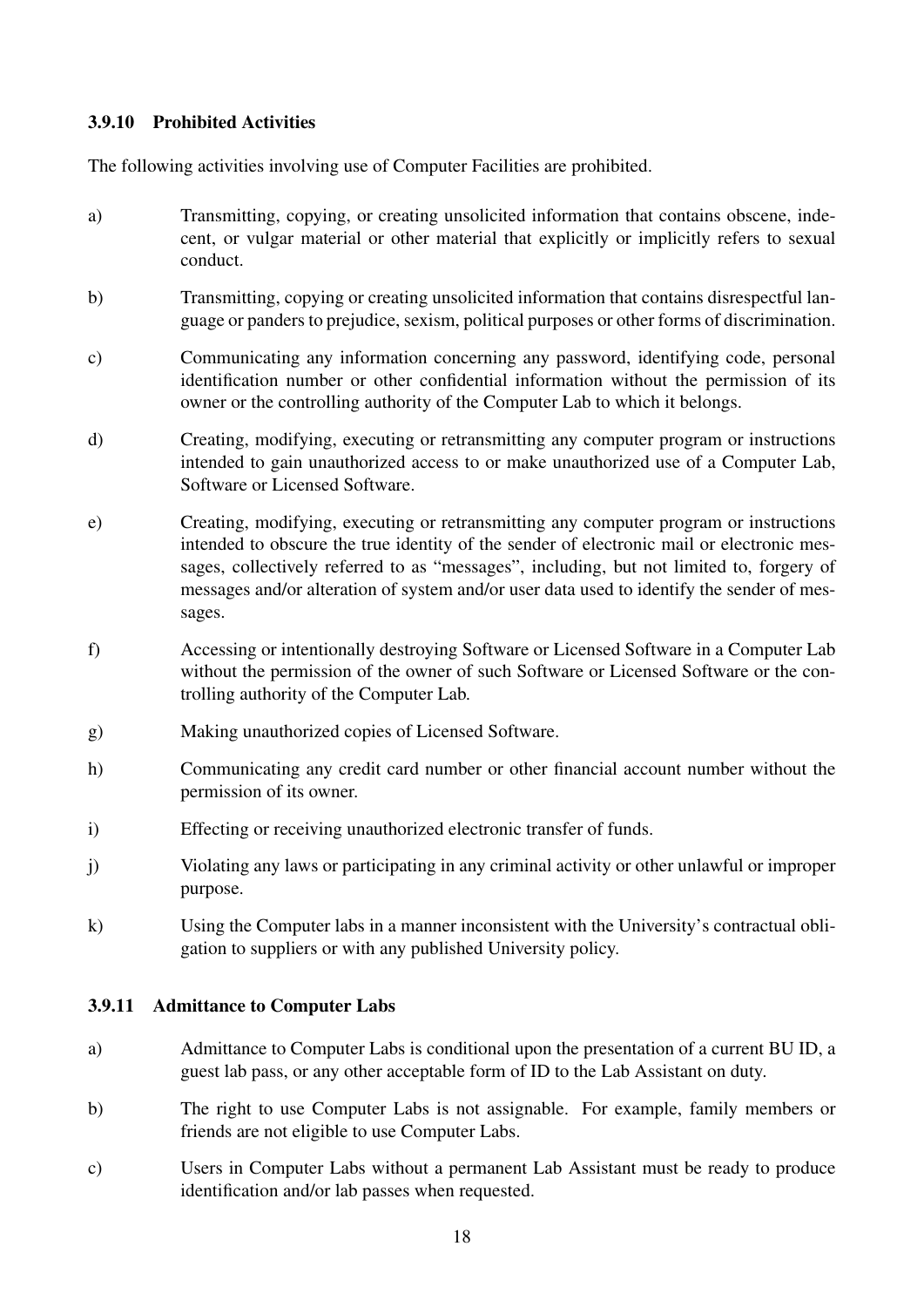- d) There is a limit of one workstation per person.
- e) A workstation left idle for more than 10 minutes may be reassigned to another user.
- f) Groups may utilize workstations at Computer Labs as long as such use does not compromise the noise level and work environment of the other users at the Computer Lab.
- g) Use of a computer may be limited to one hour during periods of heavy Computer Lab usage, as when there are no available workstations in the lab and students are waiting to obtain a workstation.
- h) Computers are available to students when no classes are scheduled in the room.
- i) Computers are available on a "first come, first served" basis.

#### 3.9.12 Conduct in Labs

- a) Students should be respectful of other lab users, lab equipment and area at all times in the Computer Labs.
- b) Computer Lab Assistants are to be respected and their directives responded to immediately at all times.
- c) All noise levels (include: talking, music, muffled headphone noise, etc) in the lab should be kept to a minimum so that others are not disturbed. The Computer Labs are to be used as a study environment.
- d) No eating or drinking is allowed in the labs.
- e) Users are to clean up the area around the computer they used before they leave.
- f) Push in all chairs at the end of the class.
- g) Any breach of this policy could result in punitive action, including (but not limited to) loss of computer privileges, deletion of account, applicable disciplinary action, suspension or dismissal.

#### 3.9.13 Printing

- a) Printers are provided in the Computer Labs for student use. The student pays for printing by means of pre-paid cards. Printing cards are purchased at the University Bookstore.
- b) Paper used in the Computer Labs is of the A4 size only. Printing on envelops or transparencies is not allowed.
- c) Paper in printers will be refilled by Computer Lab Assistants or Computer Lab staff only.
- d) Printing long documents must be done in 50 page sections.
- e) Printers at Computer Labs are not photo copying machines. Only one copy of a version of a document may be printed using available printers.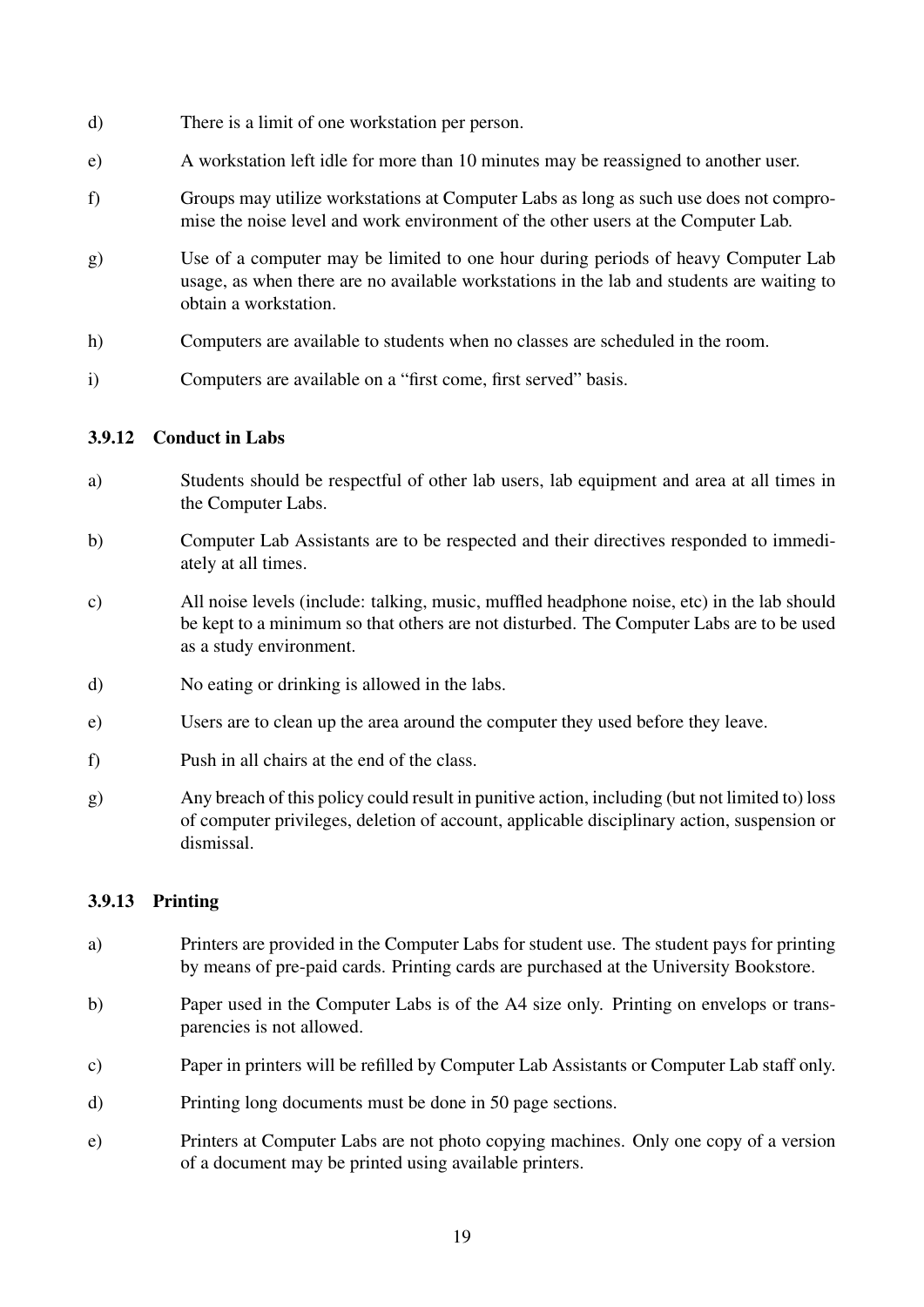#### 3.9.14 Supervisor of Computer Laboratories

The Supervisor of the Computer Laboratories has the following responsibilities.

- 1. To maintain the smooth operation of the University Computer Labs and to maintain the labs in good working condition, including computer hardware and software as well as the rooms themselves.
- 2. To assist registered students and faculty in the use of the Computer Laboratory facilities.
- 3. To maintain the computers in operable condition by installing on them the image provided by the Computer Center.
- 4. To manage student and faculty network accounts as assigned by the Computer Center.
- 5. To distribute the network account sheets for new accounts.
- 6. To supervise the Lab Assistants by hiring them, laying out their job description, training them and assigning tasks to them and evaluating their performance.

#### 3.9.15 Computer Lab Assistants

The Computer Lab Assistants are students who are available to assist lab users with electronic media, hardware and software issues during lab operating hours. The Computer Lab Assistants shall assist with basic applications, internet and printing questions.

During open lab hours, Computer Lab assistants are responsible for providing end-user support for network access, printing, and use of basic applications. They also oversee the proper operation of the network as far as they are capable. For more complex issues that cannot be resolved by Computer Lab Assistants, they are required to raise the issue to the Supervisor of the Computer Labs or, if necessary, the Computer Center.

Lab Assistants are not an alternative for learning the necessary application. For extensive assistance with specific applications, users should consult the appropriate documentation or see their instructor for assistance.

#### 3.9.16 E-mail Use

Students using e-mail for internal or external communication must follow the standards applicable as set forth by the e-mail policy. Transmission of any inappropriate material that could be construed as harassment or discrimination on the basis of age, race, religion, disability, national origin, or gender) is strictly prohibited.

#### 3.9.17 Internet Use

a) Internet access is provided for educational use. Visiting sites (viewing or printing) of inappropriate nature or that may be considered offensive by other individuals is not considered acceptable use of this service.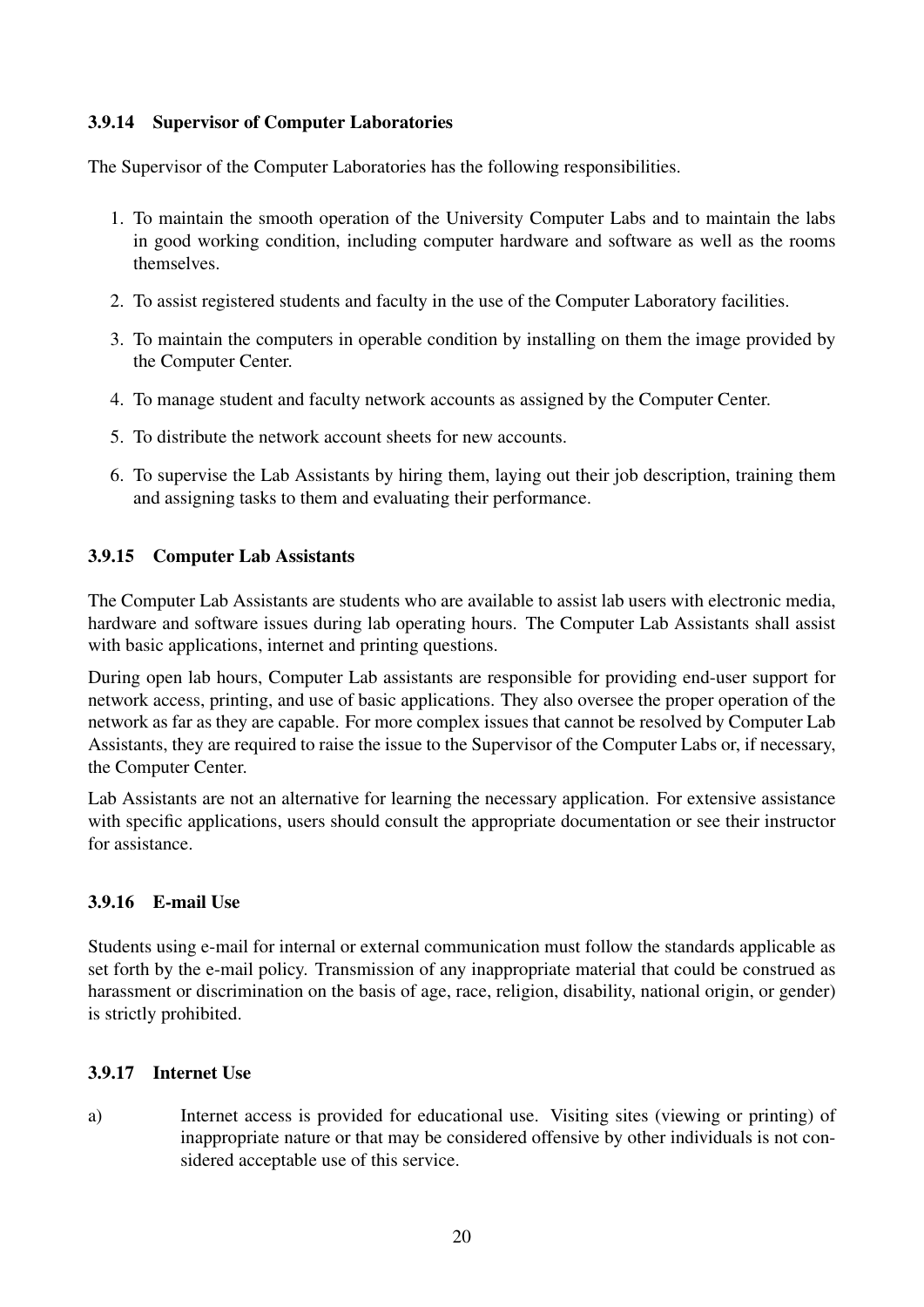- b) Sending/Posting harassing messages or repeatedly sending/posting unwanted messages (electronic or paper) to others is prohibited.
- c) Users will not post, publish, or display any defamatory, inaccurate, abusive, obscene, profane, sexually-oriented, threatening, racially offensive, sexist or illegal material.
- d) Only public domain resources or resources for which the author has given expressed consent for on-line distribution may be uploaded or downloaded.
- e) Users will not transmit or download information or software in violation of copyright laws.

#### 3.9.18 Computer/Network Vandalism

- a) Transmission of any software having the purpose of damaging computer systems or files (e.g., computer viruses) is prohibited.
- b) Users may not share their passwords or accounts with others and must make every effort to safeguard this information from unauthorized users.
- c) The privacy of other users must be respected. Users shall not intentionally seek information about, obtain copies of files, modify files, or seek any other information belonging to other users, unless explicitly authorized to do so by those users.
- d) Users must not give out personal information such as their passwords, home address, telephone number, or credit card numbers.
- e) Users may use the University's mailing address but may not publish the University's phone number as their own personal number.

#### 3.9.19 Equipment Use

No equipment in the Computer Labs is to be removed, modified, relocated, or disassembled. Problems with Computer Lab equipment are to be reported to the lab personnel immediately. Users may not connect any personal computer equipment to the University network without prior authorization.

#### 3.9.20 Closing

Computer Lab Staff shall give users an official warning to finish up work at 15 minutes before closing. At closing, a lab assistant will announce to all remaining users that the lab is now closed. Users should be ready to leave at the posted Computer Lab closing time. In the event users are reluctant to leave the lab after it has closed, members of the Computer Lab Staff may switch printers and computers off without warning.

#### 3.10 Next Scheduled Review

March 2012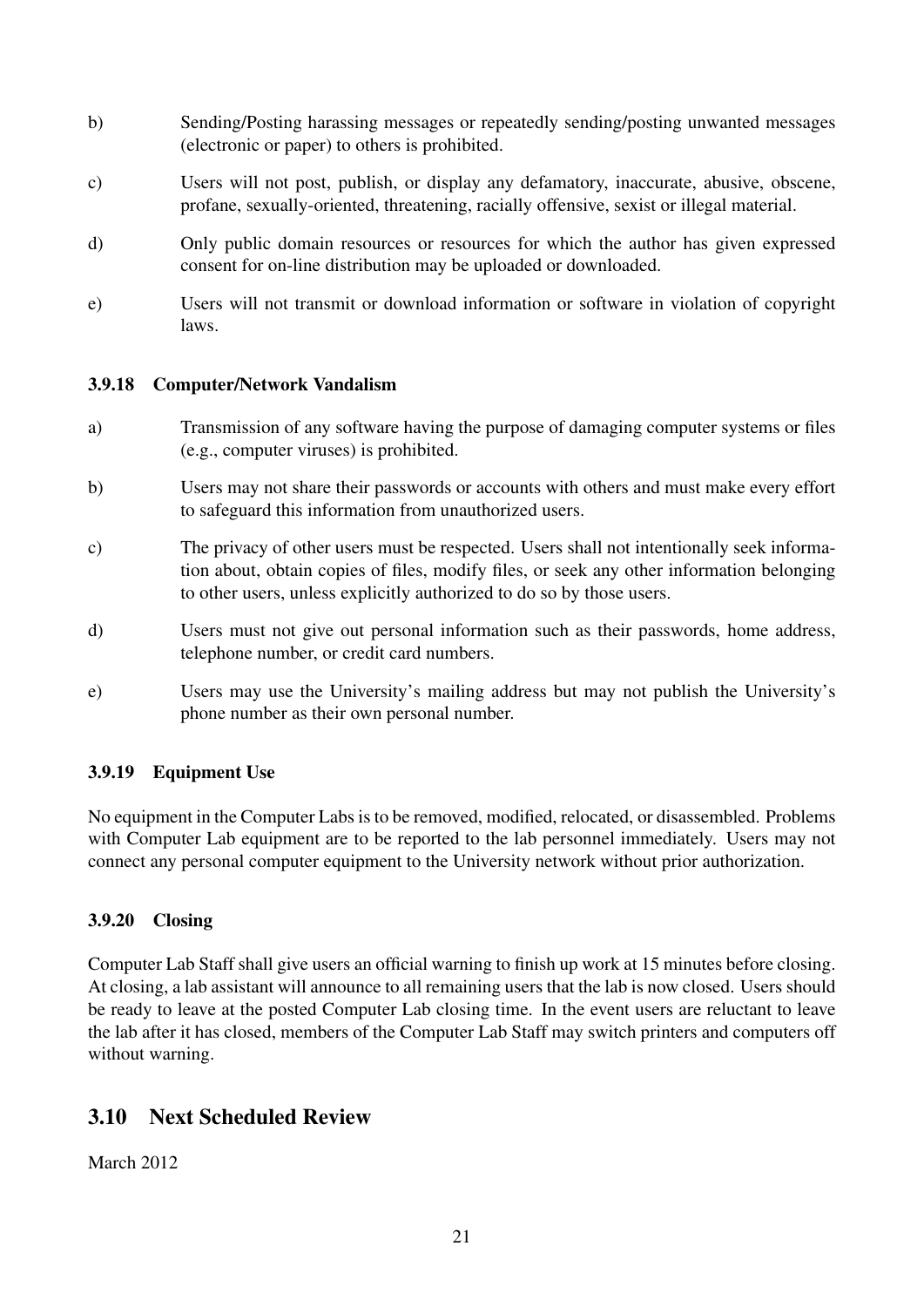## 3.11 Approved By

Bethlehem University Executive Council

## 3.12 Date of Approval

March 2010

## 3.13 Revisions History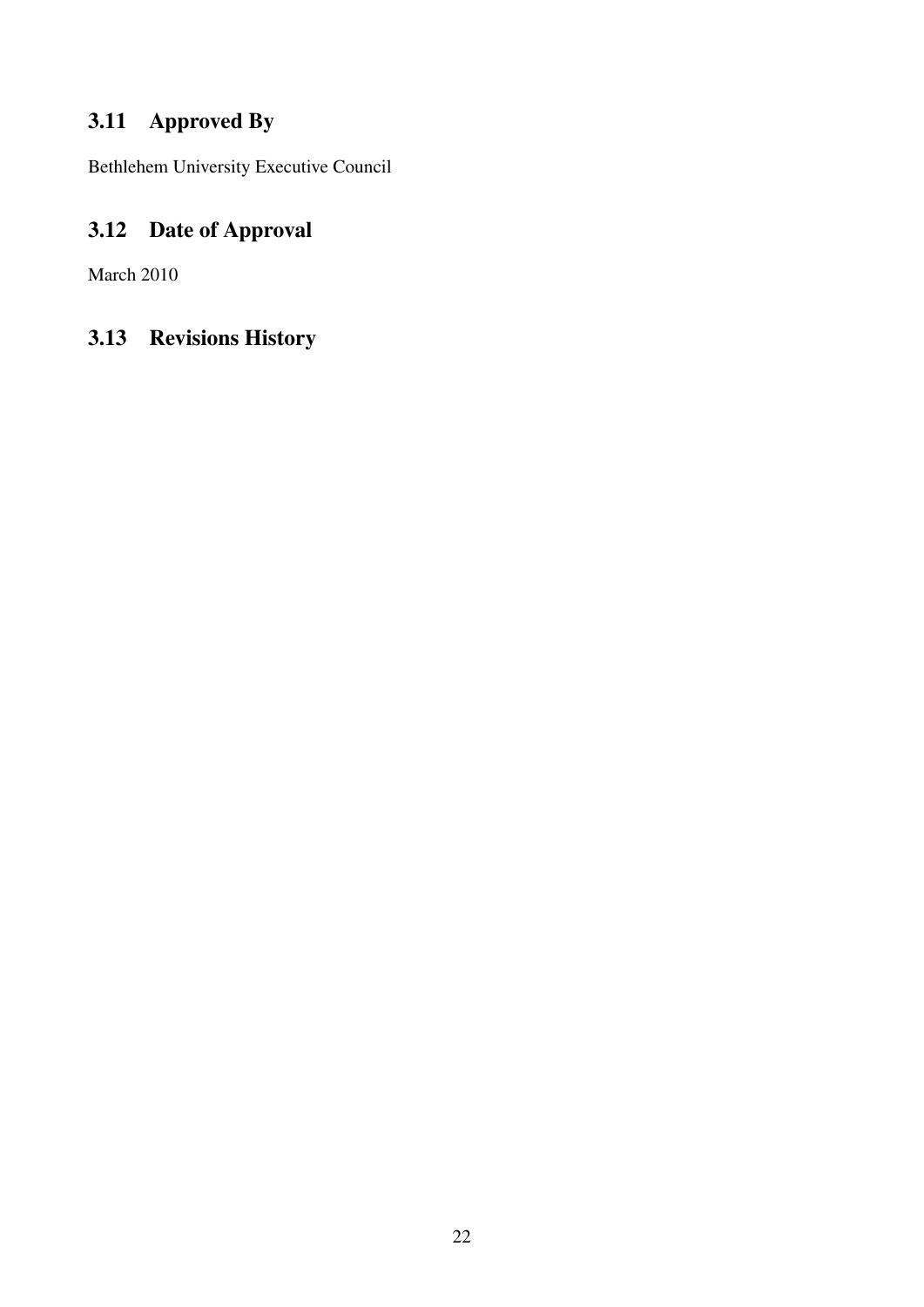## 4 Printing Policy

## 4.1 Policy Type

Information Technology Policy

## 4.2 Contact Office

Bethlehem University Computer Center (BUCC)

## 4.3 Oversight Executive

Director of Instructional Technology

## 4.4 Implementing Body

Supervisor of the Computer Center

### 4.5 Applies to

This policy applies to all computer related printing on the Bethlehem University campus with the exception of that which occurs in the University Print Shop.

## 4.6 Purpose of the Policy

The purpose of this policy is to provide quality computer related printing services to faculty, staff and students and to minimize unnecessary use and waste.

## 4.7 Policy Summary

Bethlehem University provides conveniently located printers near faculty and staff desks for the use of employees. For the use of students printers are located in the University Computer Labs and in the Library.

## 4.8 Definition of terms

#### 4.8.1 Network printer

A printer that is connected to a number of computers, each of which can send print jobs to the printer.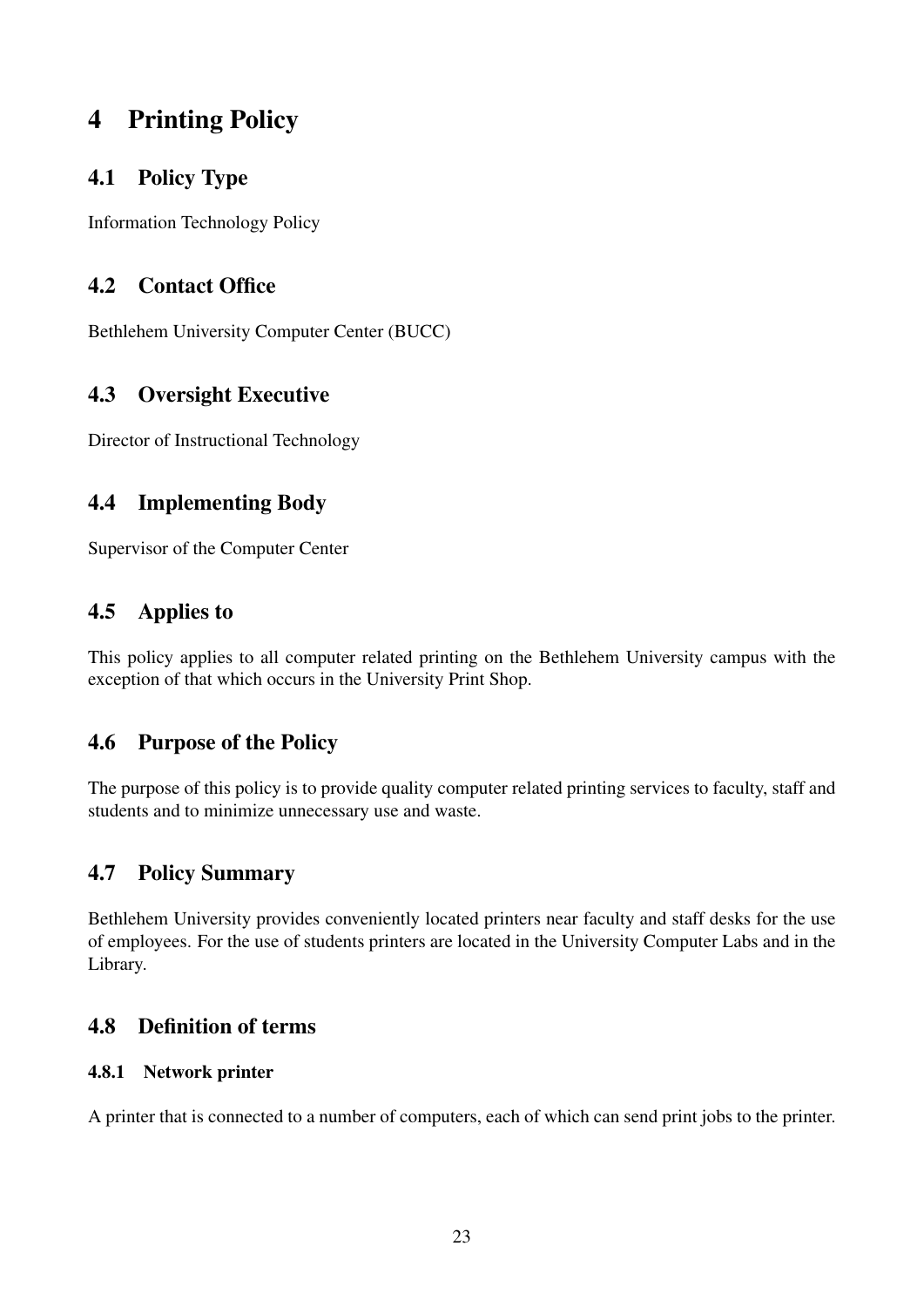#### 4.8.2 Color laser printer

A printer that can produce color text, drawings and pictures. The cost of color laser pages is considerably more than black and white pages.

#### 4.8.3 Color inkjet printer

A printer that can produce almost photographic quality prints of text, pictures and images. While the quality is excellent it is much slower and much more expensive than images produced by a color laser printer.

### 4.9 Policy Statement

Printing provides a method of converting electronic images into permanently storable paper copies which can be used for record keeping and dissemination of information. Bethlehem University encourages the printing of documents for which permanent file copies are needed. The University discourages unnecessary printing in order to reduce operating costs and to minimize the use of natural resources. Printers are provided to administrative staff and teachers in locations reasonably close to their desks. Students may make printed copies of electronic materials in the three Computer Labs and in the library. Students pay for printing at a fixed price per copy.

#### 4.9.1 Office Use of Printing

Faculty and administrative staff are provided printers that are easily accessible. The types of printers provided vary to accommodate the speed and quality of printing needed by each office. Most printers provide for black and white printing. Color laser printers are available for special projects. Good judgment must be used in printing. Necessary copies must be made and unnecessary printing should be avoided. Maximum use of means of electronic distribution of information should be used to minimize unnecessary printing.

#### 4.9.2 Printing in Computer Labs

Each of the student Computer Labs has a printer installed that can print documents submitted from any computer in that lab. Students can purchase Printing Cards in the University Bookstore for a fixed price per copy.

#### 4.9.3 Printing in Library

The Printing Cards that are available for printing documents in the University Computer Labs can also be used to pay for printing from computers in the University Library. All the student computers in the Library are connected to one printer.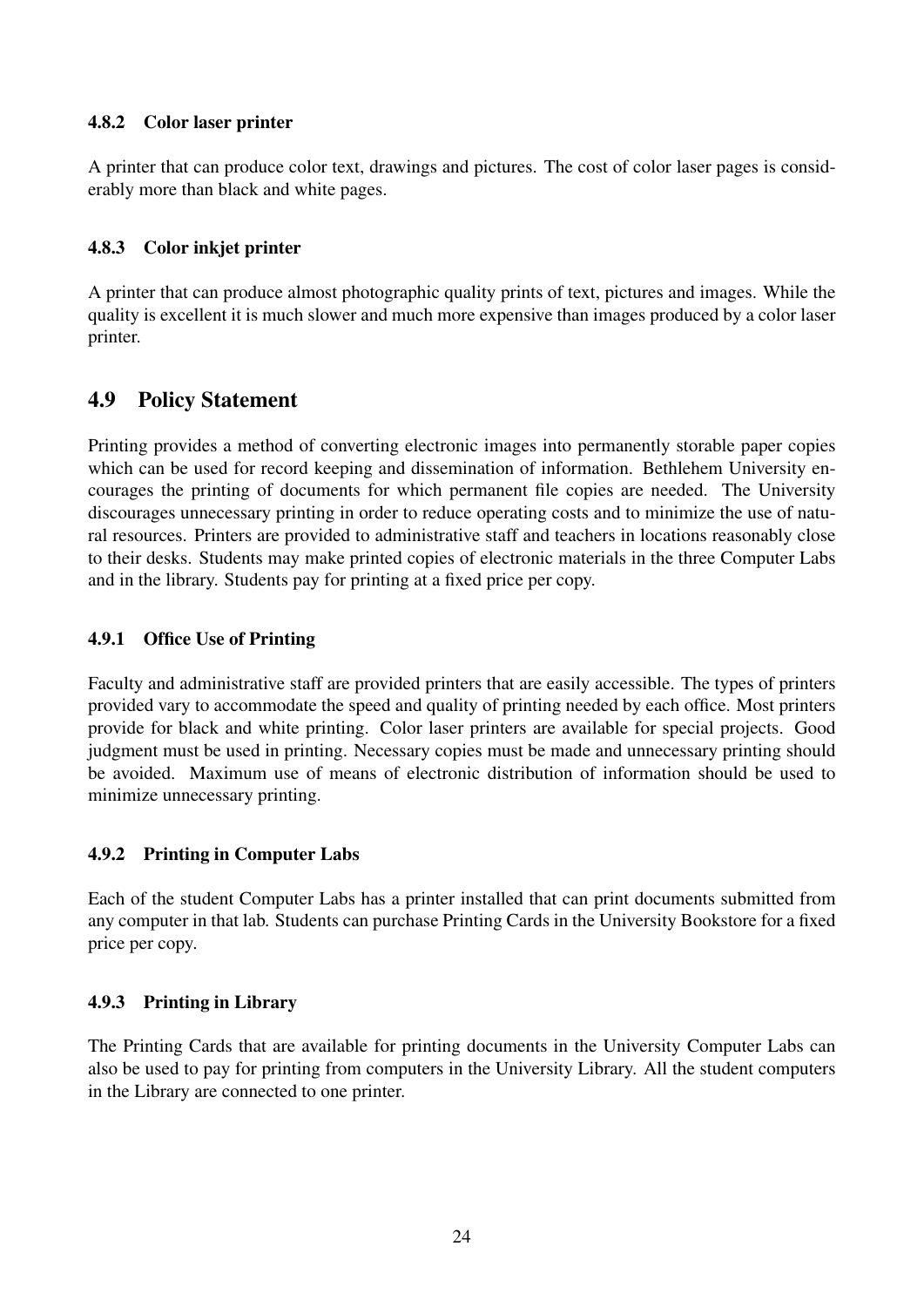#### 4.9.4 Access to Printing at Bethlehem University

Some office printers are connected directly to the computer assigned to individuals. Other printers are designated as "network printers" and serve a number of computers located in the same vicinity.

Paper for use in office printers can be obtained from the University Print Shop. Computer printers and photocopy machines use the same type of paper.

Each of the student Computer Labs has a printer installed that can print documents submitted from any computer in that lab. Students can purchase Printing Cards in the University Bookstore for a fixed price per copy. After a card has been purchased the student asks the Computer Lab Supervisor to add the amount to the student's printing balance. As printing jobs are sent to the printer the student's balance is reduced. The student's current printing balance is available on his/her computer screen. It is the student's responsibility to collect her/his printed copies from the printer. Students can also use their printing balance to print materials from the student computers in the library.

Students can print documents in color from the color laser printer located in a Computer Lab. Special computers are used to send documents to the color printer. The cost per sheet for color printing is higher than for black and white.

### 4.10 Next Scheduled Review

March 2012

## 4.11 Approved By

Bethlehem University Executive Council

### 4.12 Date of Approval

March 2010

### 4.13 Revisions History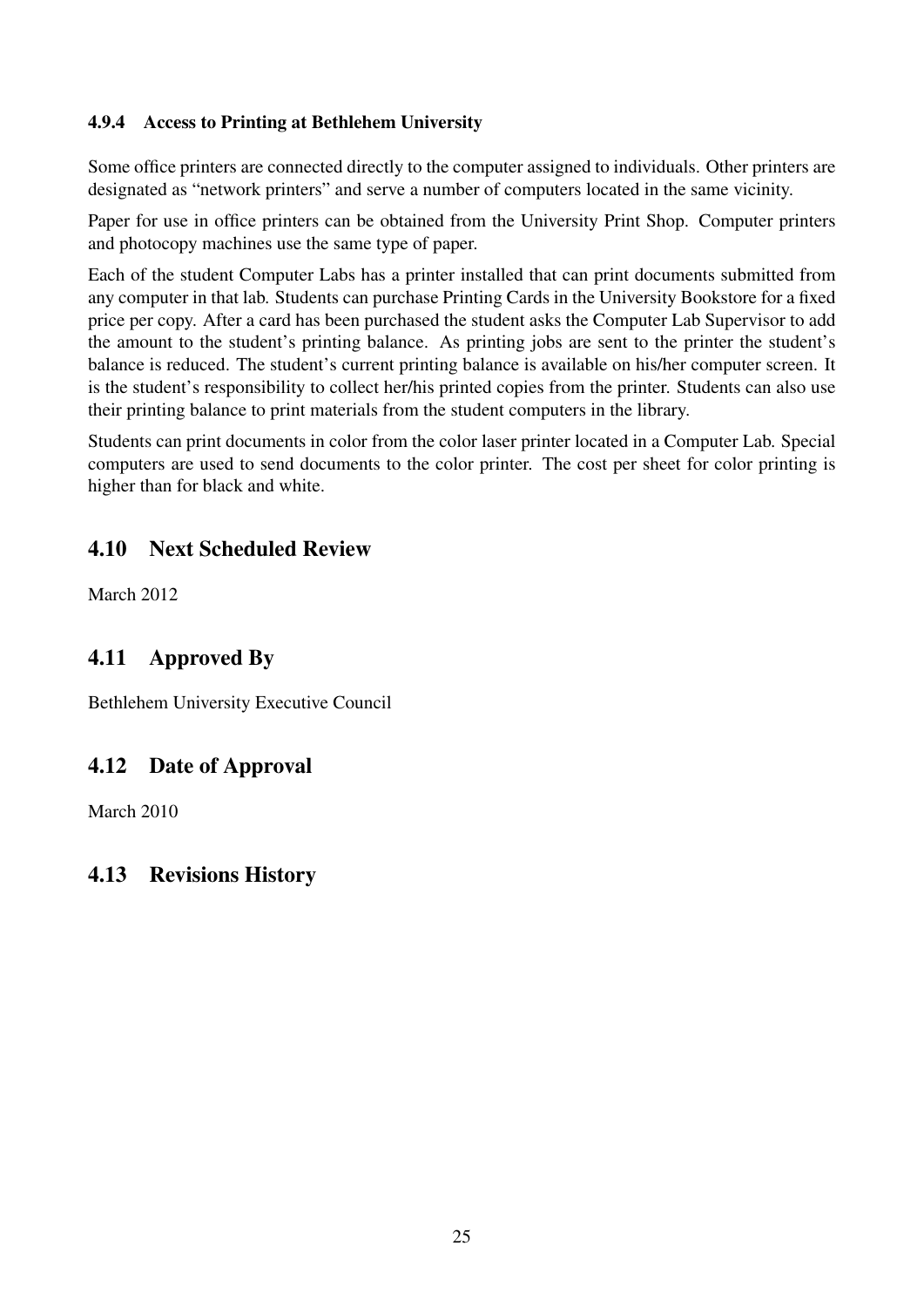## 5 Notification of Potential Service Interruption Policy

## 5.1 Policy Type

Information Technology Policy

## 5.2 Contact Office

Bethlehem University Computer Center (BUCC)

## 5.3 Oversight Executive

Director of Instructional Technology

## 5.4 Implementing Body

Supervisor of the Computer Center

## 5.5 Applies to

This policy applies to all BUCC staff and users of the B.U. computer network.

### 5.6 Purpose of the Policy

B.U. makes every effort to provide on-line computer services to its users 24 hours per day, 7 days per week. However, there are occasions when there will be planned interruptions as well as unplanned interruptions. This policy outlines steps that are to be taken to minimize the inconvenience to the users and to inform users how they will be notified of an interruption, if there is time to do so.

## 5.7 Policy Summary

To minimize inconveniences to the users, planned interruptions will take place outside of normal working hours, if possible, and advance notification will be provided. When there are unplanned interruptions, users will be informed with as much advance notice as possible. When unplanned interruptions occur without warning users will be informed if the stoppage will be prolonged.

## 5.8 Definition of terms

#### 5.8.1 Planned interruption

A pause in computer services which is known and scheduled in advance. These would be things like upgrades to a server, installing programs on a group of computers that require the blocking of user logins, server maintenance in a public lab that causes certain software or functions like printing to be unavailable, or planned activity by the Physical Plant Department that affects electrical or network service to buildings where computer equipment is installed.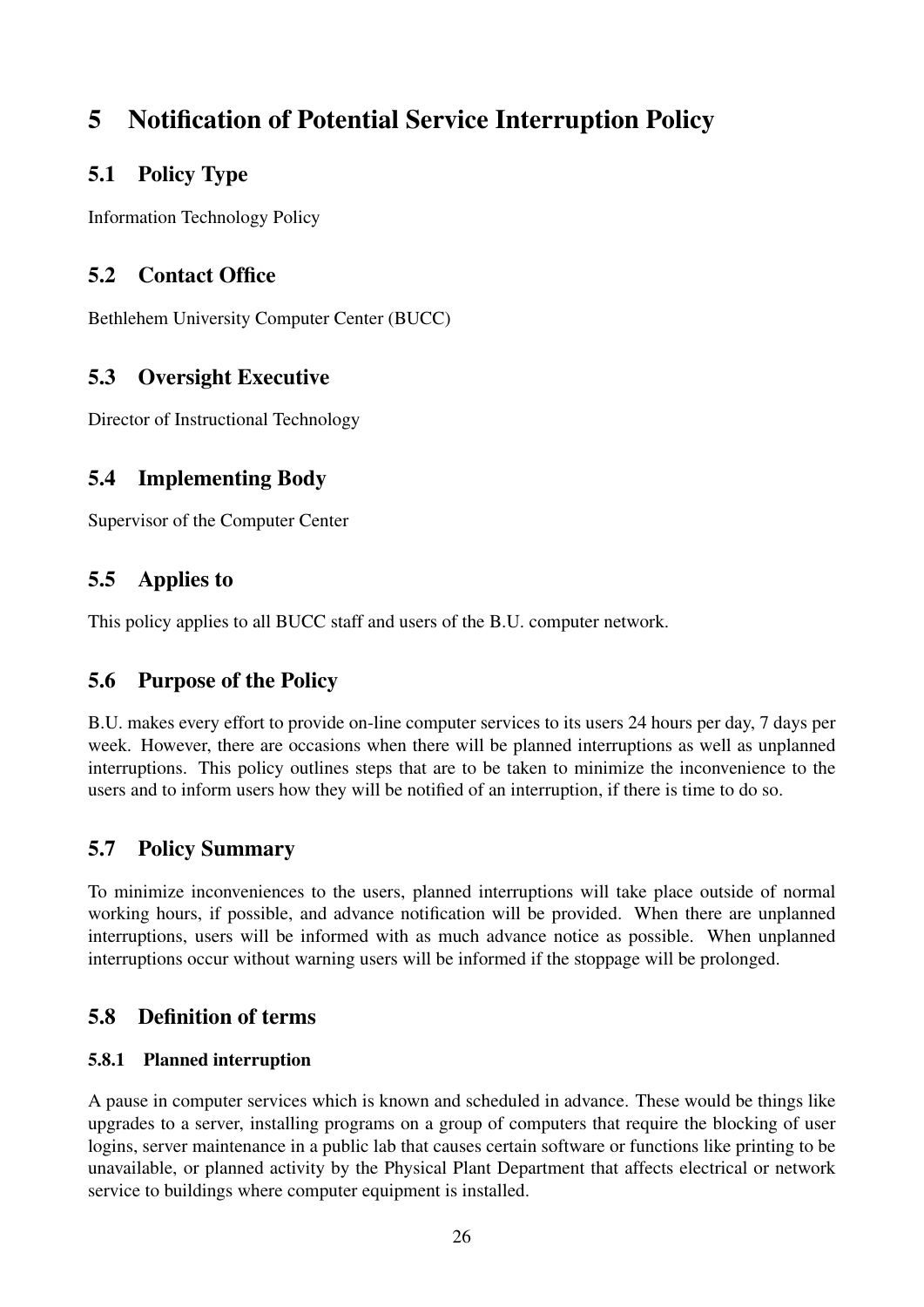#### 5.8.2 Unplanned interruption

A pause in computer service which is not known in advance. Some things, like power cuts from the electric company or accidental disconnection of a network cable, are beyond the control of BUCC and definitely are not planned. However, there can also be unplanned interruptions such as when a network has to be shut down to repair a damaged server.

### 5.9 Policy Statement

Despite every effort to the contrary, there will occasionally be interruptions of network service to the Bethlehem University campus. To minimize inconveniences to the users, planned interruptions will take place outside of normal working hours, if possible, and advance notification will be provided. When there are immediate, unplanned interruptions, users will be given notification with as much advance notice as possible. Many interruptions, especially those associated with power cuts, do not permit advance notice. In such situations the BUCC will take steps to re-establish service as quickly as possible and will inform users if the interruption will be prolonged.

#### 5.9.1 Implementation of policy

#### Planned interruptions

Whenever possible, major interruptions in services, such as changing a server, connecting new cables, etc. will take place after working hours on work days or on non-working days. The BUCC will check with the Registrar, the ICP and other offices to make sure that the time selected does not conflict with previously scheduled activities which would require network services. Notification should be made at the beginning of the week in which the interruption will occur.

#### Unplanned interruption

Occasionally emergencies arise that require network service to be disrupted during the work day. When this occurs users will be notified via "On Screen Notification" that network service will be interrupted at a certain time and is expected to last for a stated period of time.

#### Unplanned interruption with no opportunity for advance notice

When electrical service is available on the campus but failure of some other equipment causes immediate shutdown of the system that is expected to last for an hour or more the staff of the BUCC will notify users of the situation by telephone. Secretarial staff, such as the switchboard operator and faculty secretaries can be asked to inform users of the situation by telephone.

### 5.10 Next Scheduled Review

March 2012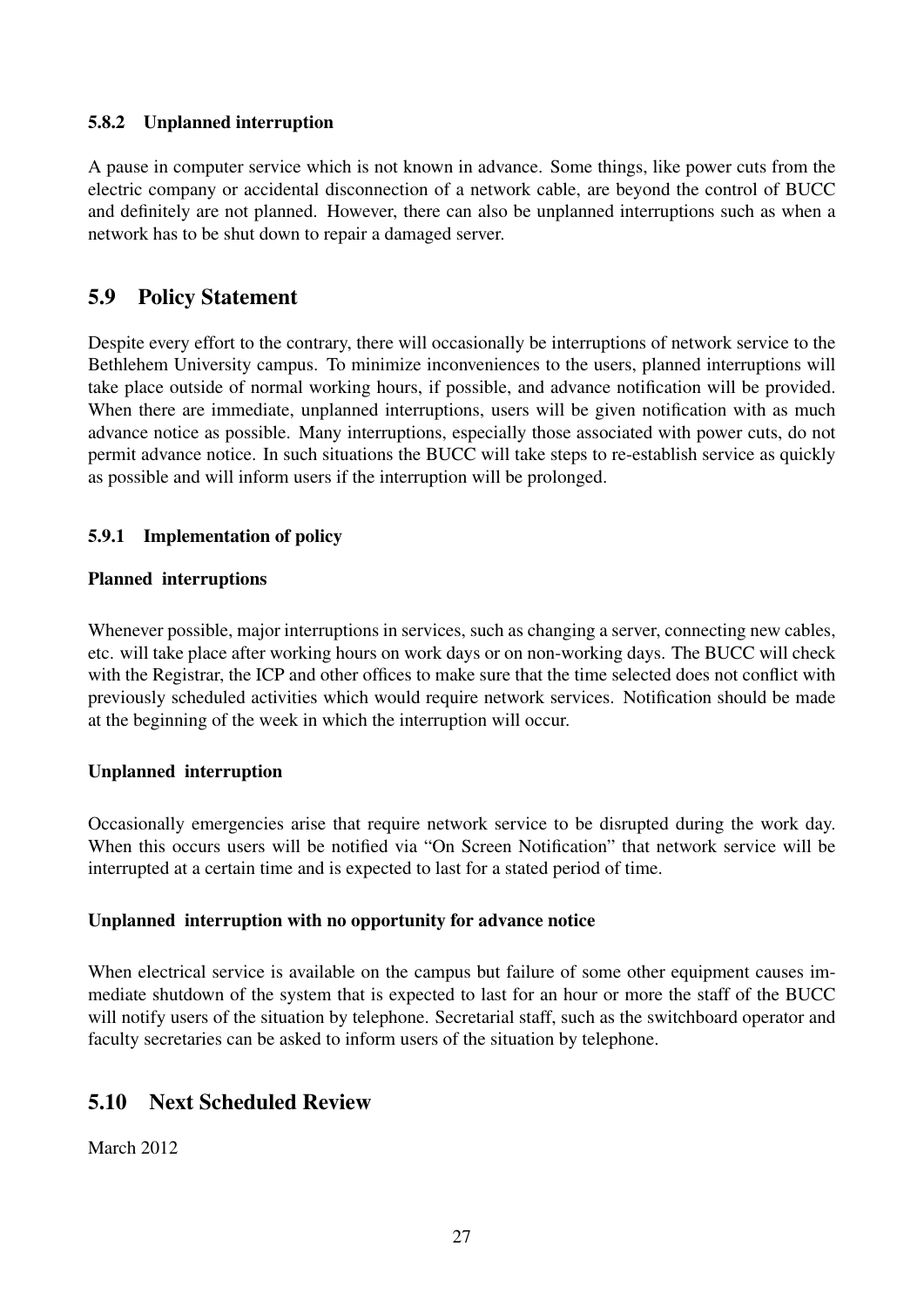## 5.11 Approved By

Bethlehem University Executive Council

## 5.12 Date of Approval

March 2010

## 5.13 Revisions History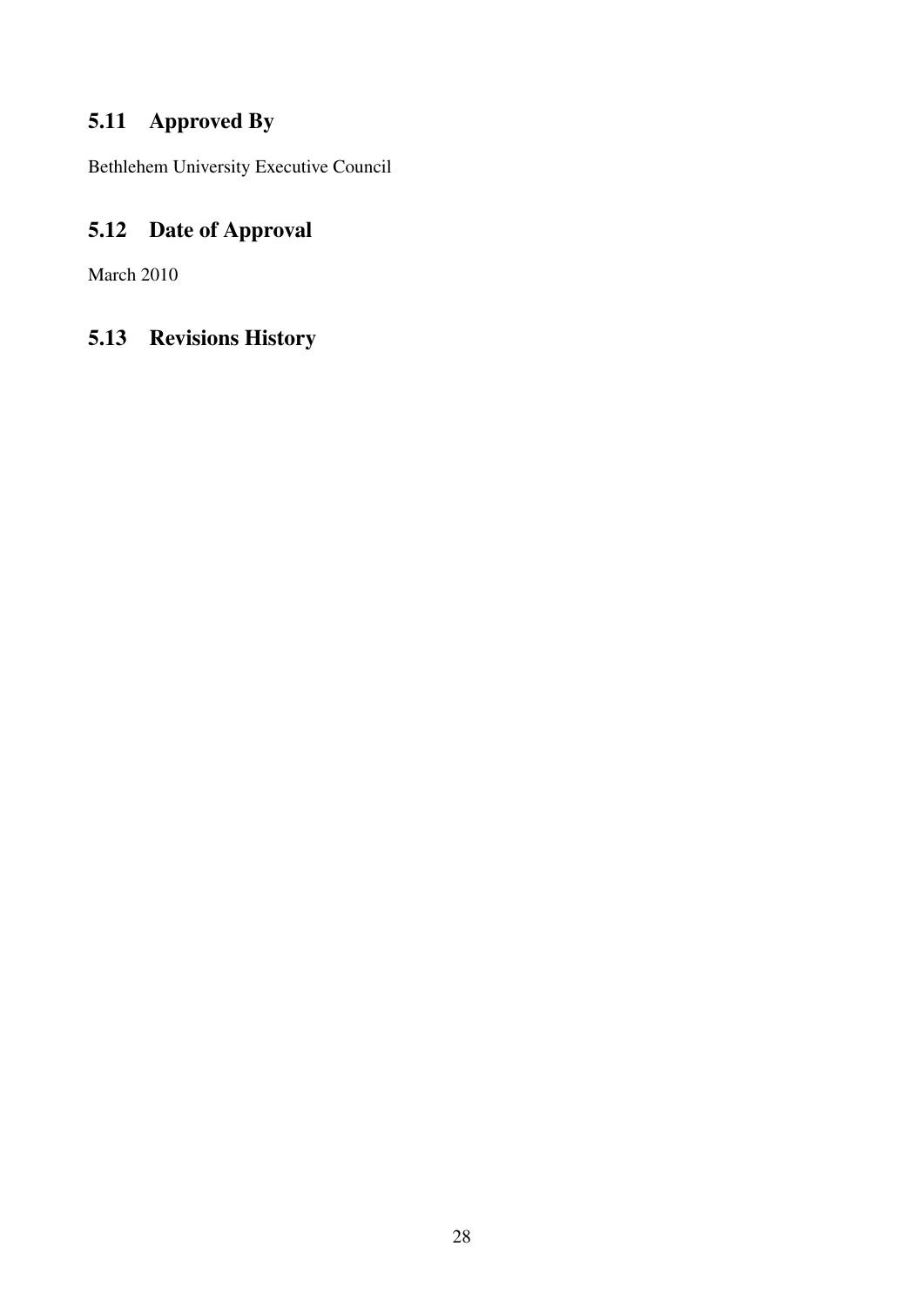## 6 Computer and Network Security Policy

## 6.1 Policy Type

Information Technology Policy

## 6.2 Contact Office

Bethlehem University Computer Center

## 6.3 Oversight Executive

Director of Information Technology

## 6.4 Implementing Body

Computer Center and System Administrators

## 6.5 Applies to

This policy applies to all University personnel with access to University data.

### 6.6 Purpose of the Policy

Attacks and security incidents constitute a risk to the University's academic mission. The loss or corruption of data or unauthorized access to information on students records, instructional computers, and financial systems could greatly obstruct the activities of University staff, faculty and students. The University also has a responsibility to secure its computers and networks from misuse. Failure to do so may lead to legal or financial liability for damage done by individuals accessing the network from or through the University network. Moreover, other networks and Internet Service Providers may block BU servers and e-mails if BU LAN was compromised or hacked.

The objectives of this policy are to:

- a) establish guidelines to protect the University's networks and computer systems from abuse and inappropriate use,
- b) establish guidelines that will aid in the identification and prevention of abuse of University networks and computer systems,
- c) establish guidelines that will minimize the risks and losses from any security attacks.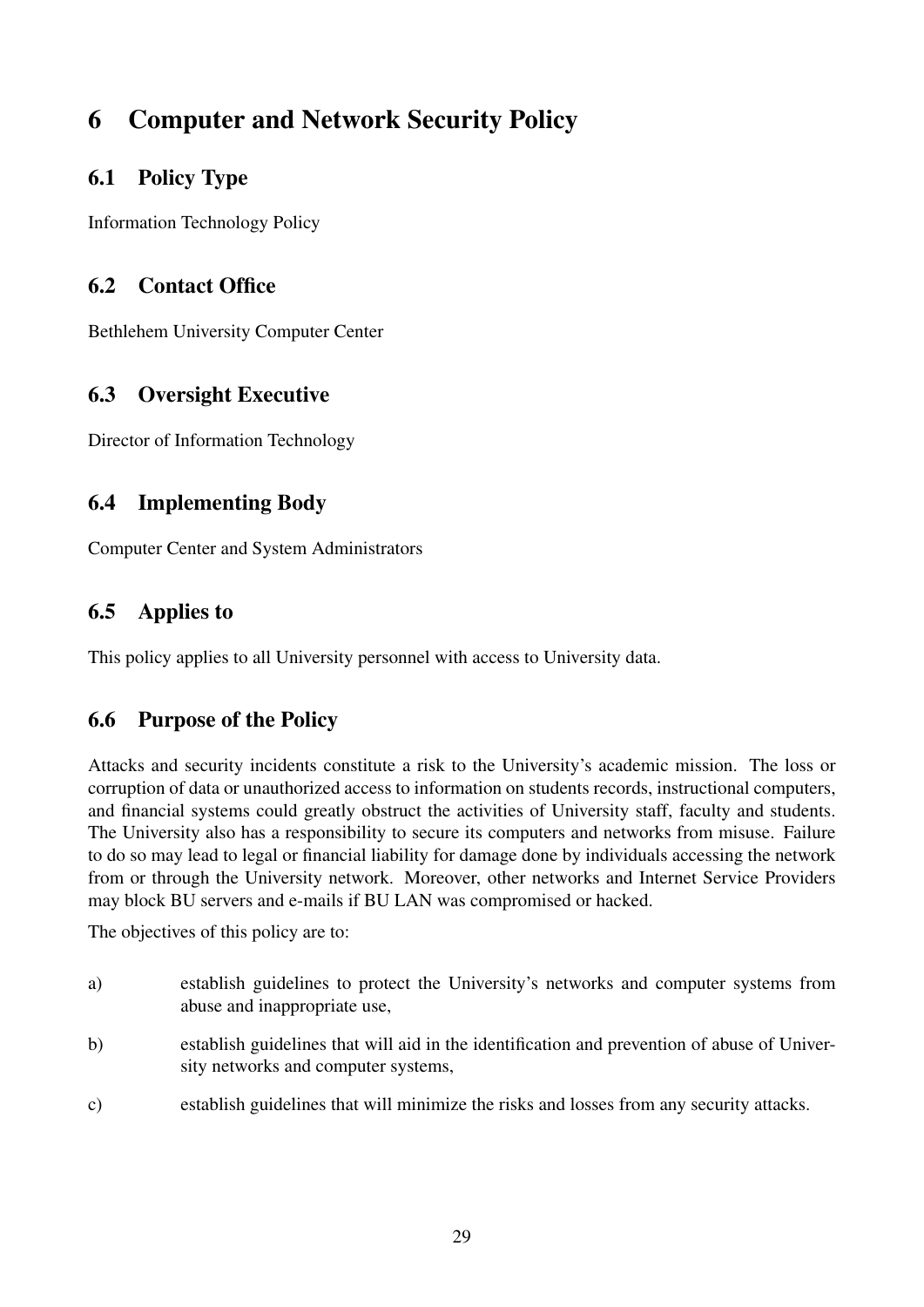## 6.7 Policy Summary

The Computer Security Policy is intended to protect the integrity of BU network / data, and to establish guidelines that will aid in the identification and prevention of abuse of University networks and computer systems associated with security threats and breaches to campus networks and network resources.

### 6.8 Definition of terms

#### 6.8.1 Network Resources

Any devices attached to BU network and any services made available over the network. Devices and services include network servers, peripheral equipment, workstations and personal computers (PCs).

#### 6.8.2 Security Incidents

Any type of attack on PC or server that attempts to compromise or damage the equipment. Attacks may range from a simple Virus on a PC to hacking a server.

#### 6.8.3 Local Area Network (LAN)

A computer network (or data communications network) which is confined in a limited geographical area.

#### 6.8.4 Remote Access

Is the ability to obtain access to a computer or a network from a distance.

#### 6.8.5 Firewall

A system designed to prevent unauthorized access to or from a private network. Firewalls can be implemented in both hardware and software, or a combination of both.

#### 6.8.6 VNC (Virtual Network Computing)

A graphical desktop sharing system that uses the network to remotely control another computer. It transmits the keyboard and mouse events from one computer to another, relaying the graphical screen updates back in the other direction.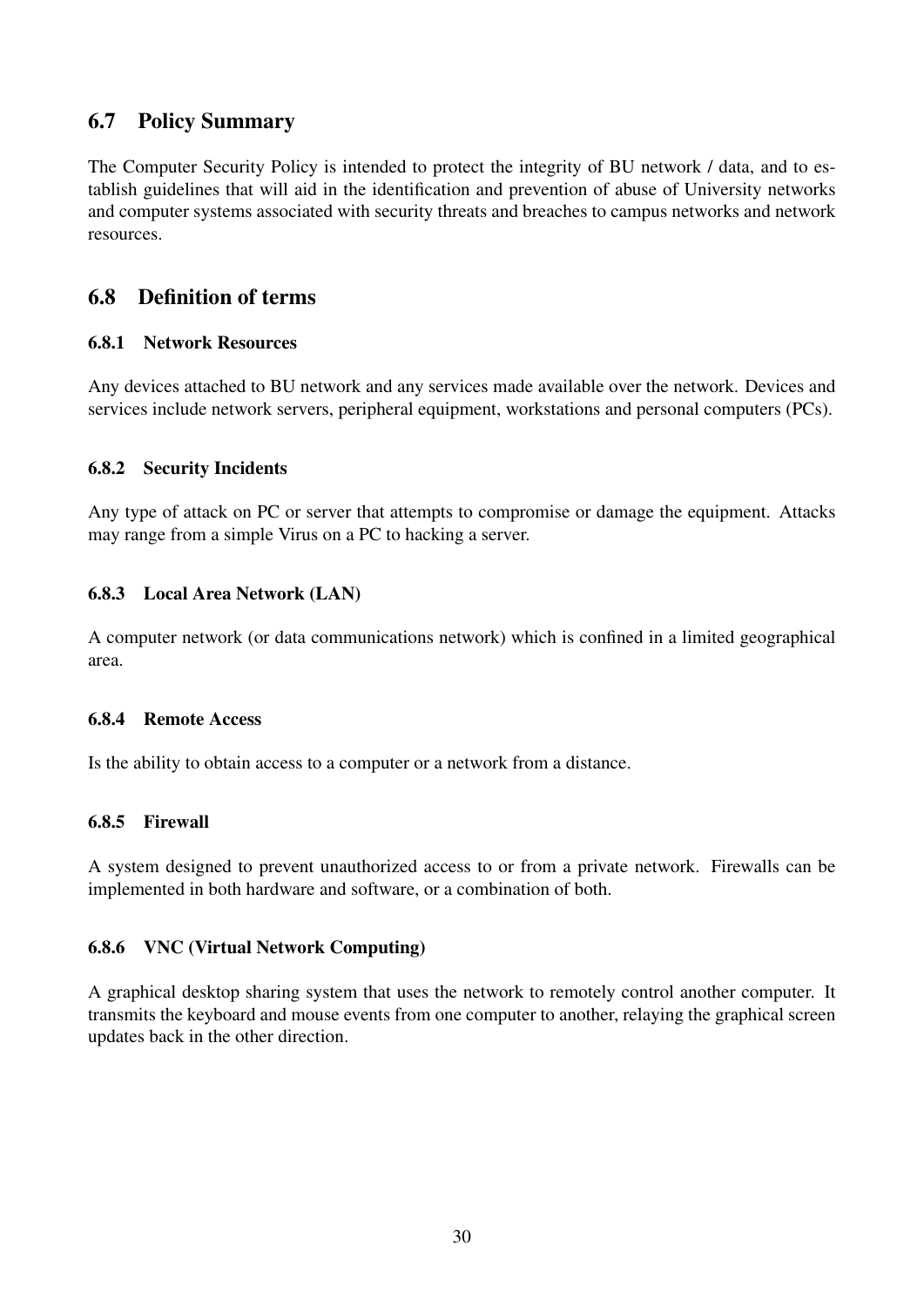## 6.9 Policy Statement

Bethlehem University provides network resources to its divisions, faculties and departments in support of its academic mission. This policy introduces some measures to prevent or at least to minimize the number of security incidents on the campus network.

The responsibility for the security of the University's computing resources and network relies on the System Administrators who manage those resources. The Computer Center will help the system administrators to implement these responsibilities according to this policy.

#### 6.9.1 General Policies

- a) Access to any computer connected to BU network must be via a logon process that identifies and authenticates the user, except where read-only access is given to certain systems, such as the library catalog.
- b) Shared accounts will not be used except where absolutely necessary. Persons who wish to use shared accounts shall make application to the Supervisor of the Computer Center.
- c) Users should never share their account credentials with any other person for any reason.
- d) Personal computers or laptops may not be connected to the University network without the prior approval of the Computer Center.
- e) All PCs/Laptops connected to BU network should have a valid antivirus program that is updated regularly.
- f) Operating systems and applications should always be updated with latest critical updates and patches.
- g) Users should always log-off any computer before leaving it.
- h) Users must not install nor run software considered as high risk or prohibited (such as: key-generators, hacking tools, packet capturing tools . . . )

#### 6.9.2 Network Security

- a) All servers directly connected to the Internet (with real IP addresses) should facilitate the use of Firewalls to prevent any unauthorized access to the servers or LAN.
- b) Only needed ports required by running services should be opened. All other ports on all servers must be blocked by default.
- c) Unneeded/unnecessary services on the servers should be turned off.
- d) Total separation between the Administration and Campus network should be always maintained through physical means.
- e) Computers on campus should not be connected to Internet connections (i.e. ADSL or Wireless Internet) other than the one provided by the University. If such connection is required, the Computer Center should be informed and special arrangements will be imposed to protect the security and integrity of the campus LAN.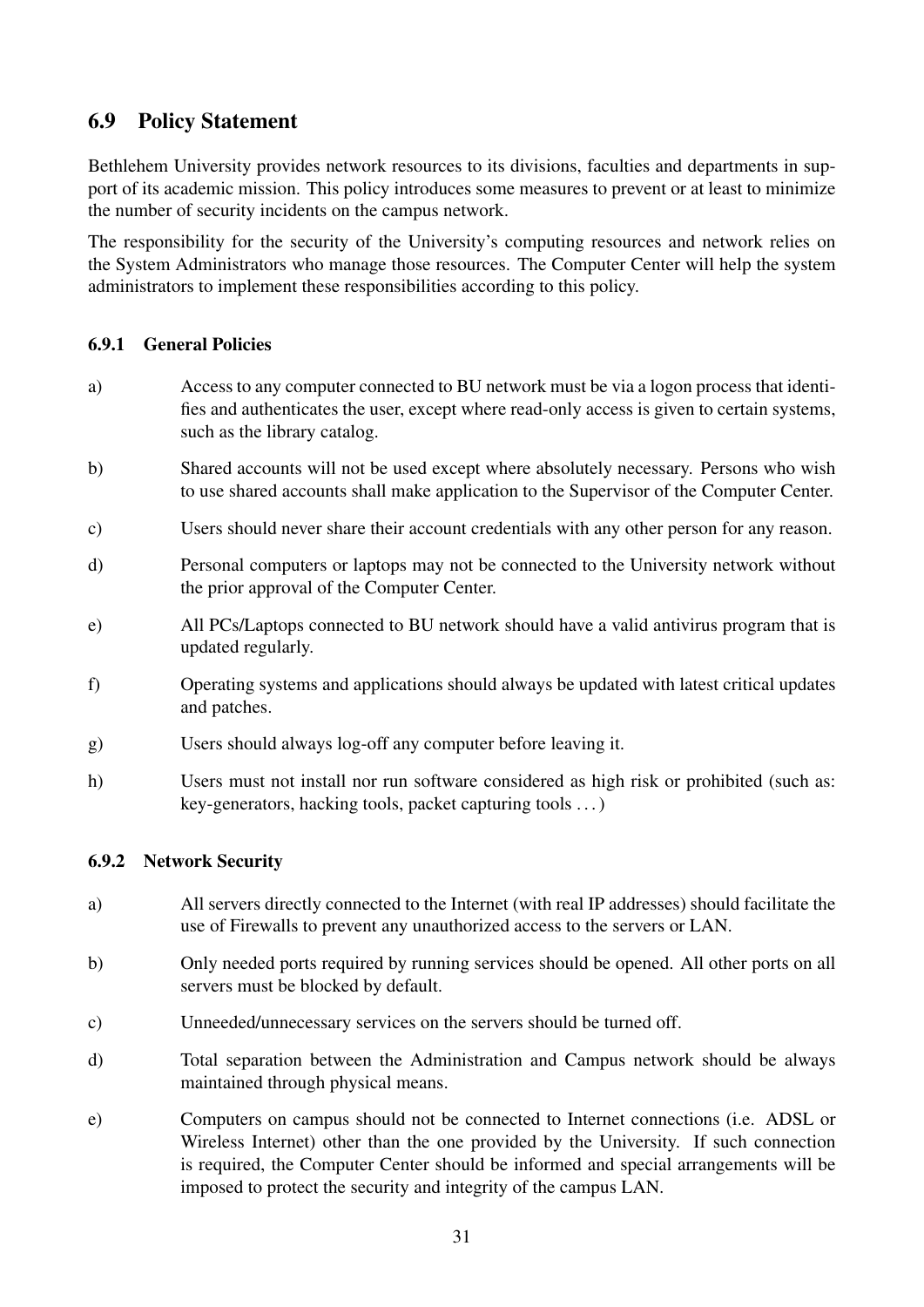#### 6.9.3 Attempt to get around or undermine Imposed Security

Users are prohibited from attempting to get around or undermine any system's security measures imposed by the Computer Center or System Administrators. The following list provides examples of practices not allowed on the BU LAN.

| a)            | Password decrypting or cracking tools                                                                                                                                 |
|---------------|-----------------------------------------------------------------------------------------------------------------------------------------------------------------------|
| b)            | Denial of service (DoS) or distributed denial of service (DDoS)                                                                                                       |
| $\mathbf{c})$ | Harmful activities (e.g. IP spoofing, port scanning, disrupting services, damaging files,<br>or intentional destruction of or damage to equipment, software, or data) |
| $\mathbf{d}$  | Unauthorized access (e.g. using another's account, using a special purpose account,<br>escalating privileges assigned to the user's account)                          |
| $\epsilon$    | Unauthorized monitoring (e.g. keyboard logging, network packet capturing)                                                                                             |

#### 6.9.4 Password Policy

This policy is designed to protect the University resources on the network by requiring strong passwords along with protection of these passwords, and establishing a minimum time between changes to passwords.

This policy applies to any and all personnel who have any form of computer account requiring a password on the campus LAN including but not limited to a domain account and e-mail account.

#### 6.9.5 Password Minimum Requirement

The following password requirements have been set by the Computer Center, and should be observed by all computer users.

- a) A minimum length of user password will be 6 characters,
- b) All passwords should not be a dictionary word, and should use a combination of lowercase, uppercase, numbers, and/or special characters ( $\langle \mathcal{Q} \# \mathcal{G} \mathcal{G} \times \mathcal{E}^* (\cdot) \{ \} | \cdot \rangle$ ),
- c) It is recommended not to re-use old passwords when changing the current one,
- d) Its recommended not to use the same password for several services or accounts,
- e) It is recommended to change your password every 90 days,
- f) Accounts will be automatically locked after 5 failed login attempts. The account will be unlocked after a specified grace period or by the System Administrator,
- g) Password protected screen savers should be enabled and should protect the computer within 5 minutes of user inactivity,
- h) Computers should not be left unattended with the user logged on unless there is an active password protected screen saver installed.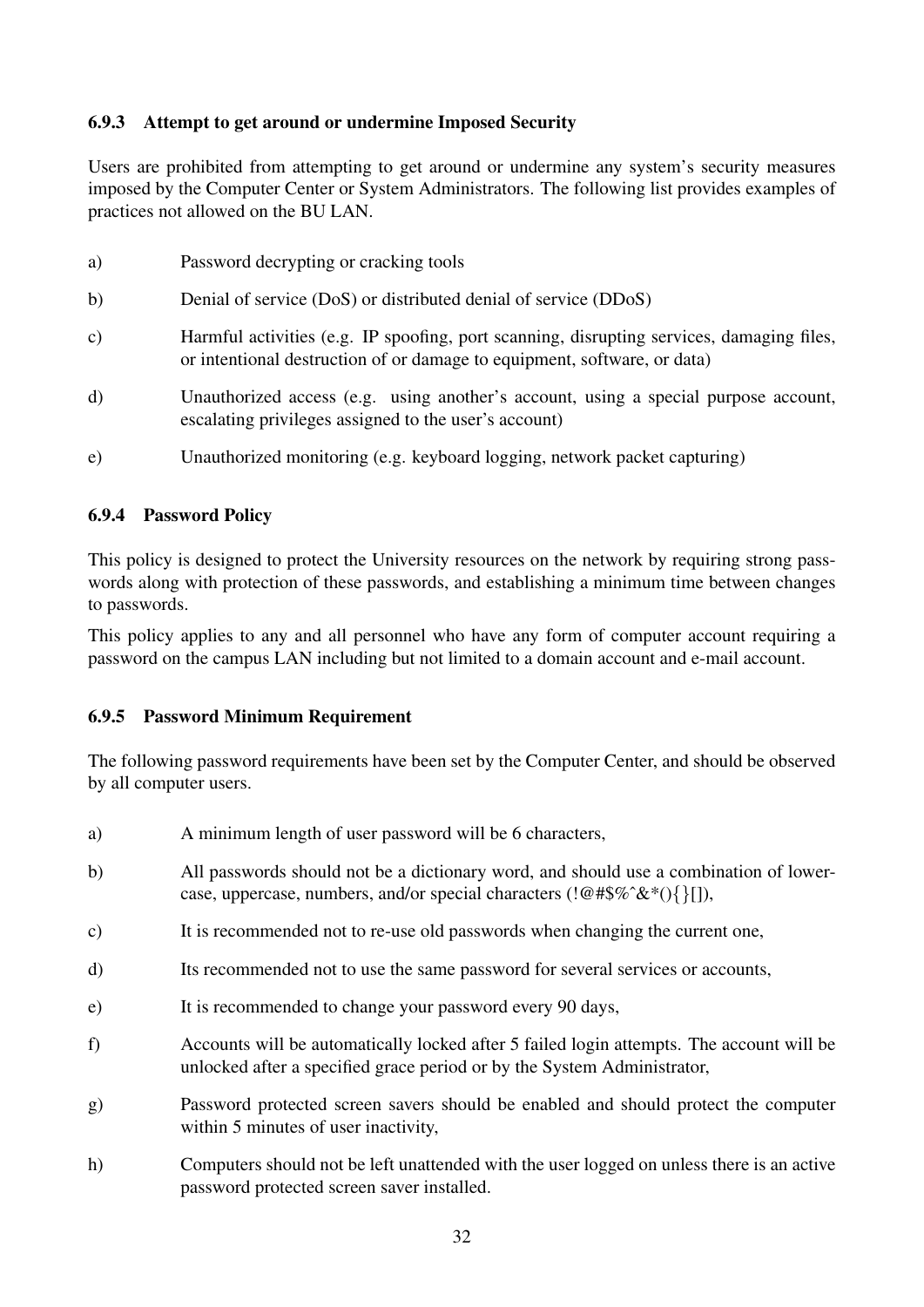#### 6.9.6 Password Protection

Never write passwords down, send a password through e-mail, include a password in a non-encrypted stored document, tell anyone your password, or reveal your password over the telephone. Be careful about letting someone see you type your password. If you suspect that someone knows your password, you should change it immediately and contact the Computer Center.

Computer Center staff will not provide a forgotten password to anyone over the telephone or by e-mail. This information will be provided only in person.

#### 6.9.7 Remote Access Security Policy

Ordinarily remote access to servers or the campus LAN from outside the campus is not allowed. Exceptions are granted only when access is contractually obligated to comply with University security policies and practices and it is impossible to get to the campus such as during a snow storm or Bethlehem is occupied. If remote access is necessary the accessed equipment should be isolated from the LAN, if possible, during the access period. In addition, access should also be closely monitored.

The Computer Center and other System Administrators can use the VNC software to access local PCs for maintenance and inspection purposes and in compliance with the System Administrator Policy, Section, 2.9.1.

#### 6.9.8 Logging & Monitoring Policy

- a) Networks and computers may be monitored and usage logged. Logs are kept secure and are only available to personnel authorized by the Computer Center and will only be kept as long as needed.
- b) Local networks and computers may be monitored and logged for all purposes including, but not limited to:
	- i) Protecting against unauthorized access
	- ii) Verifying security procedures and policies
	- iii) System and operational security
	- iv) Detection and prevention of attacks
- c) Computer Center Personnel shall monitor in real-time backbone network traffic, as necessary and appropriate, for the detection of unauthorized activity, intrusion attempts and compromised equipment.
- d) System Administrators should facilitate, where applicable, the use of intrusion detection systems for the detection of any hacking or attack attempts.

#### 6.9.9 Incident Reporting

Any incidents found or encountered should be immediately reported to the Computer Center with complete details of the incidents and the effected equipment or services.

If a security incident (breach) was detected, the affected device should be immediately disconnected from the campus LAN pending further investigation and action.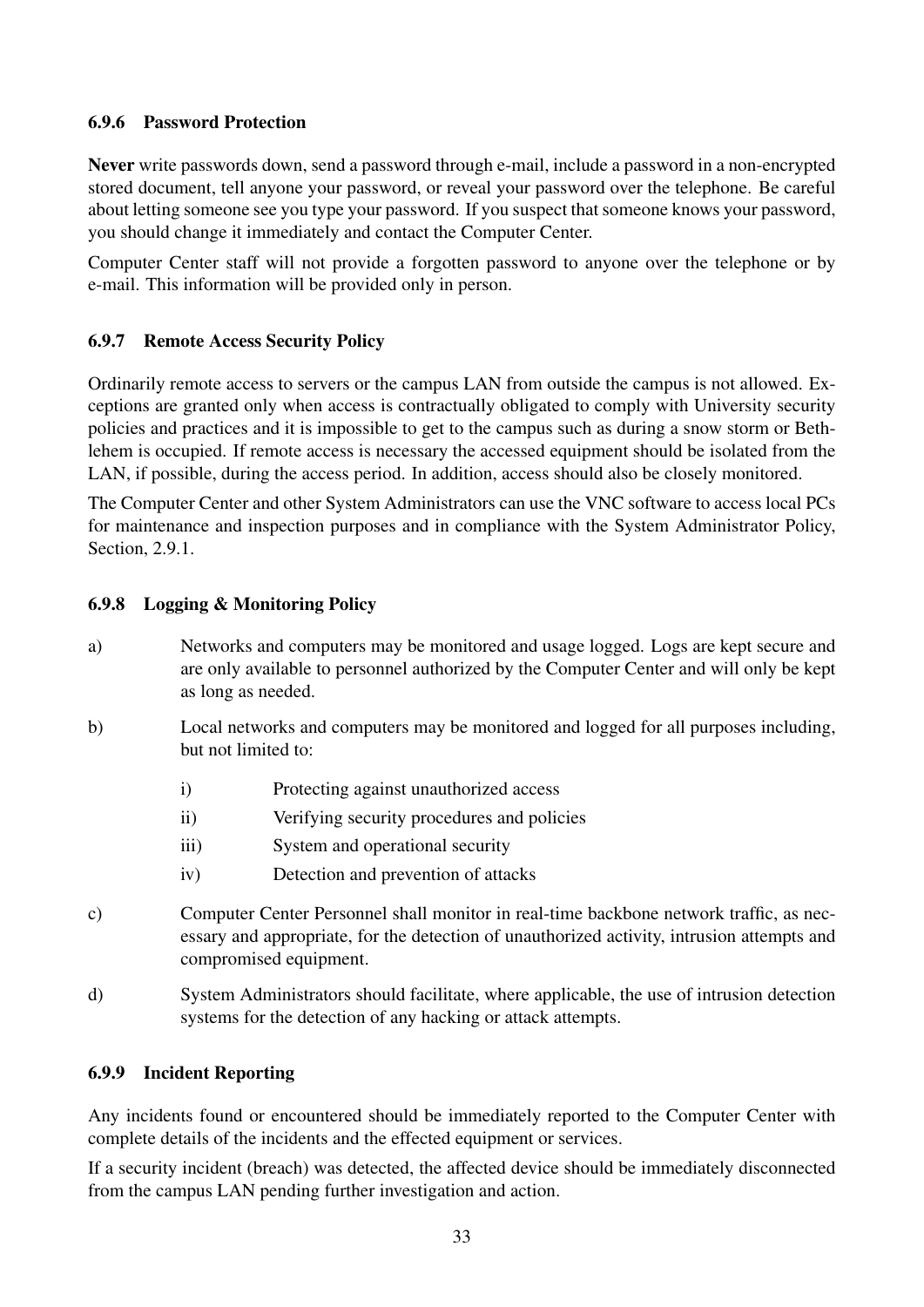#### 6.9.10 Backups and Disaster Recovery

All work related data and files should be saved on one of the available servers and shared folders. Periodic backup will be only performed on designated servers and shared folders.

Backup media will be kept at the Computer Center in a secure and fire resistant cabinet.

The user is responsible for any data and files saved on their computer and local hard drives.

The Computer Center will perform periodic backups on designated servers and shared folders as follow:

- a) Daily Incremental Backup: Each day a daily backup is performed to only include modified and new files.
- b) Weekly Full Backup: Each Friday a full backup is performed. Weekly backups are kept up to one month.
- c) Monthly Full Backup: The last Friday of each month a full backup is performed and saved for one year.
- d) Off-Site Backup: A full backup is performed each month to be kept off-site (somewhere on campus).
- e) Off-Site Semester Backup: At the end of each semester a full backup is performed, and the media is kept in a secure location outside the campus.
- f) Annual Archive: At the end of each academic year a Full Backup will be retired to the permanent archives for historical purposes.

More details on backup and restore policies are available on the "Backup and Restoration of Data Policy" (Section 15).

#### 6.9.11 Networking Implementation and Management

The Computer Center is responsible for planning, implementing, and managing the campus LAN, including wireless connections. The following technologies cannot be added to the LAN without prior approval by the Computer Center: routers, switches, hubs, wireless access points, and other networking technologies.

# 6.10 Next Scheduled Review

March 2012

# 6.11 Approved By

Bethlehem University Executive Council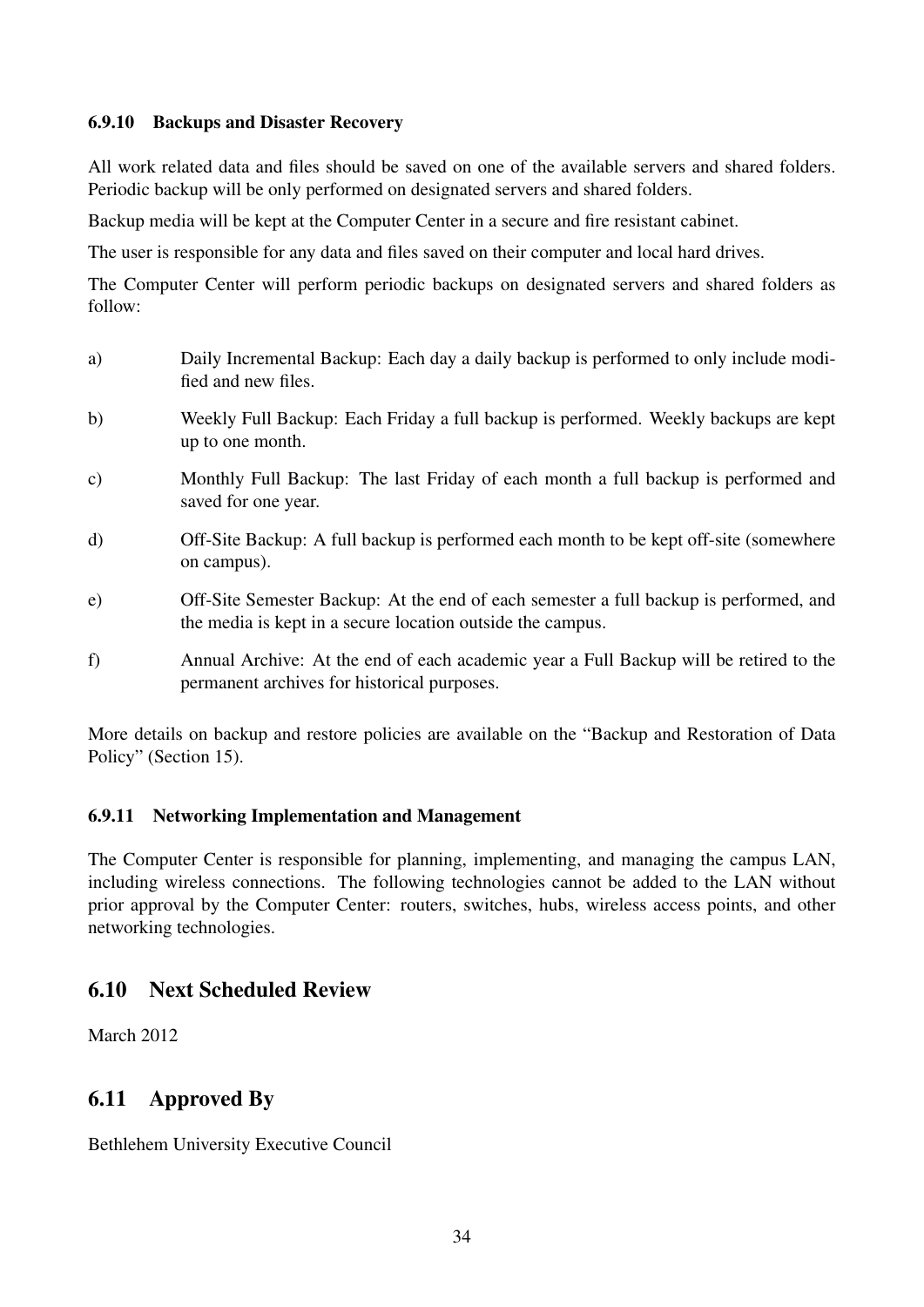# 6.12 Date of Approval

March 2010

# 6.13 Revisions History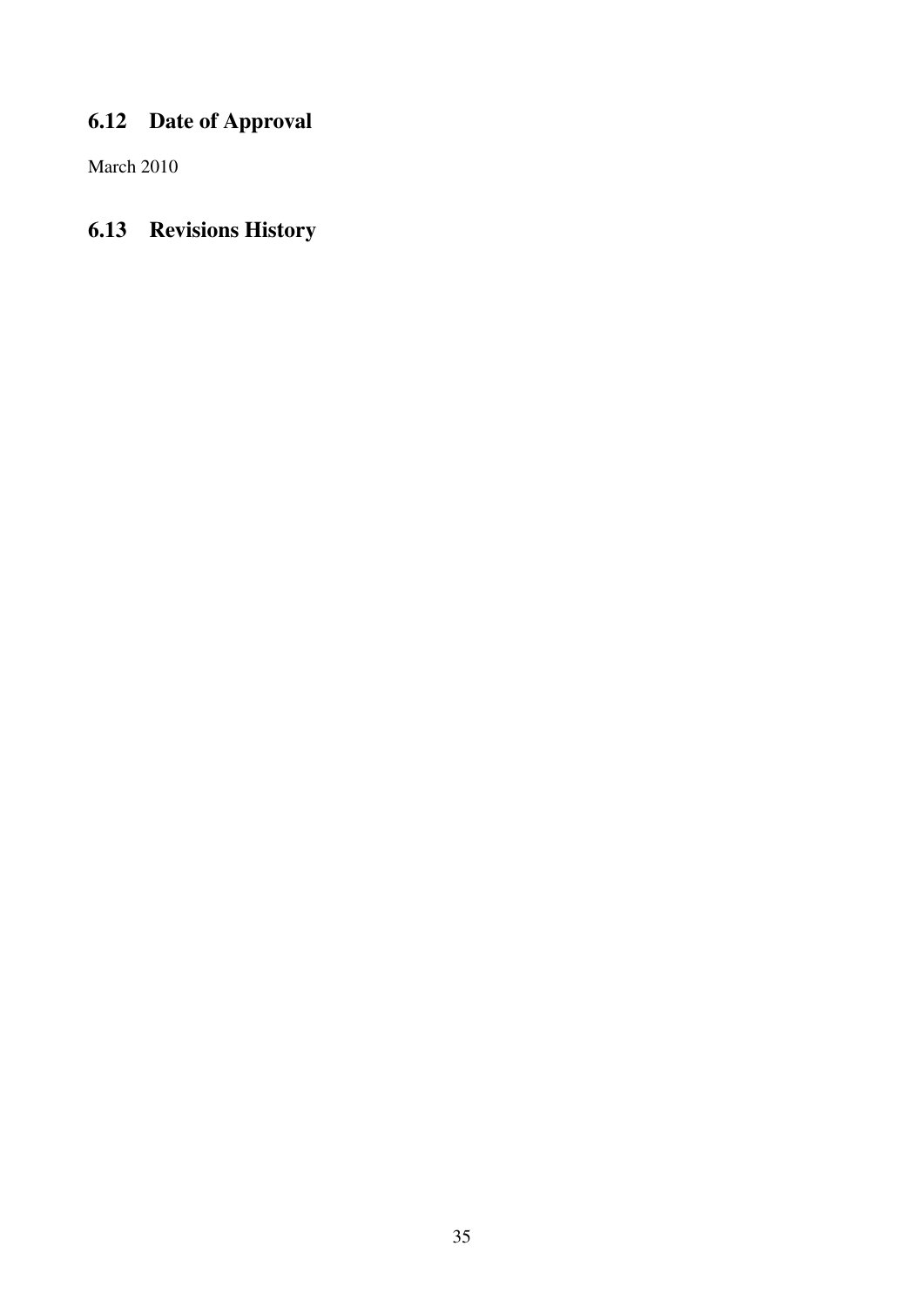# 7 Protection of Sensitive Data Policy

# 7.1 Policy Type

Information Technology Policy

# 7.2 Contact Office

Bethlehem University Computer Center (BUCC)

# 7.3 Oversight Executive

Director of Instructional Technology

# 7.4 Implementing Body

Supervisor of the Computer Center

# 7.5 Applies to

This policy applies to all users of information at the University.

# 7.6 Purpose of the Policy

To establish a policy for the safeguarding of restricted and sensitive data relating to students and BU personnel that is created, received, maintained or transmitted by the University. This policy is intended to ensure that the information is uniformly used and disclosed in accordance with all University policies and applicable laws. A combination of physical security, personnel security, and system security mechanisms are used to achieve this standard.

# 7.7 Policy Summary

This policy is intended to create an environment within the University that maintains Information Technology system security, data integrity and privacy by preventing unauthorized access to data and by preventing misuse of, damage to, or loss of data. It sets forth the policy for Data Classification; Data Collection; Data Access; Data Handling and Data Transfer; Storage of Sensitive Data; and Data Retention and Disposal.

# 7.8 Definition of terms

#### 7.8.1 Archiving/Storage

The act of physically or electronically moving inactive or other records to a storage location until the record retention requirements are met or until the records are needed again.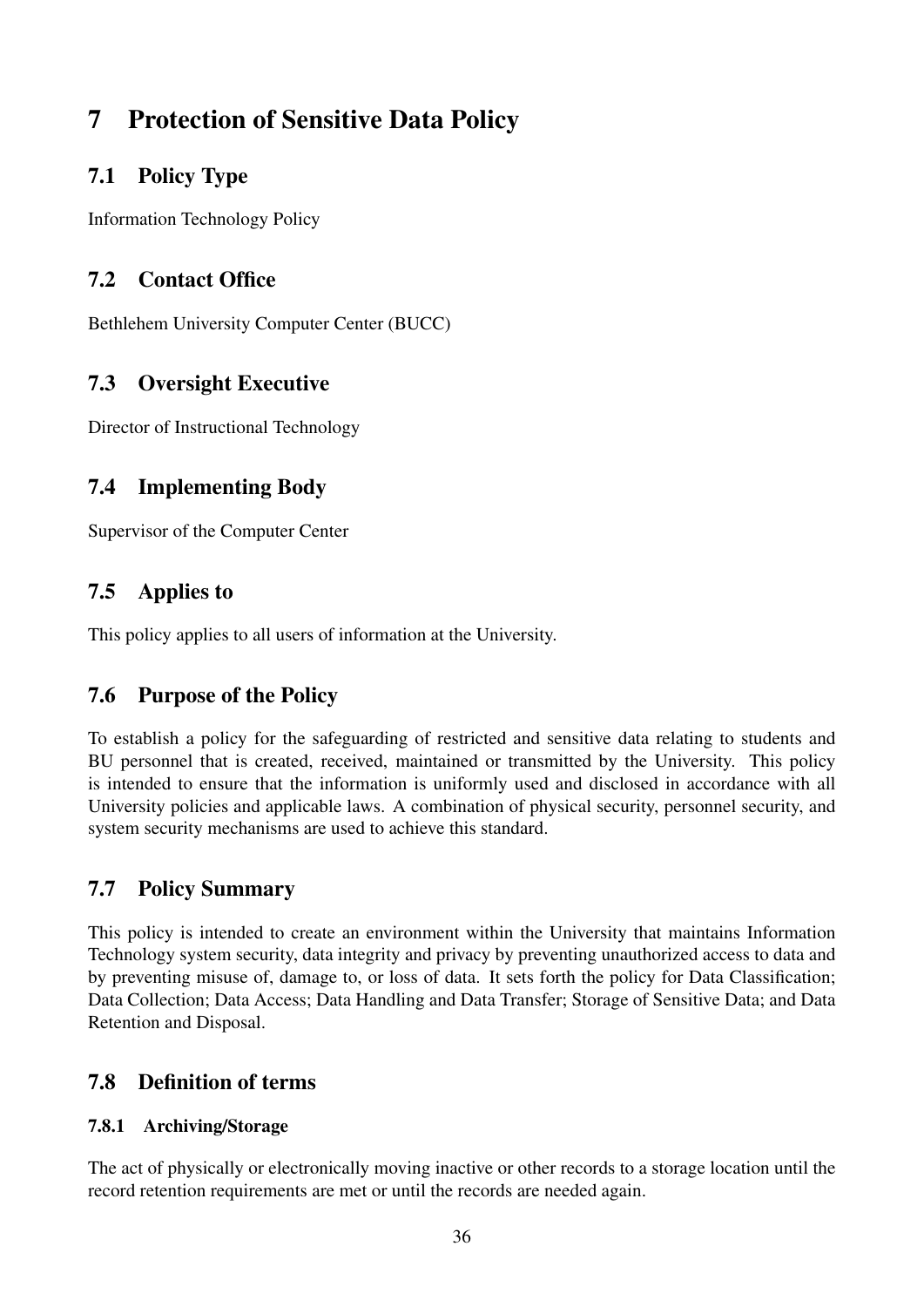#### 7.8.2 Institutional Data

Institutional data supports the mission of Bethlehem University. It is a vital asset and is owned by the University. Institutional Data will be protected from deliberate, unintentional or unauthorized alteration, destruction, and/or inappropriate disclosure or use in accordance with established institutional policies and practices. Sensitive Data as defined in this section is a subset of Institutional Data.

#### 7.8.3 Authorized User

Individuals who have been granted access to specific information assets in the performance of their assigned duties are considered Authorized Users ("Users"). Users include, but are not limited to faculty and staff members, trainees, students, volunteers, contractors, or other affiliates of the University.

#### 7.8.4 Electronic Media

All media on which electronic data can be stored, including, but not limited to: hard drives, magnetic tapes, diskettes, CDs, DVDs and USB storage devices

#### 7.8.5 Electronic Messaging

A set of communication processes used to relay information among the users of computers. Electronic Messages take many forms. Examples: Electronic Mail (e-mail), FTP, cell phones, instant messaging and internet chat.

#### 7.8.6 Restricted Data

Data whose access is restricted by University statutes. For purposes of this policy, restricted data is a subset of sensitive data.

#### 7.8.7 Sensitive Data

Data, regardless of its physical form or characteristics, with the highest level of protection including, but not limited to, data protected by law, data protected by legal contracts, or security-related data. It also includes data that is not open to public examination because it contains information which, if disclosed, could cause severe reputation, monetary or legal damage to individuals or the University or compromise public activities. Examples include: passwords, intellectual property, on-going legal investigations, medical or grades information protected by legal or University policies, ID numbers, birth dates, professional research, graduate student work, bank account numbers, income and credit history.

#### 7.8.8 Information

Information is data that has been processed, in contrast to "data" which refers to the raw facts.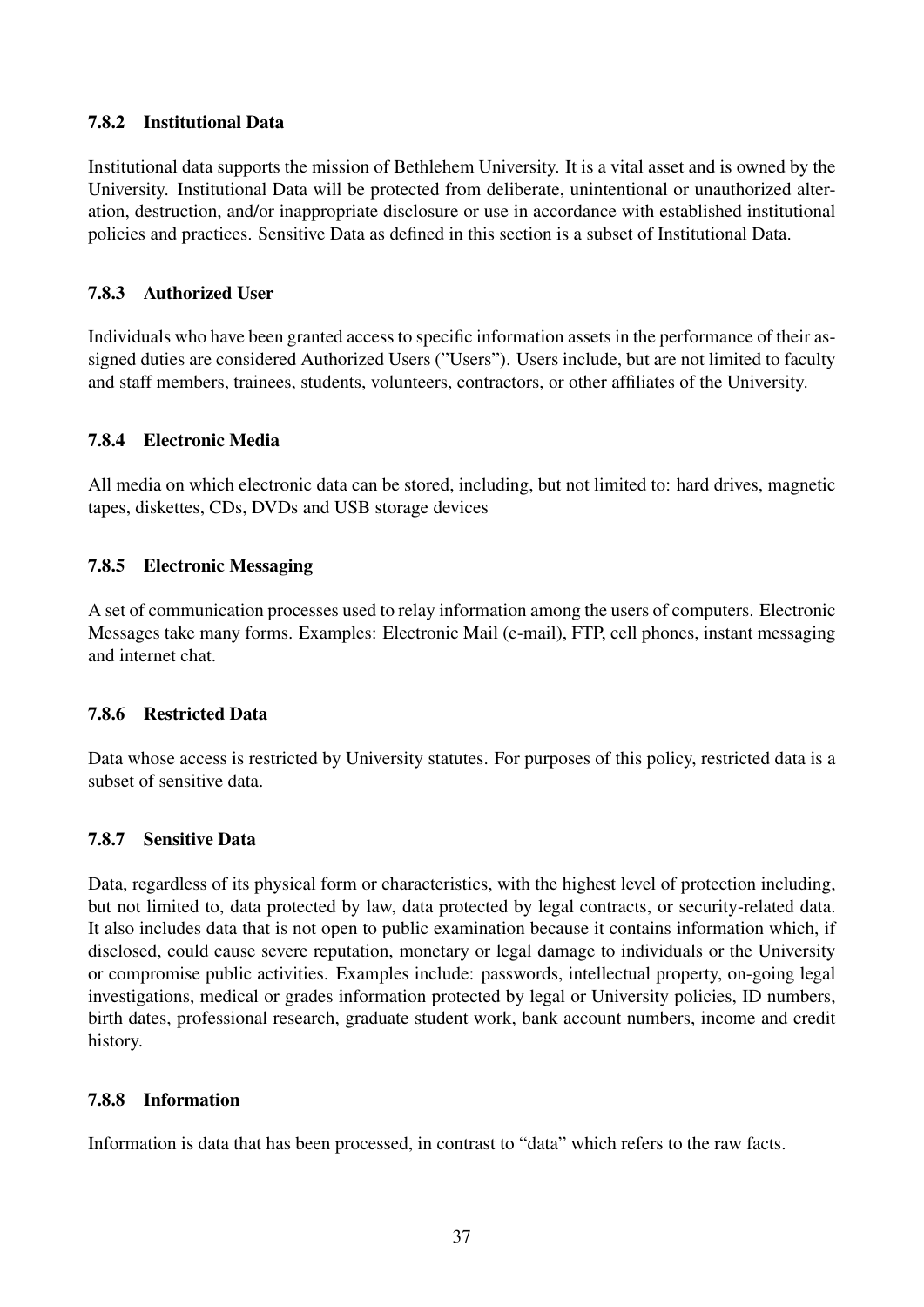### 7.9 Policy Statement

Institutional data supports the mission of Bethlehem University. It is a vital asset and is owned by the University. Institutional data is considered essential, and its quality and security must be ensured to comply with legal and administrative requirements. Authorization to access institutional data varies according to its sensitivity (the need for care or caution in handling). This administrative policy sets forth the University's standards with regard to the handling of sensitive institutional data.

#### 7.9.1 Data Classification

Any electronic data asset of Bethlehem University shall be classified as Public, Private or Confidential according to the following standards.

- a) Public data is defined as data that any entity either internal or external to BU can access. Examples are as follows.
	- 1. Employees Information Examples include but not limited to: Name; Job Title; Job Description; Education and Training; Previous work experience; First and last employment; Work location; Work phone number; Honors and awards received.
	- 2. Student Information Examples include but not limited to: Name; Address; Telephone number; e-mail address; Dates of Enrollment; Enrollment Status (full time, part time, not enrolled); Major; Class; Academic Honors and Awards; Degree received.
	- 3. Other Information Examples include but not limited to: Sponsored Academic research; Course Offerings; Academic Calendar.
- b) Private Data includes information that BU is under legal or contractual obligation to protect. Private information may be copied and distributed within BU only to authorized users. Private information disclosed to authorize external users must be done after the proper clearance is obtained from an authorized supervisor. Examples include:
	- 1. Employees Information Examples include but not limited to: Employee ID number; Employee Birth date; Location of assets; Donors; Gender; Citizenship, Religion; Disability Status.
	- 2. Student Information Examples include but not limited to: Grades; Courses taken; Schedule; Test scores; advising records; Disciplinary actions; Student ID.
- c) Confidential Data is not to be publicly disclosed. The disclosure, use, or destruction of Confidential Data can have adverse effects on BU and possibly carry significant civil, fiscal, or criminal liability. This designation is used for highly sensitive information whose access is restricted to selected, authorized employees. The recipients of confidential information have an obligation not to reveal the contents to another individual unless that person has a valid need to know the information. Confidential information must not be copied without authorization from the identified owner. Examples of confidential data include: Legal investigations conducted by the University; sealed bids; trade secrets or intellectual property such as research activities; ID numbers; gross salaries, pensions, and retirement benefits; value and nature of fringe benefits; health records; passwords; financial statements.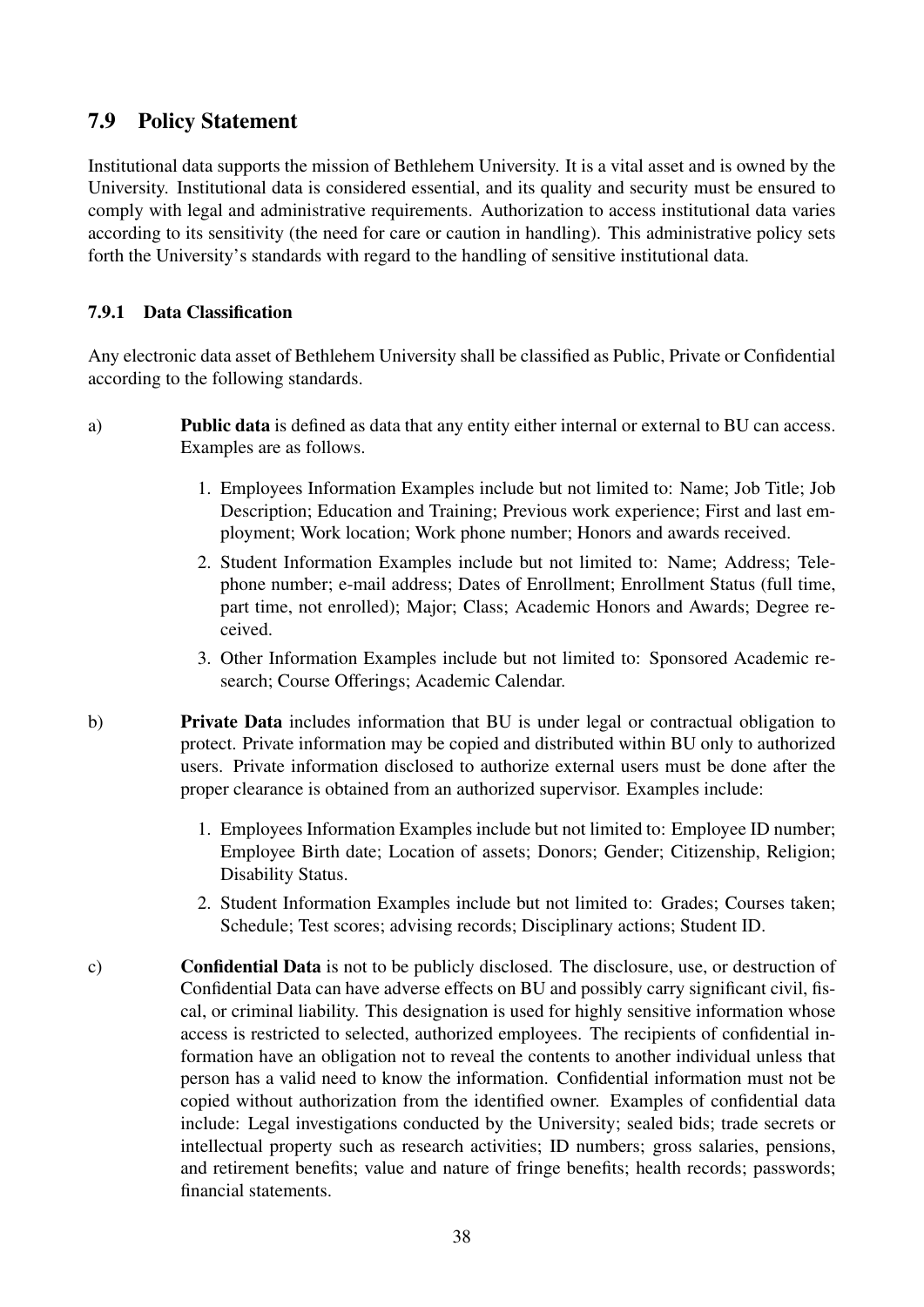#### 7.9.2 Data Collection

Users should collect only the minimum necessary institutional/sensitive information required to perform University business.

Department heads must ensure that all decisions regarding the collection and use of institutional data are in compliance with the law and with University policy and procedure.

#### 7.9.3 Sensitive Data Access

- a) Only authorized users may access, or attempt to access, sensitive information.
- b) Authorization for access to sensitive data comes from the department head, and is typically made in conjunction with an acknowledgement or authorization from the requestor's department head, supervisor, or other official authority.
- c) Where access to sensitive data has been authorized, use of such data shall be limited to the purpose required to perform University business.
- d) Users will respect the confidentiality and privacy of individuals whose records they access, observe ethical restrictions that apply to the information they access, and abide by applicable laws and policies with respect to accessing, using, or disclosing information.
- e) Notification of a user's termination or removal of authorized access to sensitive information must be conveyed immediately to the Supervisor of Computer Center.

#### 7.9.4 Data Handling and Data Transfer

- a) Sensitive information must not be transferred by any method to persons who are not authorized to access that information. Users must ensure that adequate security measures are in place at each destination when sensitive data is transferred from one location to another.
- b) Sensitive data must be protected from unintended access by unauthorized users. Users must guard against unauthorized viewing of such information which is displayed on the user's computer screen. Users must not leave sensitive information unattended and accessible.
- c) Sensitive information must not be taken off-campus unless the user is authorized to do so, and only if approved security precautions have been applied to protect that information.
- d) Sensitive data should not be transmitted through electronic messaging even to other authorized users unless security methods, such as encryption, are employed.
- e) Physical protection from theft, loss, or damage must be utilized for mobile devices that can be easily moved such as a thumb drive or laptop.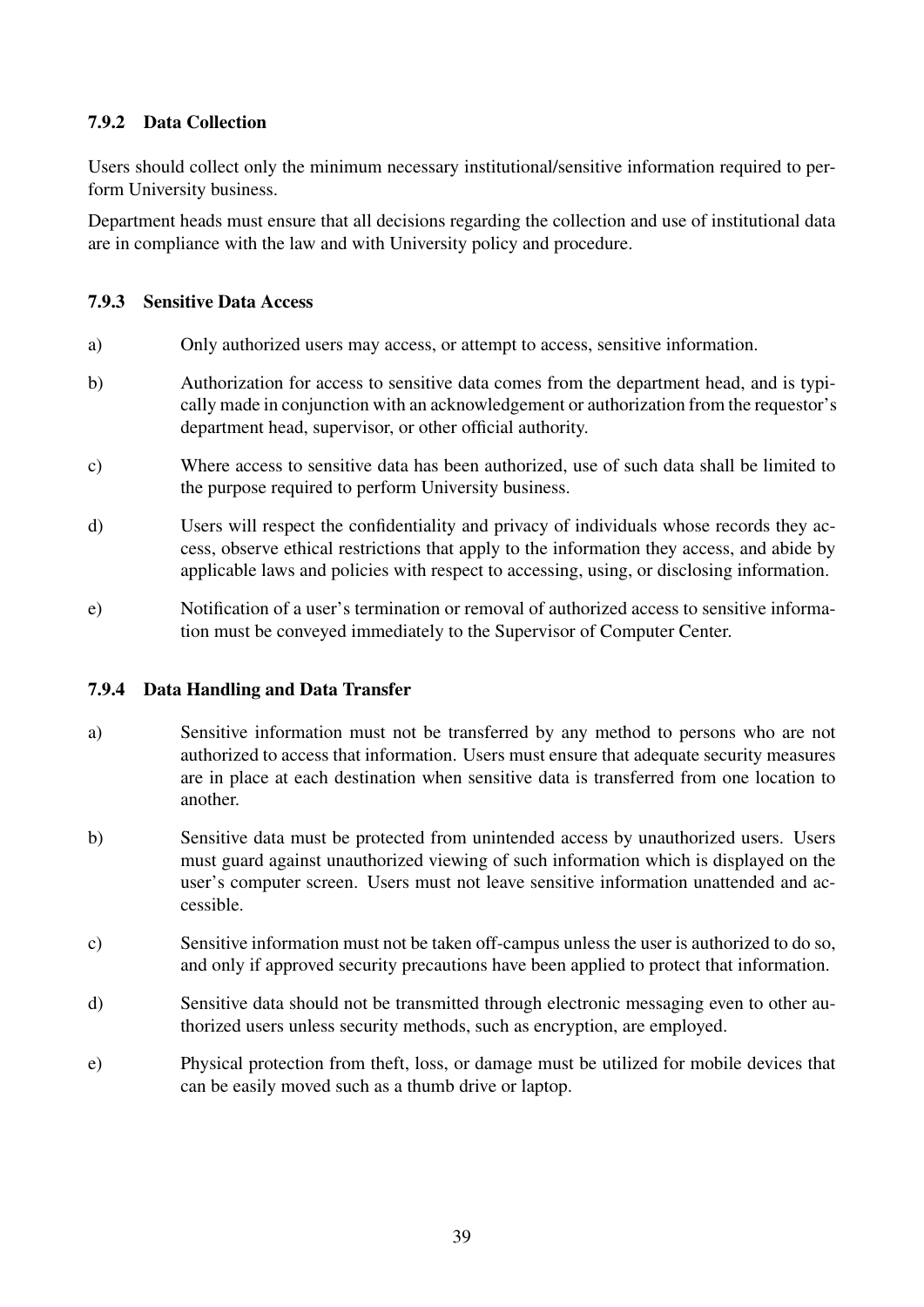#### 7.9.5 General Security Measures

- a) Physical protection must be employed for all devices storing sensitive data. This shall include physical access controls that limit physical access and viewing, if open to public view. When not directly in use, office, lab, and suite doors must be locked and any easily transportable devices should be secured in locked cabinets or drawers.
- b) Users of lap-top and other mobile computing devices need to be particularly vigilant and take appropriate steps to ensure the physical security of mobile devices at all times, but particularly when traveling or working away from the University.
- c) Computing Services managed servers storing confidential information shall be regularly scanned for vulnerabilities, patched, and backed-up.
- d) Systems (hardware and software) designed to store and transfer confidential records require enhanced security protections and must be closely monitored.
- e) It is strongly recommended that institutional data not be stored on PCs or other systems in offices or laboratories. Institutional data (including word documents, spreadsheets and databases) that are created on a PC or similar system should be stored on a network drive hosted on a Computer Center managed server.
- f) Electronic media storing restricted/sensitive data must be protected by password security. To the extent possible, these devices must employ approved security methods.

#### 7.9.6 Data Retention and Disposal

- a) Retention of Records Containing Restricted and Sensitive Data: A "schedule" describing the records and the official retention period should be devised by each department for each type of record created or maintained by the University.
- b) Archiving: Institutional records, including sensitive information records, which are not being used for active University business, may be archived until retention requirements have been met.
	- 1. Departments determine the criteria for inactive record status in their areas, based on need for the records and available storage space and any public records law.
	- 2. Storage areas for inactive records must be physically secure and environmentally controlled, to protect the records from unauthorized access and damage or loss from temperature fluctuations, fire, water damage, pests, and other hazards.
	- 3. When appropriate, only primary student records should be archived. The contents of true "Shadow" records should be destroyed after it has been determined that they contain only duplicates of records maintained elsewhere, and do not contain any original materials.
	- 4. Off-site storage facilities or locations for sensitive records as well as the content of the data stored therein must be approved by the Office of Instructional Technology and shall not be disclosed except to the Supervisor of the Computer Center and the Vice Chancellor.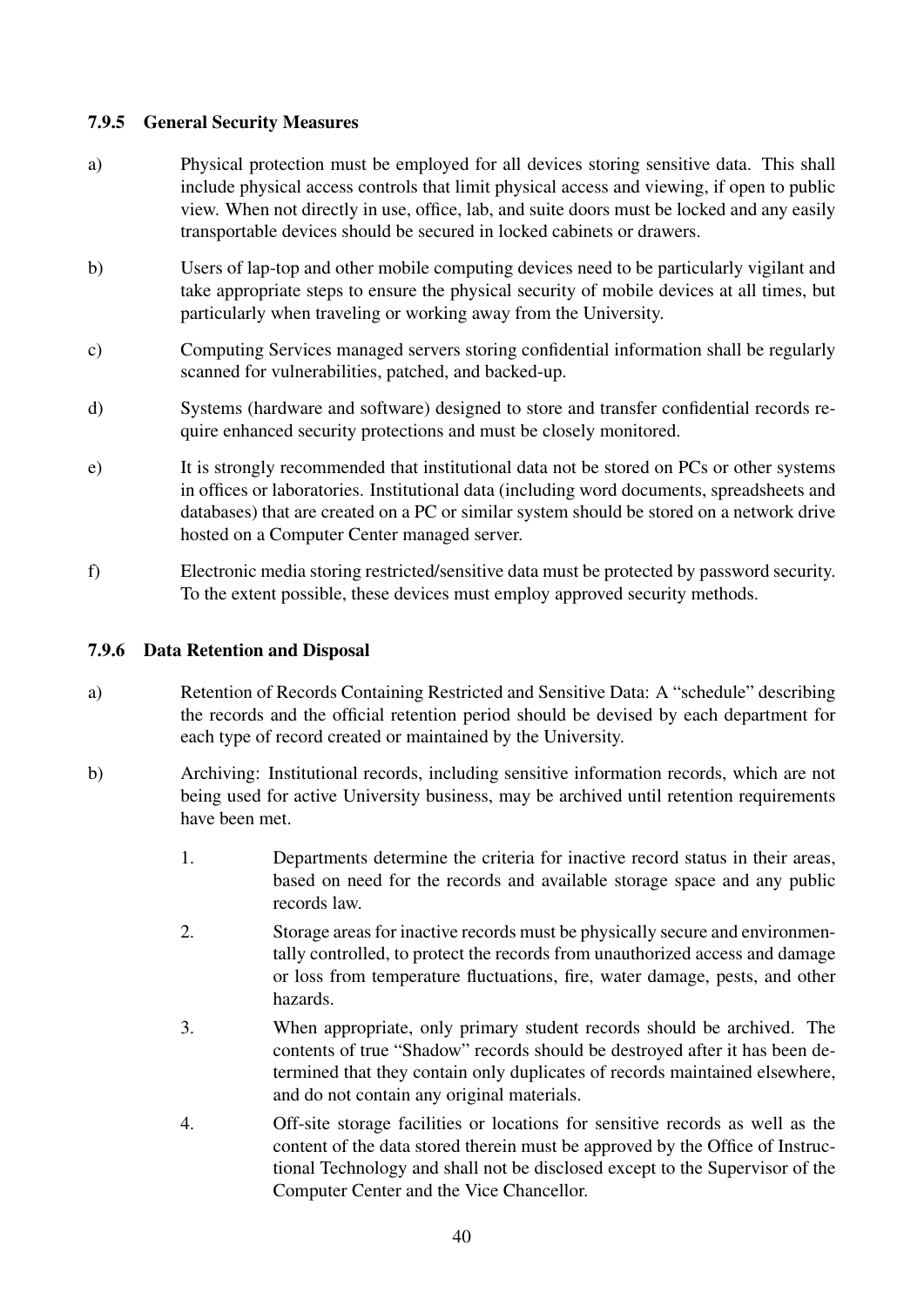- c) Record Disposal: The proper destruction of public records is essential to creating a credible records management program. Records containing restricted/sensitive data shall only be destroyed in the ordinary course of business; no records that are currently involved in, or have open investigations, audits, or litigation pending shall be destroyed or otherwise discarded.
	- 1. No primary records of any type belonging to Bethlehem University may be destroyed until they have met retention requirements established by BU policies and any public records law.
	- 2. When retention requirements have been met, records must be either immediately destroyed or placed in secure locations as described in this section for controlled destruction later.
	- 3. The authorized methods of destruction for non-electronic records are burning, where authorized, or shredding. The authorized methods of destruction for electronic records are wiping or physical destruction of the electronic media.

# 7.10 Procedures

- a) Supervisory Personnel: Every BU employee who has supervisory responsibilities and whose job responsibilities include the maintenance of or use of sensitive data is responsible for implementing and ensuring compliance with this policy and initiating corrective action if needed. In implementing this policy, each supervisor is responsible for the following.
	- 1. Communicating this policy to personnel under their supervision.
	- 2. Ensuring that appropriate security practices, consistent with the data handling requirements in this policy, are used to protect institutional data.
	- 3. Providing education and training in data management principles to employees under their supervision.
- b) User Responsibilities: Users who are authorized to obtain data must ensure that it is protected to the extent required by law or policy after they obtain it. All data users are expected to:
	- 1. access institutional/sensitive data only in their conduct of University business.
	- 2. request only the minimum necessary confidential/sensitive information necessary to perform University business
	- 3. respect the confidentiality and privacy of individuals whose records they may access.
	- 4. observe any ethical restrictions that apply to data to which they have access.
	- 5. know and abide by applicable laws or policies with respect to access, use, or disclosure of information.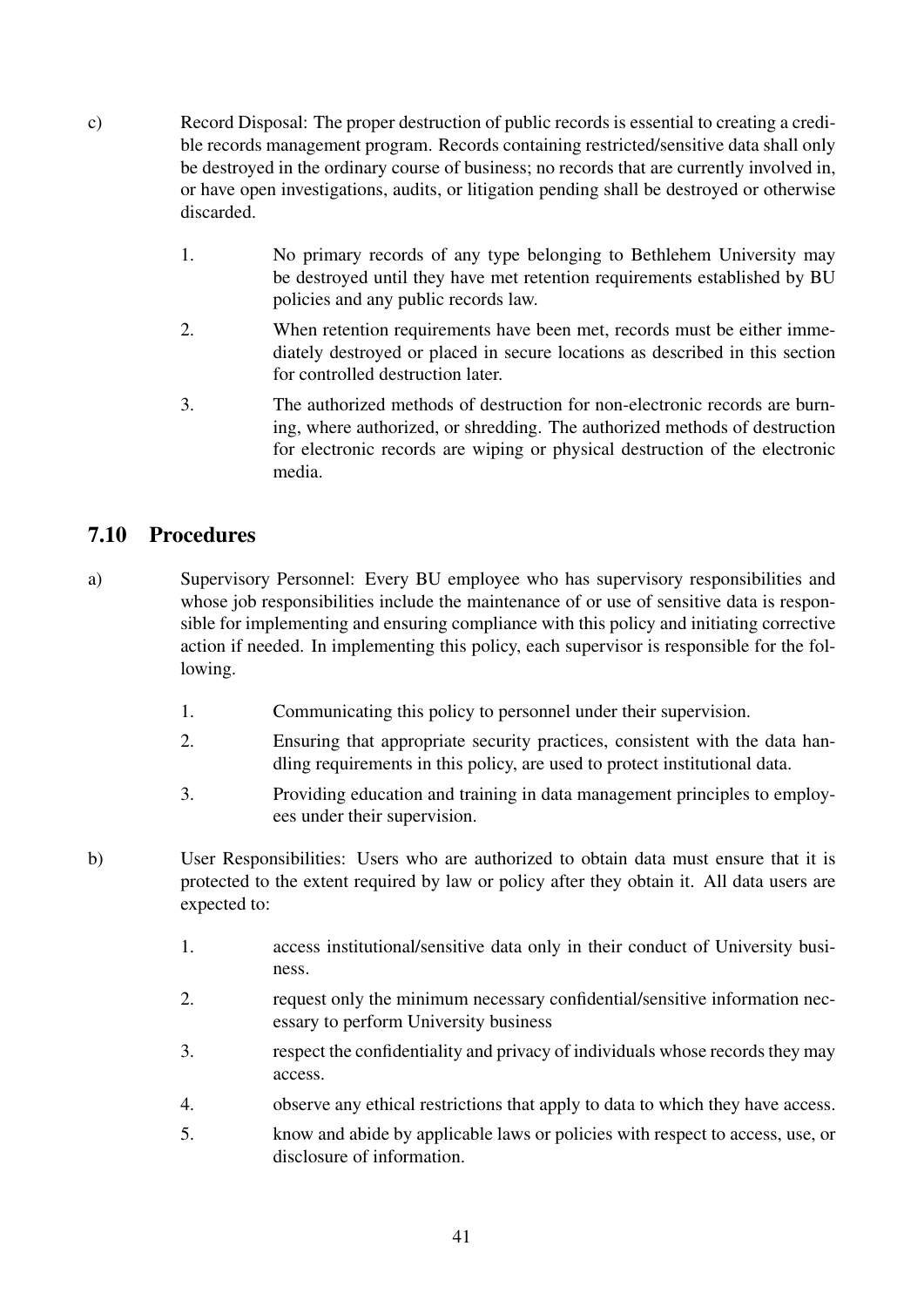c) Compliance with this data protection policy is the responsibility of all members of the Bethlehem University community. Violations of this policy are dealt with seriously and include sanctions up to and including termination of employment or dismissal. Users suspected of violating these policies may be temporarily denied access to BU's information technology resources during investigation of an alleged abuse. Violations can also be subject to prosecution by law.

# 7.11 Next Scheduled Review

March 2012

# 7.12 Approved By

Bethlehem University Executive Council

# 7.13 Date of Approval

March 2010

# 7.14 Revisions History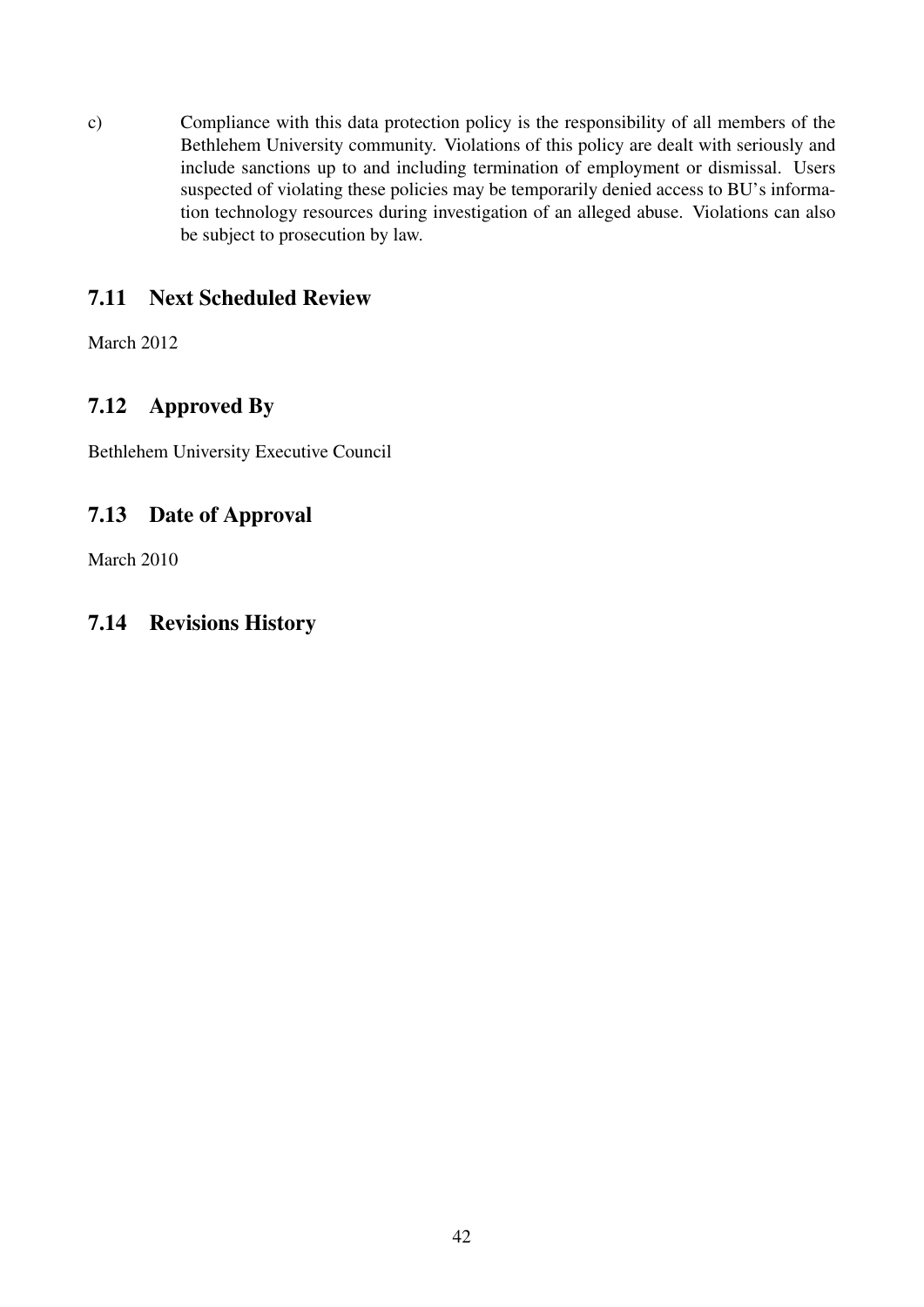# 8 Information Access through Computer Networks Policy

### 8.1 Policy Type

Information Technology Policy

# 8.2 Contact Office

Bethlehem University Computer Center (BUCC)

# 8.3 Oversight Executive

Director of Instructional Technology

# 8.4 Implementing Body

Supervisor of the computer Center

# 8.5 Applies to

Faculty, staff, administrators, and students and others engaged on the University's behalf.

# 8.6 Purpose of the Policy

This policy establishes principles for appropriate access to computer based University information among its staff, faculty, administrators, and students and others engaged on its behalf in the course of conducting its business and to safeguard its information assets against loss by theft, fraud, malicious or accidental damage, or breach of privacy or confidence.

# 8.7 Policy Summary

This policy establishes the rules for basic use, protection and preservation of all University information subject to the principles of academic freedom, professional integrity, protection of privacy, and confidentiality.

# 8.8 Definition of terms

#### 8.8.1 Access

Permission, privilege or ability to read, enter, update, manage or administer computer information in some manner. The level of access is determined by the specific job of the user. For example, a user might be granted read access to a file, meaning that the user can read the file but cannot modify or delete it. Most operating systems have several different types of access privileges that can be granted or denied to specific users or groups of users.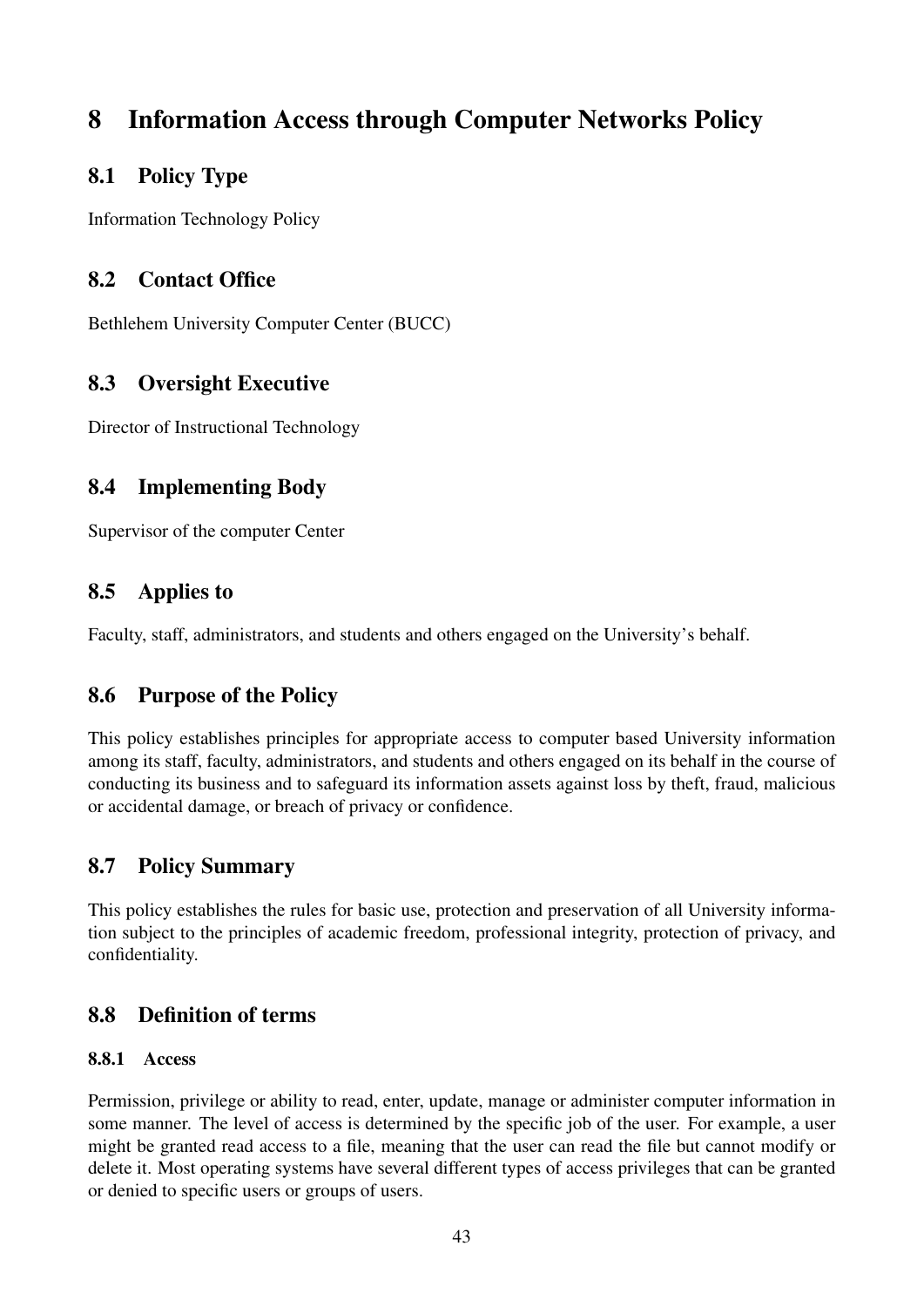#### 8.8.2 Custodian of Data and Information

A university official or entity which has physical control over University information resources.

#### 8.8.3 Steward

A University official who has responsibility for the data generated by his or her unit.

### 8.9 Policy Statement

Bethlehem University seeks to protect the privacy of information about students, staff and faculty and the confidentiality of University information. The University recognizes that all employees must have access to appropriate information in order to fulfill their jobs responsibly. Rules and procedures are put in place to enable members of staff to obtain authorized access to the information they need, in a manner that enables them to carry out their work effectively and efficiently. Violation of these rules will lead to disciplinary action by the University.

#### 8.9.1 Authorization

The following University officials are authorized to grant or revoke access to University information.

| <b>Type of Information</b>    | <b>Executive Officer</b>          |
|-------------------------------|-----------------------------------|
|                               | <b>Authorized to Grant Access</b> |
| Academic and educational      | Vice President for Academic       |
| information; student and      | Affairs                           |
| graduate academic             |                                   |
| information; information on   |                                   |
| faculty                       |                                   |
| Financial information, such   | Vice President for Finances       |
| as purchasing, budget,        | and Administrative Affairs        |
| financial statements, audits, |                                   |
| facilities                    |                                   |
| <b>Human Resources</b>        | Director of Personnel             |
| Information                   | Management                        |
| Information on donors,        | Vice President for                |
| alumnı                        | Development                       |

#### 8.9.2 Principles

The Information Access Policy operates on the basis of the following principles.

- a) All information created or acquired through university funds or as part of employment with the University is owned by the University.
- b) The Computer Center is the designated custodian of all university electronic information and data and should be responsible for its operational integrity and for implementing the Information Access Policy.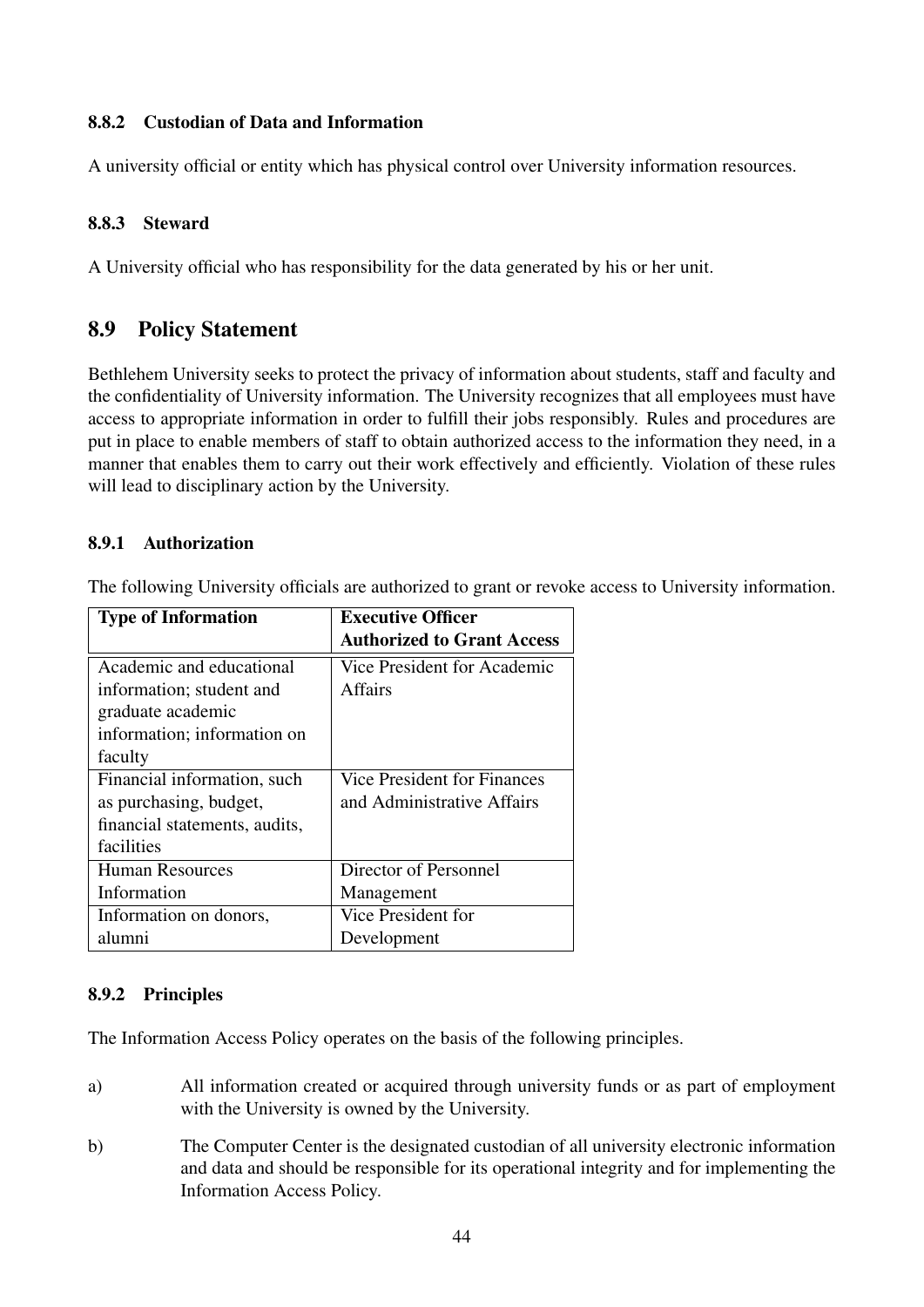- c) Rights of access to information are balanced by responsibilities. Only those individuals who have legitimate need to know can access information that is relevant to their work and essential to performing their duties.
- d) No individual may download and transport off-campus on laptops, cds, dvds, flash drives, paper copies, or other portable media any data from the University's information systems without the specific permission of the executive officer listed in Section 8.9.2.
- e) Staff in the Computer Center who are responsible for providing access to data through assigning passwords, keys, etc. are held responsible for any error that may result in unauthorized access.
- f) Individuals who have erroneously received access to information that they should not possess must report this to the executive officer with the authority to grant them access.
- g) An individual who uses information, to which he/she has no right to access, even if access was granted in error, will be subject to disciplinary action up to and including termination of employment or dismissal.
- h) An individual seeking deliberate access to unauthorized information, using University information for personal action, destroying information to impede work or sabotaging information systems will be subject to disciplinary action up to and including termination of employment.
- i) When an individual's duties at the University are changed, then his/her access should also change to reflect this.
- j) When an individual leaves employment, all access to University information must be terminated immediately.
- k) If, as a result of an individual using information to which s/he has no right and which results in a financial loss or damage to the reputation of the University, the University may seek legitimate financial compensation.

#### 8.9.3 Implementation

- a) Each computer application will have a designated person (data steward) responsible for its contents.
- b) Each head of a department or unit will identify requirements for information access in their area and these will be registered by the appropriate data steward. He/she must specify the level of access (read-only or read/write) to each individual in his/her department.
- c) Request for authorization for access of data is submitted to the relevant executive officer authorized to grant access for approval.
- d) Staff within a department or unit may only obtain access through this procedure. Staff may not pass on information to another staff without consent of the relevant head of the department.
- e) The Computer Center generates access capacity and can only do so upon written instructions from an executive officer with the authority to grant access.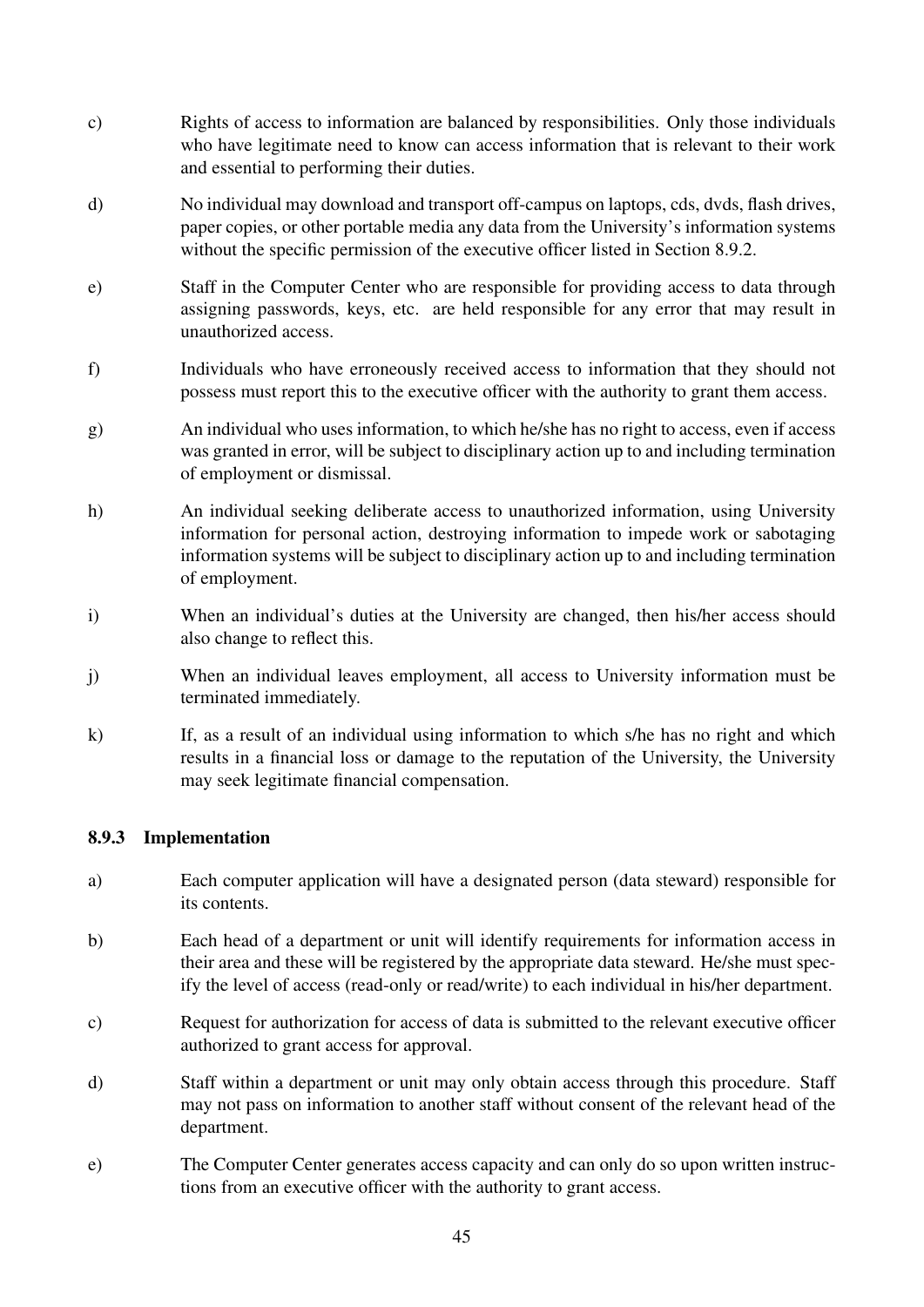# 8.10 Next Scheduled Review

March 2012

# 8.11 Approved By

Bethlehem University Executive Council

# 8.12 Date of Approval

March 2010

# 8.13 Revisions History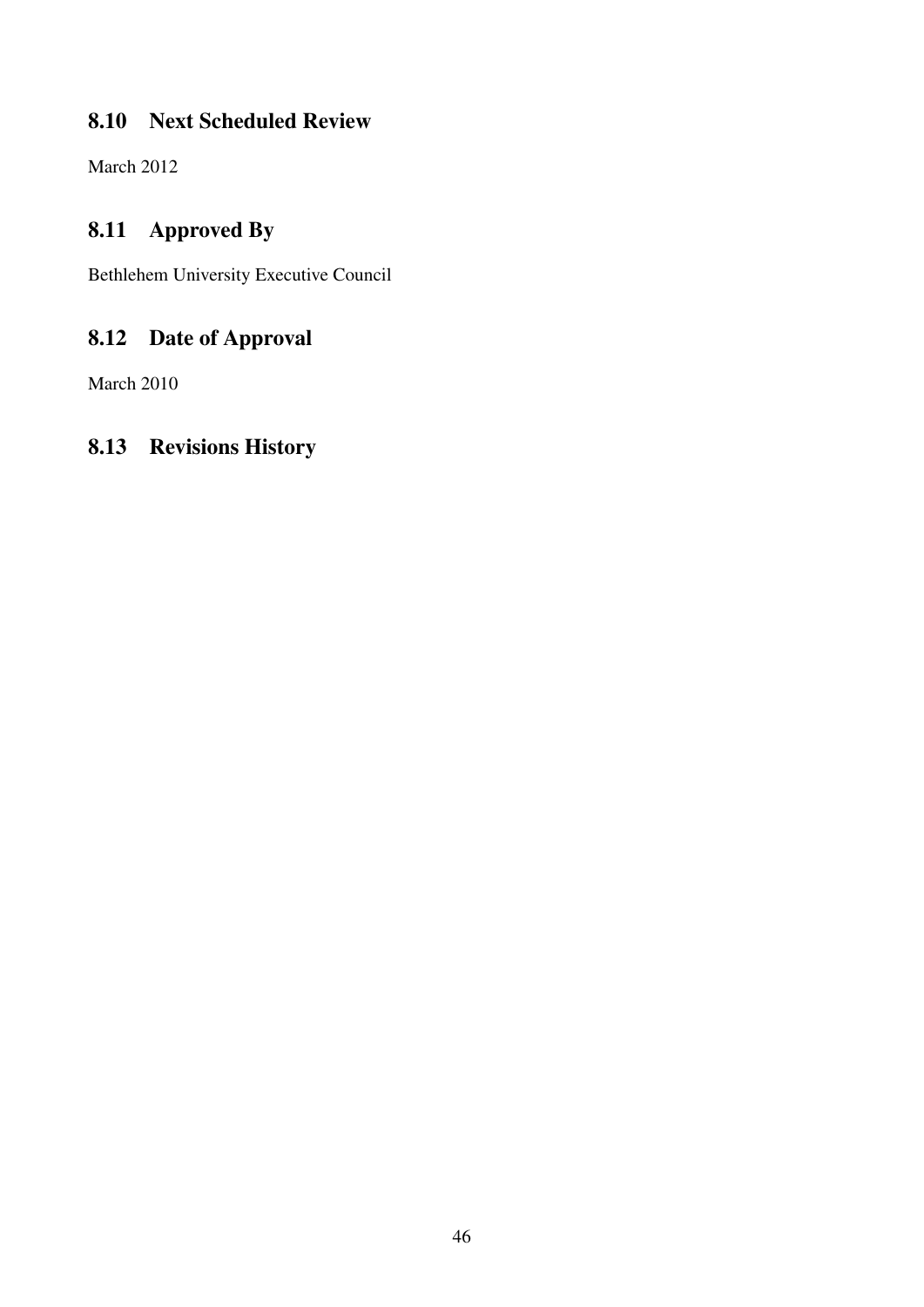# 9 Monitoring of Employee Electronic Communications Policy

# 9.1 Policy Type

Information Technology Policy

# 9.2 Contact Office

Bethlehem University Computer Center (BUCC)

# 9.3 Oversight Executive

Director of Instructional Technology

# 9.4 Implementing Body

Supervisor of the Computer Center

# 9.5 Applies to

To all users and uses of electronic information owned or managed by the University.

# 9.6 Purpose of the Policy

To define a university policy on the circumstances for the monitoring and review of the content of employees electronic communication files.

# 9.7 Policy Summary

This Policy establishes monitoring and review principles, rules, and procedures applying to all members of the University community to ensure consistent application.

# 9.8 Definition of terms

#### 9.8.1 Electronic communication

All communication via telephone, phone-mail, e-mail or computer files that traverse the University network or is stored on University equipment.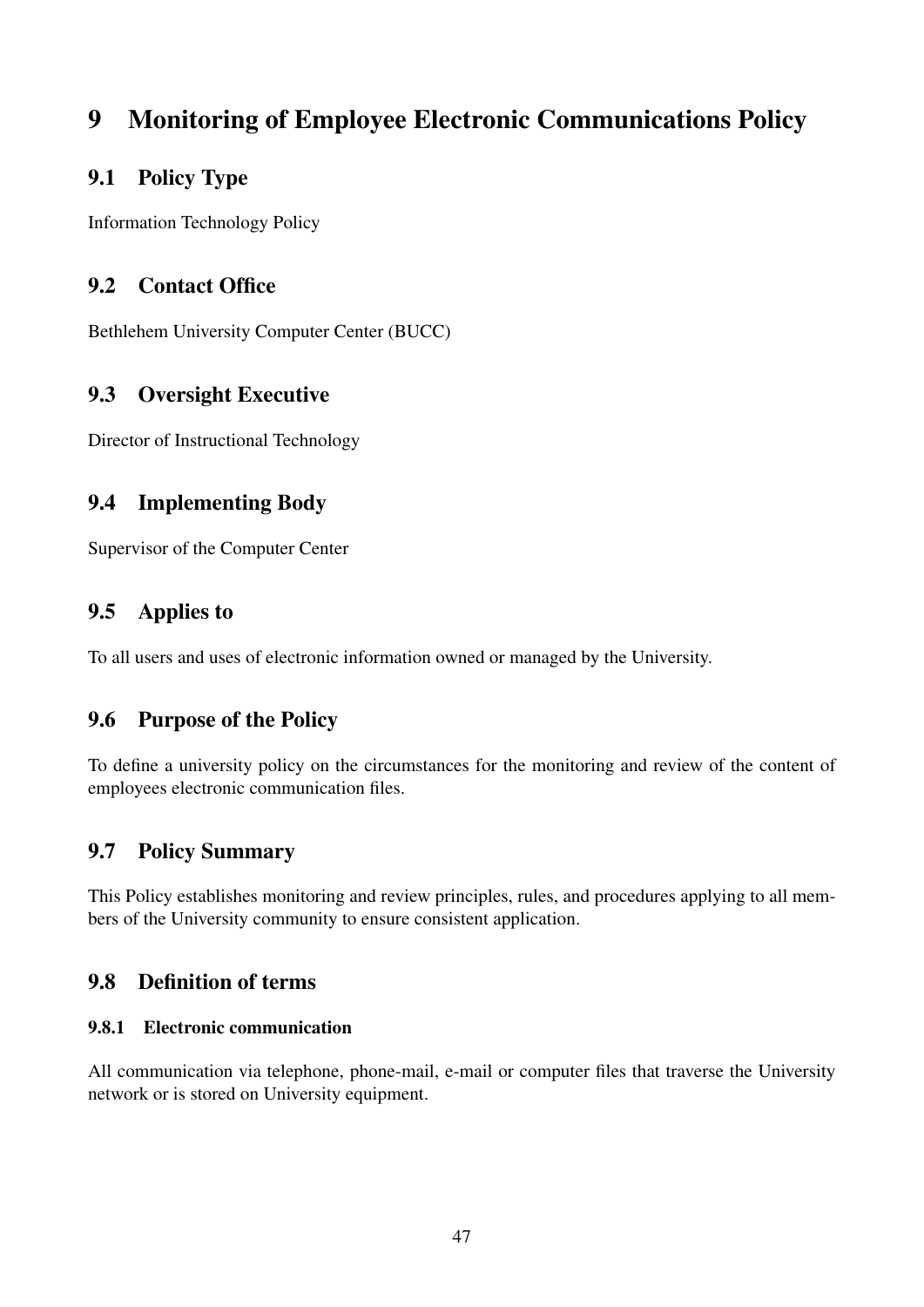# 9.9 Policy Statement

Bethlehem University respects the privacy of electronic communication, upholds the principles of academic freedom and free expression while seeking to ensure that University administrative records are accessible for the conduct of University business. BU will not monitor and examine employees' electronic communication files in most instances except under certain circumstances that are deemed not in compliance with university policies.

### 9.9.1 Review with Consent

The consent of the holder of an electronic communication is obtained by the University prior to any access for the purpose of examination or disclosure of the contents of University communications records in the holder's possession.

#### 9.9.2 Review without Consent

In the following circumstances consent to review the content of the electronic communication of an employee is not needed:

- a) when required by and consistent with law
- b) when there is substantiated reason to believe that there is a violation of law or University policies
- c) in case of an urgent and sufficiently serious issue of health or safety
- d) in case the employee is unexpectedly unavailable and when records to be accessed are of sufficient importance to justify their review when employee is unable to give consent for that review.

#### 9.9.3 Authorization

Authorization to review an employee's electronic communication may be granted by the Vice President responsible for the affected employee, or in the absence of the Vice President by the Vice Chancellor.

#### 9.9.4 Circumstances not requiring authorization

The University or some of its units might conduct routine monitoring or examination of employee electronic communications and files as part of the work environment and affected employees must be informed in advance of such monitoring. Such routines must be approved by the relevant Vice President. In the process, staff undertaking the monitoring or examination might observe certain transactional information or the content of electronic communication. They are not though permitted to seek out transactional information or content of electronic communication when not germane to system operations and support, or to disclose or otherwise use what they have observed. Technical staff that is operating in good faith in resolving technical problems may inadvertently see or hear content in communication and files which is potentially illegal or contrary to University policy. They are required to report what they have seen or heard to appropriate authorities.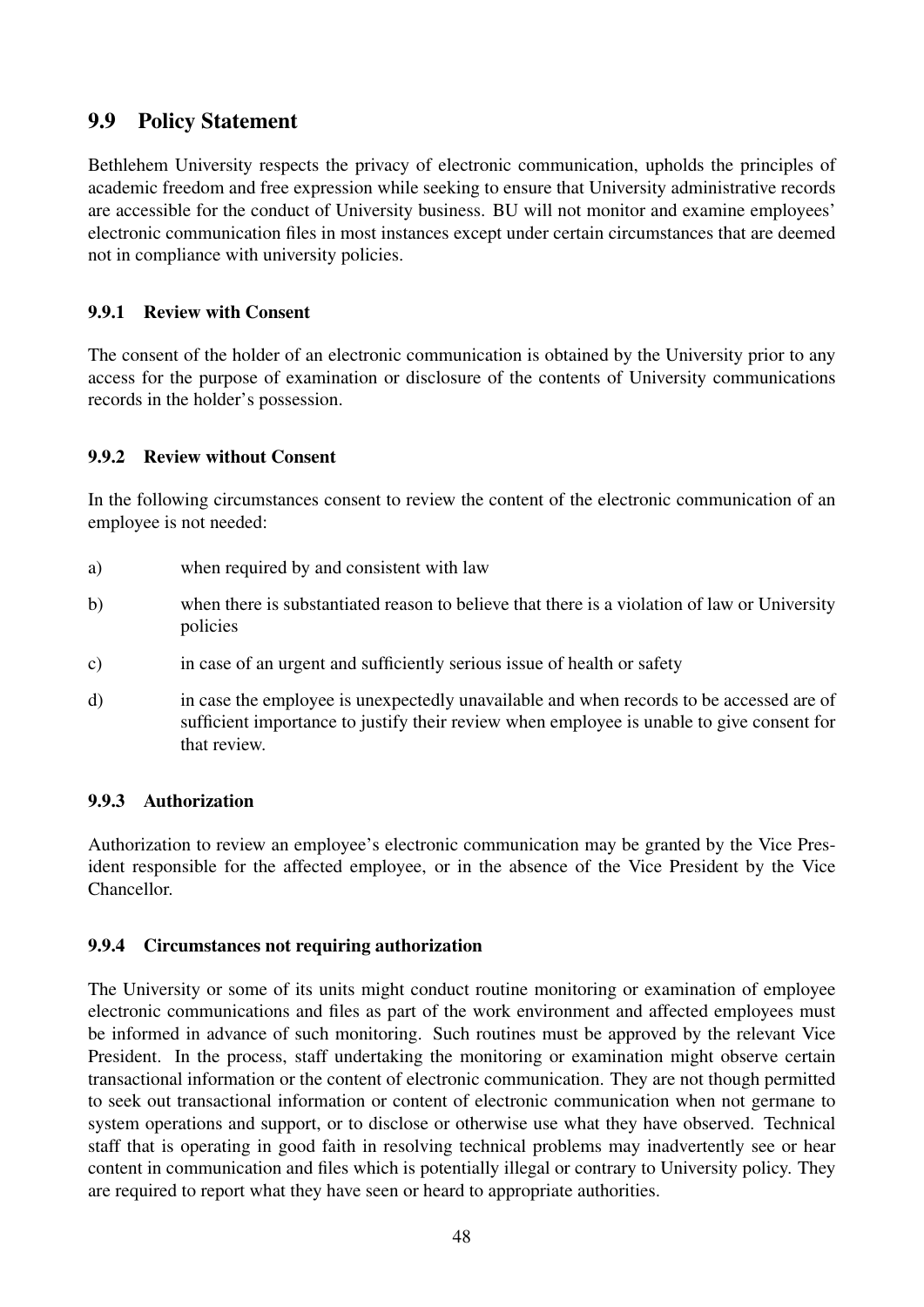#### 9.9.5 Implementing this policy

Requests for authorization to monitor or review the electronic communication files of an employee usually originate with the supervisor or an investigatory authority; for example: the Disciplinary Committee, Council of Personnel Affairs, or a law enforcement agency. The request must be made in writing to the relevant Vice President. The University expects that the Vice Chancellor and the Vice Presidents to maintain confidentiality and to consult with the Executive Council / University lawyer to determine whether to authorize monitoring or review and in determining if the affected employee or anyone else should be notified that the monitoring or review is taking place.

# 9.10 Next Scheduled Review

March 2012

# 9.11 Approved By

Bethlehem University Executive Council

# 9.12 Date of Approval

March 2010

# 9.13 Revisions History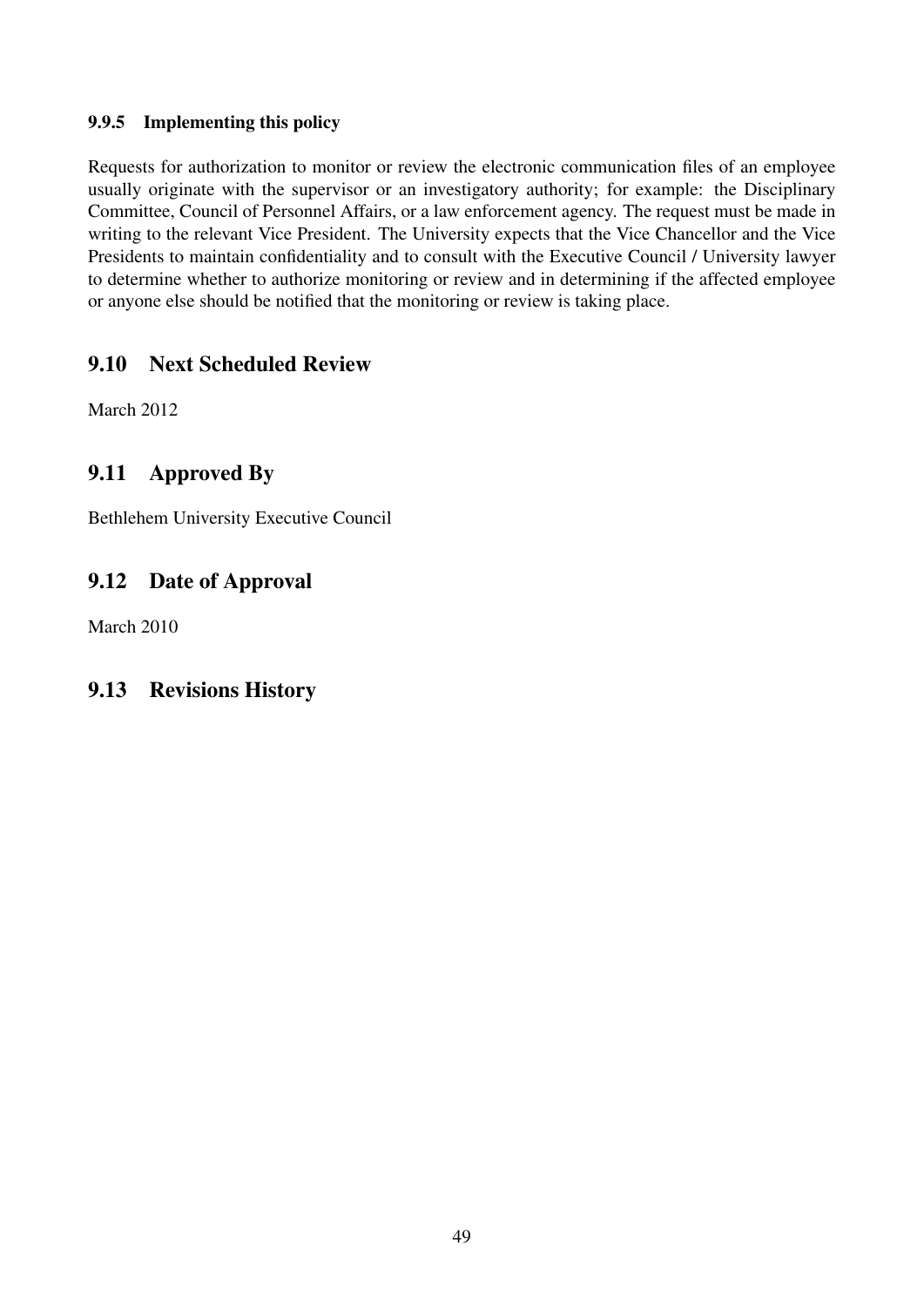# 10 Website Policy

### 10.1 Policy Type

Information Technology Policy

### 10.2 Contact Office

Bethlehem University Computer Center (BUCC)

### 10.3 Oversight Executive

Director of Instructional Technology

# 10.4 Implementing Body

Bethlehem University Web Administrator

# 10.5 Applies to

This policy applies to staff who contribute to the Bethlehem University Website and its various components, in particular to members of the University Website Committee and the website assistants.

# 10.6 Purpose of the Policy

To establish a policy for governing the nature, content, format, maintenance, timeliness and ownership of information contained on the official pages of the Bethlehem University Website.

### 10.7 Policy Summary

The Bethlehem University website is an invaluable tool that offers opportunities for communicating information about Bethlehem University to a worldwide audience. The University Website Committee will be responsible for setting policies governing the nature, content, format, maintenance, timeliness and ownership of information contained on the official pages of the Bethlehem University website.

### 10.8 Definition of Terms

#### 10.8.1 Website Committee

A committee established to oversee the B.U. Website, composed of the Web Administrator as chairperson, two faculty members, and representatives of the Public Relations, and Academic Offices.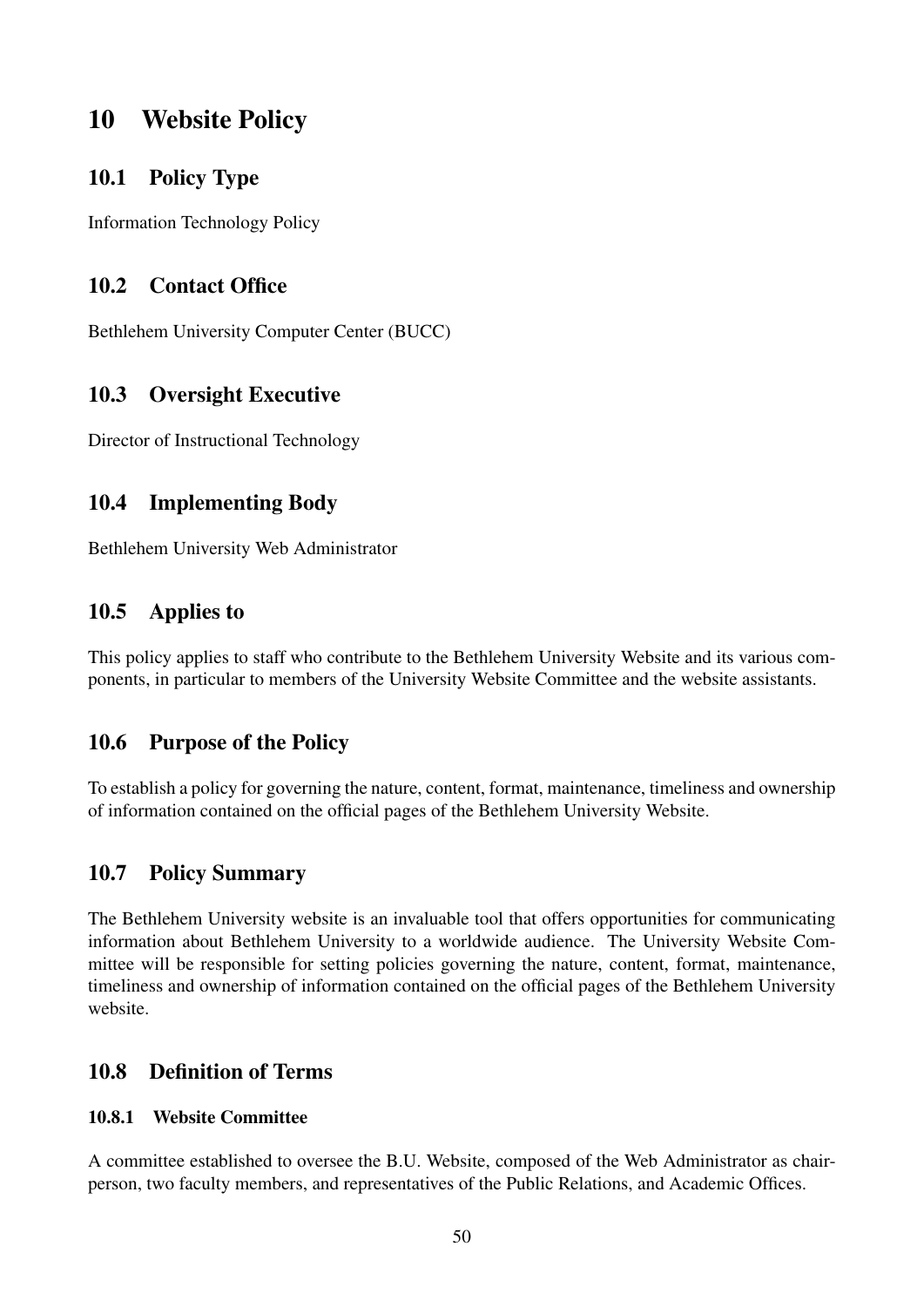### 10.8.2 Website Structure

Pages within the website will be designated by the Web Administrator as either official (University) or personal sites.

# 10.9 Policy Statement

The Bethlehem University Website is an official publication of the University. Its mission is to promote the University and provide accurate, up-to-date information about it in an accessible and attractive manner to audiences inside and outside the Bethlehem University community.

### 10.9.1 Official University Web Pages

Official web pages represent the University and its offices, divisions and departments, to the University's various audiences: potential students, current students, employees, friends, and visitors. Official pages must conform to the design styles adopted by the Committee to give the site unity, coherence, functionality and readability.

- a. The contents of all official pages must reside on the Bethlehem University server.
- b. All official pages will be built using template pages supplied by the Web Administrator and will be maintained and regularly updated by the University offices or departments responsible for them.
- c. Each official page within the Bethlehem University web site will be readily identifiable as a part of its site by the use of the University logo or logotype, a specific palette of colors and specific typefaces.
- d. Each official page will carry the e-mail address of the department or office responsible for its upkeep. Each Web Assistant will be responsible for regularly checking the e-mail and responding.
- e. Official pages will be accurate, well-written, concise, free of spelling and grammatical errors and will otherwise present the University, its mission and values in a positive light.
- f. All official pages will be regularly monitored by the Web Administrator to ascertain that material is correct and current. Those with outdated materials will be notified to update their page or remove the outdated material within five working days.

#### 10.9.2 Personal Web Pages

Personal web pages are the home pages of any member of the faculty or staff of Bethlehem University. They are provided so that members of the staff can provide a brief biography and list their areas of academic interests. A personal page will be no larger than one A4 page.

However, space on this resource is a privilege, and all users are expected to follow the established website policy.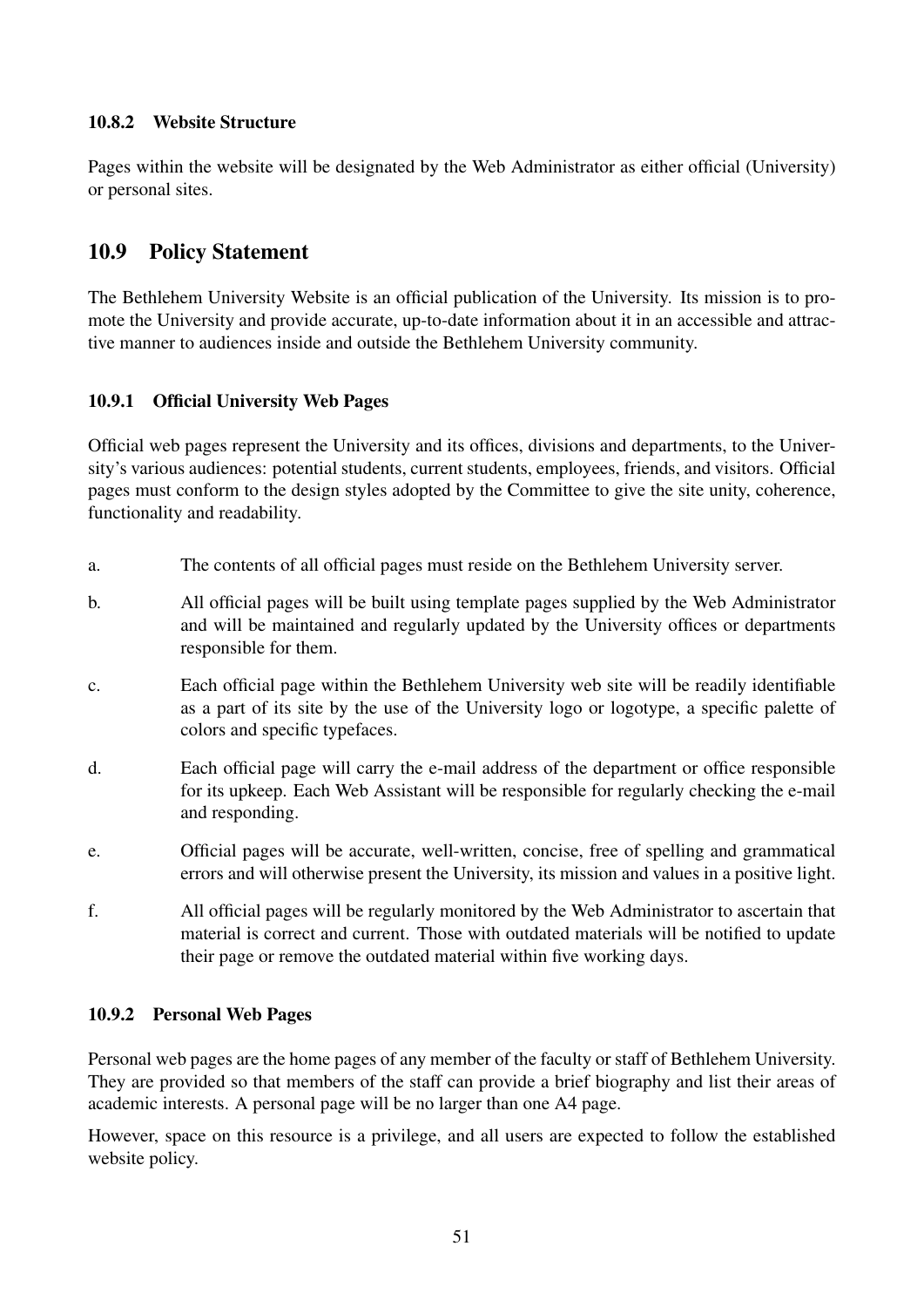- a. Personal pages will be governed by the Bethlehem University's acceptable use policy and all other applicable policies of the University. Anyone violating University policy on a web page will be subject to the appropriate disciplinary actions described in the relevant policy.
- b. Personal web pages may not be used for commercial uses, sales or money-making ventures except those authorized by the University Administration.
- c. In order to be given the privilege of a personal page, the author must sign a form agreeing to comply with the University's Website Policy.

#### 10.9.3 Web Authoring of Official Pages

1. One person will be designated by each academic or staff unit to be ultimately responsible for the pages pertaining to it. This person will be designated as a "Web Assistant." Other employees within the academic or staff unit may help build, add to, maintain and/or update that unit's web pages, but the Web Assistant will be responsible for checking materials for their accuracy and conformance with web standards and for working with the Web Administrator prior to the publication of the material on the site. The Web Assistant will prepare the page using the template and pass it to the Web Administrator who will check the contents for compliance with University standards and will then post it on the website. Ultimate responsibility for the intellectual content of each section lies with the member responsible for each section.

#### • Website assistant positions are:

- (a) Alumni
- (b) Audio-Visual Center
- (c) Computer Center
- (d) Computer Labs
- (e) Dean of Students
- (f) Digital Media Center
- (g) Faculty of Arts
- (h) Faculty of Business
- (i) Faculty of Education
- (j) Faculty of Nursing
- (k) Faculty of Science
- (l) Hereditary Research Center
- (m) Institute for Community Partnership
- (n) Institute for Hotel Management
- (o) Institutional Research Unit
- (p) Library
- (q) Office of Assistant Academic Vice President
- (r) Office of Personnel Management
- (s) Office of the Vice Chancellor
- (t) Office of the Vice President for Academic Affairs
- (u) Office of the Vice President for Development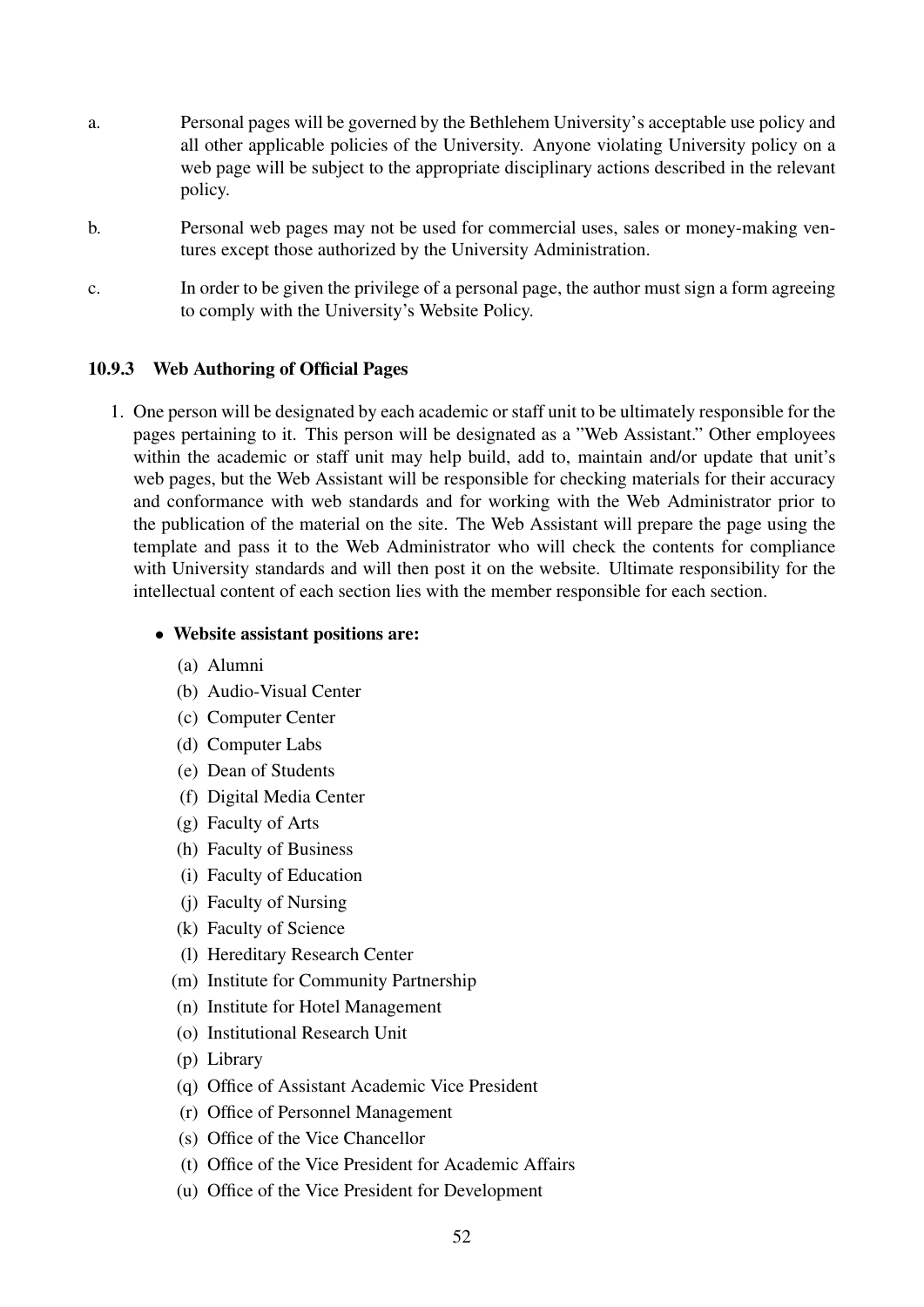- (v) Office of the Vice President for Finance
- (w) Public Relations
- (x) Registrar's Office
- (y) UNESCO Biotechnology Center
- (z) Water and Soil Research Center
- 2. All Web Assistants must be employed by the University as members of the faculty or staff. Web Assistants may not be students, alumni, volunteers or hired professionals, although people in any of these categories may help the Web Assistant with his or her task.
- 3. Those appointed as "Web Assistants" will be provided with appropriate software, hardware and workshop training, as well as individual assistance in mastering software and style for the website.
- 4. Web Assistants may choose from a selection of official University templates, colors and photos for composing pages representing their office(s) or department(s). These will be stored in a website library maintained by the Digital Media Center.
- 5. All web pages for the University's official pages will be constructed using the Bethlehem University official approved software to eliminate compatibility problems and to enable those working within the site to check, change and maintain hyperlinks more easily.
- 6. All slightly changed or updated material for official pages will be reviewed prior to publication by the Web Administrator. All new or substantially changed official material will be reviewed by both the Web Administrator and the Website Committee prior to publication on the University website.

### 10.9.4 Graphic Elements and Photographs on Official Pages

Official pages within the University's website have been designed with several factors in mind. The main ones being: building and maintaining the University's image, supporting its image, keeping the site easy to maintain, making the site accessible to those viewers without state-of-the-art Internet access, and striving to make the site accessible to persons with disabilities. With these factors in mind, the following graphic standards have been developed.

- a) Graphics will be limited in size to no larger than 75 k., with 50 k or less recommended.
- b) Graphics to be used will be saved as .gif or .jpeg. files.
- c) Only colors within the designated color palette will be used for graphic images.
- d) The official Bethlehem University logo/logotype will be used only on official University pages and is not to be changed in any way.
- e) Graphics and photographs will be chosen to enhance the informational content of the page.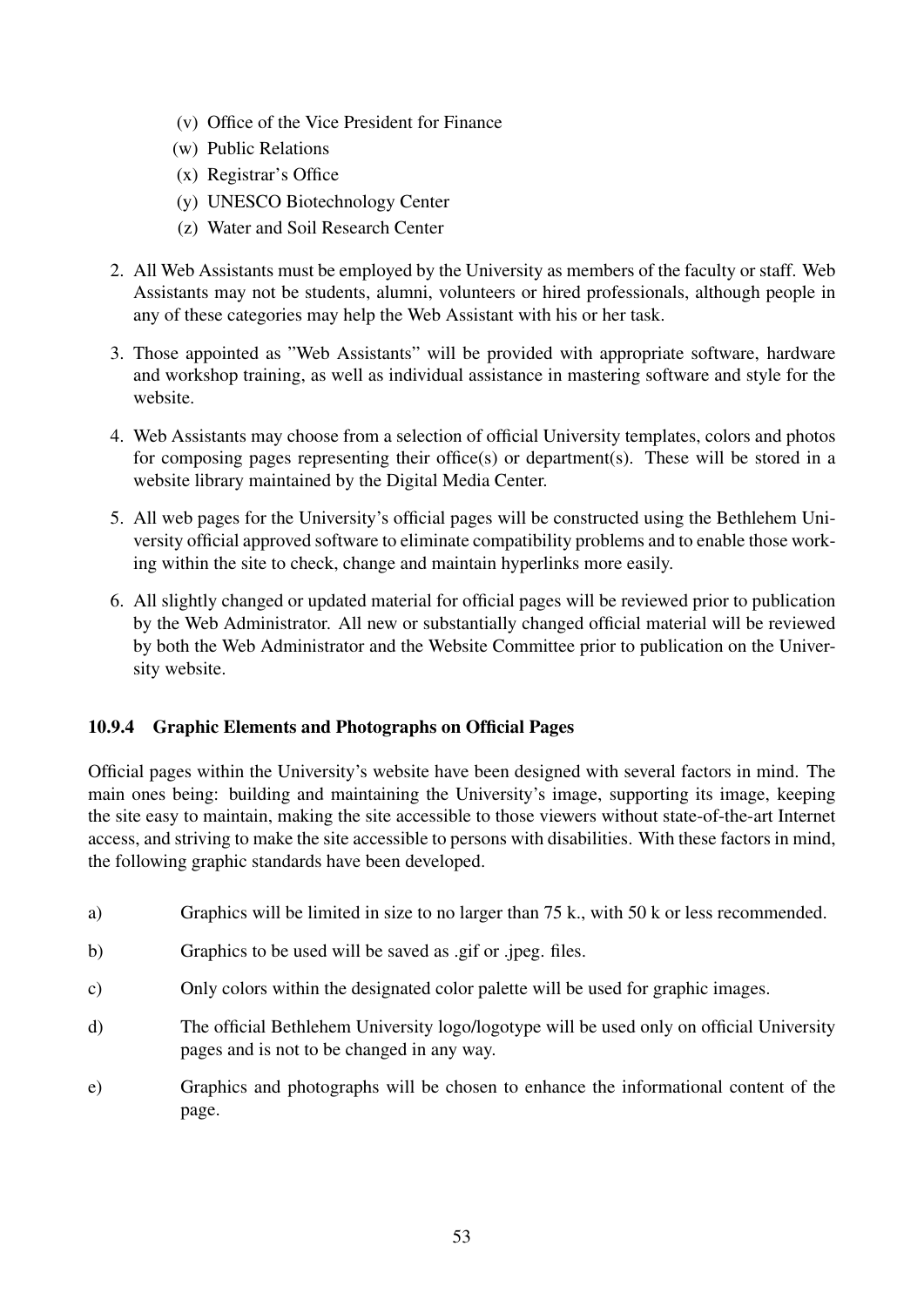f) The Digital Media Center (DMC) will be responsible for maintaining an approved library of graphic elements and photographs for use by Web Assistants on the official template pages. Web Assistants who have photos other than those in the file they wish to use can bring them to the DMC for approval and scanning. The DMC also will approve new graphics or help assistants develop new graphics as necessary for addition to the website library.

### 10.9.5 Approval Process for New and Changed Materials on the Official Website

Materials will be developed, changed and tested on the developmental web server, a test site that will enable Web Assistants to complete their work prior to its publication on the University's public server.

All new, changed or updated materials to official University pages then will be reviewed prior to publication on the University website by the Web Administrator. If the material is new or substantially changed, it also will be reviewed by the Website Committee. The review process will check for text style and accuracy, conformance with design standards and technical function. The Web Administrator may edit textual and design elements to bring them in line with established style and professional standards used in other official Bethlehem University publications. Alternatively, the material may be returned to the Web Assistant for additional work if necessary. When the material is approved by the Web Administrator and, if necessary, by the Website Committee, it will be published on the official website.

Major changes in the University website will be recommended by the Web Committee and approved by the Executive Council.

### 10.9.6 Website Access and Responsibility for Protecting Website Security

- a) A system of permissions will be adopted and used to protect the security of the University website.
- b) Those with full permissions to administer the site will be limited as necessary to maintain the site. The Web Administrator and Computer Center staff, will be the only employees with full permission to the official University website.
- c) All employees with permission to the University website are responsible for taking all reasonable precautions to protect both the public and developmental website areas from vandalism, hacking and accidental alteration. This includes not sharing computer account information or passwords with others at the University and carefully monitoring access to personal computers in shared work areas.
- d) Outside consultants must be approved by the Director of Instructional Technology and the Web Administrator. Each consultant must sign the University's Acceptable Use Policy for computers.

#### 10.9.7 University Website Committee Responsibilities

a) The University Website Committee will be responsible for interpreting, implementing and revising current website policy.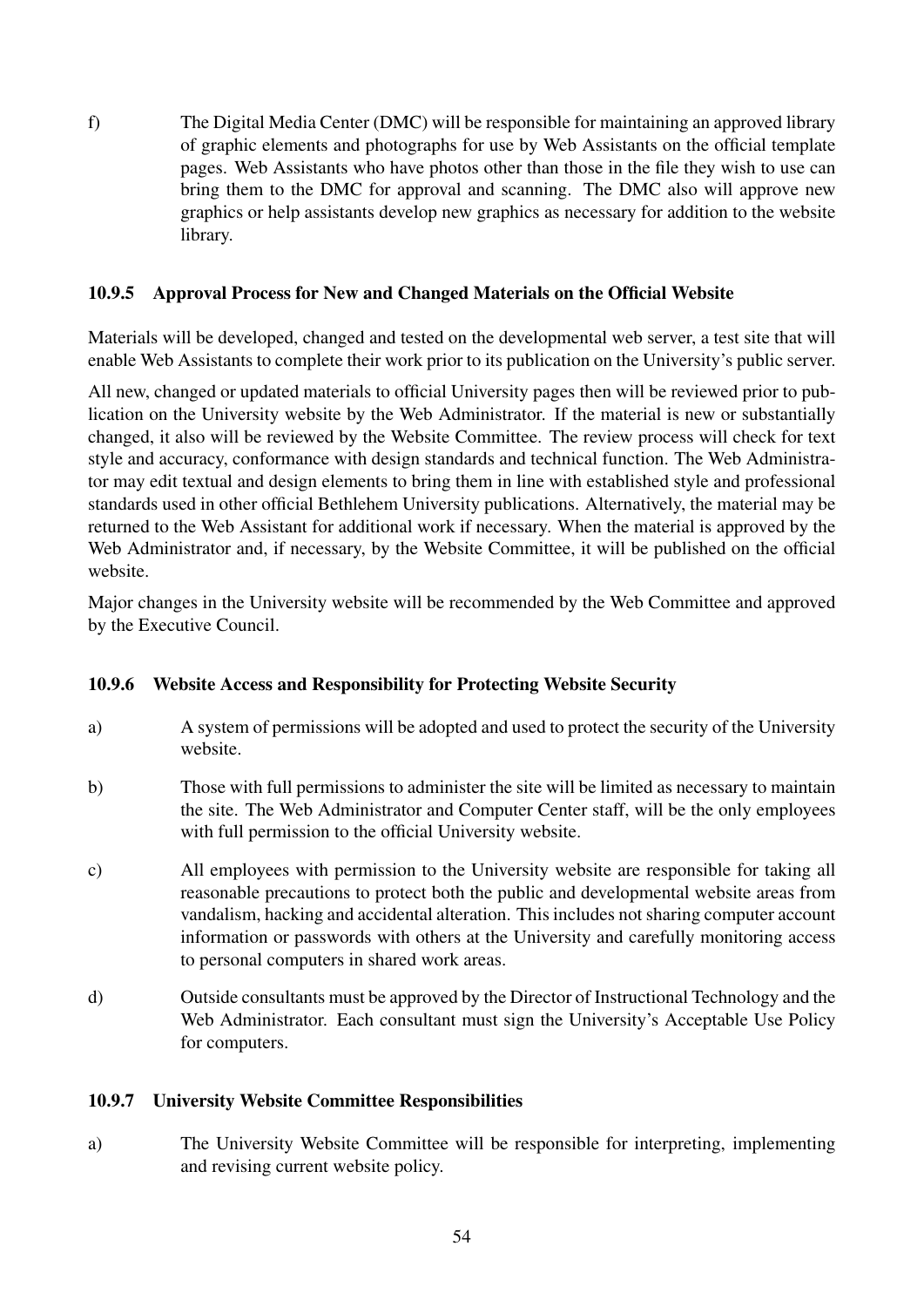- b) The University Website Committee will be responsible for recommending new policy necessary to respond to new technology or emerging issues pertaining to website operation in general or to the University website in particular.
- c) The committee will meet as necessary to resolve any questions, problems or grievances concerning website policy, management or other issues that may arise concerning website maintenance and operation. If deemed necessary, the committee will ask for the guidance or instruction of the University Administration in resolving an issue of importance.

#### 10.9.8 Grievance Policy

- a) Issues or grievances may be brought to the Website Committee for resolution by contacting either the Web Administrator or any member of the Website Committee.
- b) The committee member contacted will be responsible for calling a meeting within two weeks and sharing the individual's concern with the committee. The individual with the concern may choose to present his/her issue to the committee for discussion and/or resolution or to have it presented to the group by another party.
- c) The committee will discuss the matter and then decide on an appropriate course of action to address the issue or concern, if necessary.
- d) If expedient, the issue may be tabled for a reasonable time pending further research and study by the committee.
- e) If the committee decides it cannot resolve a grievance or problem, or, in the case of a conflict of interest, it is not the appropriate body to resolve the grievance, it may refer the issue to the University Administration for resolution.

# 10.10 Next Scheduled Review

March 2012

# 10.11 Approved By

Bethlehem University Executive Council

### 10.12 Date of Approval

March 2010

### 10.13 Revisions History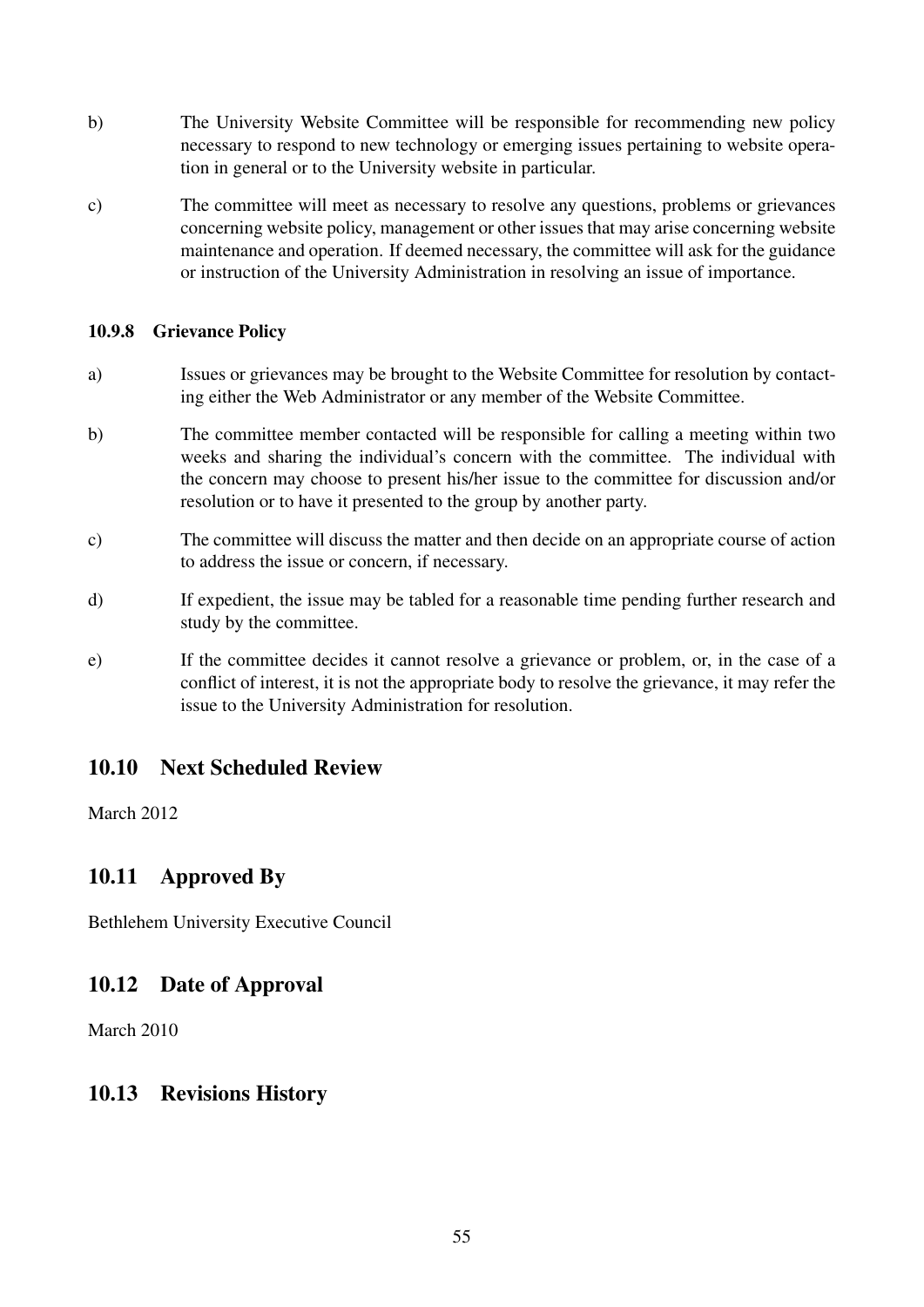# 11 Information Release Policy

# 11.1 Policy Type

Information Technology Policy

# 11.2 Contact Office

Institutional Research Unit

# 11.3 Oversight Executive

Director of Instructional Technology

# 11.4 Implementing Body

Institutional Research Unit

# 11.5 Applies to

All Bethlehem University employees.

# 11.6 Purpose of the Policy

Various offices at Bethlehem University receive requests for institutional information from members of the University community as well as from agencies and organizations outside the University. This policy is meant to provide guidelines to respond to such requests.

# 11.7 Policy Summary

Bethlehem University is committed to high standards in the management of its information resources. This policy sets standards and guidelines to manage release of information without compromising the security of either University information assets or the confidentiality and privacy of personal records of students, staff, faculty, and administrators.

# 11.8 Definition of terms

### 11.8.1 University Public Records

All University records pertaining to the conduct of the administrative business of the University, such as the University Catalog, the Academic Staff Handbook, The Administrative Support Staff Handbook, and any information posted on the University's main Website.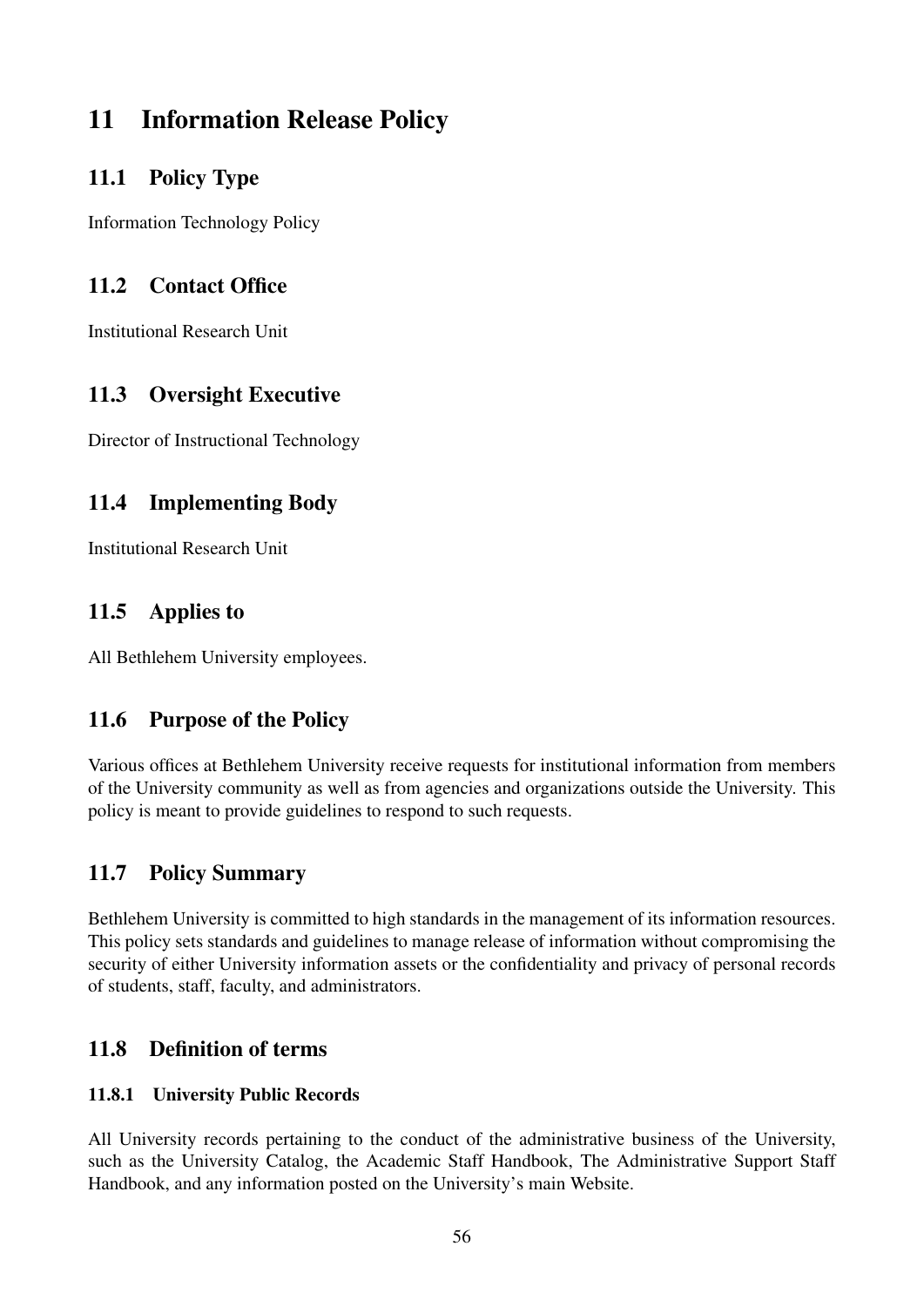#### 11.8.2 Student's Academic Records

Any records (on computer, electronic, print, or handwriting) maintained by the Registrar's Office that relate directly to the student. By contrast, student records maintained by the advisor for advising purposes, medical records kept at the University Clinic for treatment purposes, and records pertaining to the employment of the student in the University do not constitute part of the student's academic records.

#### 11.8.3 Student's Financial Records

All records pertaining to the student's financial status in the University maintained by the Finance Office.

#### 11.8.4 Employee's Records

All information pertaining to non-academic staff as maintained by the Office of Personnel Management and to academic staff as maintained by the Office of the Vice President for Academic Affairs.

#### 11.8.5 Donor Information

All information related to donor such as name of donor, address, telephone numbers, gift history or any other information pertaining to the donor and maintained by the Development Office or any other unit of the University directly dealing with the donor.

#### 11.8.6 Alumni Information

All information maintained by the Development Office pertaining to graduates of the University such as names, degrees, program(s) attended, years attended, graduation date(s) and all other information gathered by the University after the person is no longer enrolled as student.

# 11.9 Policy Statement

#### 11.9.1 Public Records

University public records that are in the public domain can be disclosed without prior consent.

#### 11.9.2 Student Academic Records

Students' Academic Records are maintained by the Registrar's Office and information in them is classified as either directory information or non-directory information as follows.

#### Directory Information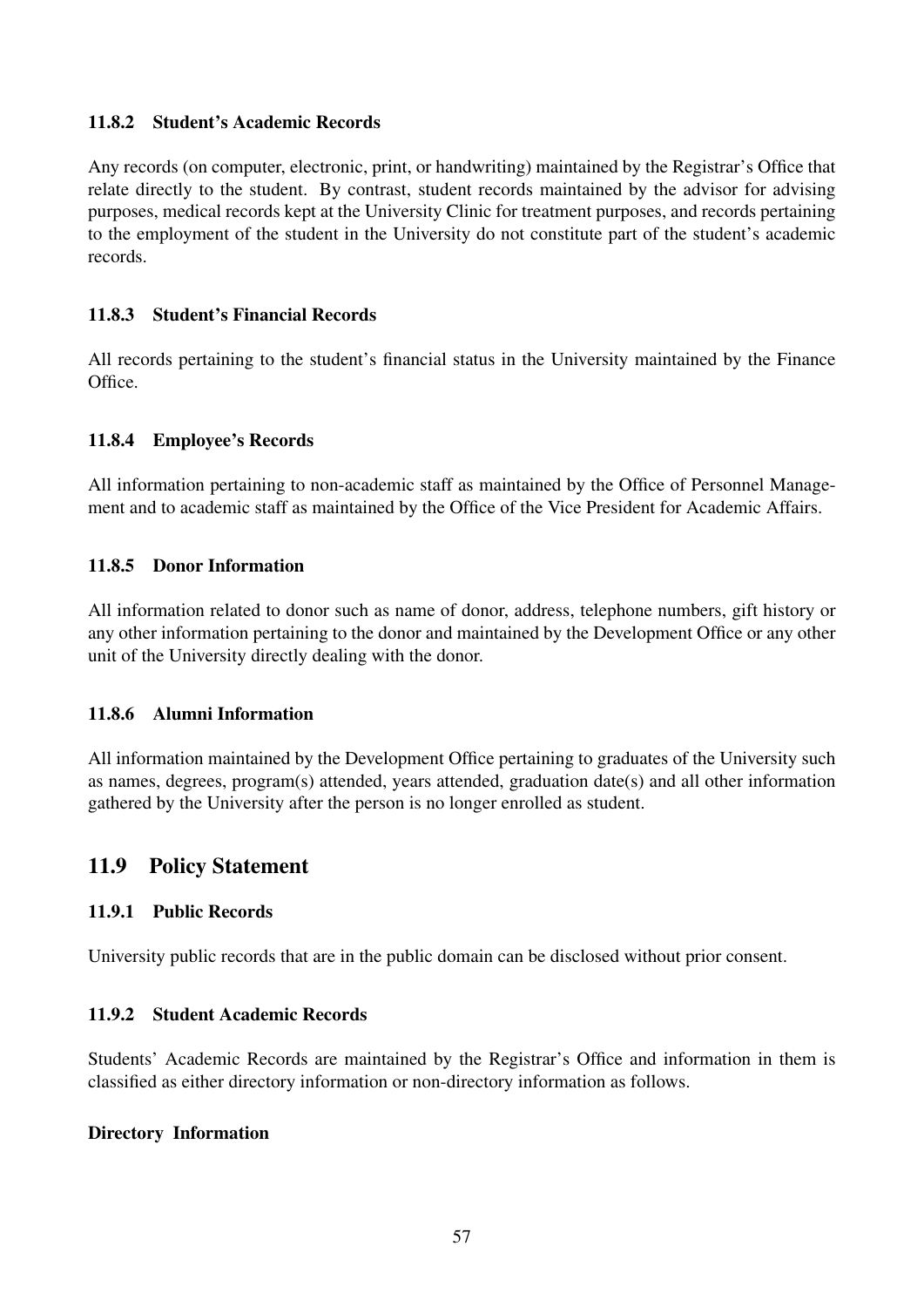Bethlehem University considers as "directory information" all information whose disclosure is generally not considered harmful or an invasion of privacy. The following information on students is designated as directory information and can be released without the student's prior consent unless the student has specifically requested restriction on its release: student name, address, telephone number, dates of attendance, major/minor fields of study, classification (freshman, sophomore, etc.), status (full-time, part-time) awards (scholarships and honors), degrees conferred.

#### Non-Directory Information

Information classified as non-directory pertains to: student's grades, GPAs, academic status (probation, suspension, and dismissal), transcript, financial status, ID number, birth date, disciplinary records. Student's consent is not needed for release of this information if done:

- a) in response to requests by University officials for University use and who have legitimate educational interest in this information,
- b) in response to officials in other institutions to which student is seeking enrollment,
- c) in compliance with a law order,
- d) in response to parent's requests, if the student is still a dependent as defined by the legal age.

Otherwise, release of such information requires the consent of the student. If non-directory information is requested for groups of students by officials from the University or outside and who have legitimate need for it, the consent of the Vice President for Academic Affairs is required for its release.

#### Ambiguous Information

If it is not clear whether the information requested falls under directory or non-directory, the Vice President for Academic Affairs must be consulted and his approval for the release must be secured.

#### 11.9.3 Student Medical Records

Such records are maintained by the University Clinic and can be made available only to those persons providing the treatment. Disclosure of such records to any other party requires the consent of the student. It is the responsibility of the doctor or nurse to secure the consent of the student.

#### 11.9.4 Student Financial Records

Students financial records are maintained by the Finance Office and any release of information therein to University officials and external parties must be authorized by the Vice President for Financial and Administrative Affairs.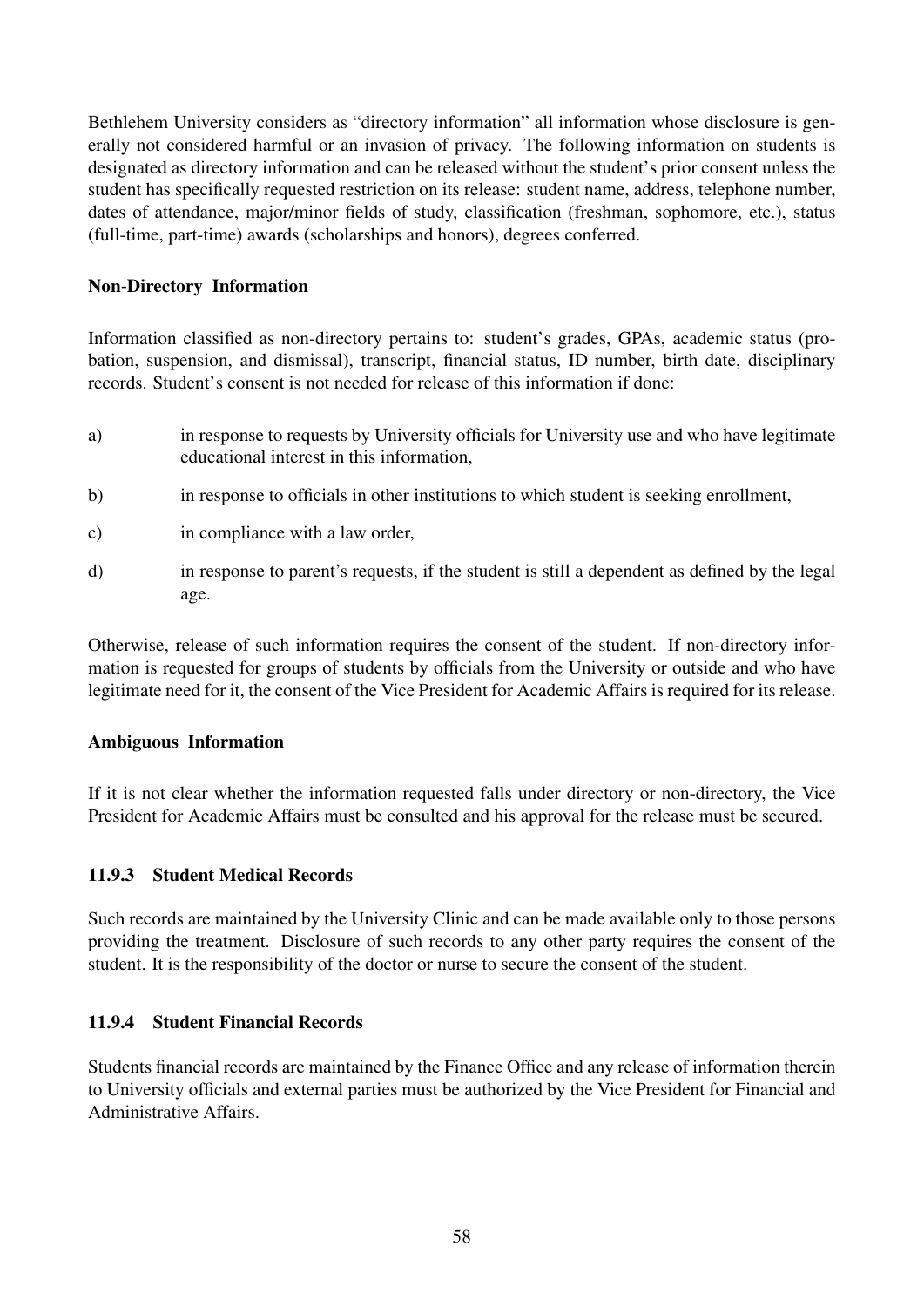#### 11.9.5 Employee Records

Records of employees on non-academic contracts are maintained by the Office of Personnel Management while records of employees on academic contracts are maintained by the Office of the Vice President for Academic Affairs. The information in these records is classified as either personal or non-personal as follows.

#### Non-personal Information

The University has determined that the following information about University employees is nonpersonal: name, date of hire or separation, current position title, rank and step, organization unit assignment, office address & telephone number, current job description, full time or part time, probationary status, prior non-University employment, and any additional information deemed necessary to release to the public by the University administration. The University will disclose all non-personal information without the employees consent in response to any request by a party who has a legitimate interest in the information.

#### Personal Information

The University will use the term "personal information" to mean all information that identifies or describes an individual the disclosure of which would constitute an unwarranted invasion of personal privacy. Examples of this kind of information are: birth date, citizenship, ID number, home address and home telephone number, performance evaluations or letters of corrective actions, spouse's or other relatives' names, medical history. The University will not disclose any personal information in a manner that would link the information disclosed to the individual to whom it pertains without the consent of the employee unless the disclosure is:

- 1. for University use to University officials who have legitimate interest in this information,
	- (a) to appropriate parties in a medical or safety emergency,
	- (b) to comply with a law order.

In all cases as seen appropriate the University will inform the employee of the disclosure.

#### 11.9.6 Alumni Information

Only University employees who have a need to know in order to perform their duties may access alumni information. Information about alumni that can be released without their prior consent may include forwarding contact information about an alumnus to another alumnus; information to organizations associated with the University to serve a University function, and to alumni directories. Other circumstances for release of alumni information require the prior consent of the alumnus, if possible, otherwise the consent of the Vice President for Development is required.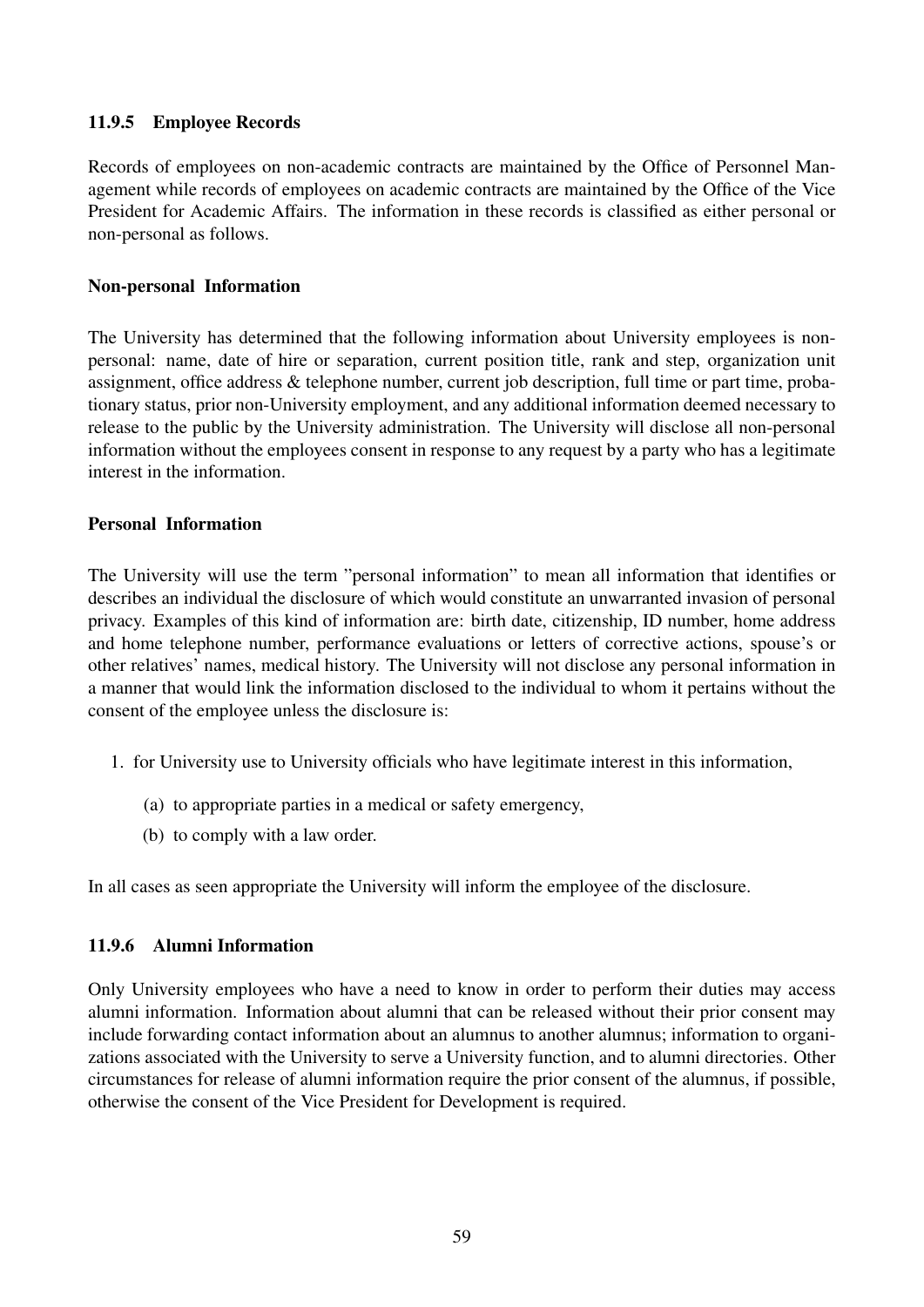#### 11.9.7 Donor Information

Only University officials who are authorized and have a need to know to perform an authorized University function may access donor information. Donor information shall be used solely for development purposes. Each unit is responsible to maintain confidentiality of its donor information. The names and addresses of donors who donate in memory or in honor of someone may be released to the appropriate family member.

#### 11.9.8 Solicitation for Business Purposes

Under no circumstance will the University release a listing of its employees, students or alumni to individuals or organizations for soliciting business or promotion of commercial products.

#### 11.9.9 How to Request Information

Students have the right to inspect their records if they suspect inaccuracies or violation of privacy. The request for inspecting their records must be done in writing to the Registrar if the request pertains to their academic records and to the Financial Vice President if the request is in relation to their financial records.

### 11.9.10 Government Officials and Others Outside the University

The University releases information upon the request of officials in the Palestinian governmental offices such as the Ministry of Education and Higher Education, Palestinian Bureau of Statistics, Ministry of Labor, with the understanding that the information released is used by these offices to carry out their functions. The Institutional Research Unit is the office responsible for providing the information.

#### 11.9.11 Release of Information for Research Purposes

The University will release information to individuals or organizations conducting certain studies or research on behalf of the University with the understanding that the information will not be released to a third party without the necessary authorization. Information for such purposes can only be released by the Institutional Research Unit in an agreed-upon format.

#### 11.9.12 Implementation

It is the supervisors' responsibility to ensure that their employees are made aware of this policy. Any employee disclosing information in his/her area must do so in compliance with this policy. When in doubt the employee must seek advice of the supervisor and ultimately the approval of the relevant vice president.

# 11.10 Next Scheduled Review

March 2012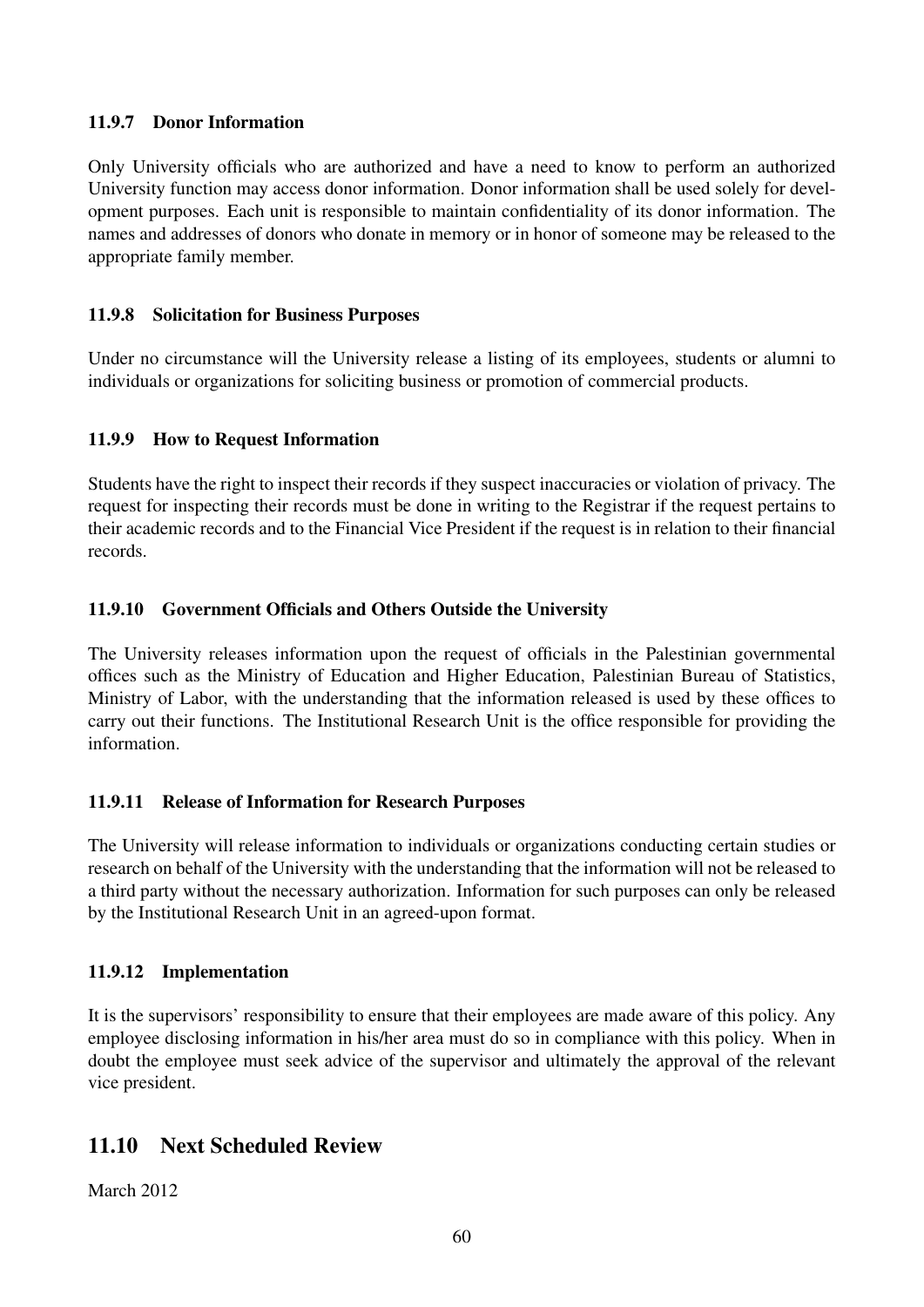# 11.11 Approved By

Bethlehem University Executive Council

# 11.12 Date of Approval

March 2010

# 11.13 Revisions History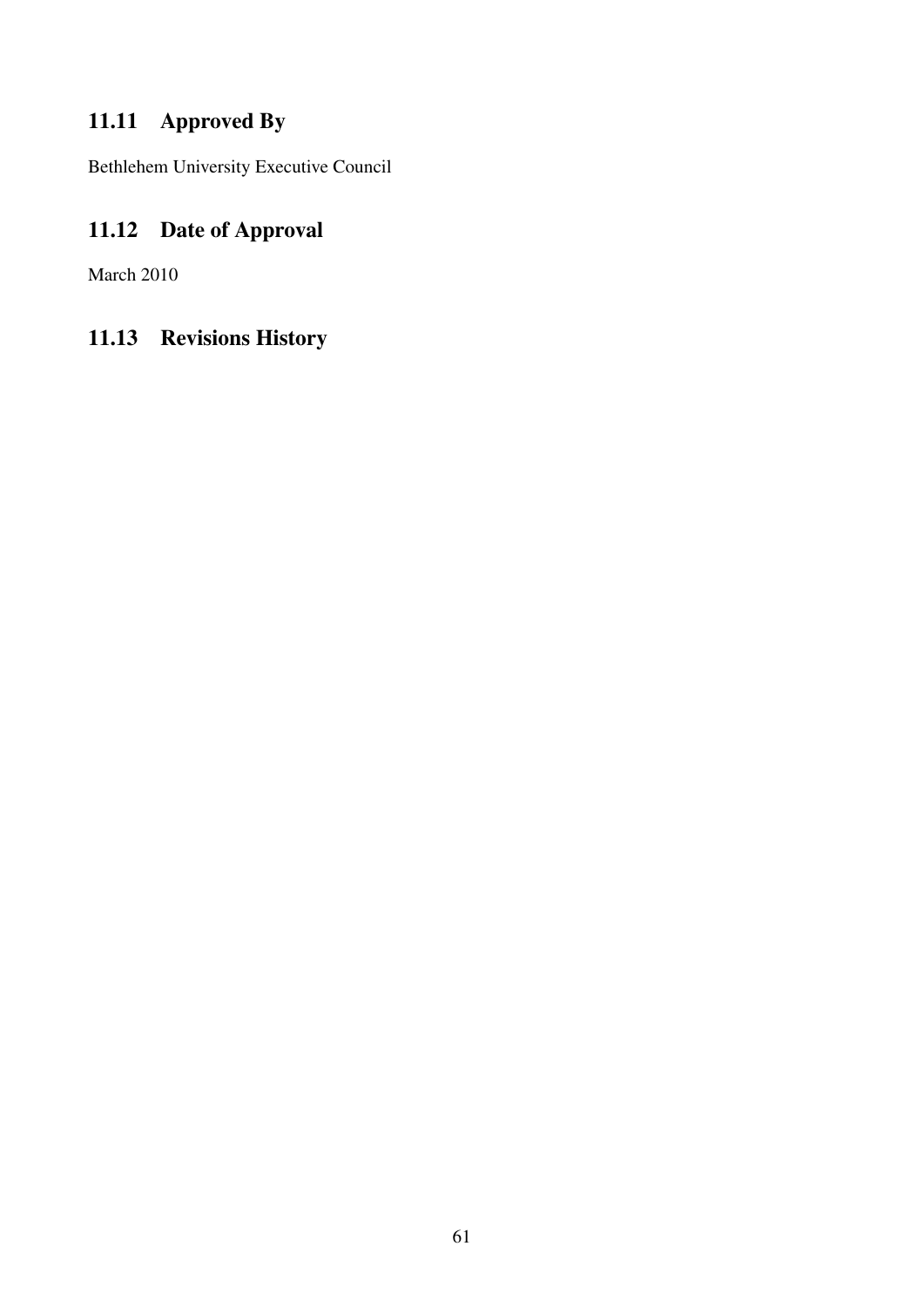# 12 Standard Operating Environment Policy

# 12.1 Policy Type

Information Technology Policy

# 12.2 Contact Office

Bethlehem University Computer Center

# 12.3 Oversight Executive

Director of Instructional Technology

# 12.4 Implementing Body

Computer Center

# 12.5 Applies to

This policy applies to all departments and faculties of Bethlehem University.

# 12.6 Purpose of the Policy

A Standard Operating Environment (SOE) provides a high level of productivity in a cost-effective manner. It also reduces complexity, improves operational effectiveness, and assures a continuous availability of services.

The adoption of SOE reduces cost through more effective use of BUCC support staff as well as increased productivity from using compatible file formats among all faculties and departments.

# 12.7 Policy Summary

This policy establishes a Standard Operating Environment (SOE) for all computer users at the University.

# 12.8 Definition of terms

### 12.8.1 Standard Operating Environment

A Standard Operating Environment (SOE) comprises the following components: a software base image that is used for deployment across University staff desktop computers. The image includes the operating system, the standard connection software and security settings used and a predefined set of University enterprise wide applications.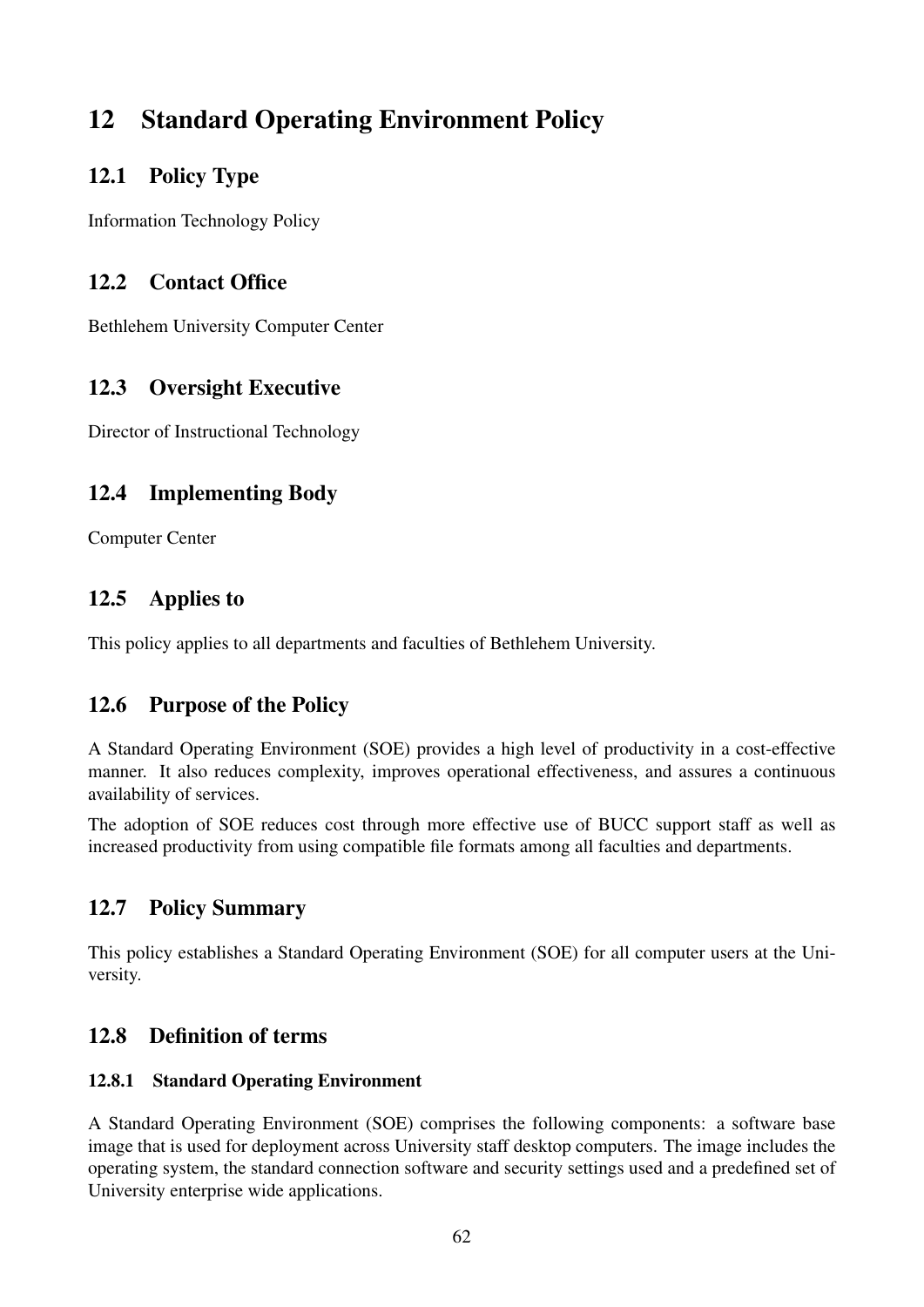### 12.8.2 Application Software

Computer software is designed to help the user perform a particular task. Such programs are also called software applications, applications or apps. Typical examples are word processors, spreadsheets, media players and database applications.

# 12.9 Policy Statement

To make the most efficient use of University resources, all computers acquired by the University will conform to the University minimum standards. Exceptions to standards may be considered when a non-conforming technology is essential to fulfill a department's needs.

The Computer Center is the body responsible for selecting which Operating system (OS) or Software to be installed on each user's computer based on his/her needs.

### 12.9.1 Standard Operating Systems

After study the Computer Center selects the operating system to be used on the individual workstations of the University to facilitate efficiency in use and ease of maintenance.

### 12.9.2 Anti-Virus Controls

All computers should have appropriate software installed for virus protection and for spyware protection.

#### 12.9.3 Office Applications

Word processing, spreadsheet and presentations software will be installed on all University computes based on the existing operating system and the hardware.

#### 12.9.4 Internet Browsers

Approved internet browsers will be installed on all University computers.

#### 12.9.5 Other Software

Other needed software such as graphics, programming, media development, etc. will be deployed according to user/department needs and based on the Computer Center decision.

#### 12.9.6 Software that are Not Permitted

The following types of software are not allowed because they unnecessarily use network facilities and the time of University personnel:

a) Peer-to-Peer software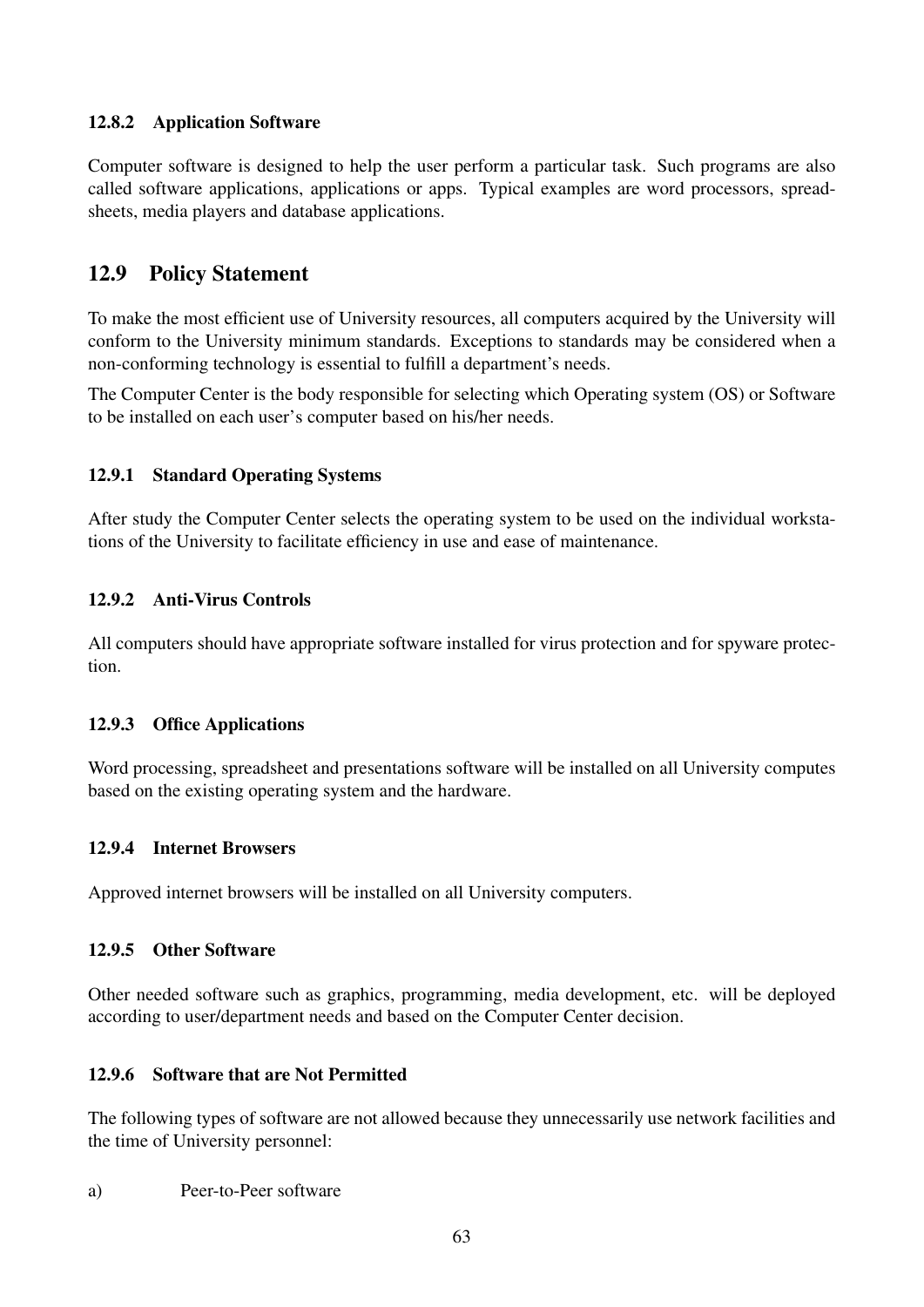| b) | Proxy and firewall by-pass                       |
|----|--------------------------------------------------|
| c) | Games                                            |
| d) | Browser messengers or toolbars                   |
| e) | Voice over IP                                    |
| f) | Screensavers                                     |
| g) | Any software that downloads huge amounts of data |
| h) | Any other software that is not work related.     |

### 12.9.7 Software Development Policy

The purpose of this policy is to describe the requirements for developing and implementing any new software at Bethlehem University.

The Computer Center is responsible for developing, maintaining, and participating in a System Development Life Cycle (SDLC).

A complete and documented system analysis for the requested software should be conducted by the Computer Center and the requesting department prior to any decision on procurement or development of the software.

The programming language used for software development should be based on the Computer Center's recommendations.

There must be more than one staff other than the programmer for analyses, developing, testing, writing documentation and implementing the new software.

All production systems must have an access control system to restrict who accesses the system as well as restrict the privileges to those users. A Control Administrator must be assigned for the new systems.

There must be a separation between production, analysis, development and testing environment.

#### 12.9.8 Software Purchase Policy

Computer Center Staff will review Purchase Requisitions to ensure both the technical adequacy of the proposed expenditure and compliance with the specifications and regulations. They may refer proposals to appropriate committees. After review, they will send proposals to the Purchasing Manager.

In selecting software Open-Source software should be used whenever possible. After purchase, the Computer Center will install the software on a computer for testing. Testing should involve users from the requesting department.

#### 12.9.9 Software Installation Policy

#### Offices and Support Departments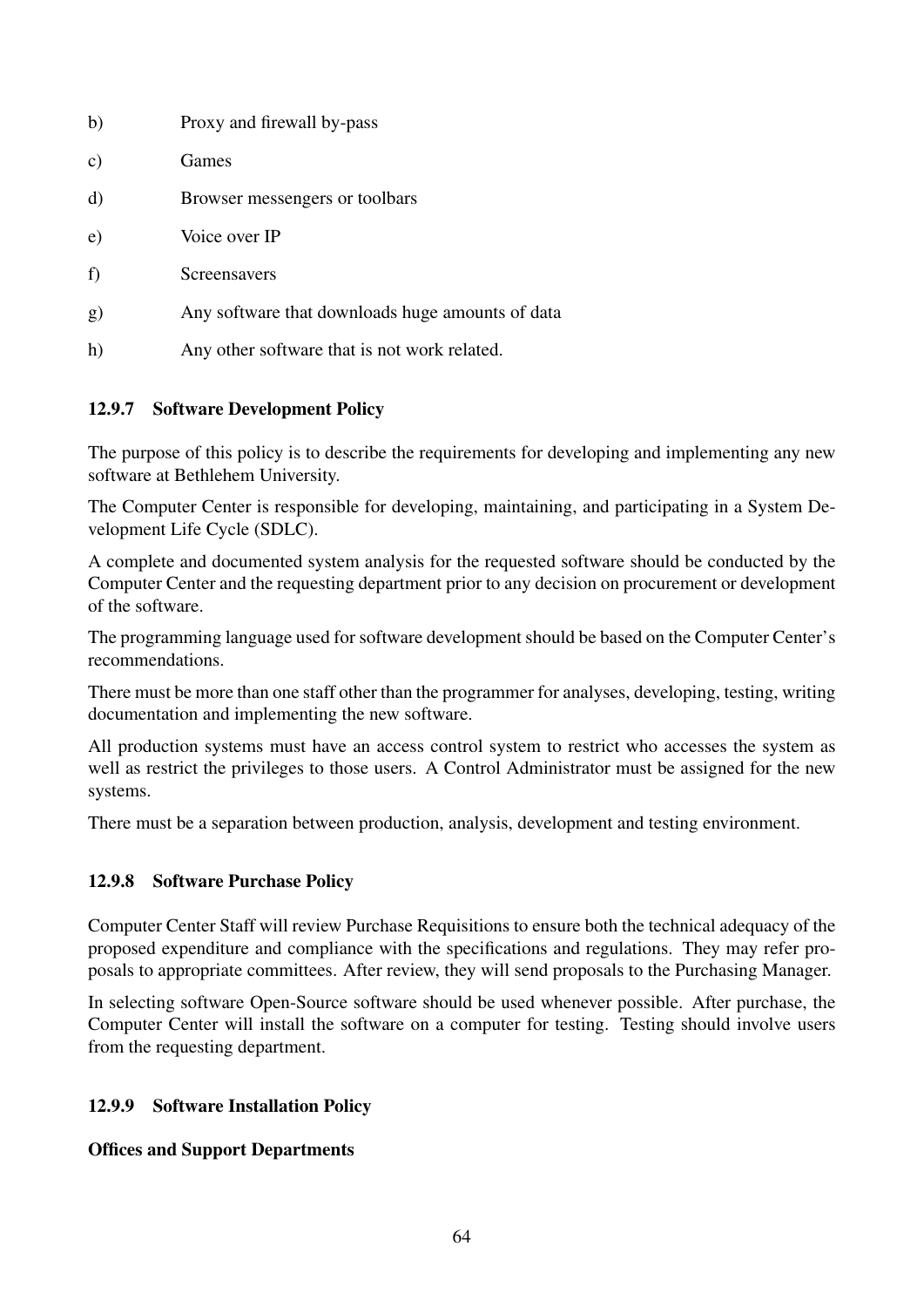- a) Employees, other than Computer Center Staff, are not allowed to install software on Bethlehem University's computing devices operated within Bethlehem University network.
- b) Software must be provided to the Computer Center for testing and maintenance. This is to minimize the risk of loss of the operating system.

#### Computer Labs & Class Rooms

- a) Each semester a notice will be sent to all departments asking about their need to add, update or remove software on the classroom and laboratory computers.
- b) It is the department's responsibility to provide any new software to the Computer Center to install.
- c) The Computer Center will install new software on one computer from each lab. The department/teacher should test the new software before the Computer Center installs it in all labs.
- d) New software will be installed in the computer labs, laptops and class rooms one week before the beginning of the semester. Software cannot be installed in the labs during the semester unless there is an emergency.

#### 12.9.10 Policy for Program Changes and Amendments

Faculty must provide the Computer Center with the reasons to change any software. It is the Computer Center's decision to do so based on the existing hardware and the information.

### 12.10 Next Scheduled Review

March 2012

### 12.11 Approved By

Bethlehem University Executive Council

### 12.12 Date of Approval

March 2010

### 12.13 Revisions History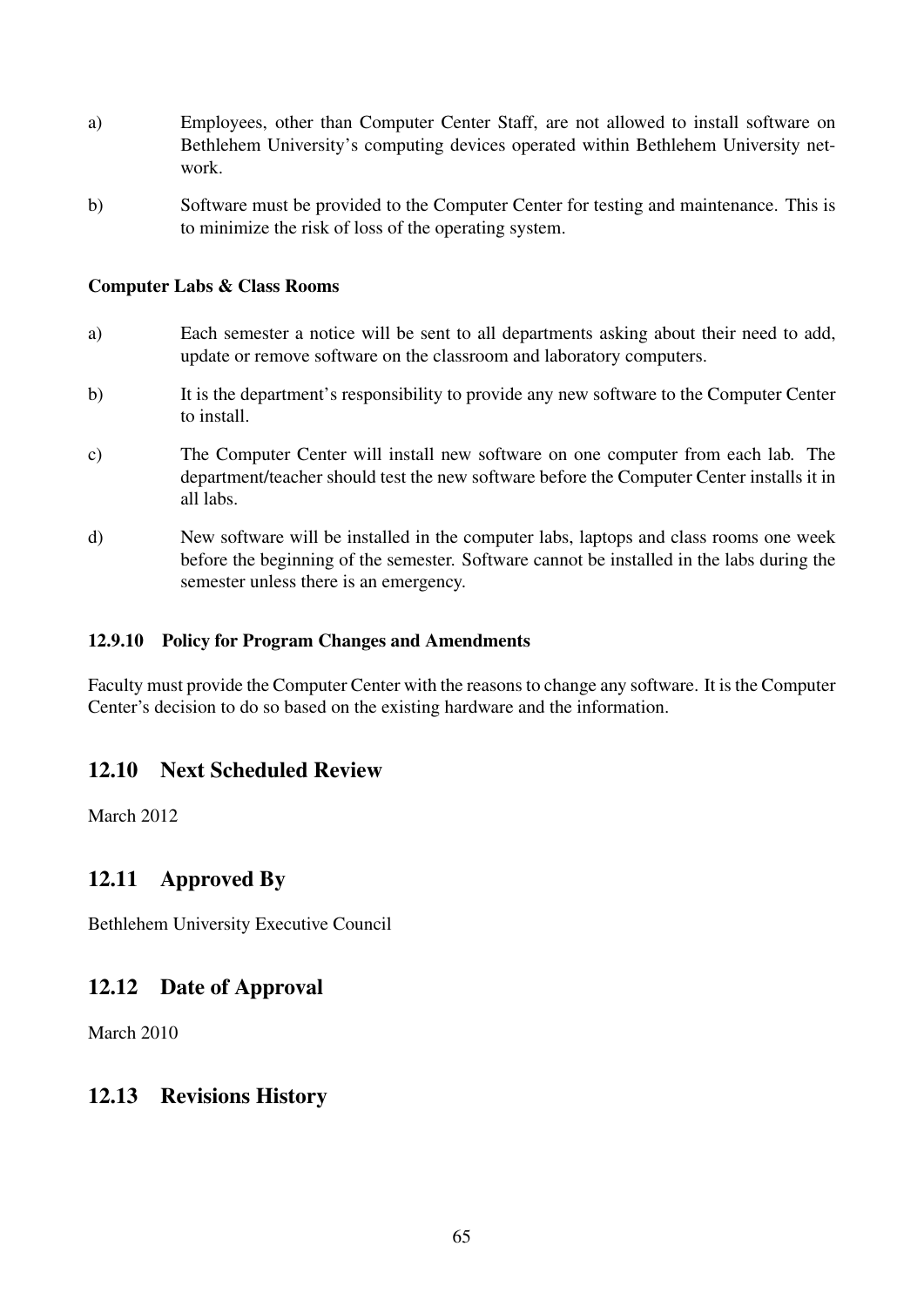# 13 System Administrator/Instructional Technology Staff Policy

# 13.1 Policy Type

Information Technology Policy

# 13.2 Contact Office

Bethlehem University Computer Center

# 13.3 Oversight Executive

Director of Information Technology

# 13.4 Implementing Body

Computer Center and System Administrators

# 13.5 Applies to

This policy applies to all system administrators at all departments and other locations of Bethlehem University.

# 13.6 Purpose of the Policy

The policy is intended to protect the wide range of information technology resources that are supported by System Administrators.

# 13.7 Policy Summary

This policy governs and provides guidelines to employees of Bethlehem University who have administrative access and rights to Information Technology Resources, local area network, shared folders, or files of BU community members.

System Administration must be accomplished in a professional and timely manner with the goal of protection of University assets and the broad range of Information Technology Resources in use at the University. System Administrators have responsibilities to the University and must use all reasonable efforts to comply with all IT and University Policies and guidelines to ensure the availability, confidentiality and integrity of data and information.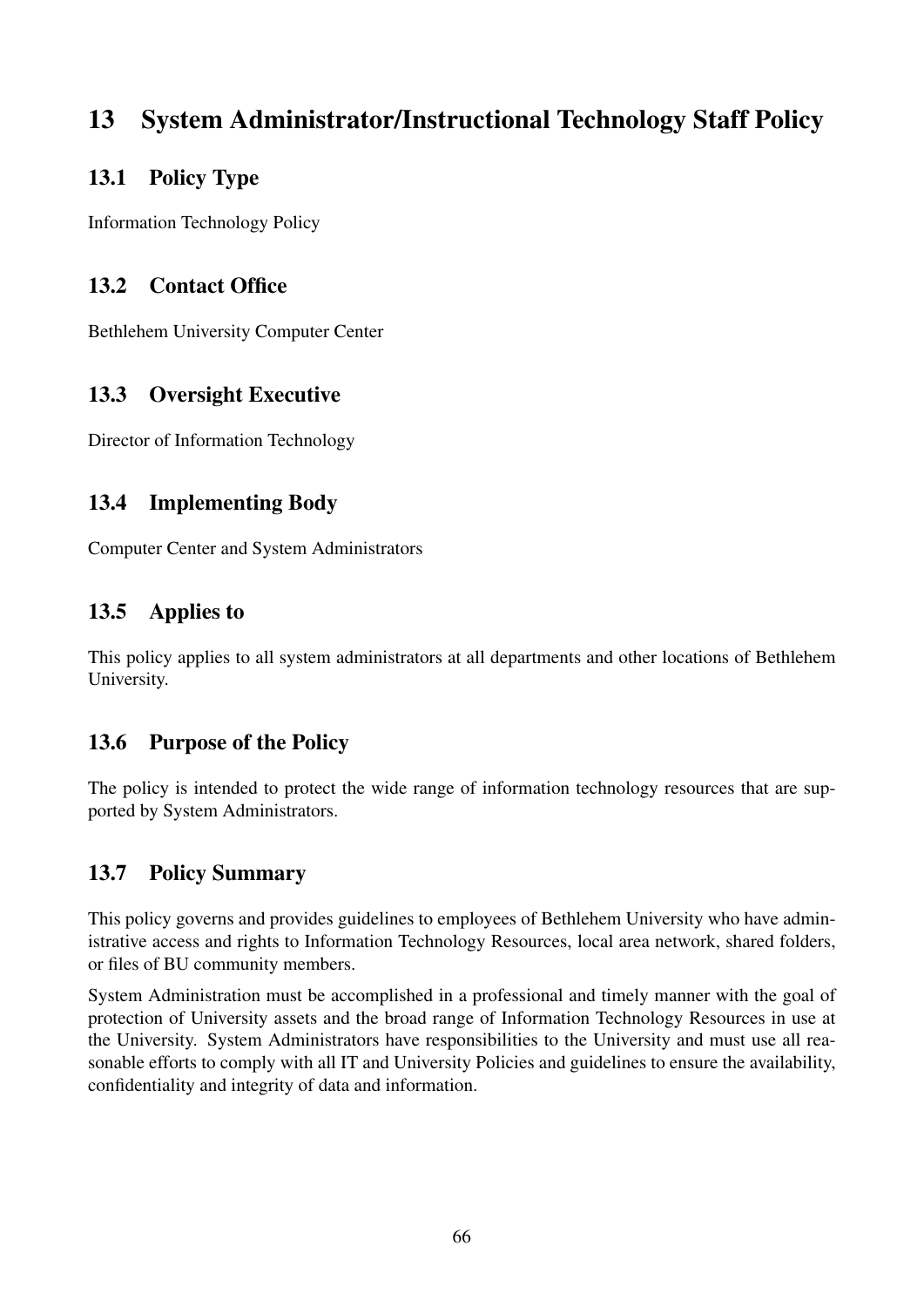# 13.8 Definition of terms

#### 13.8.1 Information Technology Resources

Includes the use of University computer networks, the Internet, e-mail, shared folders, electronic documents, servers, and other devices used for storing or transmission of electronic data.

#### 13.8.2 System Administrator

Any individual who has full access/rights to any Information Technology Resource at Bethlehem University.

#### 13.8.3 System Administration

System Administration refers to specific responsibilities and assigned tasks of the System Administrator. Such tasks include, but are not limited to: installing, supporting, and maintaining operating systems, database management systems, application software and hardware; planning for, troubleshooting and responding to system problems or outages; and providing knowledgeable facts about the use of the system in the organization.

### 13.9 Policy Statement

#### 13.9.1 Main Duties

The main duties of the System Administrators are to ensure proper operation of the various Information Technology Resources under their responsibilities including, but not limited to, servers, routers, applications, and network. Duties also include ensuring the confidentiality, integrity, and availability of various information and data used by University community.

#### 13.9.2 Investigation of Possible Misuses and System Logs

System Administrators are assigned to:

- a) monitor system logs for possible abuse and misuse,
- b) check application log for warning and error messages for service startup errors, application or database errors and for unauthorized application installations,
- c) check security log for warning and error messages for invalid logons, unauthorized user creating, opening or deleting files,
- d) check system log for warning and error messages for hardware and network failures,
- e) check web/database/application logs for warning and error messages,
- f) check directory services logon domain controllers.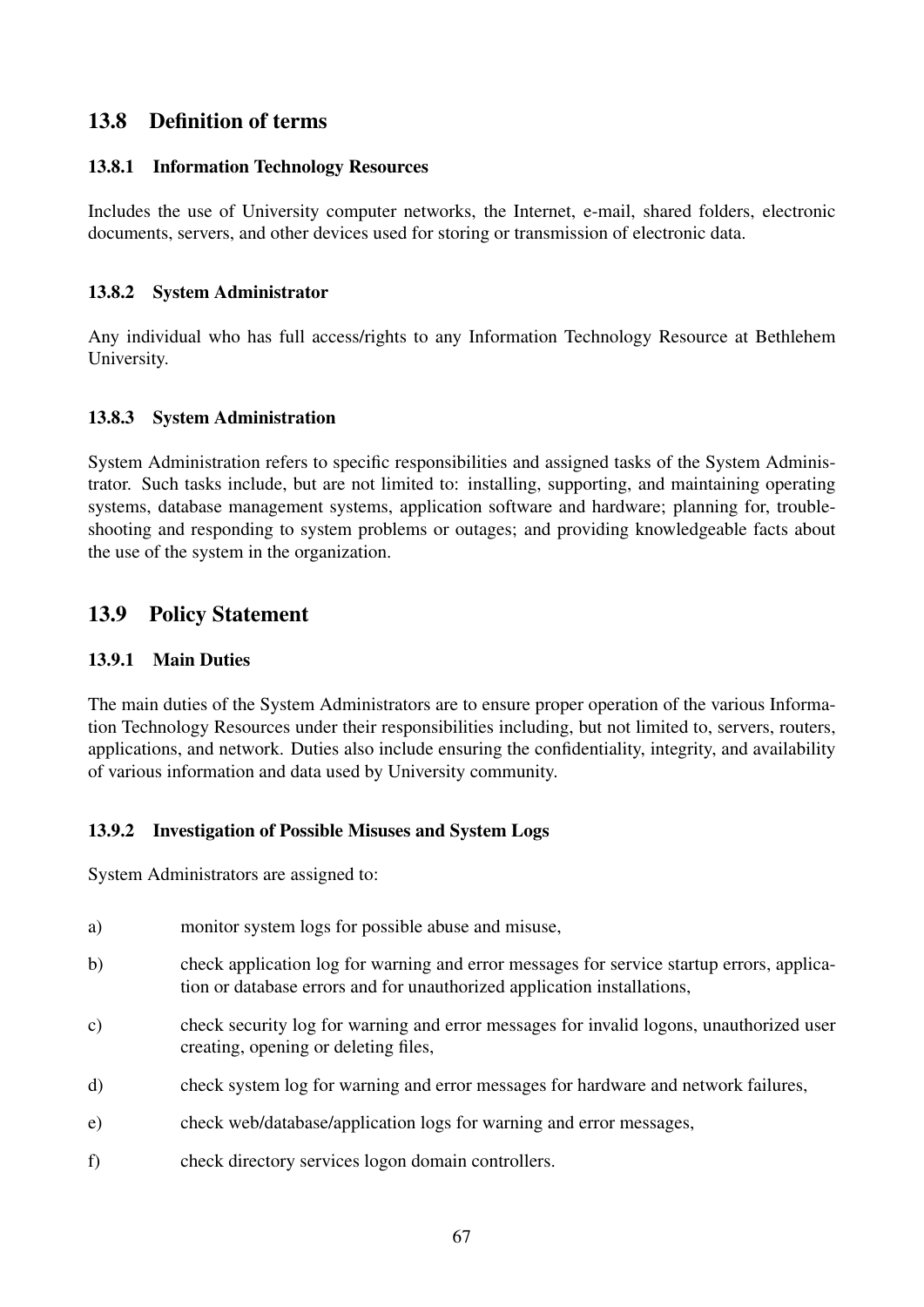#### 13.9.3 Data and Systems Backup Services

System Administrators must perform regular and complete backup services for all systems they administer, such as:

- a) running and/or verifying that a successful backup of system and data files has been completed successfully,
- b) performing periodic tests to the backup/restore system by restoring backup files to a test system to verify procedures and files,
- c) performing a complete disaster recovery simulation on main servers,
- d) ensuring that backup sets are kept in a secure place,
- e) ensuring that offsite backups are performed periodically and according to the instructions of the Computer Center.

#### 13.9.4 User Account Integrity

- a) System Administrators will manage User Accounts on a timely basis, providing new accounts and removing old accounts in a prompt manner. All User Accounts are authenticated using individually assigned unique usernames and passwords. Accounts will be created with minimum privileges.
- b) System Administrators will ensure that all User Accounts are disabled immediately upon employment termination unless otherwise approved in advance.
- c) System Administrators will ensure that good passwords are used and those passwords are changed frequently according to BU Computer Security Policy.

#### 13.9.5 Obligation to Maintain the Confidentiality of Accessed Communications

- a) A Systems Administrator shall not read, listen to or otherwise view the confidential contents of any Information Technology Resources unless approved by University Administrators for special purposes.
- b) A System Administrator who improperly reads, disseminates, or otherwise compromises the confidentiality of electronic mail or other data, files or records will be subject to disciplinary action, including dismissal.

#### 13.9.6 Ensuring Data and Services Availability and Integrity

System Administrators will:

a) implement adequate protections of Confidential Data including identification of appropriate storage locations, encryption processes, and user access control,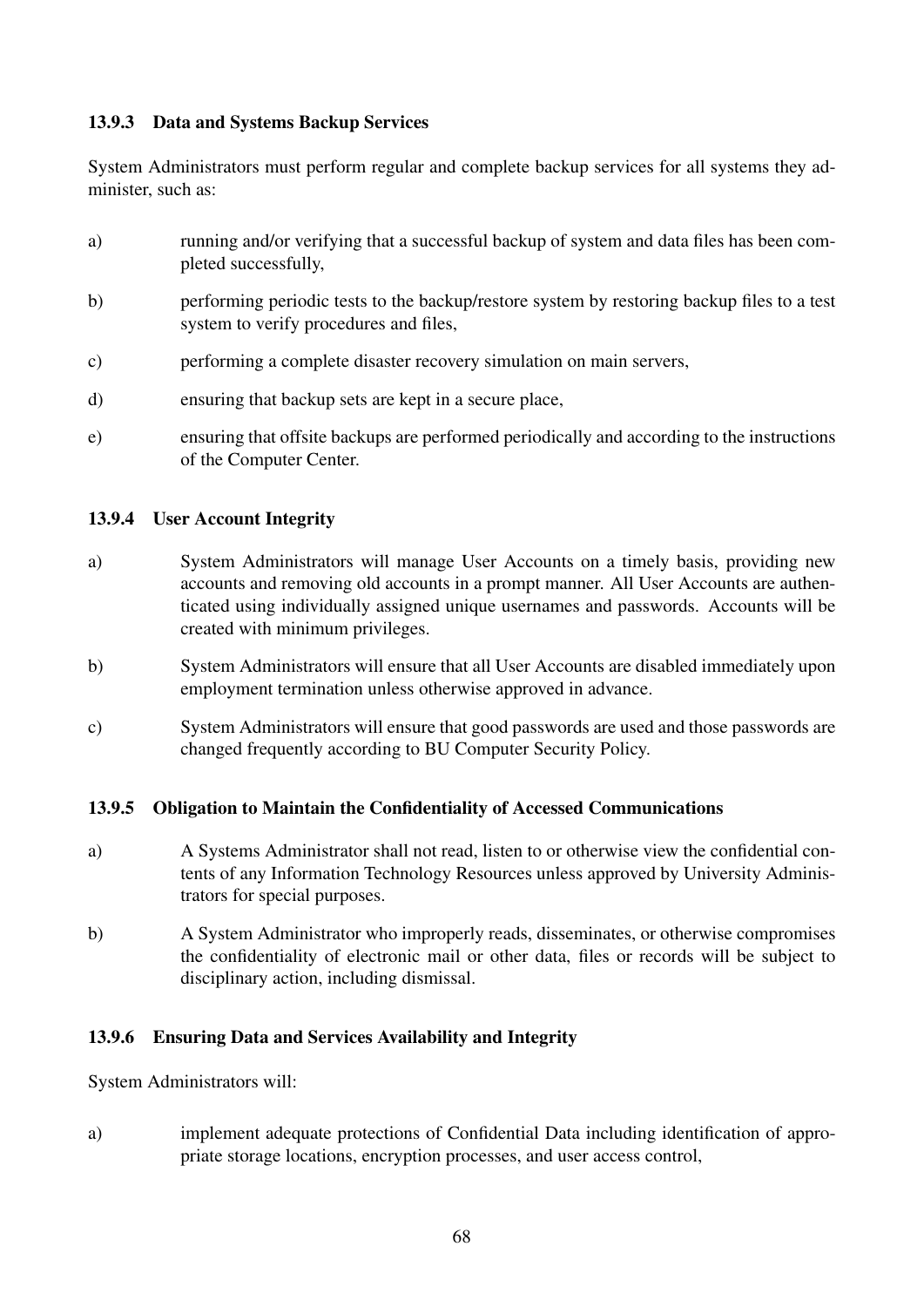- b) Track/monitor system performance and activity by checking for memory usage, CPU usage, and hard-drive space,
- c) perform physical checks of systems by visually checking the equipment for alert lights, alarms, etc. and taking appropriate action when needed,
- d) install and maintain all aspects of system integrity, including obtaining releases and fixes to ensure the currency of operating system upgrades, installing patches, and managing releases,
- e) verify that vendor default passwords are disabled or changed immediately upon installation of new software,
- f) update Server Anti-Virus signature file and software daily,
- g) run periodic Anti-Virus scans on servers and clean any virus or malware found,
- h) disable any unnecessary system services running on servers,
- i) block unneeded ports on servers,
- j) keep software up-to-date by downloading any updates or upgrades,
- k) make sure that the internet line and bandwidth is utilized in a matter that best serves the University community members and mission by:
	- blocking access to specific sites,
	- limiting bandwidth usage to specific sites,
	- prohibiting the use of unnecessary software with high Internet bandwidth consumption,
	- scheduling software and large file downloads during the night or during off-peak hours.

#### 13.9.7 Third Party Access

Third parties should not be given access to University information technology resources. If such access is to be granted,

- a) it must be contractually obligated to comply with University security policies and practices,
- b) the accessed equipment should be isolated from the LAN (if possible) during the access period,
- c) access should also be closely monitored and only provided when needed.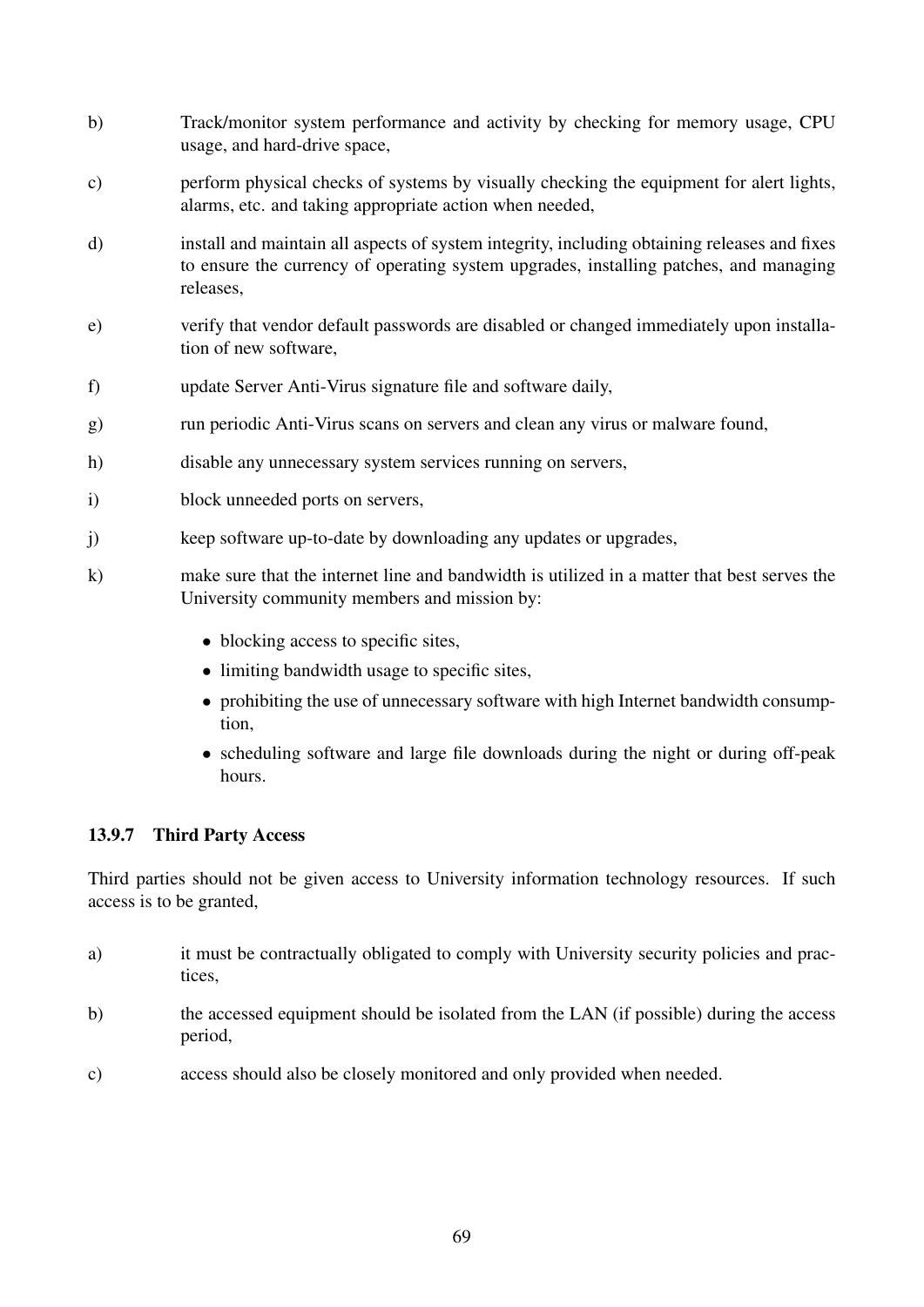### 13.9.8 Remote Access

System Administrators will facilitate the use of Remote Access applications (i.e. SSH, VNC, Remote Desktop) to maintain various devices or to remotely provide services to users. Remote access connections must be handled through secured and encrypted communications. Other security measures must be used such as using good encrypted passwords, requiring user acceptance for remote connections, and limiting remote access to specific IP addresses.

### 13.9.9 Policy Violations and Criminal Activity

- a) System Administrators should immediately report any violations to Bethlehem University policies, local relevant policies, or any security breaches to the Supervisor of the Computer Center.
- b) If a security breach is found, immediate actions should be taken to minimize the damage to University Information Technology Resources. Actions such as disabling user accounts, disconnecting devices from network, or taking a system/website off the Internet should be taken until the issue has been resolved.

### 13.9.10 Enforcement

The Computer Center will audit the security of systems that is connected to the University network. The Computer Center may scan or examine systems for compliance and may disconnect any noncompliant system from the University network until the system is brought into compliance. In accordance with this policy, violators may be denied access to University computing resources and may be subject to other penalties and disciplinary action according to University disciplinary procedures and policies.

### 13.10 Next Scheduled Review

March 2012

### 13.11 Approved By

Bethlehem University Executive Council

### 13.12 Date of Approval

March 2010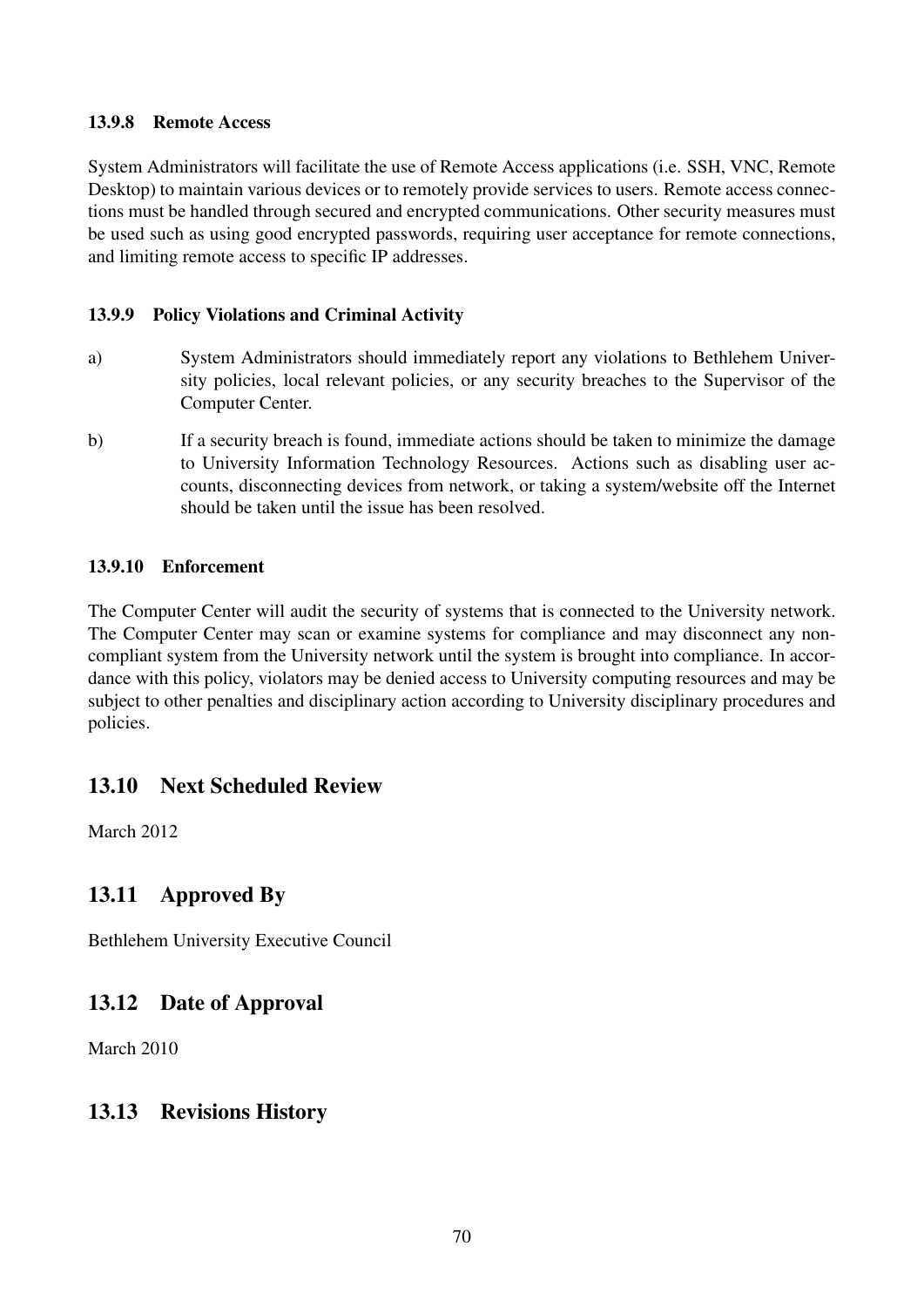# 14 Purchase and Disposal of Equipment Policy

## 14.1 Policy Type

Purchasing Policy

## 14.2 Contact Office

Office of Purchasing and Auxiliary Enterprises Management

# 14.3 Oversight Executive

Vice President for Finances and Administrative Affairs

# 14.4 Implementing Body

Purchasing and Auxiliary Enterprises Manager

# 14.5 Applies to

This policy applies to the purchase of items from all sources of funds administered by the University. This policy applies to all University activities including foundations, centers, associations and institutes.

# 14.6 Purpose of the Policy

The purpose of this policy is to ensure that all purchases of materials and equipment are made in accordance with a set of clear policies and procedures. It attempts to administer buying practices so that all suppliers are considered and dealt with ethically, effectively and efficiently.

# 14.7 Policy Summary

This policy provides guidelines for the steps to be followed when purchasing any item, whether for materials or equipment. All University purchases should be made in accordance with the policy set forth in this document. The Vice Chancellor, Vice President for Finances and Administrative Affairs, and the Purchasing Manager are the only persons authorized to obligate the University. Without definite and prior written permission, no University department may order directly by letter, telephone, fax, or in any other manner. The University will assume no obligation except by a previously issued and duly authorized purchase order that follows this policy.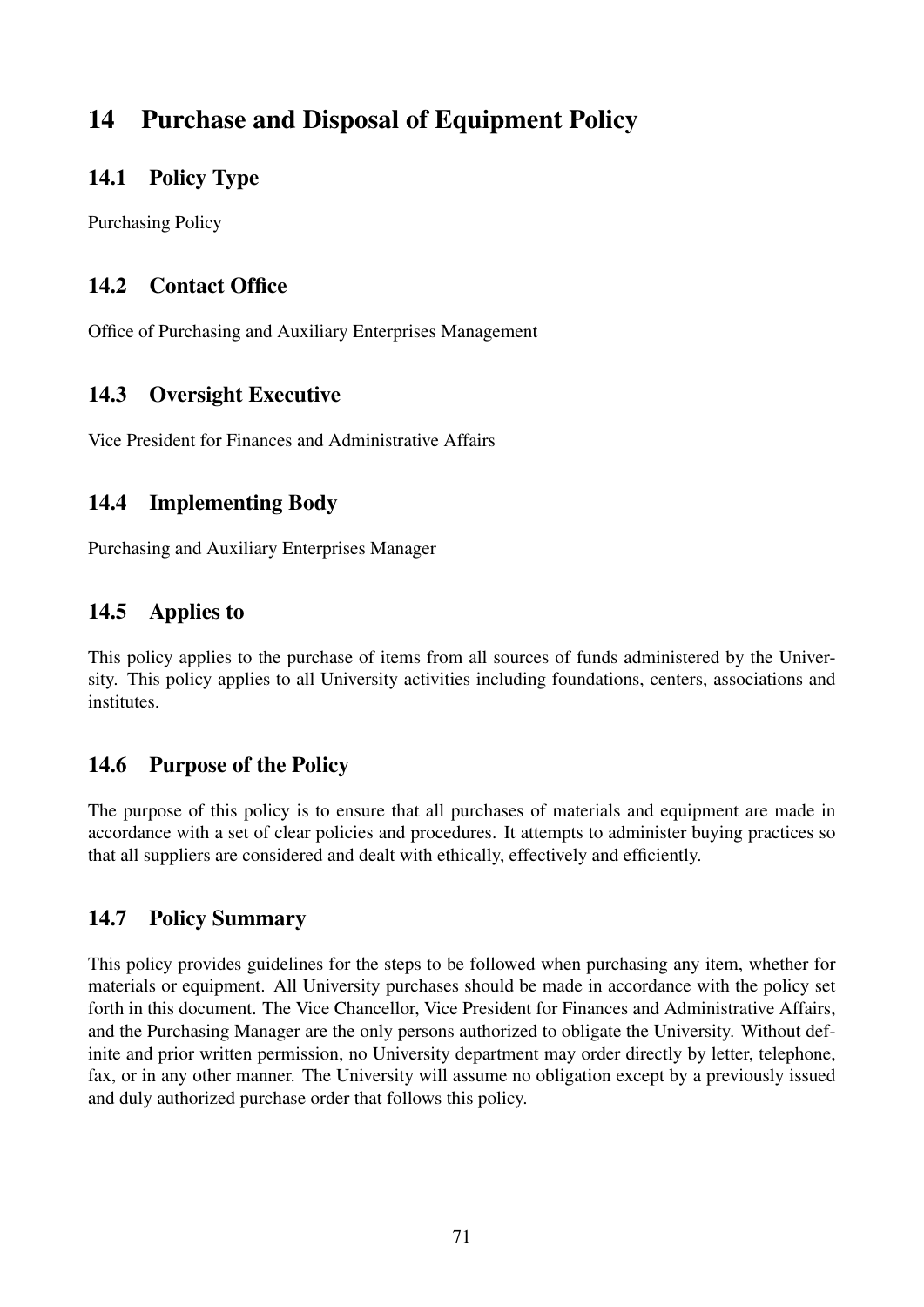## 14.8 Definition of terms

### 14.8.1 Capital outlay

The cost of acquiring plant assets, adding to plant assets, and adding utility to plant assets for more than one accounting period.

### 14.8.2 Equipment

Moveable tangible property such as research equipment, vehicles, machinery, and office equipment that meets the institution's capitalization policy for capital assets.

### 14.9 Policy Statement

### 14.9.1 Principles of Purchasing

The principles that govern purchasing are:

- a) value for money, being the benefits achieved compared to the costs incurred. This could include measures such as price, quality, reliability, service, delivery, payment terms, and strategic suppliers,
- b) quality, efficiency and effectiveness,
- c) transparency,
- d) effective competition, including fair dealing,
- e) free from fraud and conflict of interest.

It is crucial that comprehensive and well-documented records are maintained on all acquisitions of goods and services.

### 14.9.2 Purchasing and Auxiliary Enterprises Manager

Bethlehem University has a purchasing manager who is responsible for ensuring that the University achieves best value for money in all University procurement activities. The Manager is responsible for:

- a) soliciting bids
- b) approving all quotations,
- c) approving all advertisements for tenders, and
- d) signing all purchasing orders.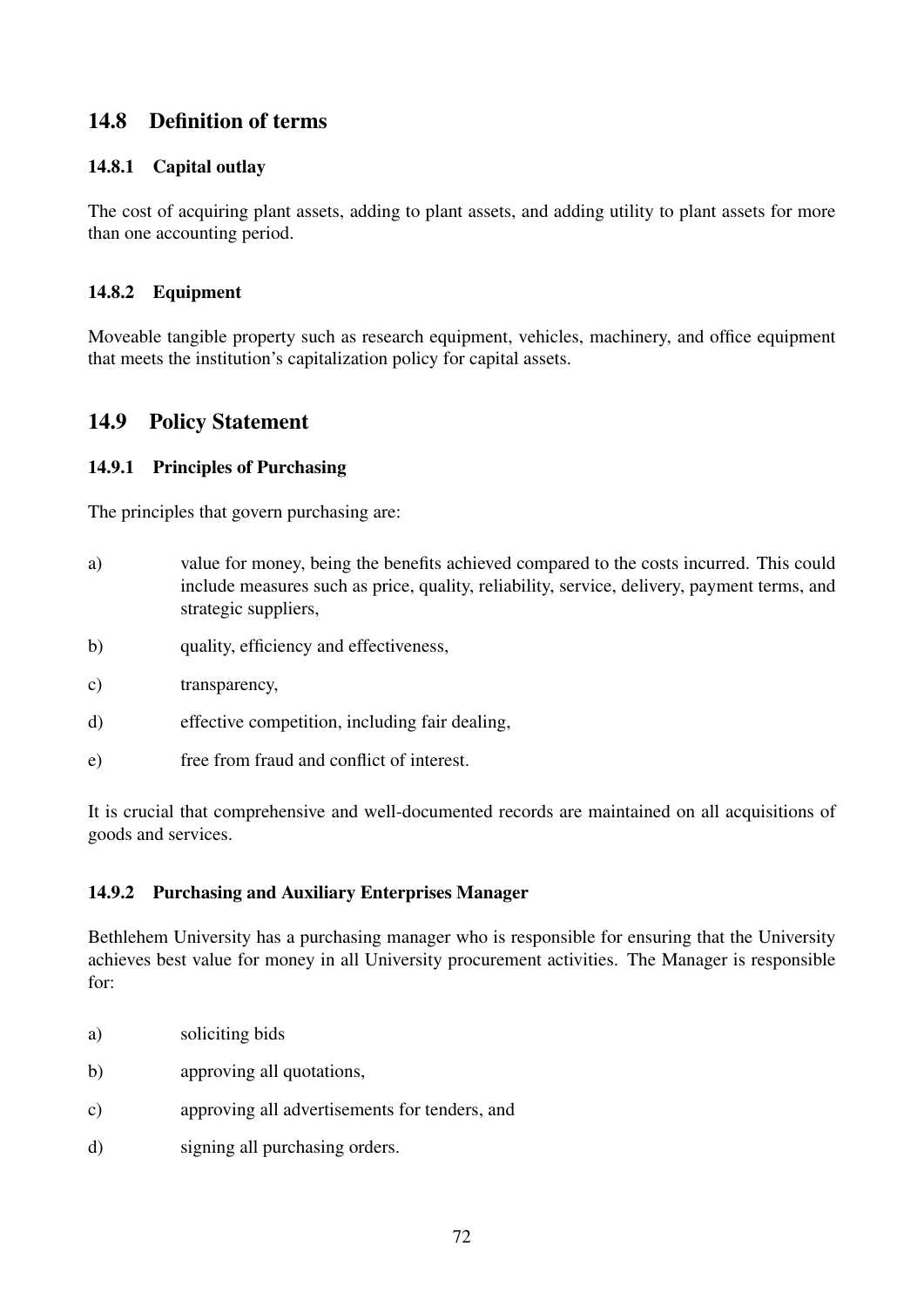### 14.9.3 Justification for the Purchase

Prior to the purchase of any item, there must be sufficient justification to demonstrate that there is a need for the goods and services to be provided and that funding is available.

### 14.9.4 Role of the Computer Center in Purchasing

Computer Center staff will review Purchase Requisitions to ensure both the technical adequacy of the proposed expenditure and compliance with the specifications and regulations. They may refer proposals to appropriate committees. After review, they will send proposals to the Purchasing Department.

### 14.9.5 Specifications

To provide a common basis for bidding, specifications should set out the essential characteristics of the items being purchased, so that all bidders know exactly what is wanted and can accurately compute their bids. If some essential requirement is left out, the award may be made without determining whether the successful bid meets the needs. The unsuitability of the product purchased may not become apparent until much later. Requiring unnecessary features can also result in restrictive specifications. It can also be defeating. Select wording carefully. Use "shall" when specifications express a requirement binding on either the contractor or the purchaser. Use "should" and/or "may" to express non-mandatory provision.

The three types of specifications are as follows.

- a) Material Specification (also referred to as design or descriptive specifications). It specifies what the product must be. (i.e., all of the physical characteristics of the product; height, weight, storage capacity, RAM specifications, voltage, etc.)
- b) Performance Specification (also referred to as a functional specification). It specifies what the product must do. (i.e., all of the performance characteristics of the product without regard to how it is constructed, what size it is, etc.)
- c) Combination of Material and Performance Specifications. In many cases, a bid specification falls somewhere in between the performance related and design oriented.
	- All specifications must: identify the minimum requirements, allow for competitive bidding, and provide for a just and fair award at the lowest possible cost.

### 14.9.6 Quotation and Tender Requirements

The following quotation and tender requirements are the minimum needed. Additional quotations or undertaking a tender process should be considered where the nature of the goods or services being acquired warrants it.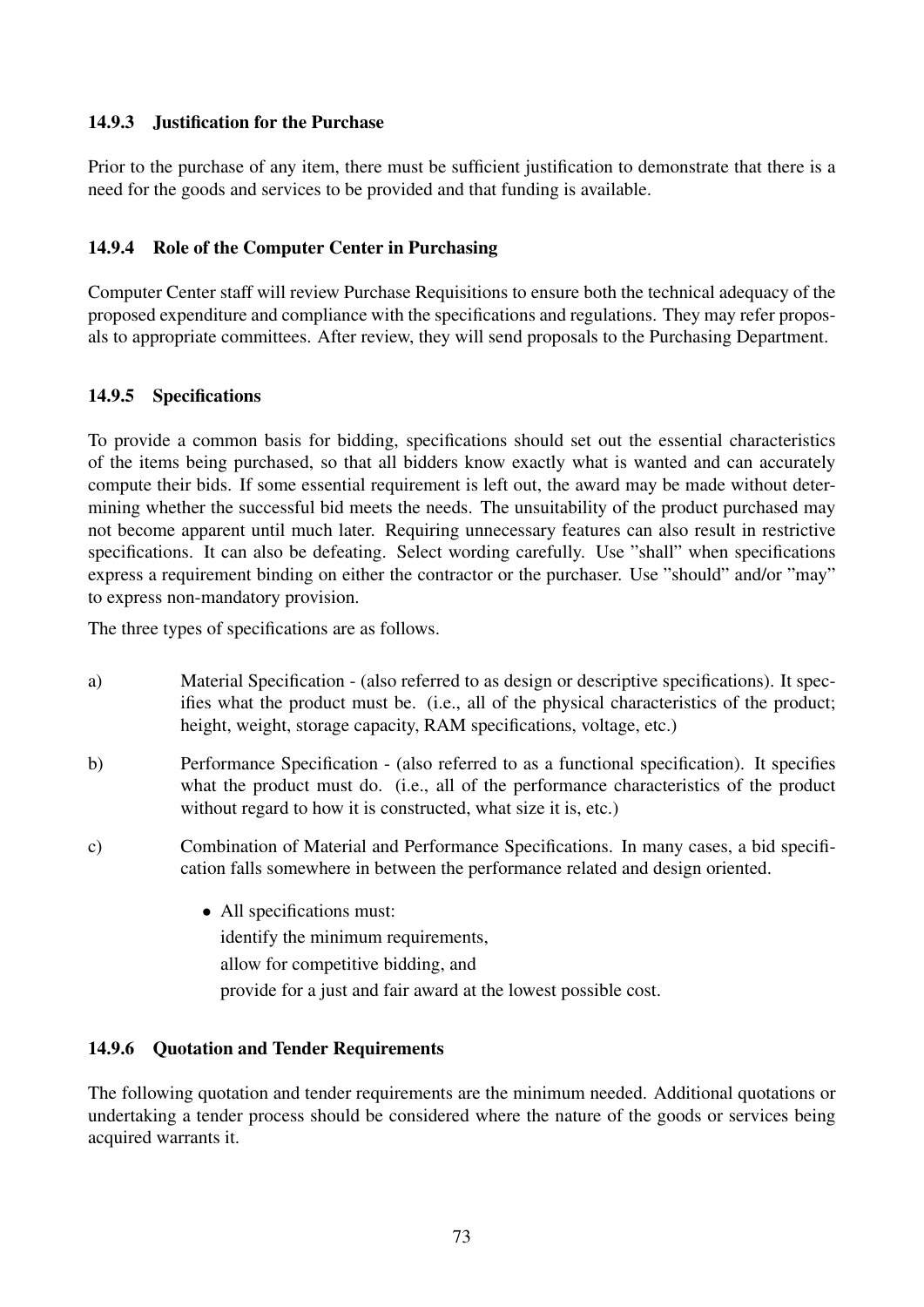| Value of Order/Agreement     | Requirement                               |
|------------------------------|-------------------------------------------|
| Should circumstances require | Tendering process & Tender Board approval |
|                              | required                                  |
| $$20,000$ and above          | 3 written quotations                      |
| \$1,001 to \$19,999          | 2 written quotations                      |
| $$1,000$ or less             | Quotations could be waived                |

Note: Values above and elsewhere in this policy are gross costs, including all taxes and duties.

Transactions must be valued as a total transaction and not split into components or parts such as installments or individual items.

Regular or periodic orders for the same goods or service should be assessed as a minimum at the annual transaction value.

The need to obtain quotations or tenders may be waived in the following circumstances.

- a) Exceptional circumstances where it is impractical to devote the time or other resources to obtaining quotations or tenders; or
- b) The equipment or service is available from only one supplier.

#### 14.9.7 Purchase Requisitions are not to be Artificially Divided

It is a violation of policy to split individual orders into multiple smaller orders for the purpose of circumventing this policy.

Artificial division of purchases can be outlined as follows.

- a) Department submitting two or more requisitions to the same vendor, similar vendors, or for like or similar commodities in order to avoid bid requirements or to avoid the formal solicitation of sealed bid.
- b) Multiple requisitions received in the Purchasing Office on the same day, or within the same week or month to the same vendor, similar vendors or for like or similar commodities.
- c) Multiple requisitions staggered to arrive in the Purchasing Office with the same requisition date and/or sequential requisition numbers to the same vendor, similar vendors or for like or similar commodities.
- d) Recurring pattern of requisitioning over the course of a fiscal year for like commodities from the same vendor or similar vendors.

Individual departments will be held accountable for violations of these regulations.

The Purchasing Office will attempt to enforce these regulations by combining requisitions it interprets as possible violation of the policy. If requisitions are combined by the Purchasing Office, the necessary bids will be solicited unquestioned, unless the requisition is accompanied by a suitable explanation for dividing a purchase.

In a few cases, there are daily or weekly recurrences of small noncompetitive purchases necessary to perform unanticipated remedial maintenance.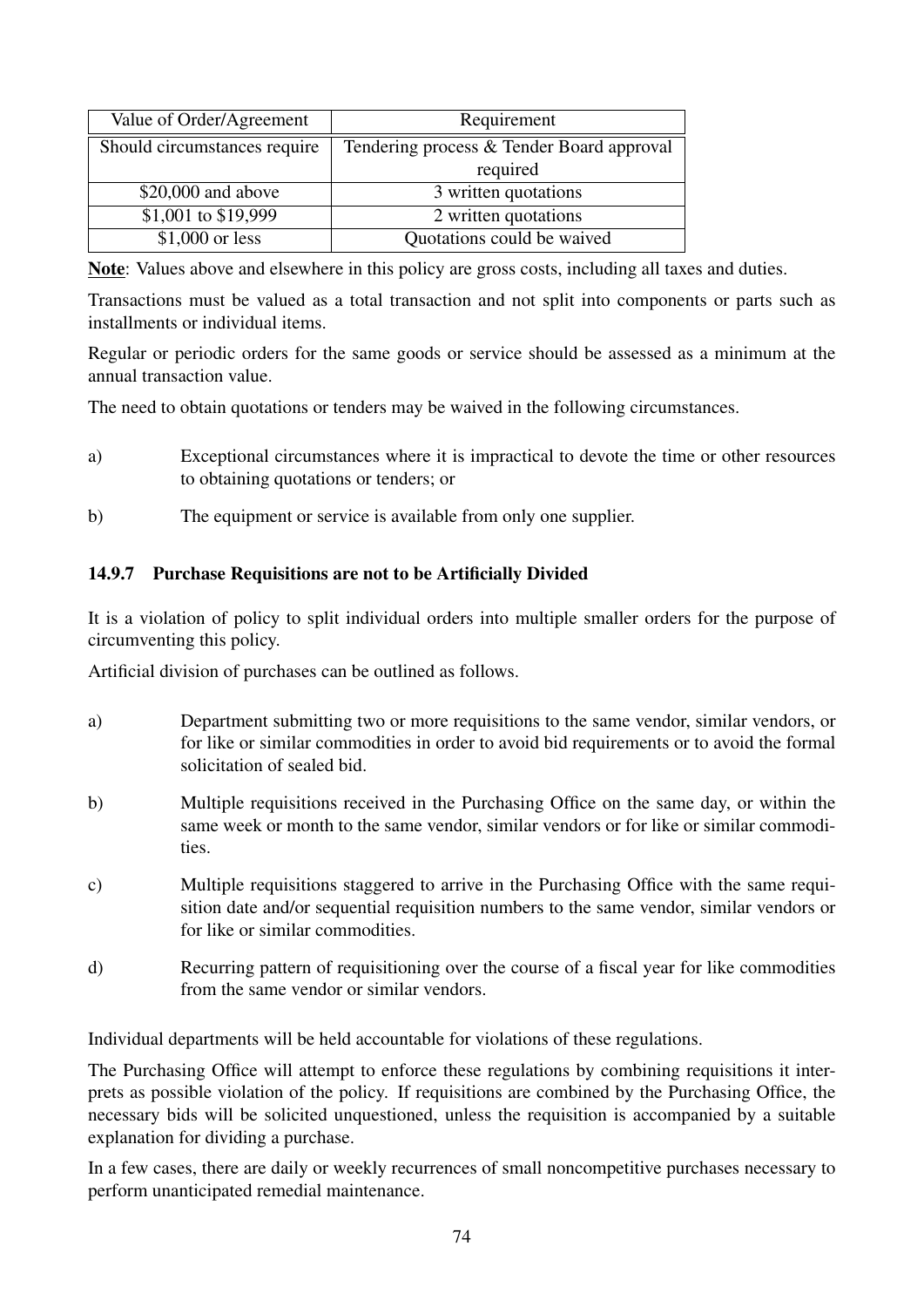### 14.9.8 Purchase Requisitions

Requisition Forms are available at the Purchasing Office. These forms are used to request that the Purchasing Office procure materials or services.

### 14.9.9 Rejection of forms

The Purchasing Office normally will reject requisitions when:

a) The items are not relevant to the effective operation of the University.

b) The forms have insufficient information, such as:

- 1. required signatures
- 2. required attachments
- 3. incomplete specifications
- 4. proper account number.

c) There are insufficient funds in the departmental budget.

### 14.9.10 Tendering

Tendering is done by the calling of an Expression of Interest that results in an assessed list of suitable bidders.

The Purchasing Manager must approve all advertisements for the expression of Interest.

Selective Tendering may be used instead in special circumstances. Selective tendering occurs when specific suppliers are invited to tender for the goods or services rather than the tender being open to all suppliers.

Selective tendering will generally be used following an Expression of Interest. The Purchasing Manager along with the Vice President for Finance and Administrative Affairs must approve all Selective Tender proposals.

### 14.9.11 Bid Evaluation Process

The requisitioning department usually evaluates its own bids and makes recommendations as to the bid award, but the final decision will be by the Purchasing Office.

Beginning with the lowest bid, a determination must be made if criteria were met and the bid is acceptable. If the low bid meets specifications and is acceptable, an indication is made on the summary sheet and the bid can then be awarded.

If the low bid is not acceptable, reasons must be documented and the process is repeated for the next low bid. Red is used to note reasons for rejecting a bid on the summary sheet. A separate memo may also be attached.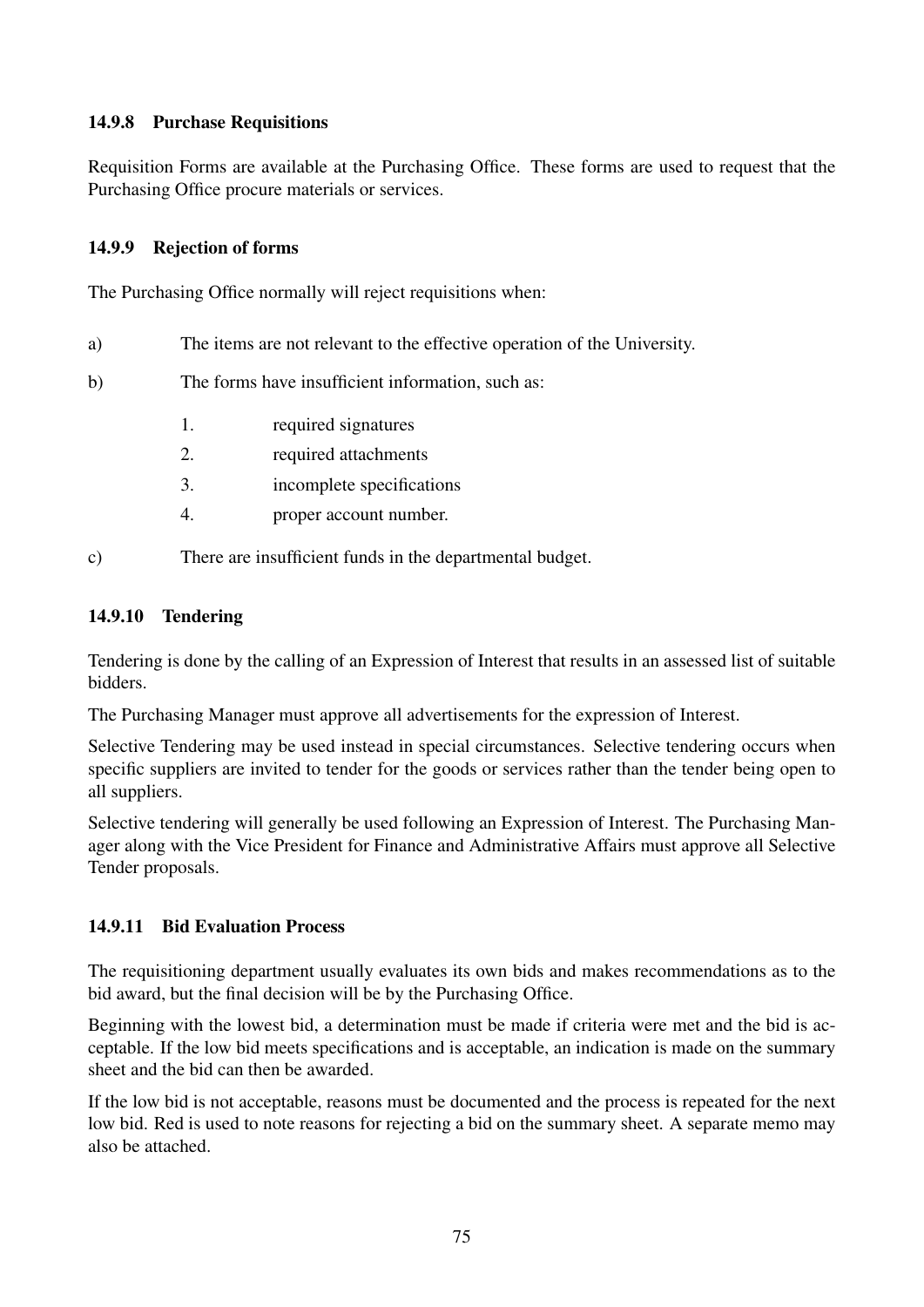### 14.9.12 University Purchase Order

University Purchase Orders are to be issued for all purchases.

#### 14.9.13 Receipt of Goods and/or Services

The authorized person taking delivery of the goods and/or service will certify (sign and date) the invoice that all of the goods were received in good order and condition or all of the service was satisfactorily performed. Where goods and/or services were found to be faulty, improperly performed or not as specified the supplier must be immediately contacted and details noted on the invoice or order. If goods are returned to the supplier, details must be noted on the invoice and order and the supplier should not be paid for the returned goods.

#### 14.9.14 Payment for Goods and/or Services

The Purchasing Office will not authorize payment for goods or services if:

- a) A statement, packing slip, or acknowledgment is attached rather than an invoice,
- b) The invoice is not an original,
- c) The attached invoice is made out to an individual. Invoices must read Bethlehem University/ Department of \_\_\_\_\_\_.

#### 14.9.15 Service or Maintenance Agreements

Maintenance or service agreements may be obtained for any equipment or software, which requires regular maintenance or service for continuous, efficient operation. Equipment typically covered by service agreements includes such items as office equipment, computing equipment and software, and specialized research equipment. In case an office needs a certain service for office equipment, the Computer Center staff should be first approached. In case that the Computer Center staff cannot fix a problem, the purchasing procedure should be followed through the Office of the Purchasing Manager to locate an external vendor for such a service.

#### 14.9.16 Disposal of equipment

Any department or division within the University, upon determining that an item is surplus to its needs, shall report this to the Purchasing Manager.

The department chairperson or administrative head shall be responsible for preparing the surplus property for disposal.

Sale within the University The Purchasing Office shall offer surplus items to other departments/divisions within the University. Sale price shall be as agreed upon by the Purchasing Office and the buying and selling departments.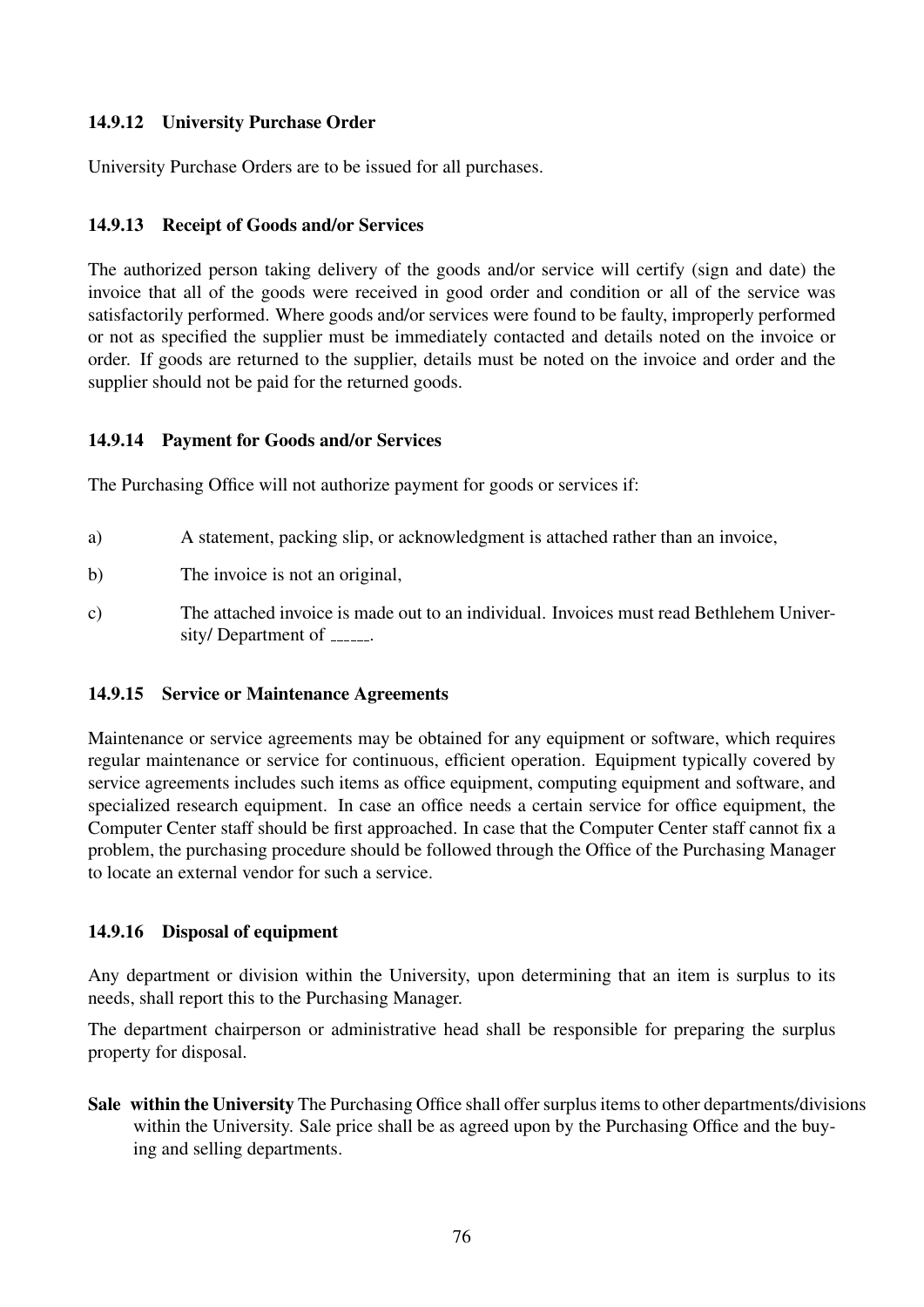- Sale outside the University If no need exists in other departments or divisions, the value of the item will be determined by the Purchasing Office, and the property will be disposed of by either of the following methods.
- a) Items valued at less than \$100 may be sold by the Purchasing Office by direct sale, auction or sealed bids.
- b) Items valued at more than \$100 will be sold by public auction or sealed bids unless the purchasing manager it is in the best interests of the University to sell by other methods.
- Donating Assets: Assets that are not of use to Bethlehem University may be donated to organizations that might need them upon the recommendations of the department involved and the approval of the Vice President for Finances and Administrative Affairs.
- Procedures to be Followed: University assets may not be sold externally without publicly advertising their availability. The sale of an asset to a staff member is considered to be an external sale, and staff members are required to bid for items in response to a tender advertisement. Exception to this policy may exist where the cost of advertising externally will not show an appropriate return to cover the costs. In this instance the Financial Vice President may approve in lieu of the advertising for tender, the internal sale to staff members. Justification for this deviation is to be documented in writing. Once approved all staff of the University must have the opportunity to bid having been advised of the items for sale through the University Intranet.

When selling an asset externally the procedure is as follows.

- a) Place an advertisement in the local newspaper (or intranet) and any other publications appropriate to the type and value of equipment to be sold. The following details must be included.
	- 1. Information regarding the model/year, condition and number of items to be disposed of.
	- 2. A contact name and telephone number to arrange inspection of the items available, or to obtain a written specification for items of a more complex nature.
	- 3. The closing date for quotations/tenders must be a minimum of fourteen (14) days following the date of advertising.
	- 4. Indication that the quotation /tenders are to be addressed to the Vice President of Finances and Administrative Affairs and clearly marked with the name and the number of the tender advertisement.
	- 5. Include the following statement in the advertisement. "The University is not obliged to accept the highest quote or any quote." This statement may be deleted if it is already been included in the specifications.
- b) Forward to the Purchasing Manager a copy or draft of the advertisement for approval with details of the Asset Identification Numbers of the items if they are not included in the advertisement.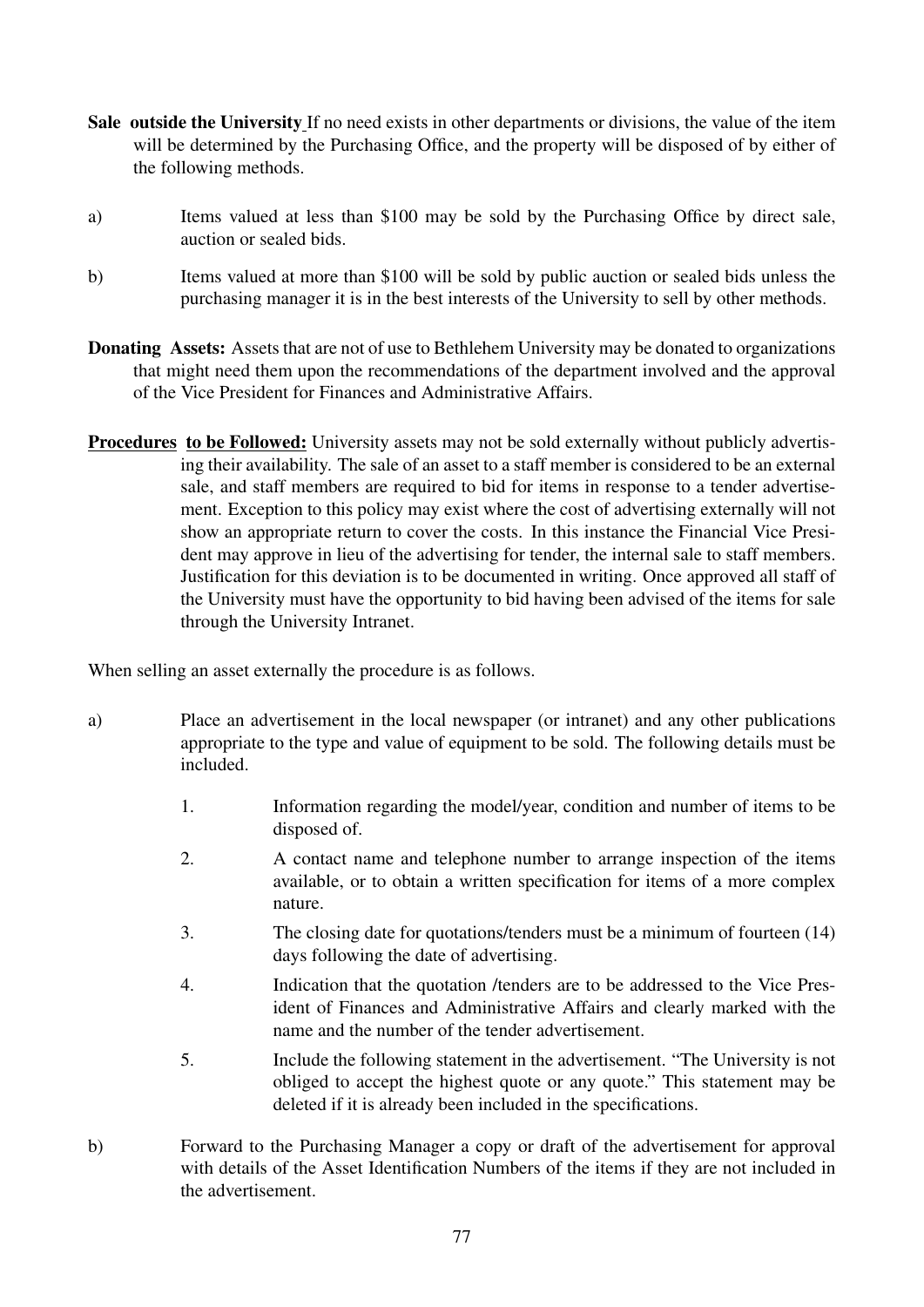- c) At the closing time and date the responses will be opened in the Finance Office in the presence of two (2) finance officers.
- d) Members of the Faculty/Division selling the items may attend.
- e) The responses will be date stamped and recorded and then forwarded to the Faculty/Division for analysis.
- f) When a decision is reached as to acceptance of any of the quotations, notify the Purchasing Manager of details of the successful tender. Advice to the party offering the successful tender may be verbal or written depending on the nature and value of the items. Those who made the unsuccessful tenders may then be advised.

### 14.9.17 Inventory Records

Bethlehem University must maintain official inventory records for all non-expendable, movable property and equipment which has a single item cost of \$1,000 or more, or is a gift with equal value, and:

- a) has an expected useful life of one (1) year or more;
- b) is self-contained for its primary function (not a component part of any other piece of equipment); and
- c) has sufficient individuality and size to make control feasible by means of identification tag, number and/or manufacturer's serial number marked thereon.

#### **Responsibilities**

### Purchasing Office

The Purchasing Office is responsible for:

- a) establishing and maintaining the records and procedures necessary for the accountability of the University property and equipment inventory,
- b) providing a list of all inventoried items to each department chairperson or administrative head on an annual basis, and providing a similar list to the Accounting Department on June 30 of each year,
- c) determining the items to be inventoried and the numbers assigned,
- d) affixing the inventory tag to the property or equipment,
- e) proving equipment, which has been acquired through grants, with a unique designator as part of its inventory record to indicate its source.

#### Unit Supervisor

Each department chairperson or administrative head is responsible for: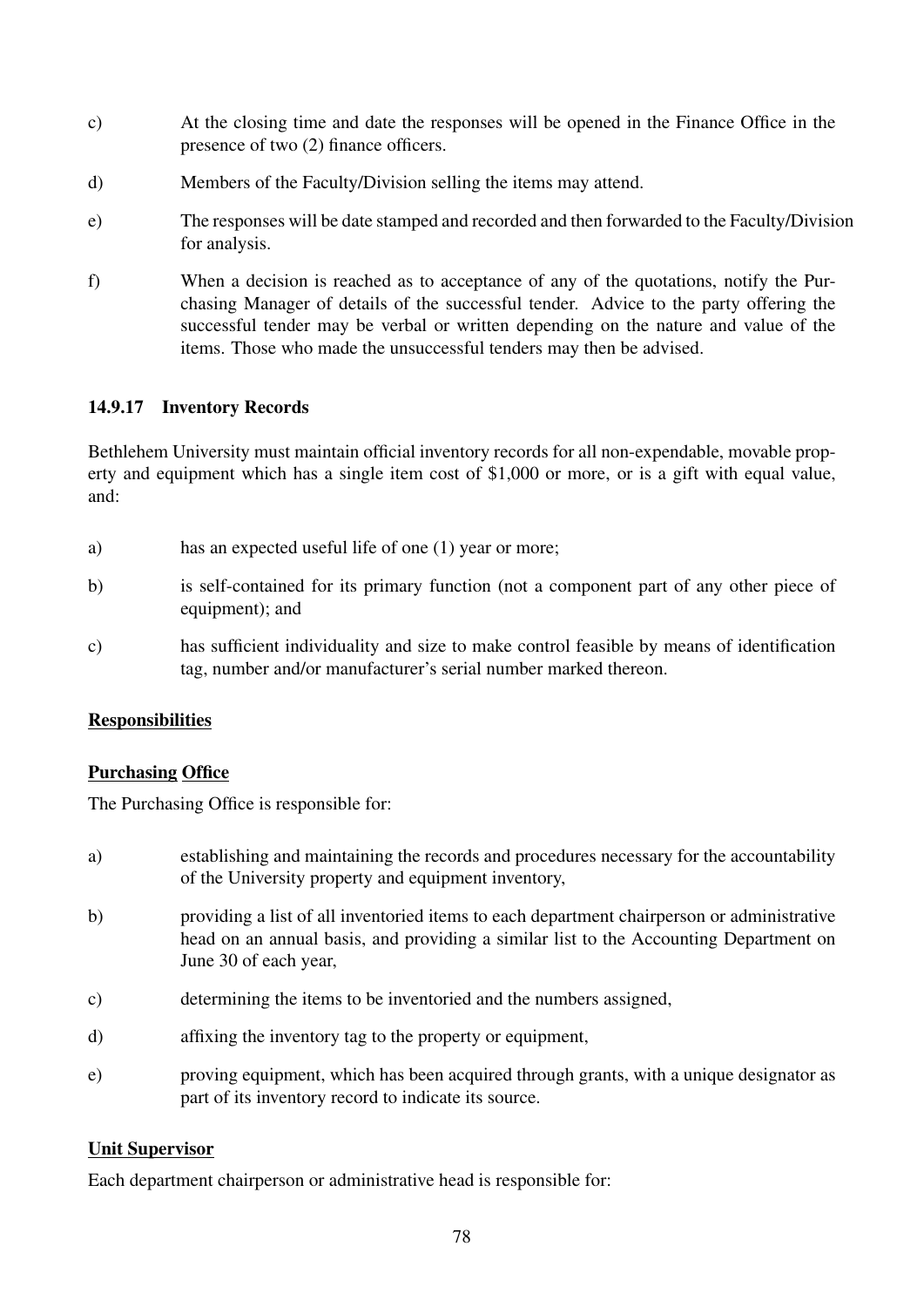- a) all property and equipment purchased or constructed for and assigned to the department,
- b) reporting any transfers or loss of inventoried property to the Purchasing Department,
- c) establishing appropriate controls for all products purchased with University funds, and maintaining records and controls for equipment such as cameras, computers, printers, pocket calculators, etc.,
- d) notifying the Purchasing Office of equipment that has been obtained from donations. Items received shall be entered on the records at fair market value,
- e) verifying inventory records provided by the Purchasing Department annually. Specifically each chairperson must:
	- 1. check the accuracy of the inventory account list,
	- 2. certify that the equipment listed is on hand, usable, useful and needed,
	- 3. return the corrected inventory lists by the prescribed deadline.
- Note: University property shall not be donated, destroyed or otherwise disposed of without the permission of the Vice President of Finances and Administrative Affairs.

### 14.10 Next Scheduled Review

March 2012

### 14.11 Approved By

Bethlehem University Executive Council

### 14.12 Date of Approval

March 2010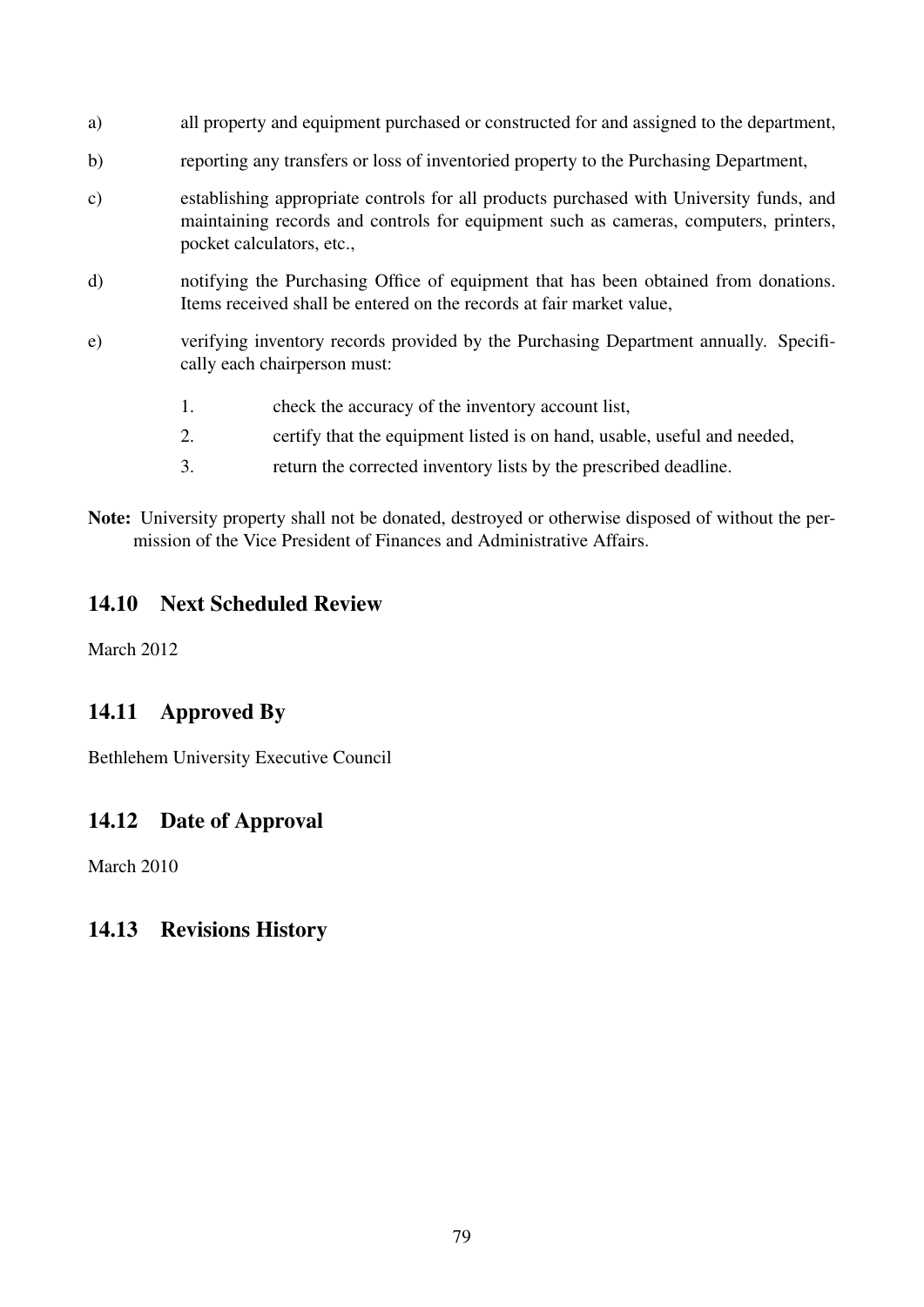# 15 Data Backup and Restoration Policy

### 15.1 Policy Type

Information Technology Policy

## 15.2 Contact Office

Bethlehem University Computer Center(BUCC)

## 15.3 Oversight Executive

Director of Instructional Technology

# 15.4 Implementing Body

Computer Center Staff

# 15.5 Applies to

This policy applies to all electronic data which is stored on Bethlehem University servers and University data and information which is stored on local drives of computers owned by the University and used by B.U. employees.

# 15.6 Purpose of the Policy

The purpose of this policy is to define the process of backup and restoration of University data. The backup system is primarily for the restoration of files in a disaster recovery situation but may also be used for restoration of lost or damaged user and system files.

# 15.7 Policy Summary

Bethlehem University backs up data on its servers on a daily basis. This includes all of the data which individual users (students, faculty, staff and administrators) store on their personal "H-Drive." Computer Center staff are responsible for preserving this data for emergency and archival purposes. Users are responsible for keeping essential information on their "H-Drive" where it is backed up regularly or taking the necessary steps to insure that there is a backup copy of all necessary information. Administrators are responsible for making sure that all critical data for their area of responsibility is kept on a computer and backed up on a regular basis.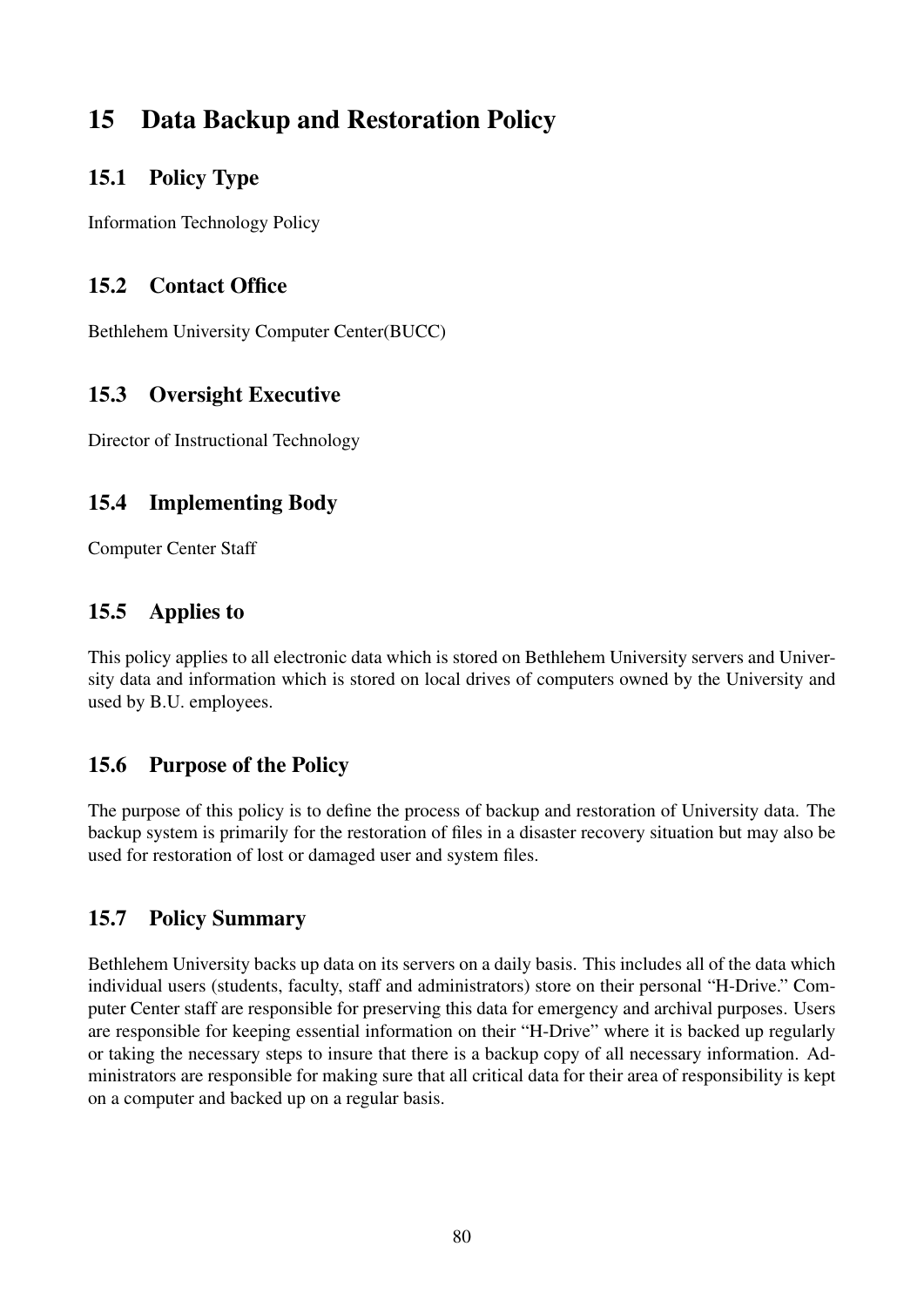### 15.8 Definition of terms

### 15.8.1 Backup

A process by which server files are copied from disk to tape and/or disk to disk.

#### 15.8.2 Backup Verify

A comparison of data collected by the backup to the source data. Full Backup will include all files selected on the backup selection list for each server.

#### 15.8.3 Duplicate Backup

A complete copy of a Full Backup

#### 15.8.4 Full Backup

A copy of the files on each server including all data files and all programs, both locally produced and purchased

#### 15.8.5 Incremental Backup

Includes all files changed since the last Full or Incremental Backup

### 15.9 Policy Statement

It is the responsibility of the Computer Center Staff to ensure that all University data that is kept in electronic format is available for use when it is needed. For that reason this policy outlines the University backup and retention process. University operating information as well as the on-going computer work of all employees will be backed up and available for restoration in case of a loss of data due to small scale hardware malfunction, human error or a catastrophic event. Student data will be backed up and restored as a courtesy to the students. However, it is the student's responsibility to systematically backup his/her own work.

### 15.9.1 Backup Implementation

Full backups of all programs in use, data from the Academic, Development, Finance and Personnel Offices as well as the data currently on the H-Drives of individual users will be made on a regular basis and kept in safe locations as described in this policy. Data restoration is available from the Bethlehem University Computer Center in the event of a computer failure or accidental erasure of files.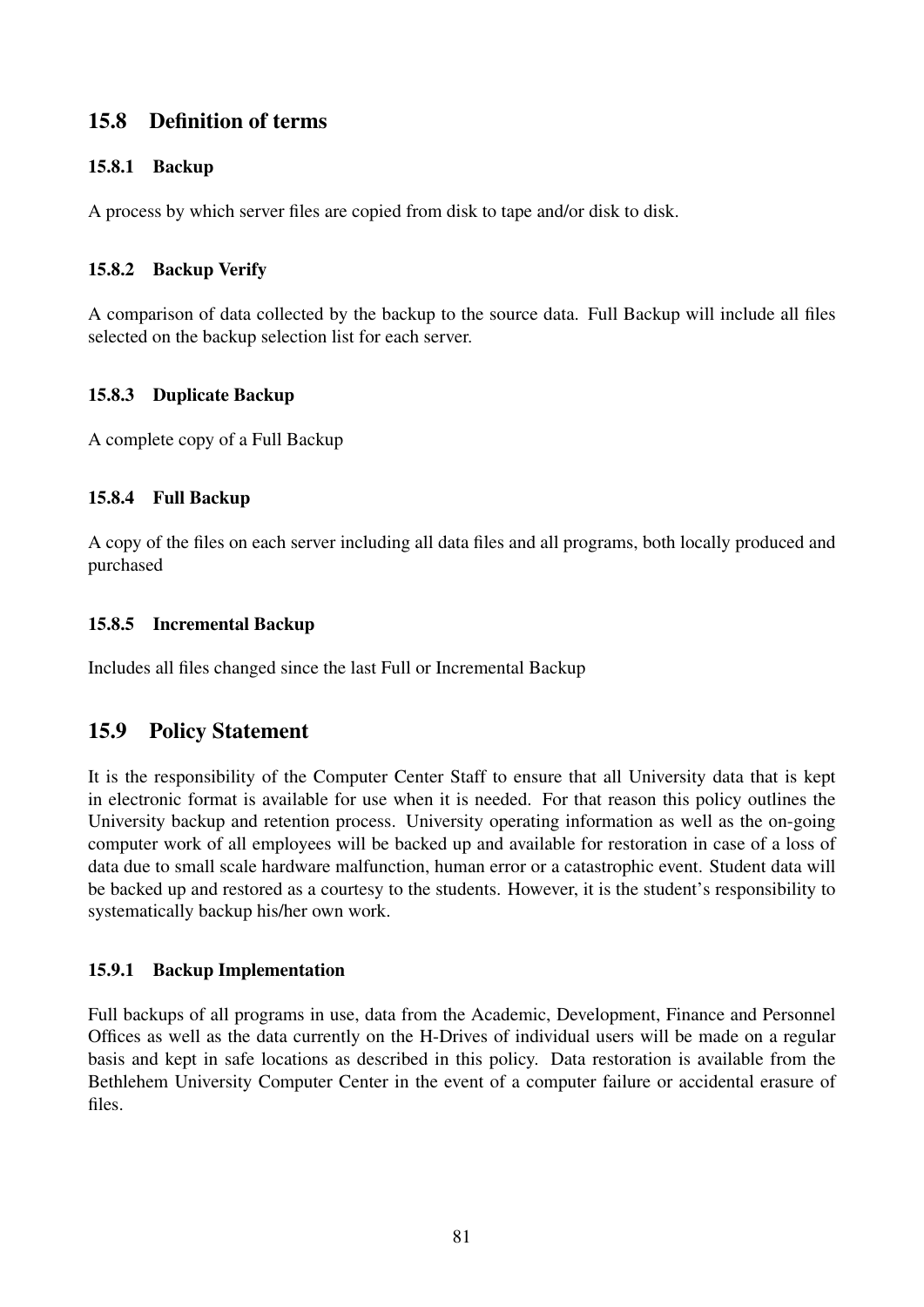### 15.9.2 Data Backup Policy

The Computer Center will perform periodic backups on designated servers and shared folders as listed below.

a) Daily Incremental Backup: Each day a daily backup is performed to only include modified and new files. b) Weekly Full Backup: Each Friday a full backup will be performed. Weekly backups are kept up to one month. c) Monthly Full backups: The last Friday of each month a full backup is performed and saved for one year. d) Off-Site Backup: a full backup will be performed each month to be kept off-site (somewhere on campus). e) Off-Site Semester Backup: At the end of each semester a full backup will be performed, and the media will be kept in a secure location outside the campus. f) Annual Archive: At the end of each academic year a Full Backup will be retired to the

## 15.10 Next Scheduled Review

permanent archives for historical purposes.

March 2012

### 15.11 Approved By

Bethlehem University Executive Council

### 15.12 Date of Approval

March 2010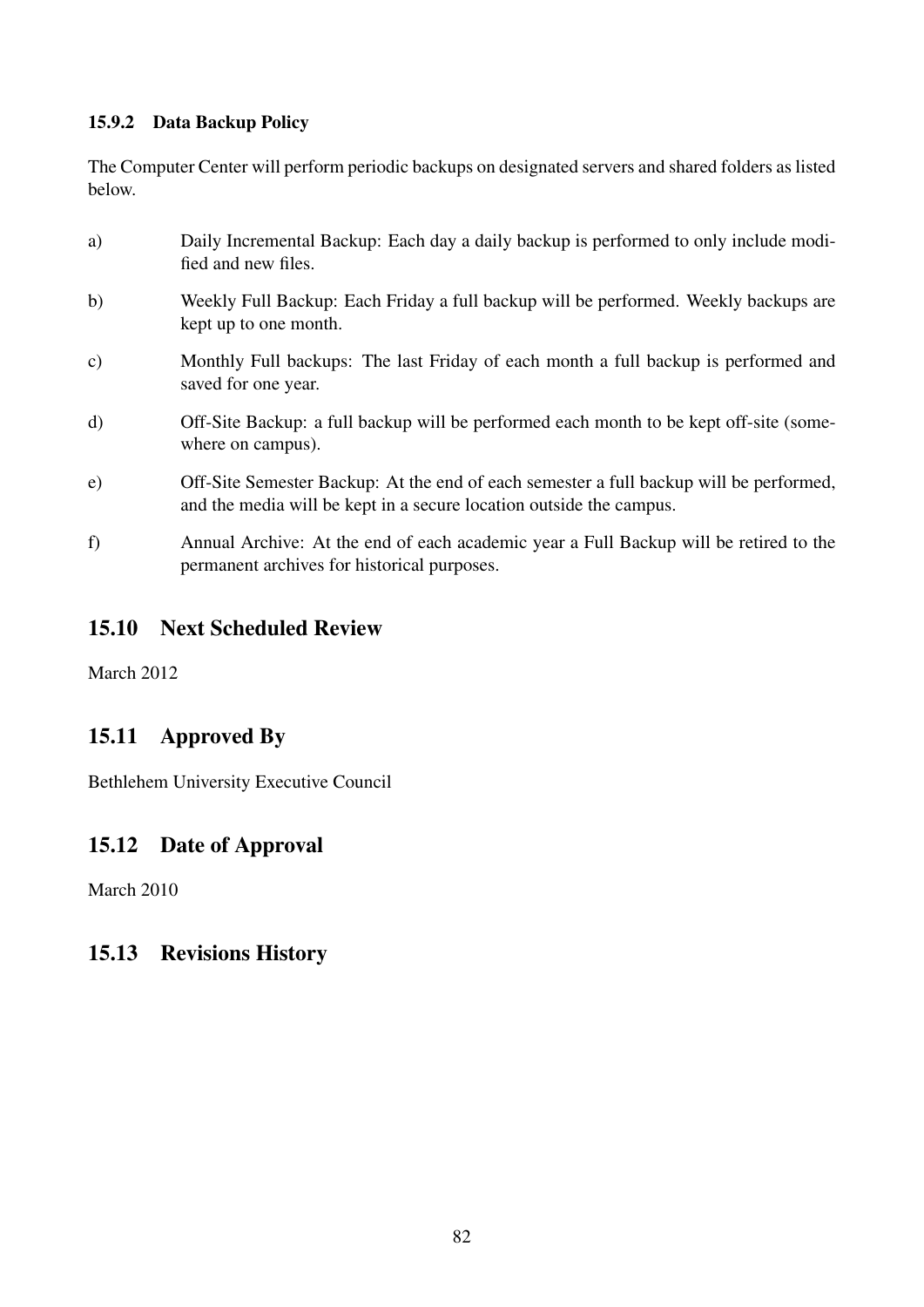# 16 Data Retention and Removal Policy

### 16.1 Policy Type

Information Technology Policy

## 16.2 Contact Office

Bethlehem University Computer Center (BUCC)

# 16.3 Oversight Executive

Director of Instructional Technology

# 16.4 Implementing Body

Supervisor of the Computer Center

# 16.5 Applies to

This policy applies to all electronic data which is stored on Bethlehem University servers and University data and information which is stored on local drives of computers owned by the University and used by B.U. employees.

# 16.6 Purpose of the Policy

The purpose of this policy is to provide a consistent guide for managing disk space and protecting electronically stored data on Bethlehem University's (BU) network servers. By implementing and maintaining a data retention policy, the University will be able to better manage disk space, keep backup times acceptable and ensure the protection of Bethlehem University's data. This policy applies to all B.U. employees and students. Employees or students who violate this policy shall be subject to disciplinary action. This policy applies to all computer systems utilized by B.U.

# 16.7 Policy Summary

This policy provides specific information about where official University records should and should not be kept. It also provides requirements for the storing of and removal of data and specifies the period that data will be retained on the University servers.

# 16.8 Definition of terms

### 16.8.1 Data

Electronic information that is stored on any disks or tapes, including hard drives, magnetic tapes, floppy disks/removable media, CD/DVD, optical disks and USB flash drives.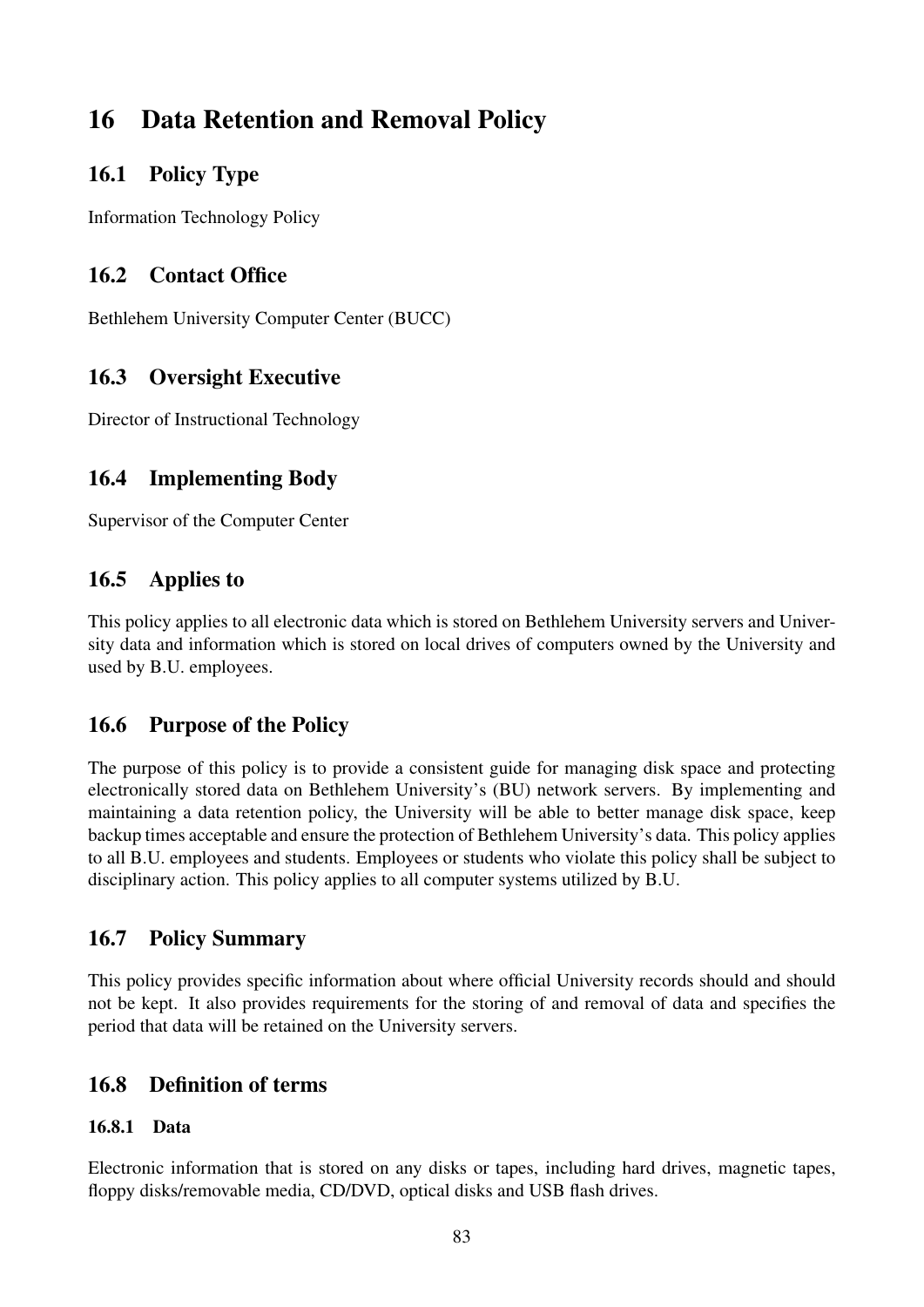#### 16.8.2 Server Data

Any data that is stored on an B.U. owned server.

#### 16.8.3 Client Data

Any data that is not stored on an B.U. owned server,

#### 16.8.4 Confidential Business Related Data

Any data that pertains to student records, employee information or financial data.

### 16.9 Policy Statement

Confidential business related data may only be stored on B.U. servers and not on client computers, for example, student records may not be stored on desktop or laptop computers. All B.U. information should be stored on University servers (G: or H: drives).

Employees: Network file storage is to be used for institutional documents only. Institutional documents and network file servers are the property of B.U. and employees should have no expectation of personal privacy associated with the information they store on these systems. B.U. will refrain from accessing system user's data unless there is a reasonable cause for doing so, B.U. may review data for any system user at any time for business, policy, security, legal or personnel actions. In the event that non-institutional related data or applications are found on a user's network file share, the user will be notified and will be expected to delete it within 5 business days of notification. If the user is on vacation or "out of the office," the user's supervisor will be contacted.

When administrators or members of the staff leave the University the computer that they are using will normally be transferred to their successor. Since most of the University business and correspondence should be on the departing employee's H:-drive the departing employee should contact the BUCC and make arrangements for the transfer of the H:-drive data to the account of the replacement employee.

Other employees who leave B.U. will have their home directories written to CD within 10 days of the Computer Center's notification of their termination date. This CD will be delivered to the employee's supervisor. The supervisor is then responsible for the use or disposal of said data.

The departing employee should remove all personal materials from the computer and his/her H:-drive prior to leaving the University.

Students: Students will be given network file storage space on a B.U. owned server. This data is the property of B.U. and every attempt to protect privacy will be maintained, but observation of traffic flow and content may be necessary at the University's discretion for security and legal reasons. B.U. will refrain from accessing student's data unless there is a reasonable cause for doing so. Previous students who are no longer registered at the University will have their accounts removed within 30 days after the beginning of the semester after their departure.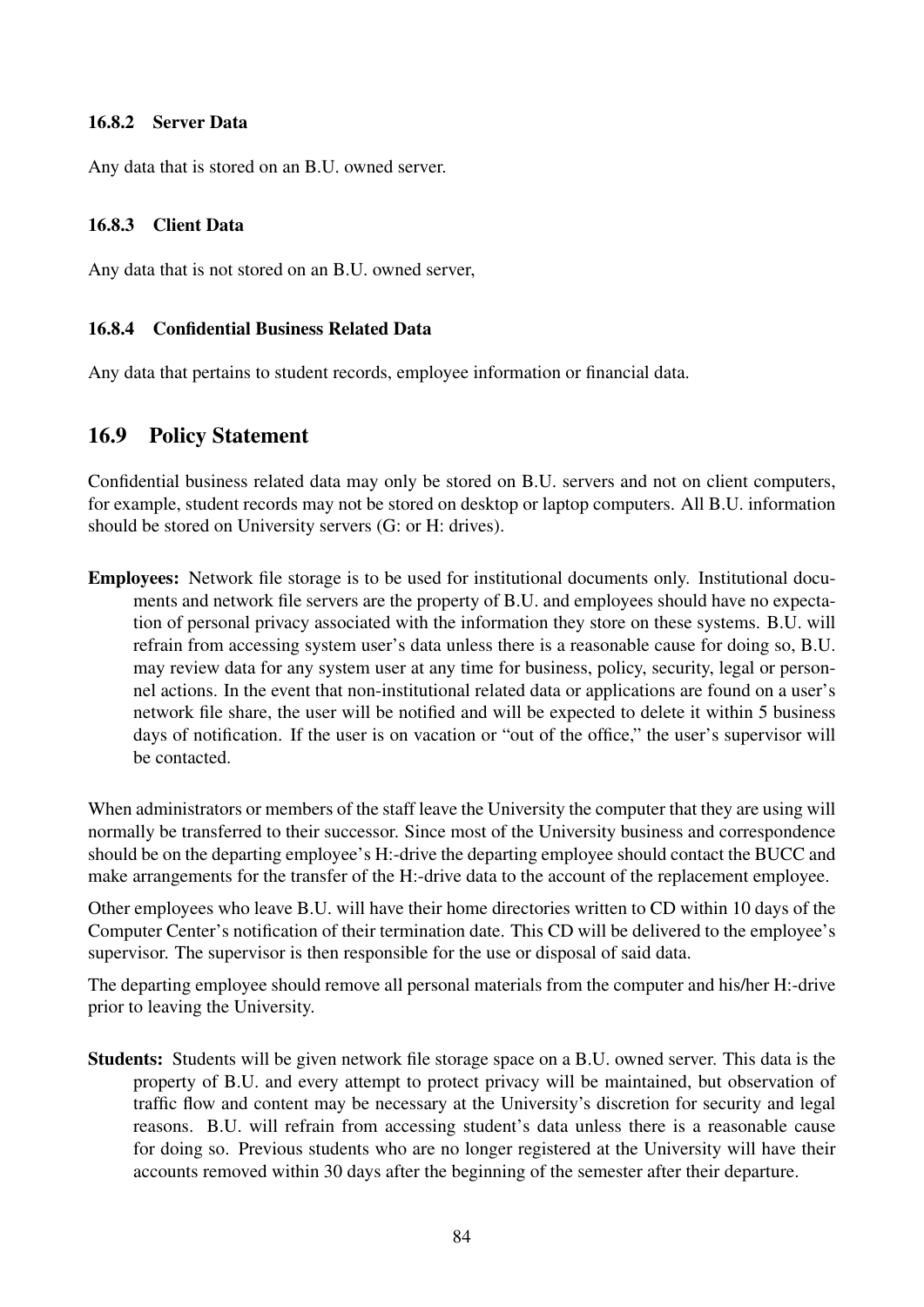E-Mail Retention: The e-mail system's capacity and performance is designed to provide an effective messaging system. Many of the messages that traverse through the e-mail system are temporary or time-sensitive messages that should be discarded routinely. However, depending on the content of the e-mail, it may be necessary to retain e-mail messages for a longer period of time. B.U. employees are asked to periodically delete unnecessary messages to keep within the allocation for each employee. Messages determined by employees and students to be necessary to keep for historical or other purposes should be archived and backed up by the employee or student in order to retain this data.

### 16.9.1 Disk Space Policy

Employees are given fixed amount of network file storage space for their use (H:-drive). Employees who have a requirement for additional space may contact the BUCC for a larger allocation, which will be provided, if space is available.

Students are given a smaller fixed amount of storage for their personal account.

### 16.9.2 File Restore Policy

File restore requests are made via the Computer Center On-line Support Form. Data restores will normally be performed within 24 hours of request in alignment with the retention periods. Files will be restored to the state they were in at the time of the most recent backup or as close to the requested date as possible.

### 16.9.3 Implementation

- Daily: BUCC staff will make backup tapes of each server after the conclusion of each working day. The daily tapes will be kept for 7 days before they are recycled in sequence.
- Monthly: Full backups of all servers are made on the last working day of each month and provided to the Director of Instructional Technology who keeps the tapes in a location outside the Computer Center. The monthly tapes are recycled in sequence.
- Semester: One full backup copy is provided to the Director of Instructional Technology after the academic records for each of the Spring and Fall semesters have been finalized for storage at a site outside of Bethlehem University.
- Annual: At the end of each academic year a Full Backup will be retired to the permanent archives for historical purposes.

### 16.10 Next Scheduled Review

March 2012

### 16.11 Approved By

Bethlehem University Executive Council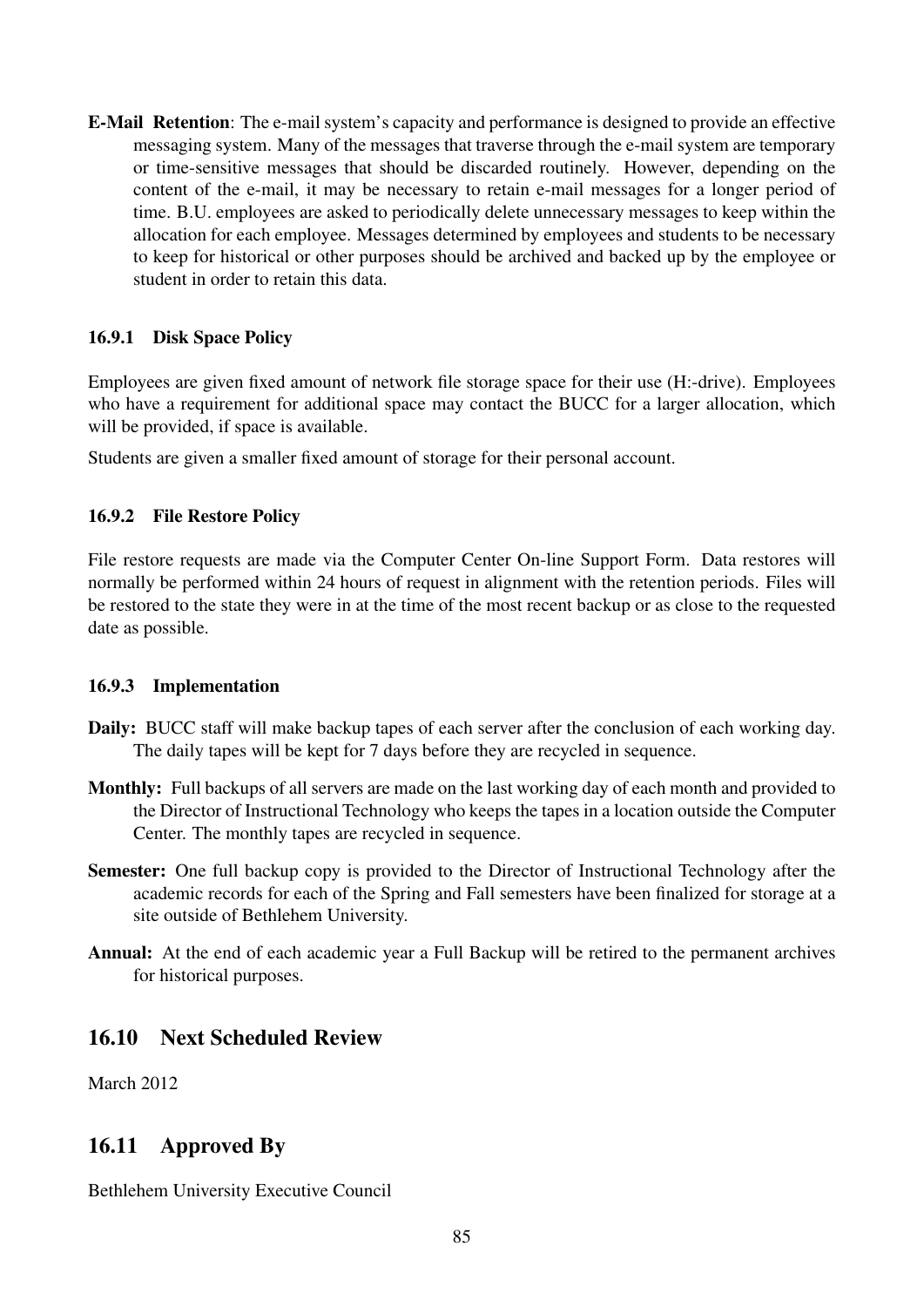# 16.12 Date of Approval

March 2010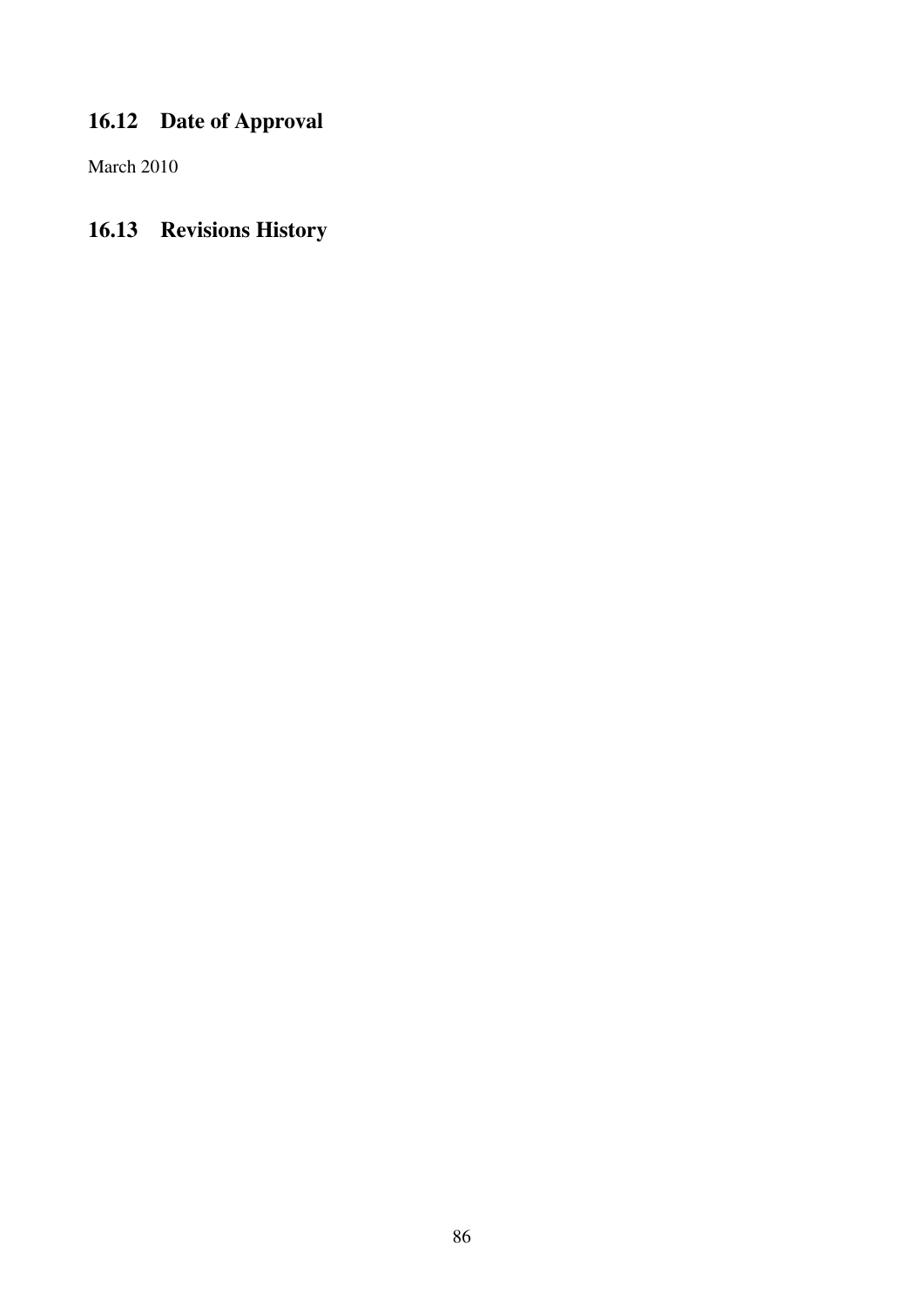# 17 Appendix

Glossary Terms

| <b>Term</b>               | <b>Definition</b>                                                |
|---------------------------|------------------------------------------------------------------|
| <b>Access</b>             | Permission, privilege or ability to read, enter, update,         |
|                           | manage or administer computer information in some                |
|                           | manner. The level of access is determined by the specific        |
|                           | job of the user. For example, a user might be granted read       |
|                           | access to a file, meaning that the user can read the file but    |
|                           | cannot modify or delete it. Most operating systems have          |
|                           | several different types of access privileges that can be         |
|                           | granted or denied to specific users or groups of users.          |
| <b>Alumni Information</b> | All information maintained by the Development Office             |
|                           | pertaining to graduates of the University such as names,         |
|                           | degrees, program(s) attended, years attended, graduation         |
|                           |                                                                  |
|                           | date(s) and all other information gathered by the University     |
|                           | after the person is no longer enrolled as student.               |
| <b>Archiving/Storage</b>  | The act of physically or electronically moving inactive or       |
|                           | other records to a storage location until the record retention   |
|                           | requirements are met or until the records are needed again.      |
| <b>Attachment</b>         | An e-mail attachment is a computer file which is sent along      |
|                           | with an e-mail message. The file is not a separate message,      |
|                           | but now it is almost universally sent as part of the message     |
|                           | to which it is attached.                                         |
| <b>Authorized User</b>    | Individuals who have been granted access to specific             |
|                           | information assets in the performance of their assigned          |
|                           | duties are considered Authorized Users ("Users"). Users          |
|                           | include, but are not limited to faculty and staff members,       |
|                           | trainees, students, volunteers, contractors, or other affiliates |
|                           | of the University.                                               |
| <b>Backup</b>             | A process by which server files are copied from disk to tape     |
|                           | and/or disk to disk.                                             |
| <b>Backup Verify</b>      | A comparison of data collected by the backup to the source       |
|                           | data.                                                            |
| <b>Bandwidth</b>          | In computer networking and computer science, digital             |
|                           | bandwidth or just bandwidth is the capacity for a given          |
|                           | system to transfer data over a connection. It is measured as     |
|                           | a bit rate expressed in bits/second (bits/s) or multiples of it  |
|                           | (kbit/s, Mbit/s, etc.).                                          |
| <b>Chain E-mail</b>       | E-mail sent to successive people. Typically the body of the      |
|                           | note has direction to send out multiple copies of the note       |
|                           | and promises good luck or money if the direction is              |
|                           | followed.                                                        |
| <b>Client Data</b>        | Any data that is not stored on an B.U. owned server              |
|                           |                                                                  |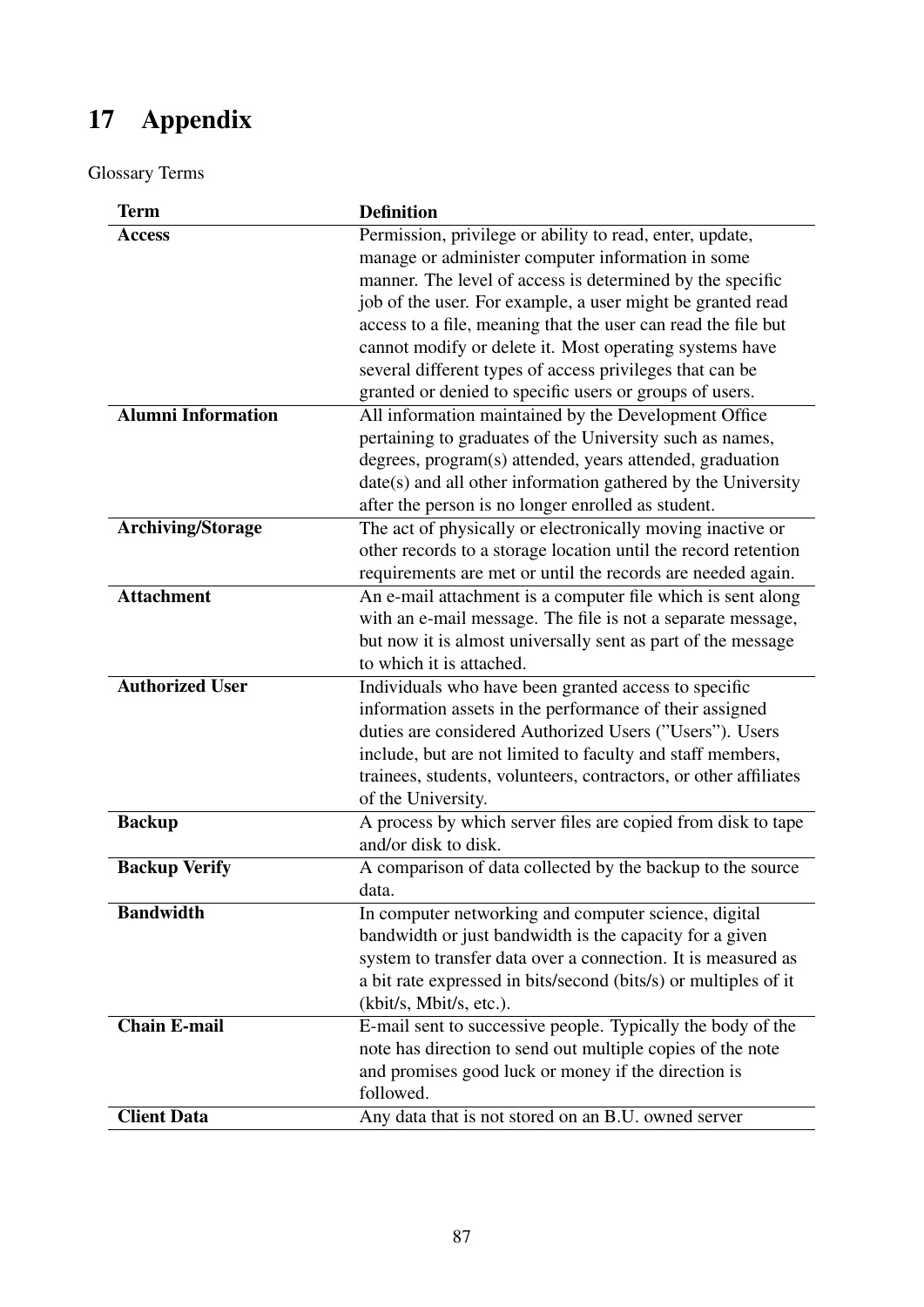| <b>Term</b>                     | <b>Definition</b>                                                                                                   |
|---------------------------------|---------------------------------------------------------------------------------------------------------------------|
| <b>Color Inkjet Printer</b>     | A printer that can produce almost photographic quality                                                              |
|                                 | prints of text, pictures and images. While the quality is                                                           |
|                                 | excellent, it is much slower and much more expensive than                                                           |
|                                 | images produced by a color laser printer.                                                                           |
| <b>Color Laser Printer</b>      | A printer that can produce color text, drawings and pictures.                                                       |
|                                 | The cost of color laser pages is considerably more than<br>black and white pages.                                   |
| <b>Confidential Business</b>    |                                                                                                                     |
| <b>Related Data</b>             | Any data that pertains to student records, employee                                                                 |
|                                 | information or financial data                                                                                       |
| <b>Custodian of Data and</b>    | A university official or entity which has physical control                                                          |
| <b>Information</b>              | over University information resources.                                                                              |
| Data                            | Electronic information that is stored on any disks or tapes,                                                        |
|                                 | including hard drives, magnetic tapes, floppy                                                                       |
|                                 | disks/removable media, CD/DVD, optical disks, or USB                                                                |
|                                 | flash drives.                                                                                                       |
| <b>Data Steward</b>             | A University official who has responsibility for the data                                                           |
|                                 | generated by his unit                                                                                               |
| <b>Donor Information</b>        | All information related to donor such as name of donor,                                                             |
|                                 | address, telephone numbers, gift history or any other                                                               |
|                                 | information pertaining to the donor and maintained by the<br>Development Office or any other unit of the University |
|                                 | directly dealing with the donor.                                                                                    |
| <b>Duplicate Backup</b>         | A complete copy of a Full backup                                                                                    |
| <b>Electronic Communication</b> | All communication via telephone, phone-mail, e-mail or                                                              |
|                                 | computer files that traverse the University network or is                                                           |
|                                 | stored on University equipment.                                                                                     |
| <b>Electronic Media</b>         | All media on which electronic data can be stored, including,                                                        |
|                                 | but not limited to: hard drives, magnetic tapes, diskettes,                                                         |
|                                 | CDs, DVDs and USB storage devices                                                                                   |
| <b>Electronic Messaging</b>     | A set of communication processes used to relay information                                                          |
|                                 | among the users of computers. Electronic Messages take                                                              |
|                                 | many forms. Examples: Electronic Mail (e-mail), FTP, cell                                                           |
| E-mail                          | phones, Instant Messaging and internet chat.<br>Electronic mail, often abbreviated to e-mail, email, e-post or      |
|                                 | originally eMail, is a store-and-forward method of writing,                                                         |
|                                 | sending, receiving and saving messages over electronic                                                              |
|                                 | communication systems. It is the transmission of                                                                    |
|                                 | information through e-mail software such as Pegasus or                                                              |
|                                 | Outlook Express. The term "e-mail" (as a noun or verb)                                                              |
|                                 | applies to the Internet e-mail system.                                                                              |
| <b>E-mail User</b>              | Any user of Bethlehem University e-mail service. It                                                                 |
|                                 | includes all those who have an account that ends with                                                               |
|                                 | @bethlehem.edu                                                                                                      |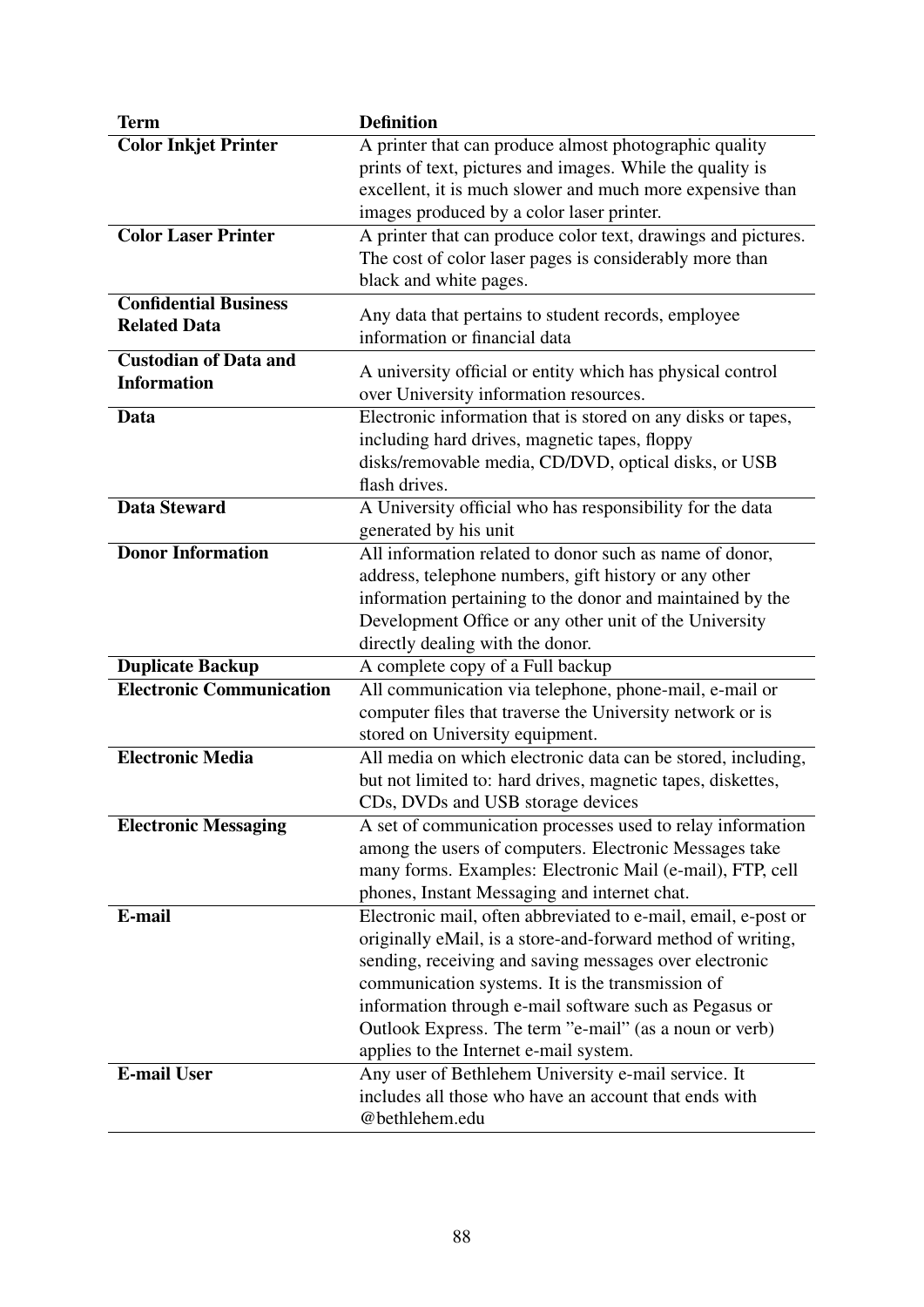| <b>Term</b>                     | <b>Definition</b>                                                |
|---------------------------------|------------------------------------------------------------------|
| <b>Employee's Records</b>       | All information pertaining to non-academic staff as              |
|                                 | maintained by the Office of Personnel Development                |
|                                 | employee and to academic staff as maintained by the Office       |
|                                 | of the Vice President for Academic Affairs.                      |
| <b>Firewall</b>                 | A system designed to prevent unauthorized access to or           |
|                                 | from a private network. Firewalls can be implemented in          |
|                                 | both hardware and software, or a combination of both.            |
| <b>Forwarded e-mail</b>         | E-mail resent from an internal network to an outside point.      |
| <b>Full Backup</b>              | Will include all files selected on the backup selection list for |
|                                 | each server.                                                     |
| <b>Incremental Backup</b>       | Will include files changed since last Full or Incremental        |
|                                 | backup.                                                          |
| <b>Information Technology</b>   | Includes the use of University computer networks, the            |
| <b>Resources</b>                | Internet, e-mail, shared folders, electronic documents,          |
|                                 | servers, and other devices.                                      |
| <b>Institutional Data</b>       | Institutional data supports the mission of Bethlehem             |
|                                 | University. It is a vital asset and is owned by the University.  |
|                                 | Institutional Data will be protected from deliberate,            |
|                                 | unintentional or unauthorized alteration, destruction, and/or    |
|                                 | inappropriate disclosure or use in accordance with               |
|                                 | established institutional policies and practices. Sensitive      |
|                                 | Data as defined in this section is a subset of Institutional     |
|                                 | Data.                                                            |
| <b>Local Area Network (LAN)</b> | A computer network (or data communications network)              |
|                                 | which is confined in a limited geographical area.                |
| <b>Network Account</b>          | is a username and a password that allows the user to access      |
|                                 | the system, local network, internet, and e-mail.                 |
| <b>Network Printer</b>          | A printer that is connected to a number of computers, each       |
|                                 | of which can send print jobs to the printer.                     |
| <b>Network Resources</b>        | Any devices attached to BU network and any services made         |
|                                 | available over the network. Devices and services include         |
|                                 | network servers, peripheral equipment, workstations and          |
|                                 | personal computers (PCs).                                        |
| <b>Planned Interruption</b>     | A pause in computer services which is known and                  |
|                                 | scheduled in advance. These would be things like upgrades        |
|                                 | to a server, installing programs on a group of computers that    |
|                                 | require the blocking of user logins, server maintenance in a     |
|                                 | public lab that causes certain software or functions like        |
|                                 | printing to be unavailable, or planned activity by the           |
|                                 | Physical Plant Department that affects electrical or network     |
|                                 | service to buildings where computer equipment is installed.      |
| <b>Registered Students</b>      | Those students who are enrolled in a credit class during the     |
|                                 | current semester, or the upcoming semester, and whose fees       |
|                                 | are up to date.                                                  |
| <b>Remote Access</b>            | Is the ability to get access to a computer or a network from     |
|                                 | a distance.                                                      |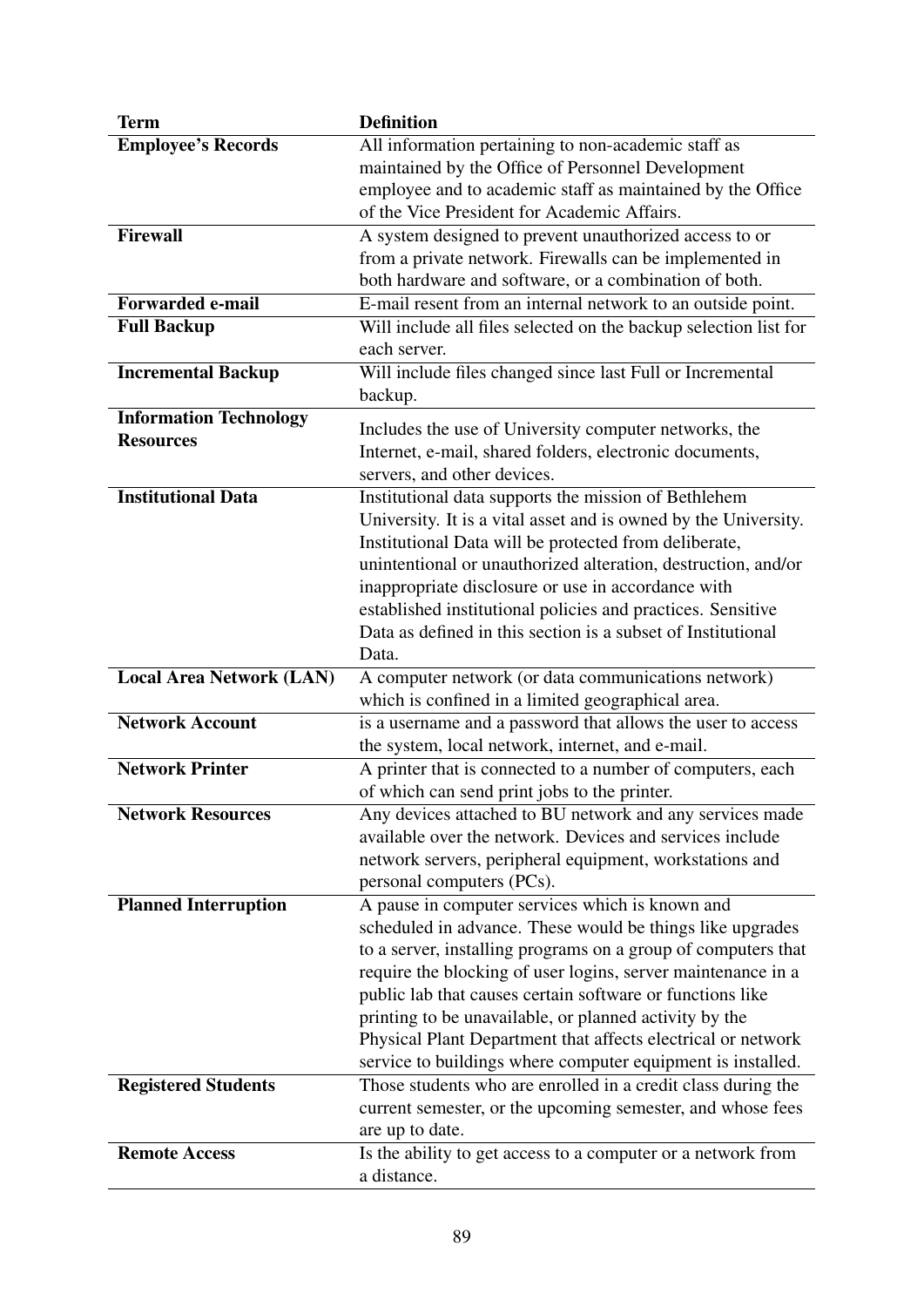| <b>Term</b>                        | <b>Definition</b>                                                                                                              |
|------------------------------------|--------------------------------------------------------------------------------------------------------------------------------|
| <b>Restricted Data</b>             | Data whose access is restricted by University statutes. For                                                                    |
|                                    | purposes of this policy, restricted data is a subset of                                                                        |
|                                    | sensitive data.                                                                                                                |
| <b>Security Incidents</b>          | Any type of attack on PC or server that attempts to                                                                            |
|                                    | compromise or damage the equipment. Attacks may range                                                                          |
|                                    | from a simple Virus on a PC to hacking a server.                                                                               |
| <b>Sensitive Data</b>              | Data, regardless of its physical form or characteristics, with                                                                 |
|                                    | the highest level of protection including, but not limited to,<br>data protected by law, data protected by legal contracts, or |
|                                    | security-related data. It also includes data that is not open to                                                               |
|                                    | public examination because it contains information which,                                                                      |
|                                    | if disclosed, could cause severe reputation, monetary or                                                                       |
|                                    | legal damage to individuals or the University or                                                                               |
|                                    | compromise public activities. Examples include:                                                                                |
|                                    | passwords, intellectual property, on-going legal                                                                               |
|                                    | investigations, medical or grades information protected by                                                                     |
|                                    | legal or University policies, ID numbers, birth dates,                                                                         |
|                                    | professional research, graduate student work, bank account                                                                     |
|                                    | numbers, income and credit history.                                                                                            |
| <b>Sensitive information</b>       | Information is considered sensitive if it can be damaging to                                                                   |
|                                    | Bethlehem University or its stakeholders' reputation or                                                                        |
|                                    | market standing.                                                                                                               |
| <b>Server Data</b>                 | Any data that is stored on an B.U. owned server                                                                                |
| <b>Spam</b>                        | Spamming is the abuse of electronic messaging systems to                                                                       |
|                                    | indiscriminately send unsolicited bulk messages to                                                                             |
| <b>Student's Academic</b>          | thousands of recipients.                                                                                                       |
| <b>Records</b>                     | Any records (on computer, electronic, print, or handwriting)                                                                   |
|                                    | maintained by the Registrar's Office that relate directly to                                                                   |
|                                    | the student. By contrast, student records maintained by the                                                                    |
|                                    | advisor for advising purposes, medical records kept at the                                                                     |
|                                    | University Clinic for treatment purposes, and records                                                                          |
|                                    | pertaining to the employment of the student in the                                                                             |
|                                    | University do not constitute part of the student's academic<br>records.                                                        |
| <b>Student's Financial Records</b> | All records pertaining to the student's financial status in the                                                                |
|                                    | University maintained by the Finance Office.                                                                                   |
| <b>System Administration</b>       | System Administration refers to specific responsibilities and                                                                  |
|                                    | assigned tasks of the System Administrator. Such tasks                                                                         |
|                                    | include, but are not limited to: installing, supporting, and                                                                   |
|                                    | maintaining operating systems, database management                                                                             |
|                                    | systems, application software and hardware; planning for,                                                                      |
|                                    | trouble-shooting and responding to system problems or                                                                          |
|                                    | outages; and providing knowledgeable facts about the use of                                                                    |
|                                    | the system in the organization.                                                                                                |